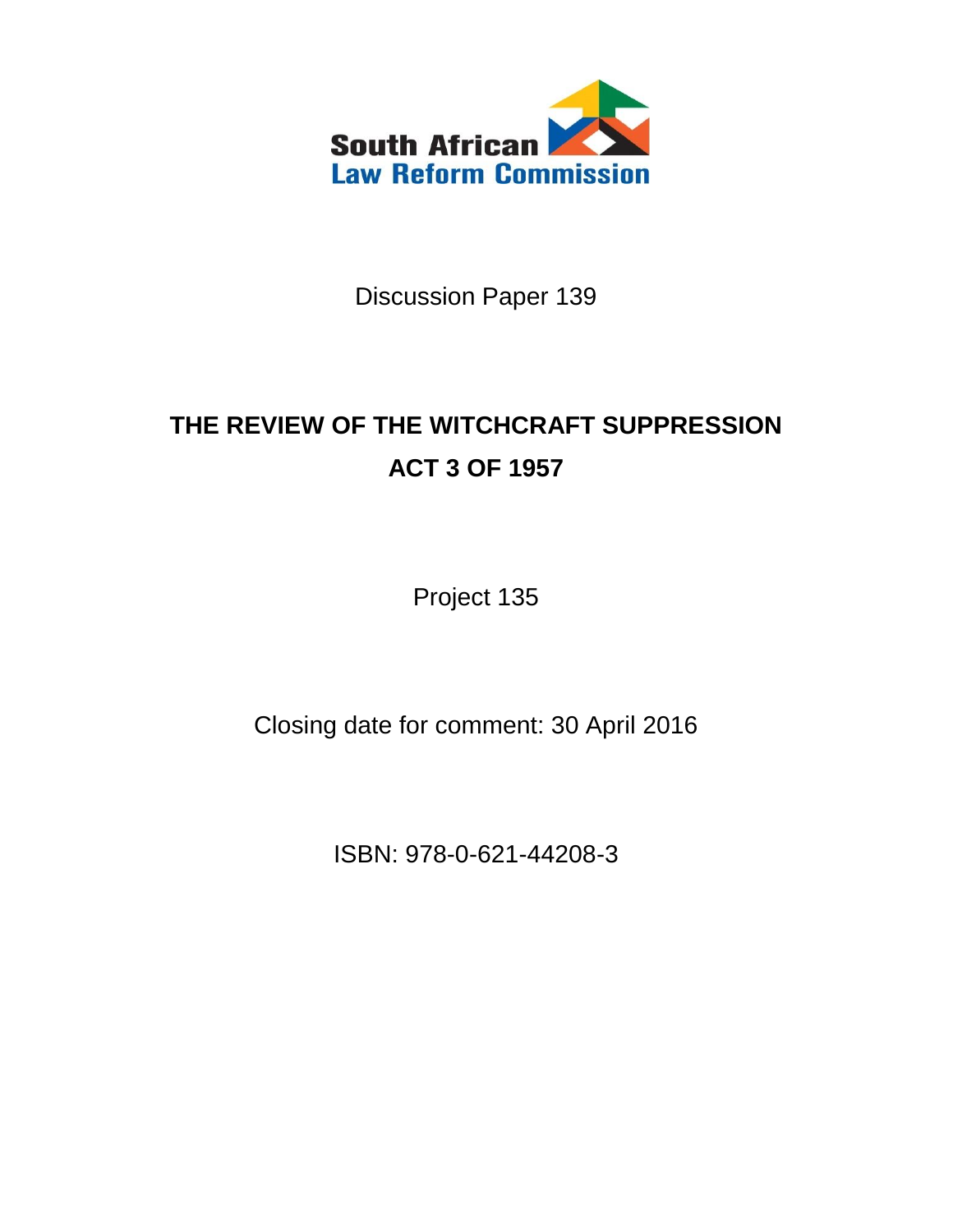# **INTRODUCTION**

The South African Law Commission was established by the South African Law Commission Act, 1973 (Act 19 of 1973).

The members of the Commission are -

Judge Mandisa Muriel Lindelwa Maya (Chairperson) Judge Narandran (Jody) Kollapen (Vice-Chairperson) Professor Marita Carnelley Professor Vinodh Jaichand Mr Irvin Lawrence Professor Annet Oguttu Advocate Mahlape Sello Ms Thina Siwendu

The Secretary is Mr Nelson Matibe. The Commission's offices are situated at 2007 Lenchen Avenue South, Centurion. Correspondence should be addressed to:

The Secretary South African Law Commission Private Bag X668 PRETORIA 0001

**Telephone: (012) 622-6336 Fax: (086) 266 1935** E-mail: [jjoni@justice.gov.za](mailto:jjoni@justice.gov.za)

This document is also available on the Internet at<http://www.justice.gov.za/salrc/index.htm>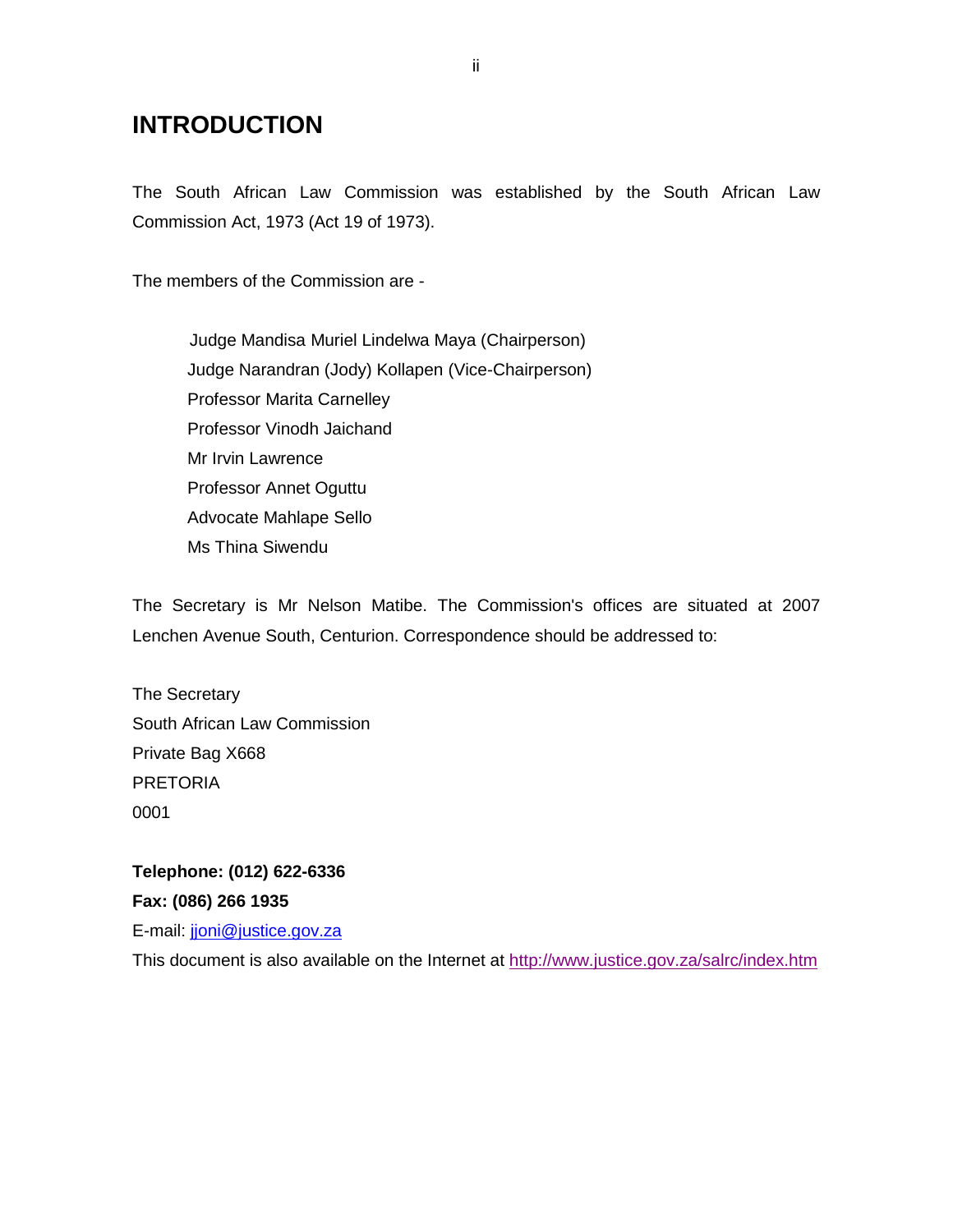An advisory committee on the review of the Witchcraft Suppression Act was responsible for this project. The project leader responsible for the project is Professor Marita Carnelley (University of KwaZulu Natal), SALRC Commissioner. The members of the committee are:

Professor David Bilchitz (University of Johannesburg) Dr Sibusiso Masondo (University of KwaZulu Natal) Ms Likhapa Mbatha Prof Pitika Ntuli (Retired Professor, University of KwaZulu Natal) Prof Theodore Petrus (University of Fort hare)

The researcher allocated to this project, who may be contacted for further information, is Ms Jennifer Joni.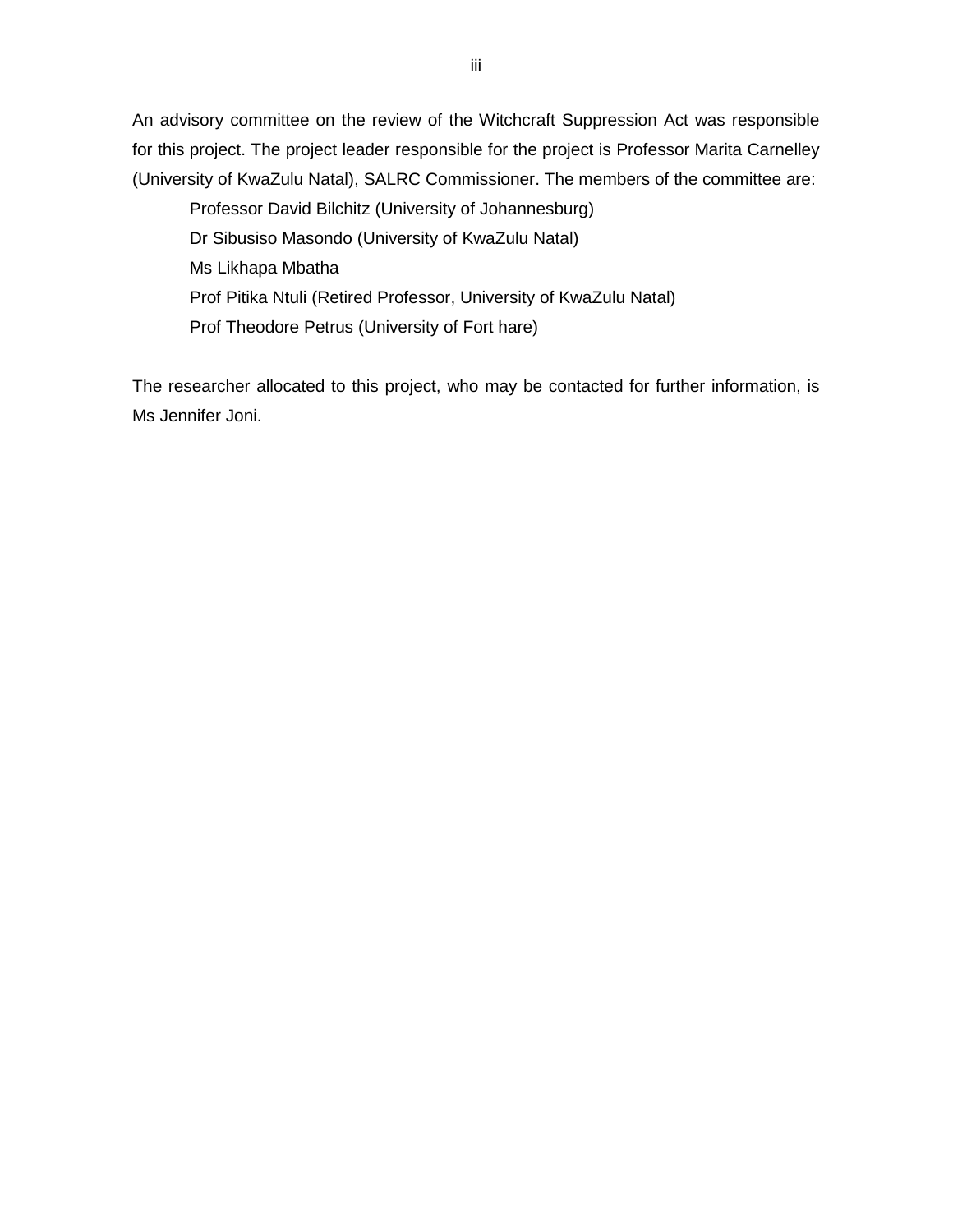#### **PREFACE**

This discussion paper has been prepared to serve as a basis for the Commission"s deliberations, to elicit responses and suggestions from the relevant stakeholders, and to disseminate information about the review of the Witchcraft Suppression Act to the general public. Given these purposes, this paper does not contain clearly defined recommendations for law reform. The views, conclusions and recommendations in this paper are accordingly not to be regarded as the Commission"s final views. The discussion paper is published in full so as to provide persons and bodies wishing to comment or to make suggestions for the reform of this particular branch of the law with sufficient background information to enable them to place focussed submissions before the Commission.

Respondents are requested to submit **written** comments, representations or requests to the Commission by **30 April 2016** at the address appearing on the previous page. The researcher will endeavour to assist you with particular difficulties you may have. Comment already forwarded to the Commission should not be repeated; in such event respondents should merely indicate that they abide by their previous comment, if this is the position.

The Commission will assume that respondents agree to the Commission quoting from or referring to comments and attributing comments to respondents, unless representations are marked "Confidential". Respondents should be aware that the Commission may in any event be required, under the Promotion of Access to Information Act 2 of 2000, to release information contained in representations.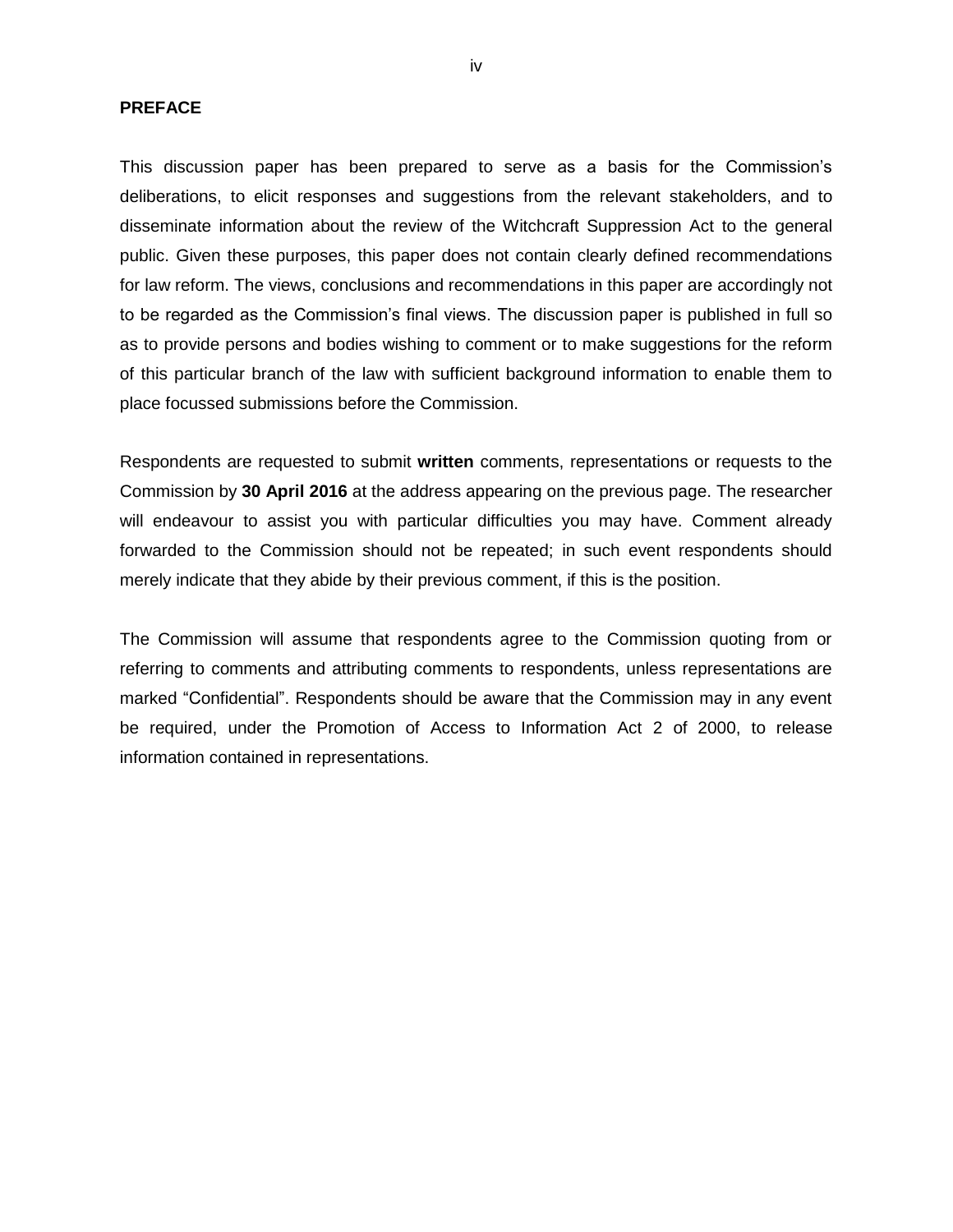### **CHAPTER1**

### **INTRODUCTION**

| A                | Origin and background to the investigation              | $\mathcal{P}$ |
|------------------|---------------------------------------------------------|---------------|
| B                | Inclusion of the investigation on the SALRC's programme | 6             |
| C                | Scope of the investigation                              | 8             |
| <b>CHAPTER 2</b> |                                                         | 9             |
|                  | <b>PUBLIC RESPONSE TO ISSUE PAPER</b>                   |               |

### **CHAPTER 3**

### **OVERVIEW OF THE PRACTICE OF WITCHCRAFT**

| A | <b>Introduction</b>                              |                                                             | 17 |  |
|---|--------------------------------------------------|-------------------------------------------------------------|----|--|
| B | Historical context of the practice of witchcraft |                                                             |    |  |
|   |                                                  | 1. Origins of witchcraft in Europe and Africa               | 17 |  |
|   |                                                  | a) Background to the study of witchcraft: important aspects | 18 |  |
|   |                                                  | to consider                                                 |    |  |
|   |                                                  | b) Origins of witchcraft: perspectives and understandings   | 19 |  |
|   |                                                  | i)<br>European witchcraft                                   |    |  |
|   |                                                  | African witchcraft<br>ii)                                   |    |  |
|   |                                                  | c) A comparative perspective on Euro-American (Western)     | 27 |  |
|   |                                                  | and African witchcraft                                      |    |  |
|   |                                                  | 2. Definition of witchcraft                                 | 28 |  |
| C |                                                  | <b>Witchcraft in contemporary South Africa</b>              | 34 |  |
|   |                                                  | 1. Witchcraft and indigenous communities                    | 37 |  |
|   |                                                  | 2. Witchcraft as a religious expression                     | 40 |  |
| D |                                                  | <b>Evaluation and recommendations</b>                       | 41 |  |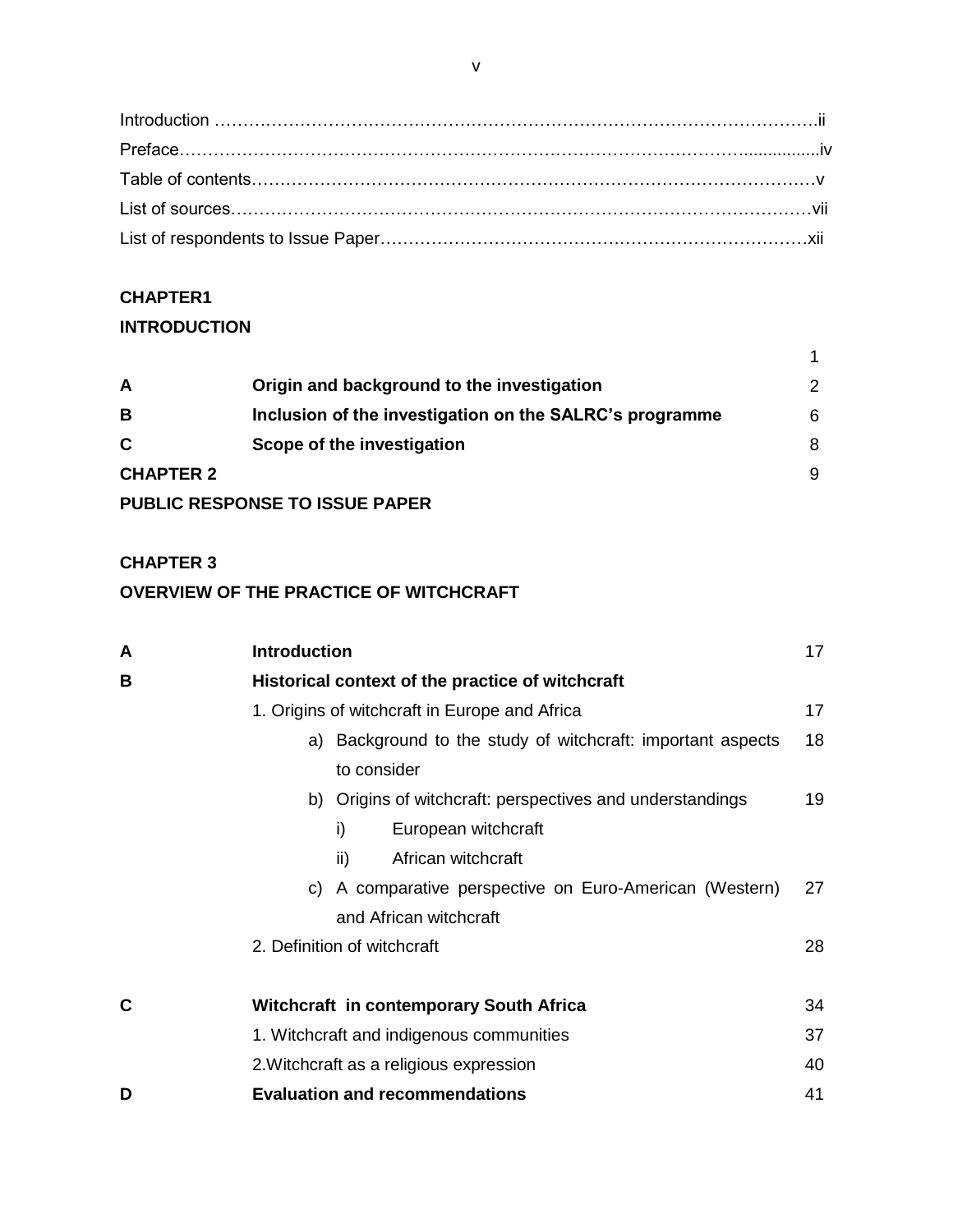### **CHAPTER 4**

### **REGULATION OF WITCHCRAFT**

| A                | <b>Introduction</b>                                    | 45 |
|------------------|--------------------------------------------------------|----|
| в                | <b>Legal framework</b>                                 | 47 |
|                  | 1. Domestic legal framework                            |    |
|                  | a) Witchcraft Suppression Act                          | 47 |
|                  | b) Traditional Health Practitioners Act                | 56 |
|                  | c) Other legislative developments                      | 58 |
|                  | 2. Constitutionality of the Witchcraft Suppression Act | 60 |
|                  | 3. Developments in other jurisdictions                 | 73 |
| C                | <b>Evaluation and Recommendation</b>                   | 83 |
| <b>CHAPTER 5</b> |                                                        |    |
|                  | <b>OPTIONS FOR LAW REFORM</b>                          |    |
| $\mathbf{A}$     | Hormful proofices coossisted with witchoreft           | oς |

| A  | Harmful practices associated with witchcraft                 | 86 |  |
|----|--------------------------------------------------------------|----|--|
| B  | Regulation of the practice of witchcraft                     |    |  |
| C. | Prohibited harmful practices associated with witchcraft      | 88 |  |
| D  | Draft Bill: Prohibition of Harmful Practices Associated with | 92 |  |
|    | <b>Witchcraft Beliefs Bill</b>                               |    |  |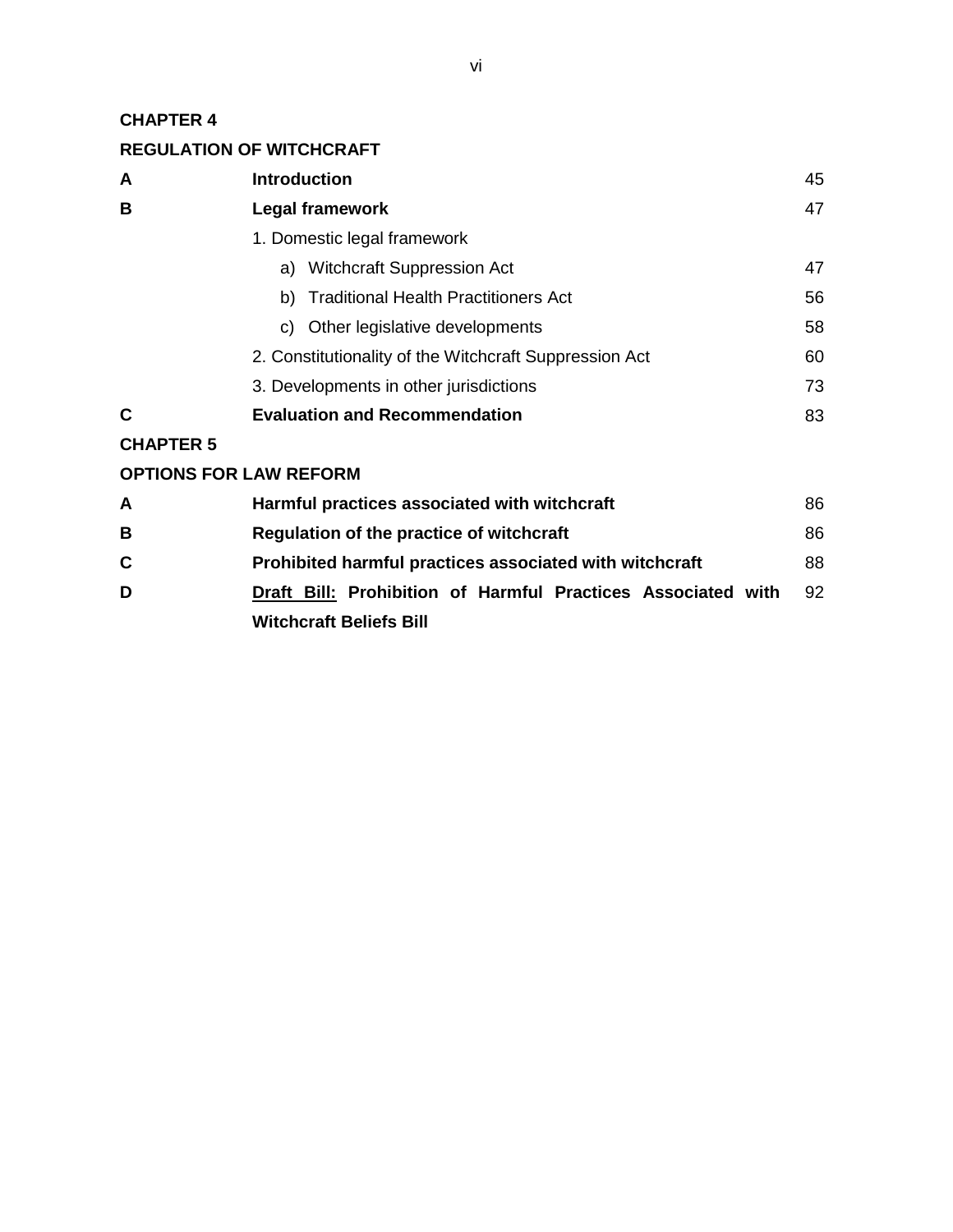#### **SOURCES**

### **South African Law Reform Commission**

Issue Paper 29, Review of the Witchcraft Suppression Act (Project 135, September 2014)

#### **Books and chapters in Books**

Albertyn C and Goldblatt B 'Equality' in Constitutional Law of South Africa 2<sup>nd</sup> ed Juta, Cape Town 2005

Ashton, E.H. *The Basuto* Oxford University Press, London 1952

Bennett TW (ed) *Traditional African Religions in South African Law* University of Cape Town Press, Cape Town 2011

Bond G and Ciekawy, D. (eds) *Witchcraft Dialogues: Anthropological and Philosophical Exchanges* Centre for International Studies, Ohio 2001

Chavundika G L *Realities of Witchcraft* Zambezia 1986

Clark S *Thinking with Demons: The Idea of Witchcraft in Early Modern Europe* Oxford University Press, New York 1997

Comaroff J, Comaroff J L (eds) *Modernity and its Malcontents: Ritual and Power in Postcolonial Africa* University of Chicago Press, Chicago 1993

Crawford J R *Witchcraft and Sorcery in Rhodesia* Oxford University Press, London 1967.

Currie I, de Waal J, *The Bill of Rights Handbook* 5 th ed Juta, Cape Town 2005

Ellis, S. & Ter Haar, G. "Religion and politics in sub-Saharan Africa"1998 *The Journal of Modern African Studies* 175-201 .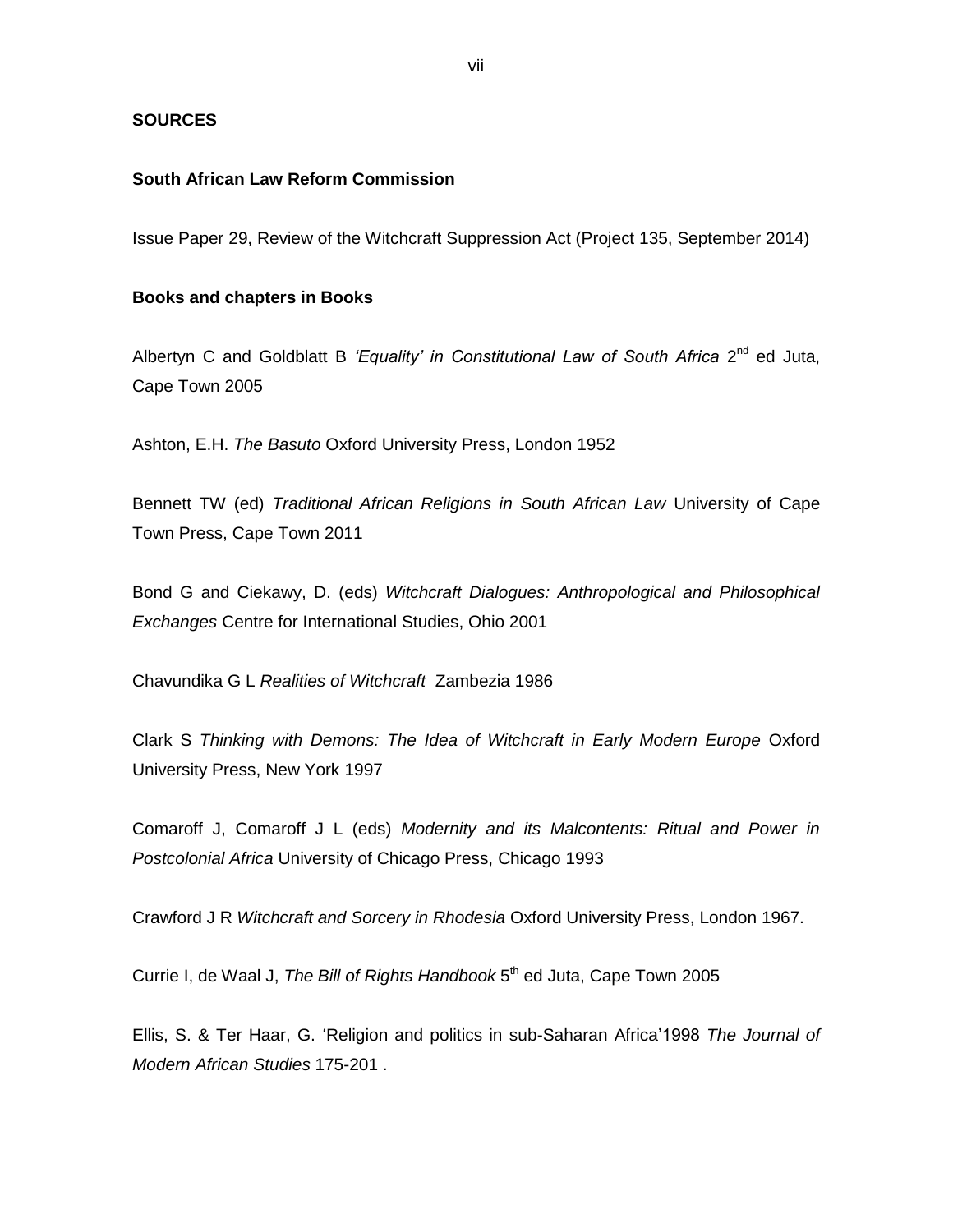Evans-Pritchard E E *Witchcraft, Oracles and Magic among the Azande.* Oxford University Press, London 1937

Geschiere P *The Modernity of Witchcraft: Politics and the Occult in Postcolonial Africa* University Press of Virginia, London 1997

Hund J 'African Witchcraft and Western Law: Psychological and Cultural Issues' 2004 *Journal of Contemporary Religion* 67-84,

Krige E J and Krige J D *The Realm of a Rain Queen* Oxford University Press, London 1943

Leff D, Fontleve M and Martin L A *Pagan Witches Touchstone Witchcraft and Witch hunts in South Africa*

Leslie C (ed) *The Anthropology of Folk Religion* Vintage Books, New York 1960

Leymann A C and Myers, J.E. *Magic, Witchcraft and Religion: An Anthropological Study of the Supernatural*: Mayfield Publishing Company, London 1985

Mafico T J *Witchcraft: Belief and realities: A debate*, Zambezia1986

Malawi Law Commission Issues Paper: *Witchcraft Act Review Programme* Lilongwe 2009

Mbiti J S *African Religions and Philosophy*Heinemann Educational Books Ltd, London 1969

Meek C K *Law and Authority in a Nigerian Tribe* Oxford University Press, London 1937

Middleton J and Winter, E. *Witchcraft and Sorcery in East Africa* Routledge and Paul, London 1963

Niehaus I *Witchcraft, Power and Politics: Exploring the Occult in the South African Lowveld.* David Philip, Cape Town 2001.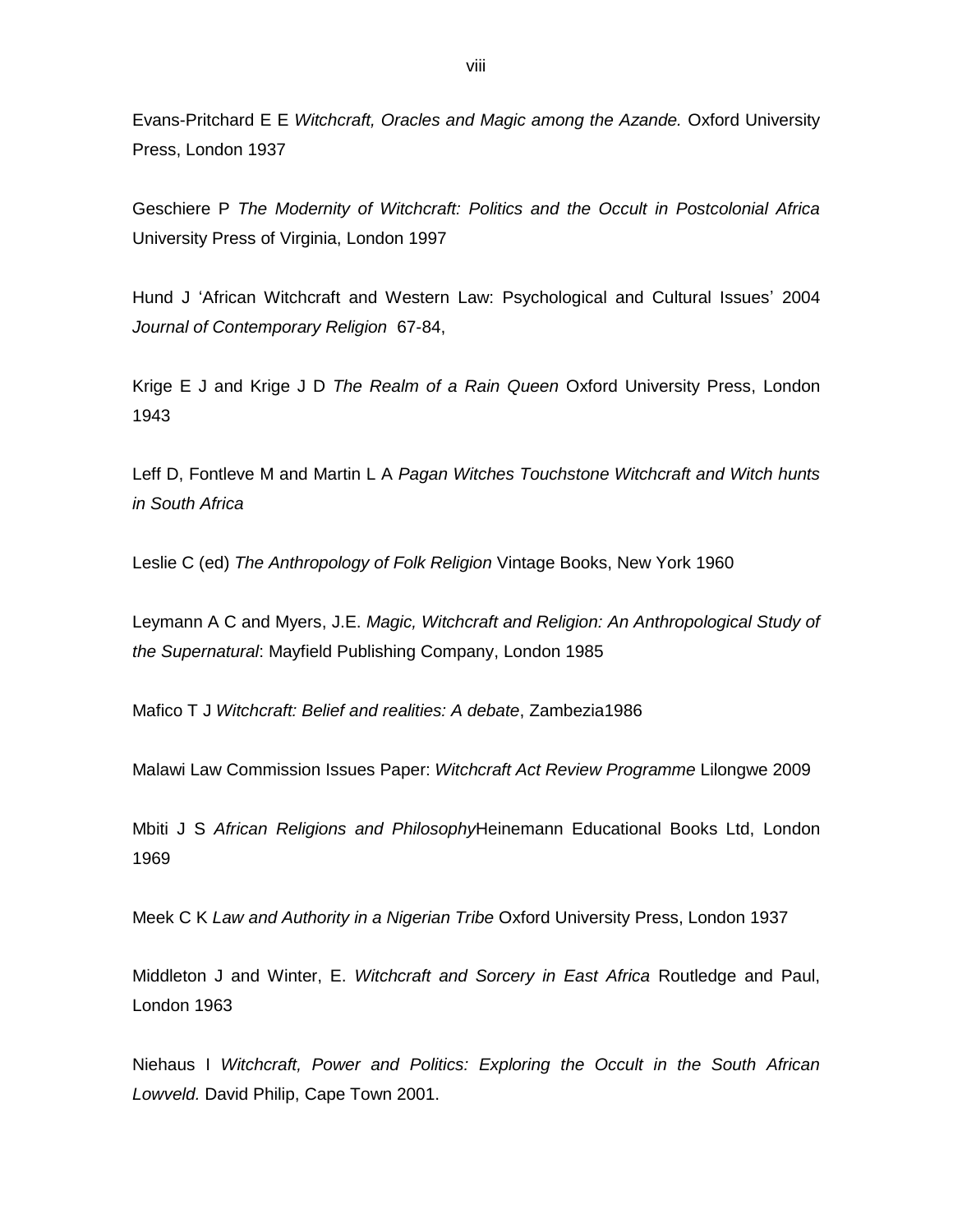*Online Etymology Dictionary,* 2015.

Oxford Advanced Learner's Dictionary 6<sup>th</sup> ed Oxford University Press, 2003

Osei M *Witchcraft and the Religion of the Hlubi of Qumbu: Focusing on the Issues of Sickness and Healing in the Society* Unpublished thesis University of South Africa, Pretoria 2003

Parrinder G *Witchcraft: European and African* Penguin Books, London 1963

Pauw B A *Christianity and Xhosa Tradition: Belief and Ritual among Xhosa-speaking Christians* Oxford University Press, Cape Town: 1975

Pauw H C "*The Xhosa'* 1994 Institute for Planning Research, University of Port Elizabeth, Port Elizabeth

Petrus T S 'A Proposal Towards a Theory on Witchcraft-related Crime in Postcolonial South Africa" 2006 *Acta Criminologica* 142-151

Petrus T.S. "An anthropological study of witchcraft-related crime in the Eastern Cape and its implications for law enforcement policy and practice" Unpublished thesis Nelson Mandela Metropolitan University, Port Elizabeth 2009

Ralushai Commission of Inquiry (Chairperson Professor NV Ralushai) *Report of the Commission of Inquiry into Witchcraft Violence and Ritual Murders in the Northern Province of the Republic of South Africa* 1996

Reynolds, B. *Magic, Divination and Witchcraft among the Barotse of Northern Rhodesia* Chatto and Windus, London 1963

Schapera I (ed) *The Bantu-speaking Tribes of South Africa* Routledge and Sons, London 1937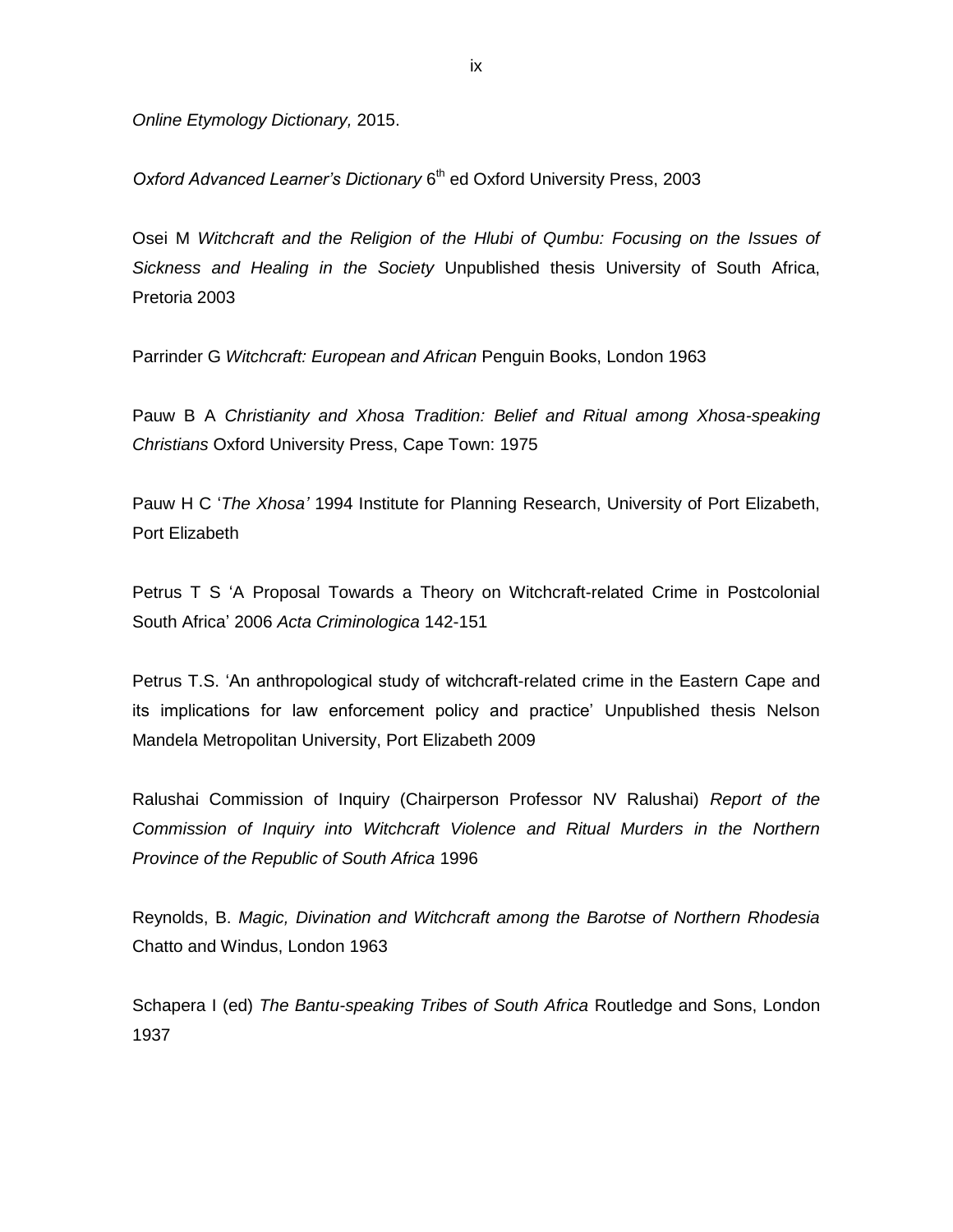Stein R L and Stein P L The Anthropology of Religion, Magic and Witchcraft 3<sup>rd</sup> ed Prentice Hall, Upper Saddle River 2011

Tebbe N *Witchcraft and Statecraft: Liberal Democracy in Africa* Georgetown Law Journal, 96.

Trevor-Roper H R *The European Witch Craze of the Sixteenth and Seventeenth Centuries and Other Essay*: Harper and Row, New York 1970

Van Wyk IWC *'African Witchcraft in theological perspective'* 2004 *Hervormde Teologiese Kollege* University of Pretoria 1201-1228

*Webster's New World Thesaurus* Pocket Books 2003.

Yaseen A *Witch hunts in modern South Africa: An under-represented facet of gender – based violence,* Fact Sheet, Medical Research Council-UNISA. Crime Violence and Injury Lead Programme. June 2009,

### **CASES**

*Case v Minister of Safety and Security; Curtis v Minister of safety and Security 1996 (3)* 

*SA 617 (CC).*

- *Mogaramedi v S* 2015 SACR 427 (GP).
- *S v Alam* 2006 (2) SACR 613 (Ck).
- *S v Lawrence*; *S v Nagel*; *S v Solberg* 1997 (4) SA 1176 (CC)
- *S v Mokwanyana* 1995 (3) SA 391 (CC).
- *S v Latha* 2012 (2) SARC 30 (ECG)
- *S v Maluluke* [2007] JOL 19283 (T)
- *S v Manamela* 2000 (3) SA 1 (CC).
- *S v Mashimbye* [2005 JOL 16159 (T).
- *S v Netshiavha* 1990 (2)SACR 331 (A)
- *S v Phahlane* [2005] JOL 14525 (T).
- *S v Phama* 1997 (1) SACR 485 ( E)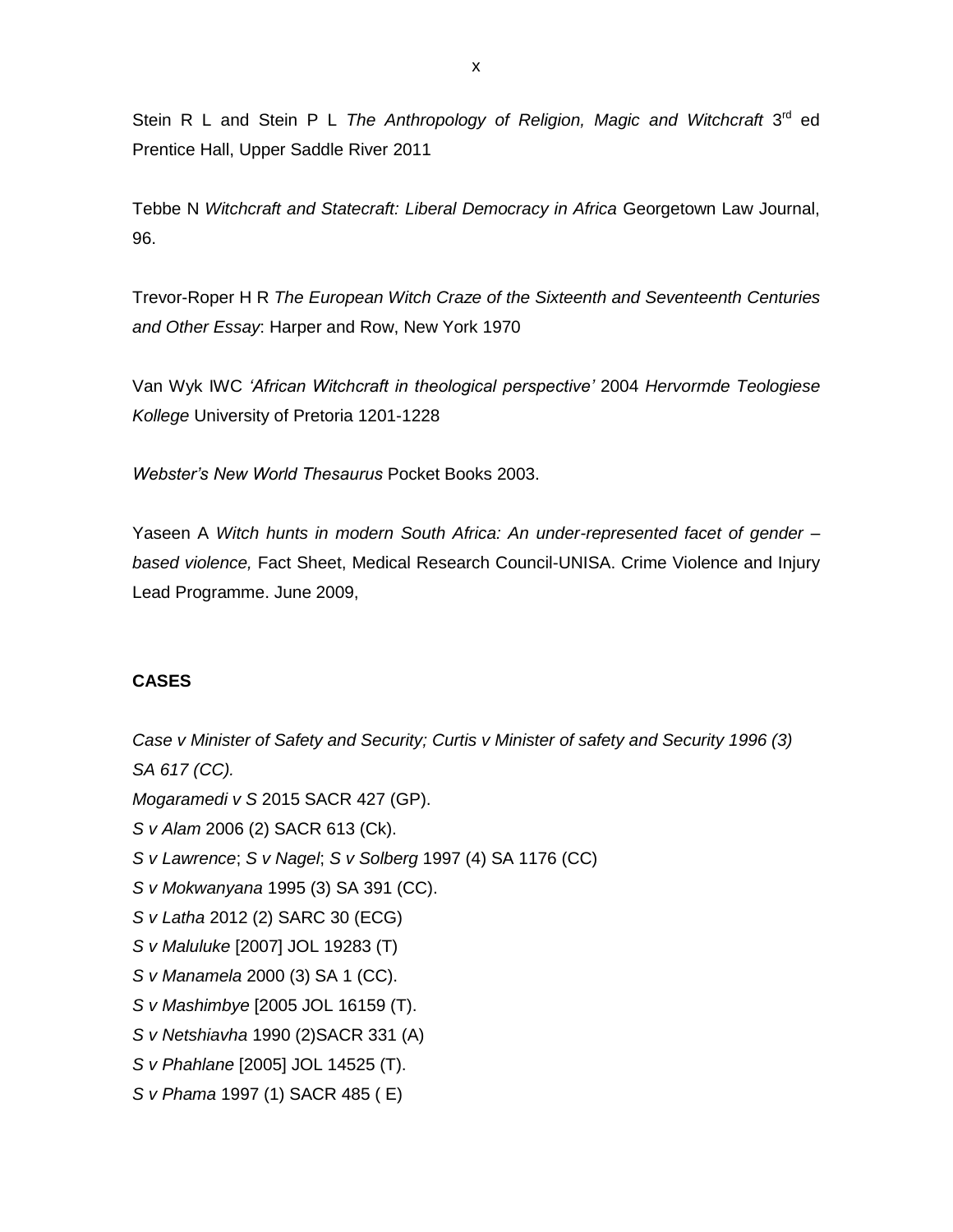### **LEGISLATION**

Adjustment of Fines Act 101 of 1991

Constitution of the Republic of South Africa Act, 1996

Criminal Law (Sentencing) Amendment Act 38 of 2007

Human Tissue Act 65 of 1983

Mpumalanga Witchcraft Suppression Bill 2007

Traditional Health Practitioners Act 22 of 2007

Witchcraft Suppression Act 3 of 1957

Witchcraft Suppression Amendment Act 50 of 1970

Witchcraft Suppression Amendment Act 33 of 1997

### **CONVENTIONS**

Convention on Civil and Political Rights (1966)

Universal Declaration of Human Rights (1948)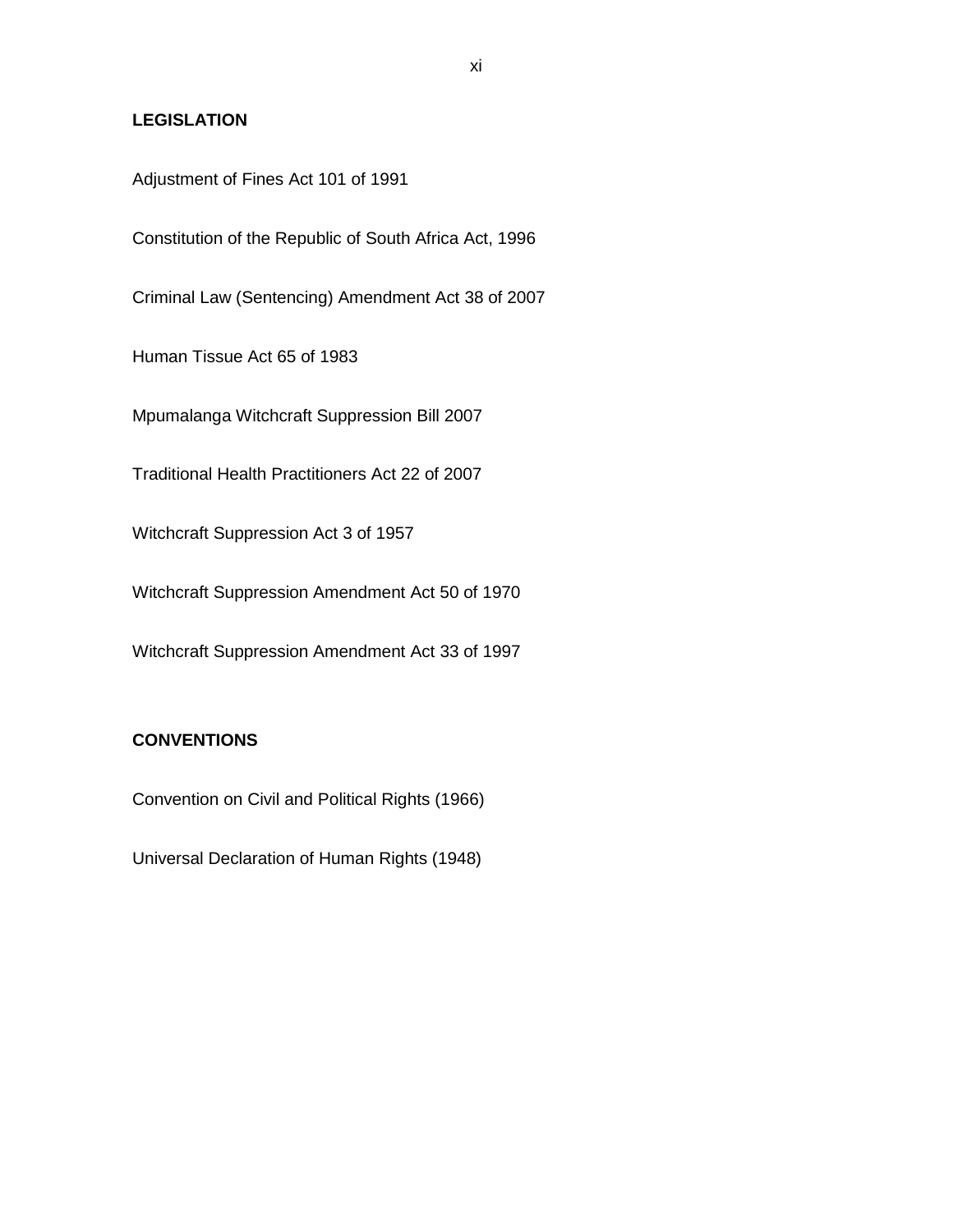### **LIST OF RESPONDENTS:**

- 1. SA Pagan Rights Alliance;
- 2. Traditional Healers Association;
- 3. SA Pagan Council;
- 4. Commission for Gender Equality;
- 5. Dr Wallace of the University of KwaZulu Natal;
- 6. Women"s Legal Centre; and
- 7. South Africa Police Service.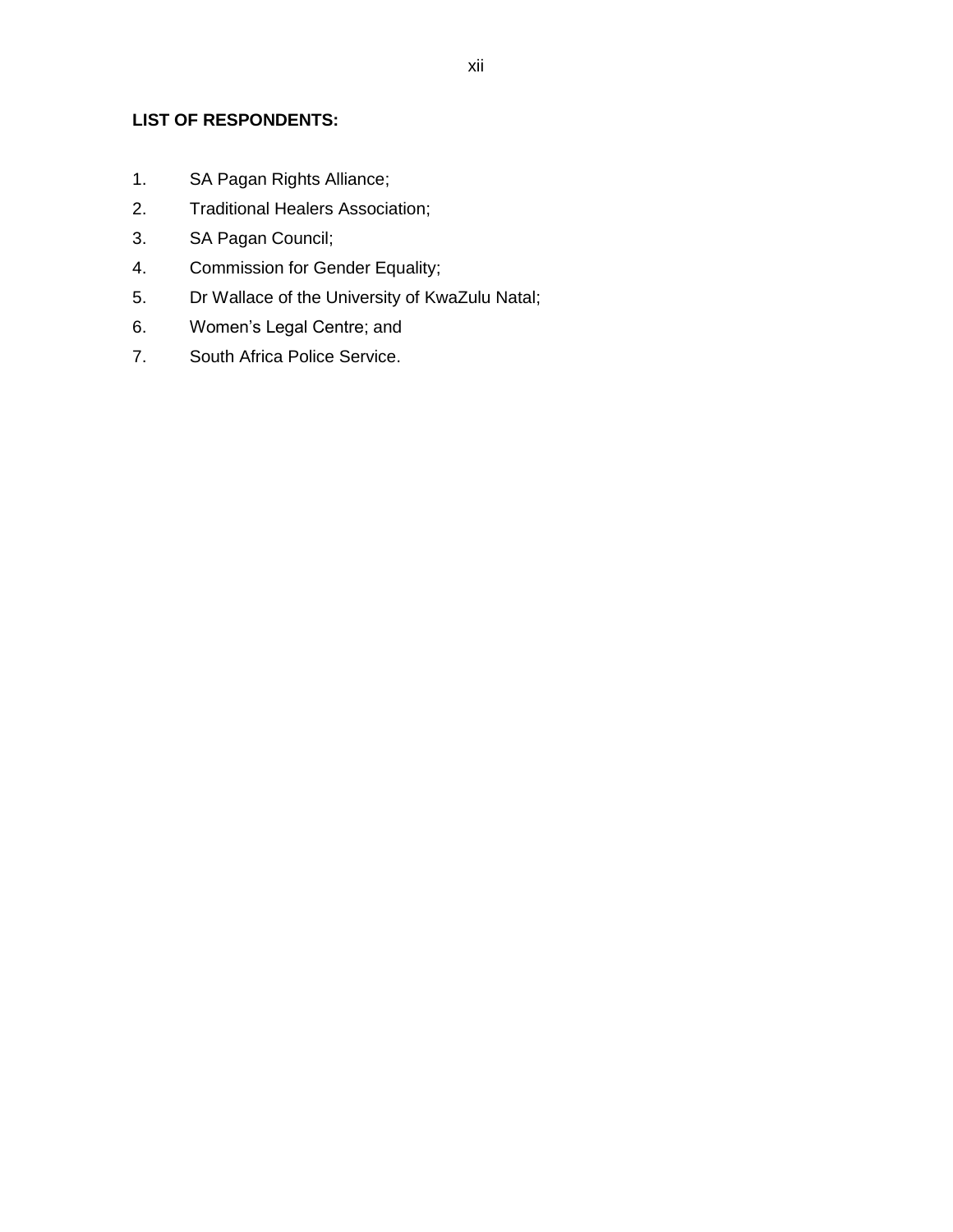# **CHAPTER 1**

## **INTRODUCTION**

1.1 This discussion paper follows the publication for comment, on 9 September 2014, of an issue paper,<sup>1</sup> which aimed at introducing the investigation to the public, initiating debate, and defining the legal reform necessary. The South African Law Reform Commission (SALRC or Commission) takes this opportunity to thank those who have responded to the call for comments and provided information relevant for the development of this discussion paper.

1.2 The discussion paper takes the investigation further by providing options for law reform that will hopefully lead to a concrete recommendation on the proposed review of the Witchcraft Suppression Act (the Act or WSA).<sup>2</sup> The paper clearly outlines the need for reform, submits for public comment preliminary conclusions reached by the Commission, and tests public opinion on solutions identified by the Commission.

1.3 The Commission is committed to consulting with all relevant stakeholders. In addition to publishing this discussion paper for public comment, we plan to engage with various stakeholders affected by the practice of witchcraft. After this process the Commission will prepare a report, which will contain its final recommendations and refined legislation if needed. The report will be submitted to the Minister of Justice and Correctional Services, who may then implement the Commission"s recommendations by introducing the proposed draft legislation in Parliament.

<sup>1</sup> South African Law Reform Commission, Issue Paper 29, 9 September 2014.

<sup>2</sup> Act 3 of 1957.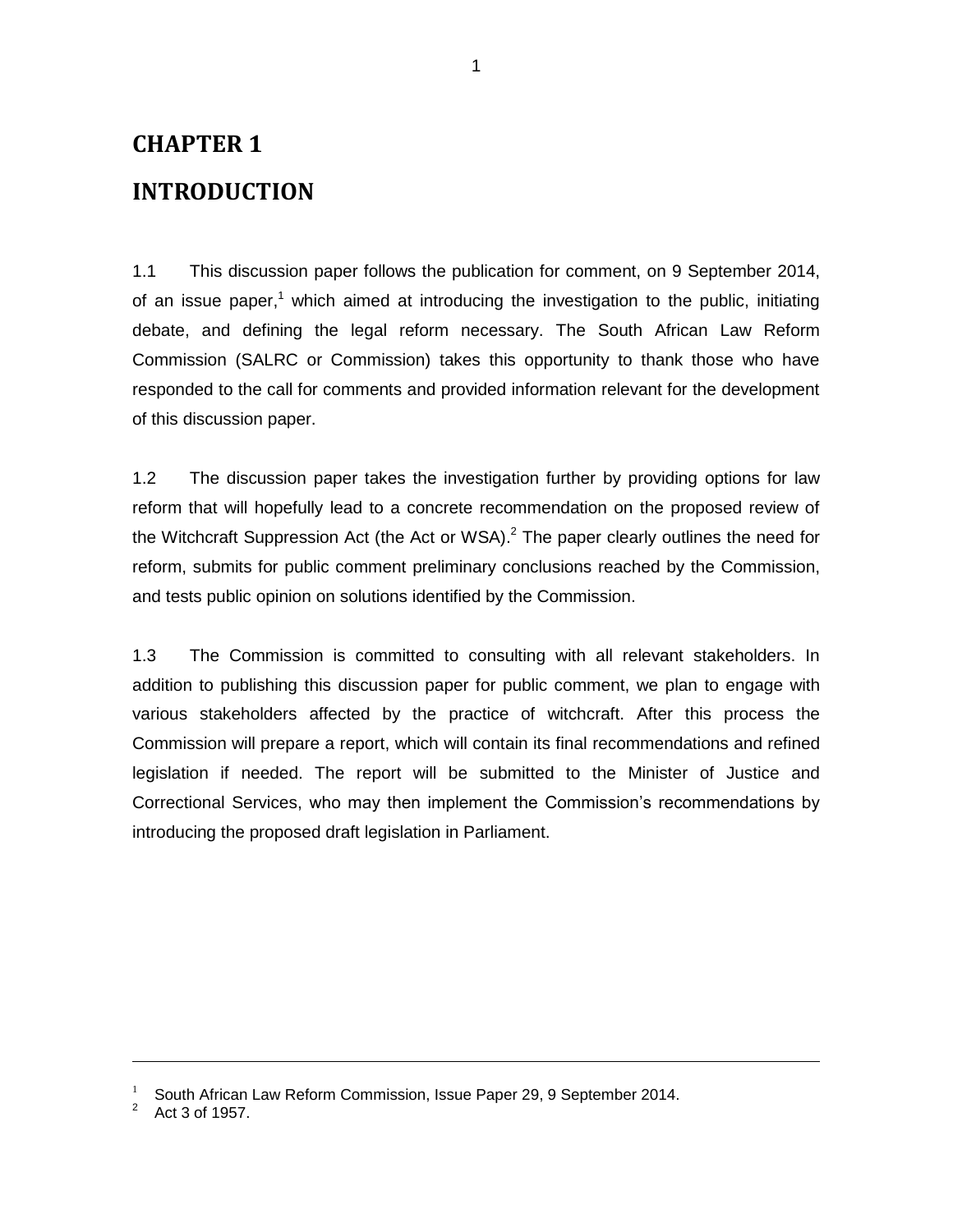# **A Origin and background of the investigation**

1.4 In February 2007, the SALRC received a request from the South African Pagan Rights Alliance (SAPRA) to conduct an investigation into the constitutionality of the Act and the proposed Mpumalanga Witchcraft Suppression Bill which had been published in 2007. **3**

1.5 Around June or July 2007, after receipt of the above-mentioned request from SAPRA, other organisations such as the Traditional Healers Organisation (THO) and the South African Pagan Council (SAPC) were encouraged to join in and support the review. The review included the then newly-proposed Mpumalanga Witchcraft Suppression Bill. All three organisations made submissions to the SALRC for consideration in the review of the Act.

1.6 The SALRC convened a meeting of stakeholders on 4 September 2008, where the submission was discussed.<sup>4</sup> Following this meeting, on 14 November 2008, the Commission received a revised submission from the SAPC and a submission from the (THO), both requesting the inclusion of the investigation in the SALRC programme.

1.7 In its submission, SAPRA proposes the repeal of the Act on the ground that it criminalises witchcraft and self-defined witches such as Pagans. They further propose that there should be no legislation regulating witchcraft, and that misuse of witchcraft should be dealt with in terms of the common law. The basis of the proposal is that witchcraft is part of their recognised belief system and religion. The SAPRA submission notes that the Act is problematic as it does not provide a definition of "witch" or "witchcraft". The SAPRA acknowledges that historically and in the South African context, the words "witch" and "witchcraft" have been used to describe evil or criminal practices associated with ritual

<sup>3</sup> In about March 2014, subsequent to the release of the issue paper to a closed list of stakeholders, the SALRC received communication from the SAPRA pointing out some factual inaccuracies regarding the background to the investigation. These factual inaccuracies relate to the originator of the investigation and the identification of the issues that were brought to the fore and by which organisation. The SALRC is indebted to SAPRA for bringing to its attention the said inaccuracies and ensuring that the issues around the origin of the investigation are completely accurate.

<sup>4</sup> The SAPRA, the SAPC (represented by Lawyers for Human Rights (LHR)), and the THO attended the meeting. The invitation to the THO was extended by the SAPC.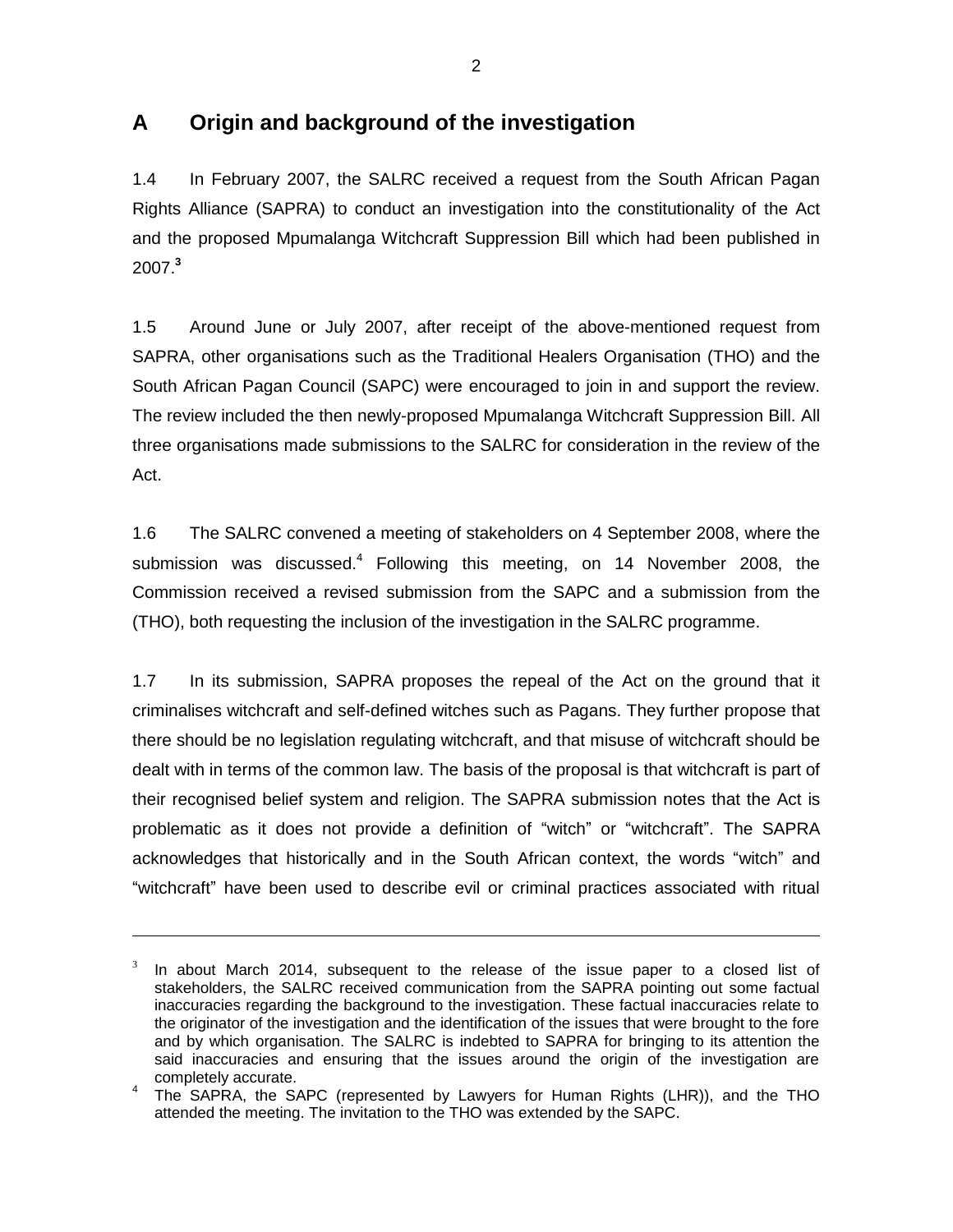killings and misfortune in general. They argue that members of SAPRA are self-defined witches and bear testimony to the existence of witchcraft, but that they are neither evil nor criminals. They further argue that the practice of witchcraft, magic and a plethora of associated traditions and practices are an expression of their religion and fall comfortably within the category of "Body, Mind and Soul" or "Esoteric" in all leading bookstores. It is their view that to the extent that the Act provides for the suppression of witchcraft, an expression of their religion, it contradicts several provisions contained in Chapter 2 of the Constitution.<sup>5</sup> By prohibiting the practice of witchcraft, such laws deny citizens their constitutional rights to religious freedom (section 15); the right to freedom of expression (section 16); equality (section 9); human dignity (section 10); freedom and security of the person (section 12); and their right to choose their trade, occupation or profession freely within South Africa (section 22).

1.8 In its submission, SAPC states that their national conference (held in 2007) voted in favour of abolishing the 1957 Witchcraft Act, and that SAPC objects to the principles outlined in the Act. At its 2007 national conference the organisation promoted what is hereinafter referred to as "the Melville mandate". The motivation for the principles agreed on at the conference is based on the protection given to religious minorities by the Constitution.

1.9 The Melville mandate seeks to reclaim the terms "witch" and "witchcraft" so that they are understood within the modern Pagan context. The basis for this assertion is an acknowledgement that in South Africa "witch" and "witchcraft" have been used to describe "evil or criminal practices associated with ritual killings, human mutilations and misfortune in general".<sup>6</sup> The mandate further seeks to initiate a legislative process that will prevent any further or future unfair discrimination and prejudice against Pagans who are selfdefined witches.

<sup>5</sup> Constitution of the Republic of South Africa, 1996.

<sup>6</sup> The assertion by SAPRA is supported by the definition of witchcraft that was provided by the Ralushai Commission and the definition contained in the Mpumalanga Witchcraft Suppression Bill. In the Ralushai Commission report, which is referred to in the issue paper, a "witch" is defined as a person who "through sheer malice, either consciously or subconsciously, employs magical means to inflict all manner of evil on their fellow human beings. They destroy property, bring disease or misfortune and cause death, often entirely without provocation to satisfy their inherent craving for evil doing." The Mpumalanga Witchcraft Suppression Bill defines "witchcraft" as "…the secret use of muti, zombies, spells, spirits, magic powers, water, mixtures, etc, by any person with the purpose of causing harm, damage, sickness to others or their property."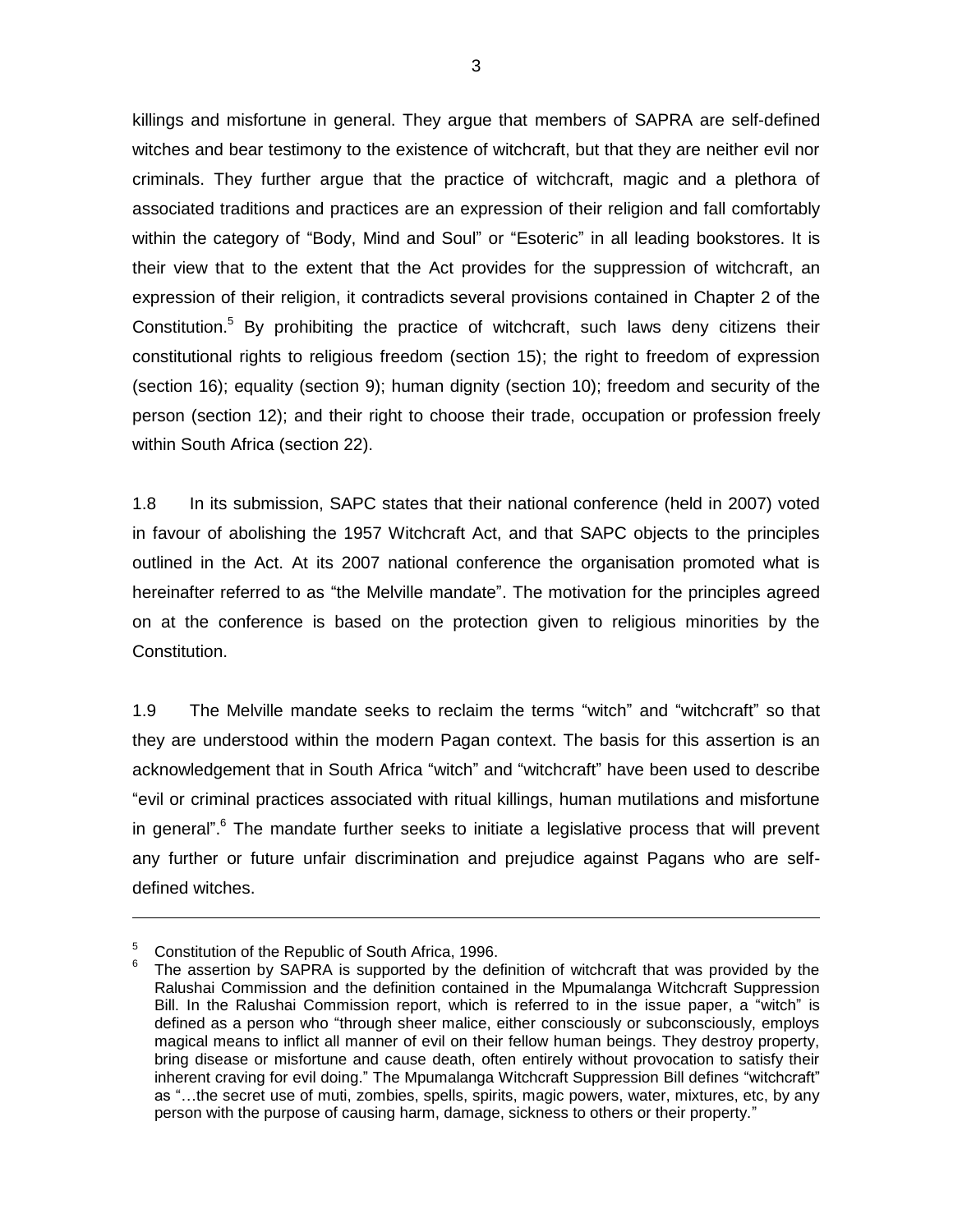1.10 The SAPRA and SAPC allege that the Act prohibits Pagans from practising their religion, by providing that any person who (amongst other things) professes to use any supernatural power, or witchcraft, or professes knowledge of witchcraft, shall be guilty of an offence. They claim that the prohibition in the Act, as it relates to Pagans, violates "their constitutional rights to religious freedom, expression, equality, liberty, dignity, security and their right to choose and practice their occupation within South Africa."

1.11 The SAPRA and SAPC lament the definitions provided for witchcraft and witches, which it claims are stereotypical definitions. These definitions associate witchcraft and witches with something that is evil or associated with ritual killings, human mutilations and misfortune. Such definitions, they claim, injure the dignity of self-defined witches.

1.12 The SAPRA asserts the existence of witchcraft and witches, which it argues are neither evil nor criminal. They claim their right to freedom of belief and religion.

1.13 In its submission, SAPRA refers to a document developed by SAPC and authored by Dr Dale Wallace, a scholar or Comparative Religions. Dr Wallace mentions that the Act has its origins in colonial administration and administrators, who were concerned about beliefs and superstition. Emphasis is made that the aim of the Act was to suppress the belief in witchcraft.

1.14 The absence of a definition of "witchcraft" in the Act, which has led to the association of witchcraft with malicious practices such as the alleged inflicting of illness, misfortune and death, together with some of the conduct that is proscribed by the Act, have been identified as cause for concern. The provisions in subsections (d) and (f) of section 1 of the Act, which criminalise the conduct of a person who professes knowledge of witchcraft and who, for gain, pretends to exercise or use any supernatural power, are problematic as they target both the indigenous practices and practitioners.

1.15 The SAPC acknowledges the pervasive nature of witchcraft among African communities and the destruction it has caused within the same communities. They argue that perceptions about witchcraft have been changing since pre-colonial times, and continue to change.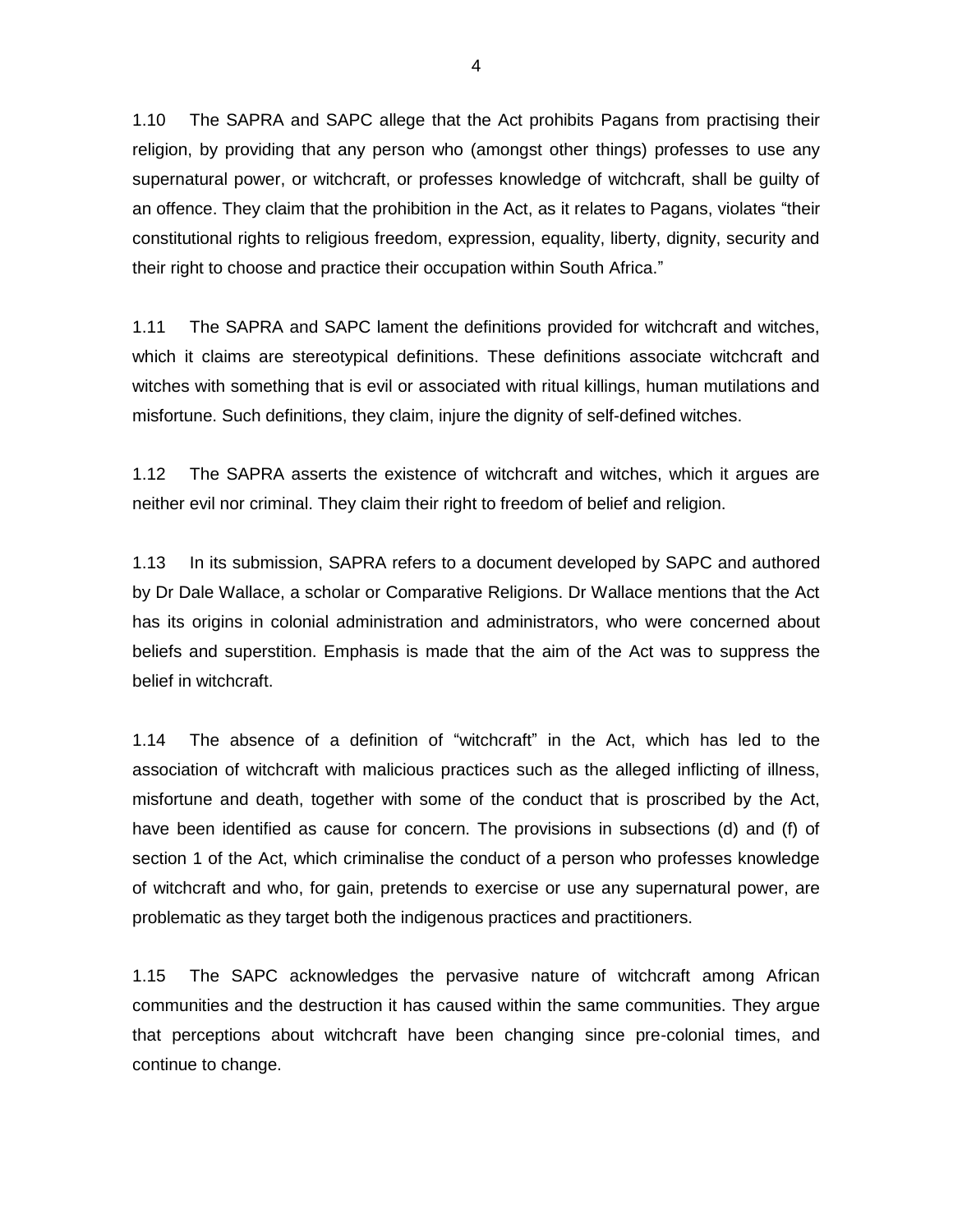1.16 The SAPC draws attention to the fact that in post-apartheid South Africa, conduct that is prohibited in the Witchcraft Suppression Act has to be viewed through the lens of the Constitution, which requires all religions to be treated equally. The SAPC submission mentions that magic and the use of charms, which is prohibited in subsections (d) and (f), is practised by various other religions, including but not limited to Hinduism. Limiting or criminalising such practices can amount to discrimination or be viewed as prejudicial.

1.17 The SAPC points to the failure by legislation that suppresses witchcraft to eradicate the belief in witchcraft and the associated violence in post-colonial African countries. Mention is made of African countries that have retained colonial-era witchcraft legislation but have not seen any successes attributed to such legislation. The SAPC comments that other factors must also be considered when dealing with witchcraft-related violence, in addition to legislation that suppresses witchcraft. The roles of various roleplayers are important.

1.18 The view of the THO is that the Witchcraft Suppression Act should be repealed and replaced by a new Act. The THO submission argues that the new Act should address the problem of violence associated with witchcraft, and should provide a definition of "*busakatsi"* or witchcraft. The THO proposes that "busakatsi" refers to witchcraft in an African context, and includes the use of harmful medicine; harmful magic; and other means or devices that may cause illness, misfortune or death to a person, or damage to property. The THO further argues that there is a need for legislation that will identify and control busakatsi practices. This would enable the courts not only to protect the many innocent people who are accused by others of busakatsi, but also to punish people found guilty of practising busakatsi.

1.19 The THO supports the view of SAPRA and SAPC that the Act should be repealed. However, THO goes further and proposes that the current Act should be replaced with a new piece of legislation, which should address problems associated with witchcraft-related violence and provide clarity on the definition of witchcraft. The THO calls for a balance between protecting victims who are accused of witchcraft, and punishment of those who are found guilty of practising witchcraft.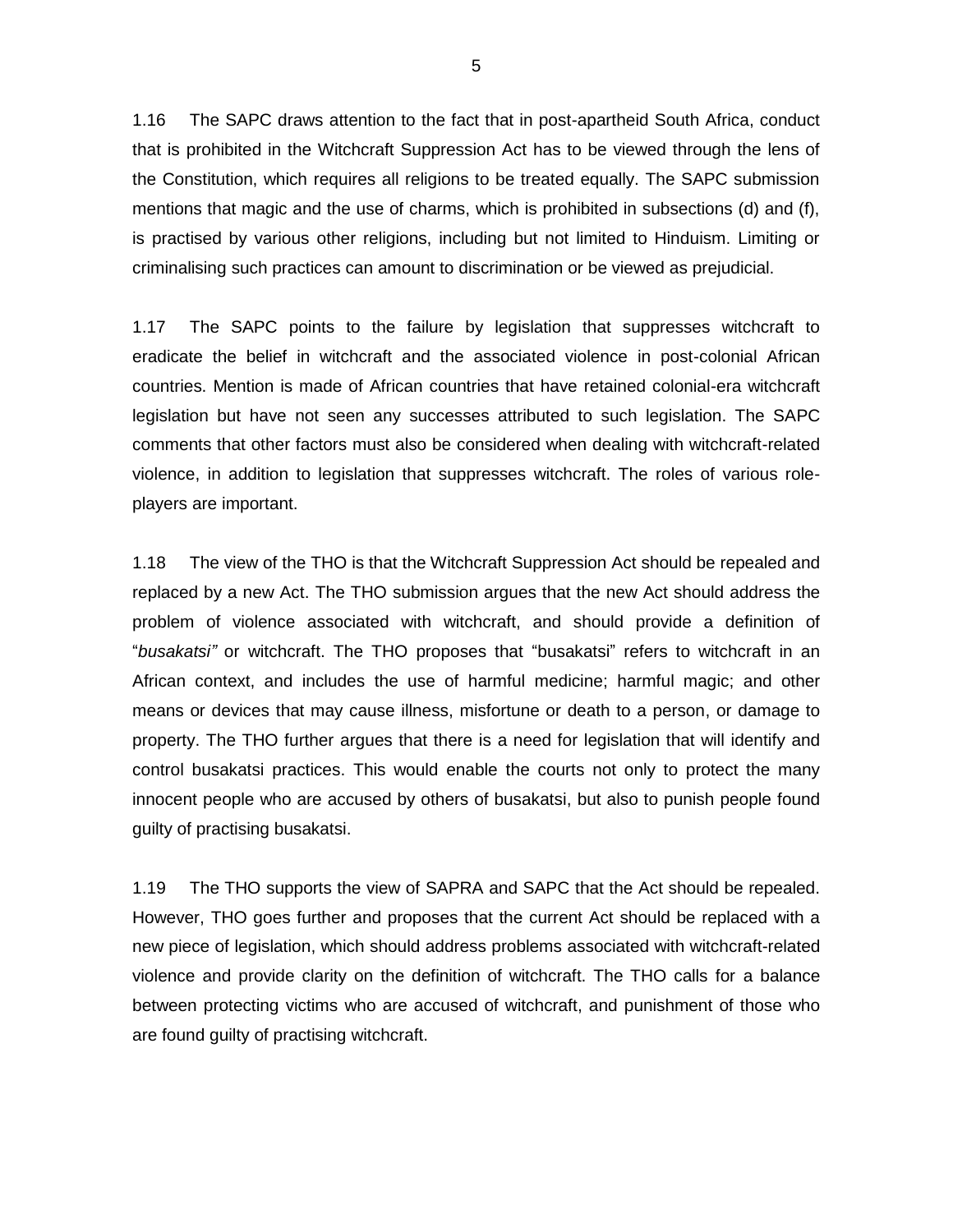1.20 The THO acknowledges that human rights play a role in how one deals with the beliefs of a particular group of people. They propose that the new Act should not be used to control the beliefs and morals of people.

1.21 The THO cautions against the use of labels that have been used in the past to define witchcraft, such as "witchdoctor", "witch", "wizard", "sorcery", "*muti*", "supernatural power" and so forth, as these labels can be misleading.

1.22 The THO proposes that witchcraft should be treated like any other crime and that an *umsakatsi* should be treated as a criminal. They cite the example of a person who is found in possession of human tissue, and state that such a person should be charged in terms of the Human Tissue Act of 1983.

1.23 The THO also proposes the use of defamation laws against people who, without sufficient evidence, accuse others of being witches. They further suggest mediation in cases where there are no legal grounds for proceeding with a charge of witchcraft.

1.24 The three organisations whose submissions to the SALRC form the basis of the current investigation advocate opposing views on how the practice of witchcraft should be dealt with. On the one hand, SAPRA and SAPC argue against the suppression of the practice of witchcraft, and against regulation or state interference. On the other hand, THO argues for regulation because of the abuses associated with the practice of witchcraft.

### **B Inclusion of the investigation in the SALRC programme**

1.25 Subsequent to the meeting referred to above (see paragraph 1.6) with SAPRA, SAPC (represented by LHR) and THO; and after receiving revised submissions from these organisations, the SALRC conducted a preliminary investigation to assess the possibility of including the investigation in its programme.

1.26 At a meeting on 1 August 2009, the Commission approved the recommendations contained in a proposal paper, namely that a review of the Witchcraft Act should be included in the Commission's programme. The recommendations and issues suggested in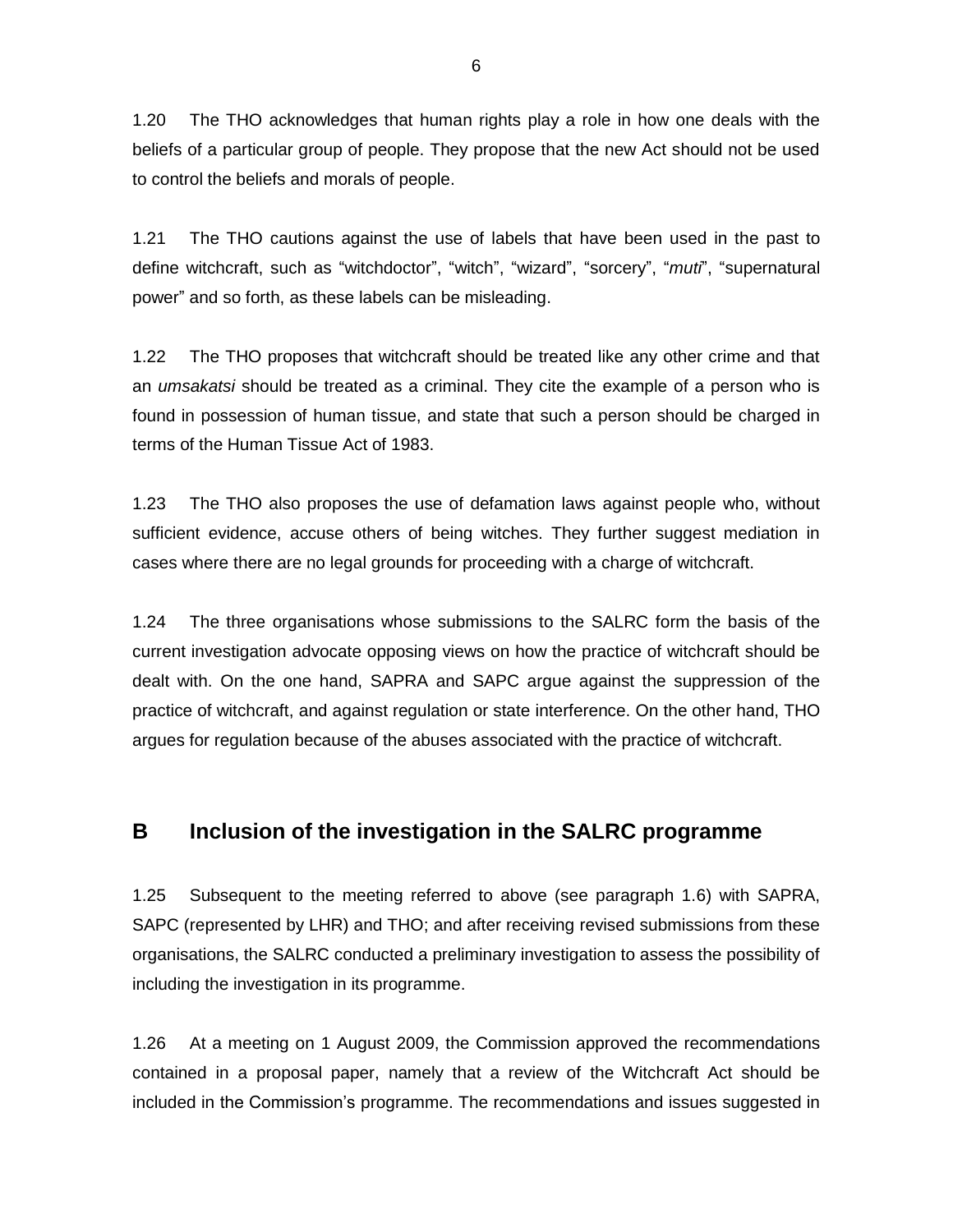the terms of reference made in the proposal paper for the investigation have been considered for purposes of developing this discussion paper.

1.27 On 15 January 2010, SALRC sent a memo to the Minister of Justice and Constitutional Development to request approval for the Commission's recommendation (made 1 August 2009) to include a review of the Witchcraft Suppression Act in the SALRC programme.

1.28 In May 2011, after the inclusion of the investigation in the SALRC"s programme, the investigation was assigned to an SALRC researcher. Shortly after this, the SALRC received a letter (dated 12 October 2011) from the Minister of Women, Children and People with Disabilities, requesting an investigation into muti killings. The Minister"s request was motivated by prominent cases that had been reported in the media, involving children who are alleged to have been killed for their body parts.<sup>7</sup>

1.29 At the Commission meeting on 22 October 2011, it was recommended that the Minister of Women, Children and People with Disabilities" request should be included under the current investigation. On 24 October 2011, the SALRC sent a letter to the Minister advising her that her request for an investigation on muti killings would be incorporated into Project 135 of the SALRC programme. Project 135 is the current investigation dealing with the review of the Witchcraft Suppression Act.

1.30 The issue paper on the review of the Witchcraft Suppression Act was approved by the Commission at its meeting held on 11 May 2014. The paper was published for public comment on 9 September 2014. The closing date for receipt of comments was 31 October 2014.

 $7$  The cases that Minister Xingwana referred to involved the killing of a 10-year-old girl in Soshanguve, Gauteng, who was abducted and murdered on 31 December 2009 and her body parts removed. The other case involved a 3-year-old boy from Gugulethu in the Western Cape whose body was found in a suitcase with his throat slit.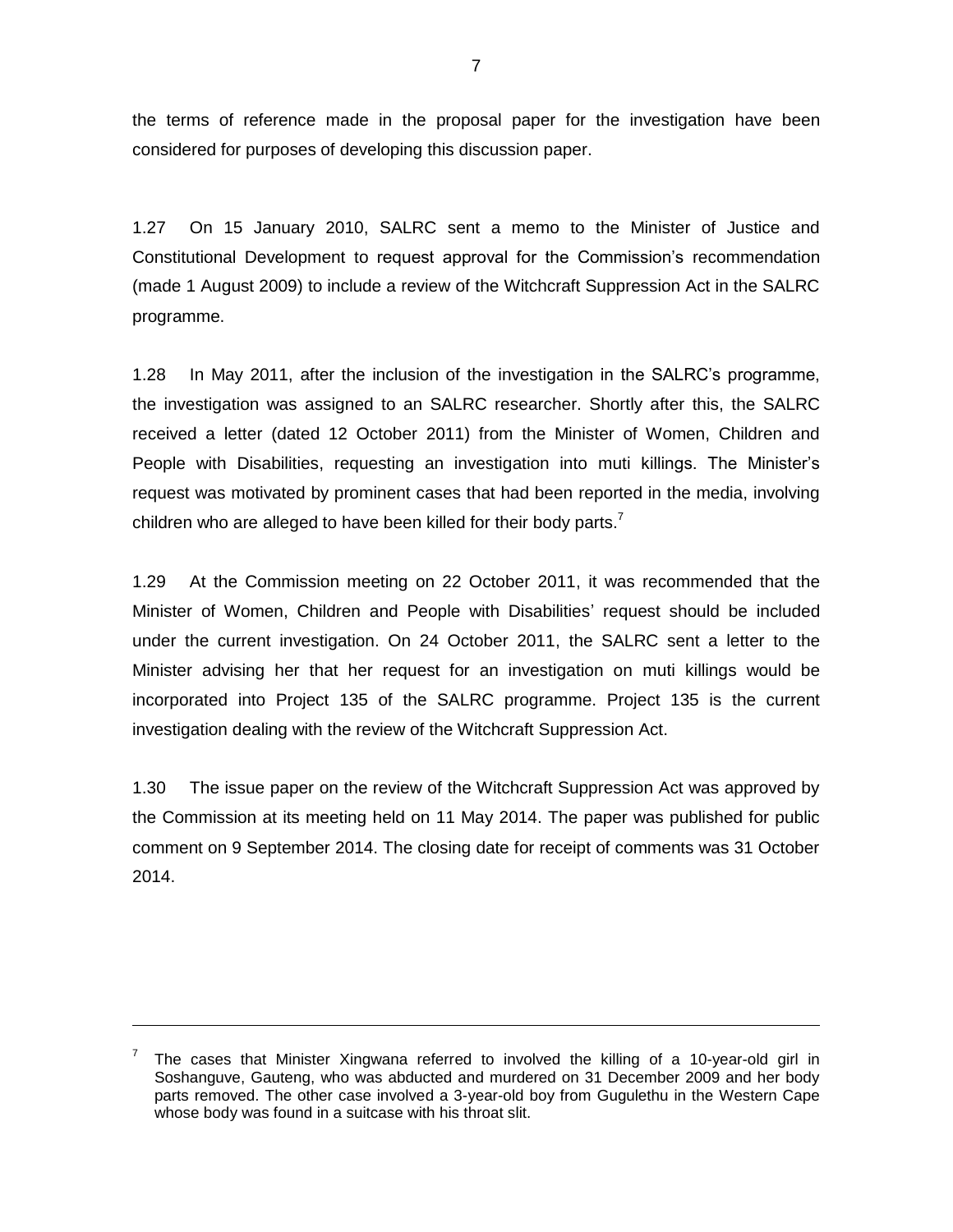# *C Scope of the investigation*

1.31 The Commission"s investigation on the review of the Act is concerned with the issues placed before it by the organisations that are referred to above, namely SAPRA, SAPC, and THO. The Commission's investigation will also look at the issues that the then Minister of Women, Children and People with Disabilities brought to its attention (referred to above), and will make recommendations on how issues around muti killings can be addressed in the process of dealing with witchcraft related practices.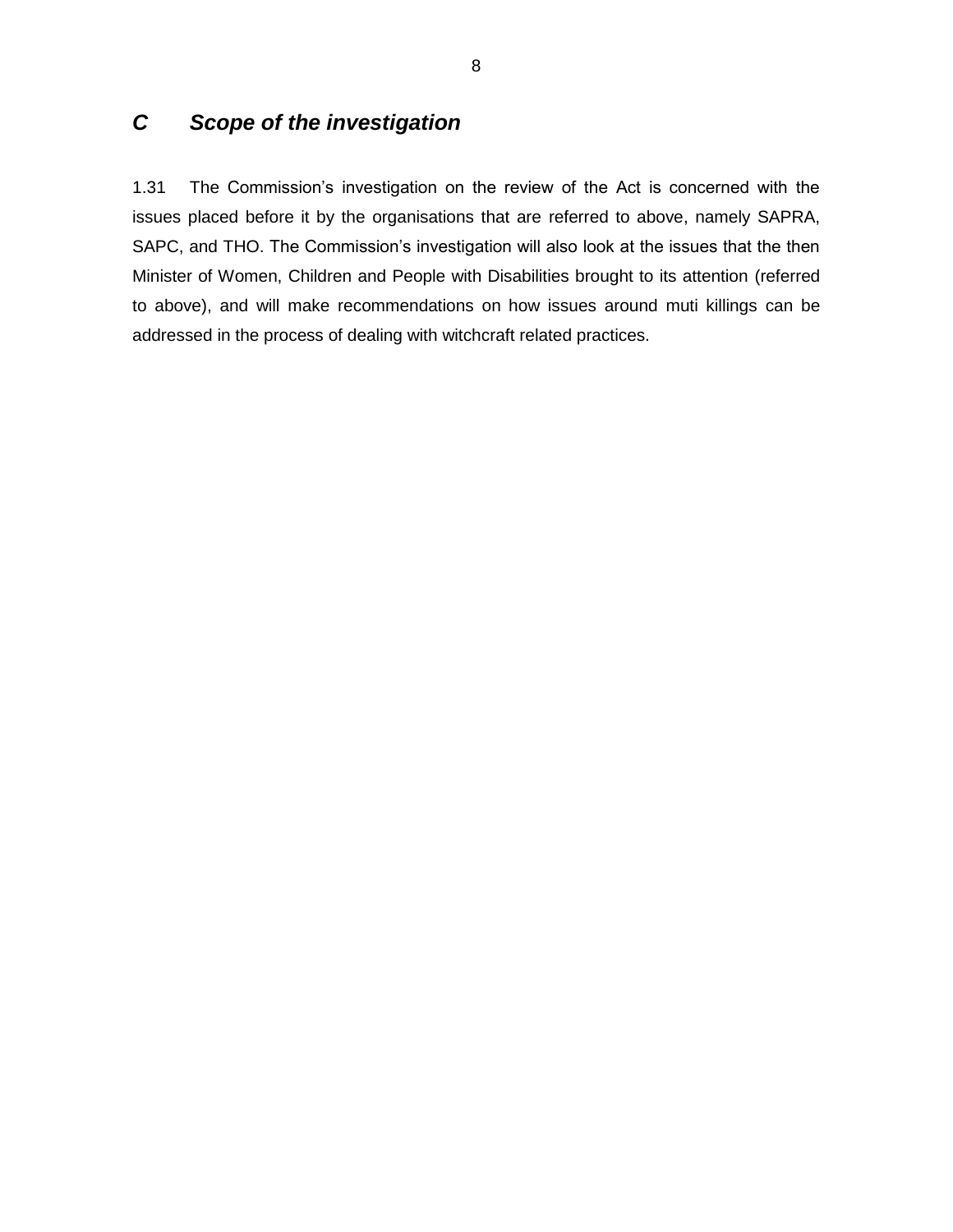# **CHAPTER 2 PUBLIC RESPONSES TO THE ISSUE PAPER**

2.1 After publication of the issue paper in September 2015, the SALRC received from interested stakeholders a handful of submissions in response to the issues that it had identified in the issue paper.<sup>8</sup> These submissions will be summarised in this section of the discussion paper and later elaborated upon in the relevant sections below. The summaries of the submissions below are in no particular order, and are presented in the sequence in which they were received by the SALRC.

2.2 The SA Pagan Rights Alliance (SAPRA) and the Traditional Healers" Organisation (THO) did not make any substantive submissions in response to the issues raised in the issue paper. SAPRA's input was related to the accuracy of the historical background to the investigation, as discussed in footnote 3 above. The THO, in its response to the call for submissions to the issue paper, affirmed its earlier position as contained in the original THO submission made at the inception of the investigation.

2.3. Comments were also received from the SAPC.<sup>9</sup> The SAPC starts off by acknowledging the situation in South Africa, where issues that surround witchcraft are complex. They further acknowledge the dire consequences related to the practice of witchcraft, in this case the violence associated with witchcraft, together with the prevailing conflicting ideas about the existence of other forms of witchcraft. They appeal for an appreciation of the distinction between witchcraft as a harmful practice and witchcraft as a form of religious practice by self-identified witches.

2.4 The SAPC makes the same submission it made when the investigation was initiated, namely there should be no regulation of witchcraft. Their practice of witchcraft is protected by the Constitution of the Republic, which protects religious rights. They are of the view that common law should be used to deal with crimes that individuals are charged

<sup>&</sup>lt;sup>8</sup> Collectively, submissions were received from SA Pagan Rights Alliance, Traditional Healers Association, SA Pagan Council, the Commission for Gender Equality, Dr Wallace of the University of KwaZulu Natal, the Women"s Legal Centre, and the South African Police Service.

<sup>&</sup>lt;sup>9</sup> Comments from the SAPC are authored by Rev Morgause Fonteleve, Convenor and Registrar for the SAPC, and were received by the SALRC on 25 May 2014.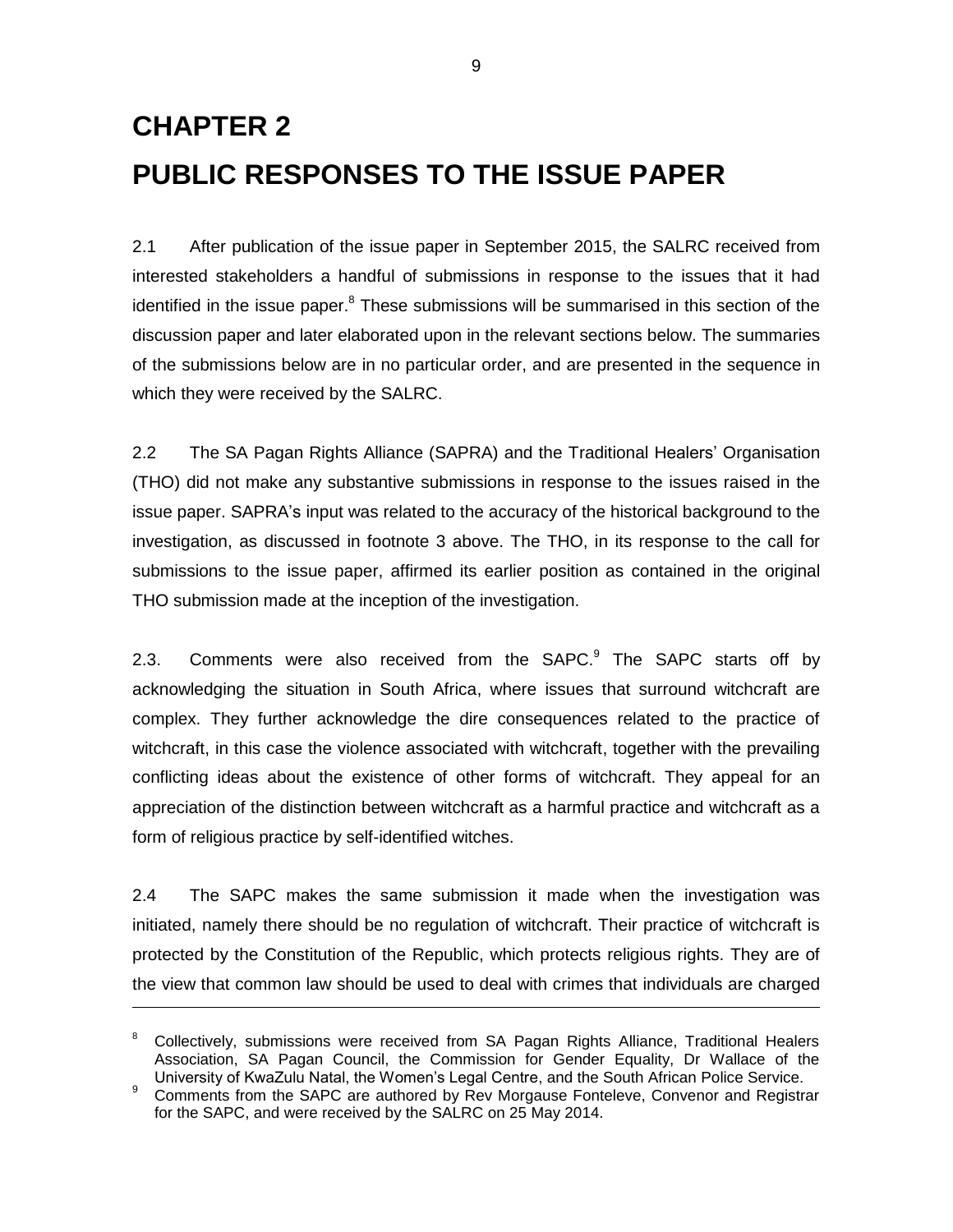with. In this instance they suggest that where a crime has been committed, such as crimes involving (among others) extortion of money, fraud, rape, murder, or trafficking in body parts, those perpetrators should be tried in terms of existing law.

2.5 The SAPC believes that regulation of witchcraft would increase the level of crime and violence associated with witchcraft, and would further fuel actions such as suspicion, paranoia, envy, jealousy, and fanaticism against people suspected of practising witchcraft. The SAPC is of the view that a replacement legal instrument would, in effect, regulate certain action that cannot be proved, while at the same time inadvertently sanctioning all such action.

2.6 Regulation could also have the effect of encouraging accusations and violence, the basis of which in most cases is jealousy, rivalry, suspicion, fear, and gossip. Such events could lead to expensive investigations. A dire consequence is that this scenario could also lead to people taking the law into their own hands, leading to an escalation of criminality and persecution of innocent victims who are falsely accused.

2.7 The SAPC cautions against the use of certain terms such as "muthi murder" and "witchcraft violence". They state that murder is murder, and violence is that which it is, without having to label it as being associated with muti or witchcraft. The SAPC does not support the view that witchcraft itself is a crime, especially because the people accused of crimes associated with witchcraft never confess to being witches. This is in contrast to selfdefined witches, who view their practice of witchcraft as a religion as opposed to it being a criminal activity.

2.8 The SAPC makes various proposals throughout its submission, which are accompanied by the rationale for making them. The submission also outlines issues that the organisation opposes, and the basis for such opposition.

2.9 With regard to issues that the SAPC opposes, the following are the areas they focus on:

2.9.1 First, they are opposed to the use of religious or cultural beliefs about crimes concerning witchcraft. Their view is that religion and culture should not be used as aggravation or mitigation factors in cases involving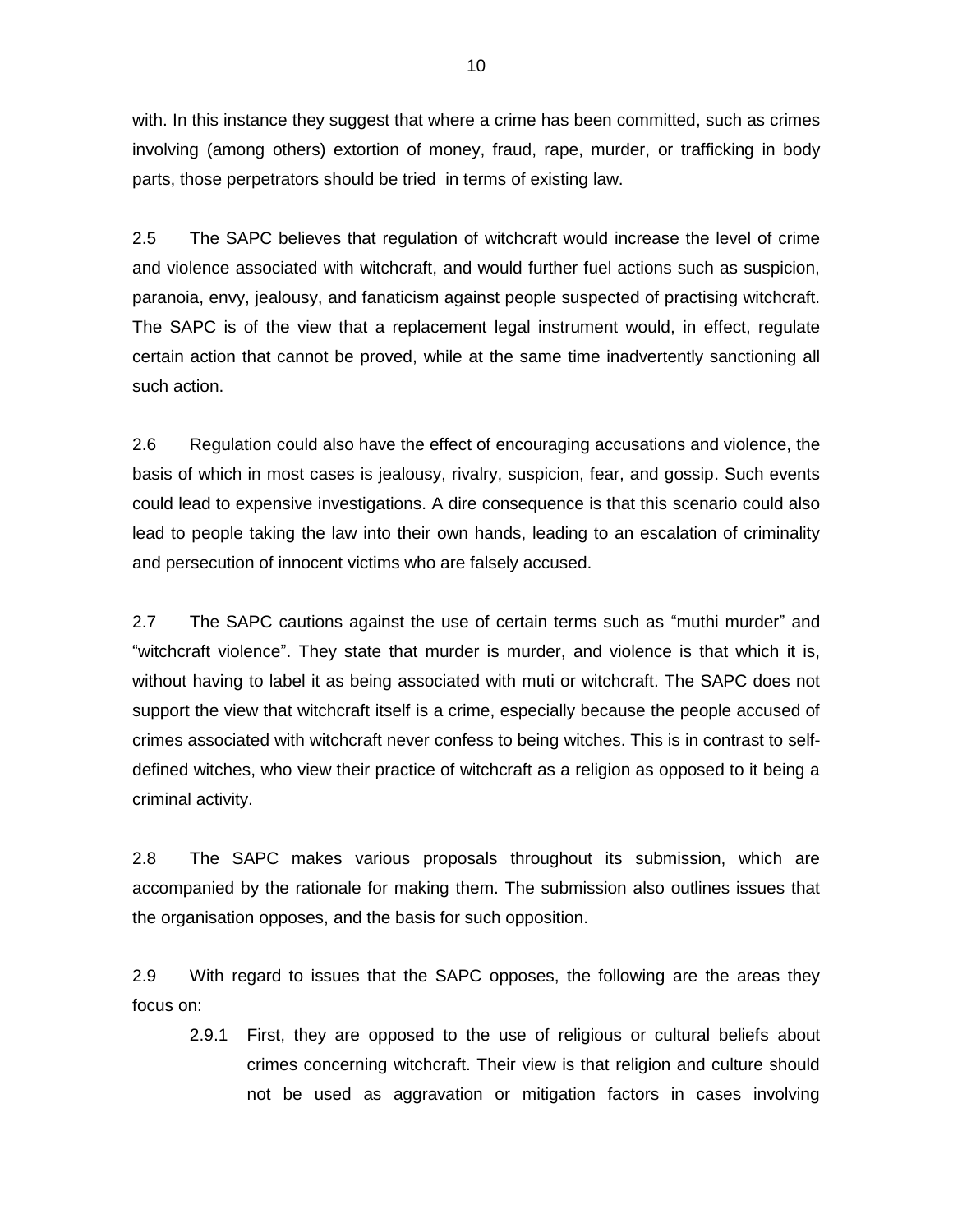witchcraft. They premise their argument on the fact that people accused of witchcraft-related crimes do not identify as witches. They conclude therefore that such crimes should be treated purely as acts of violence or criminality. They believe that the use of the cultural belief defence would diminish the severity of punishment and would encourage scapegoating.

- 2.9.2 Second, they argue that traditional courts should not handle cases dealing with harmful practices. Their view is that crimes associated with witchcraft should be investigated by appropriate authorities and dealt with in terms of the law of the country. Their opinion is that traditional courts operate as "kangaroo courts" and are viewed as places where innocent people are often found guilty and brutally executed. The SAPC recommends that when matters involving witchcraft-related crimes are brought before traditional courts, they should hand these over to the courts of law.
- 2.10 The SAPC also makes the following specific proposals in their submissions:
	- 2.10.1 First, they propose that traditional healers should have a Code of Conduct that regulates their conduct, "to encourage responsible action and accountability." Their view is that this Code should not be part of the law, as the common law and other laws already exist.
	- 2.10.2 Secondly, they propose a non-legal intervention, namely educational programmes aimed at enlightening the general public about all facets of witchcraft.

2.11 The SAPC did not address some of the questions that the issue paper raised, and most importantly the issues around the definition of witchcraft and whether the practice should be defined.

2.12. The Commission for Gender Equality (the CGE) made a submission to the SALRC through its parliamentary office.<sup>10</sup> The CGE submits that they have been involved with

 $10$  The comments from the CGE are authored by Ms Kamraj Anirudhra, Parliamentary Officer, Western Cape Office; the comments were received by the SALRC on 2 June 2014.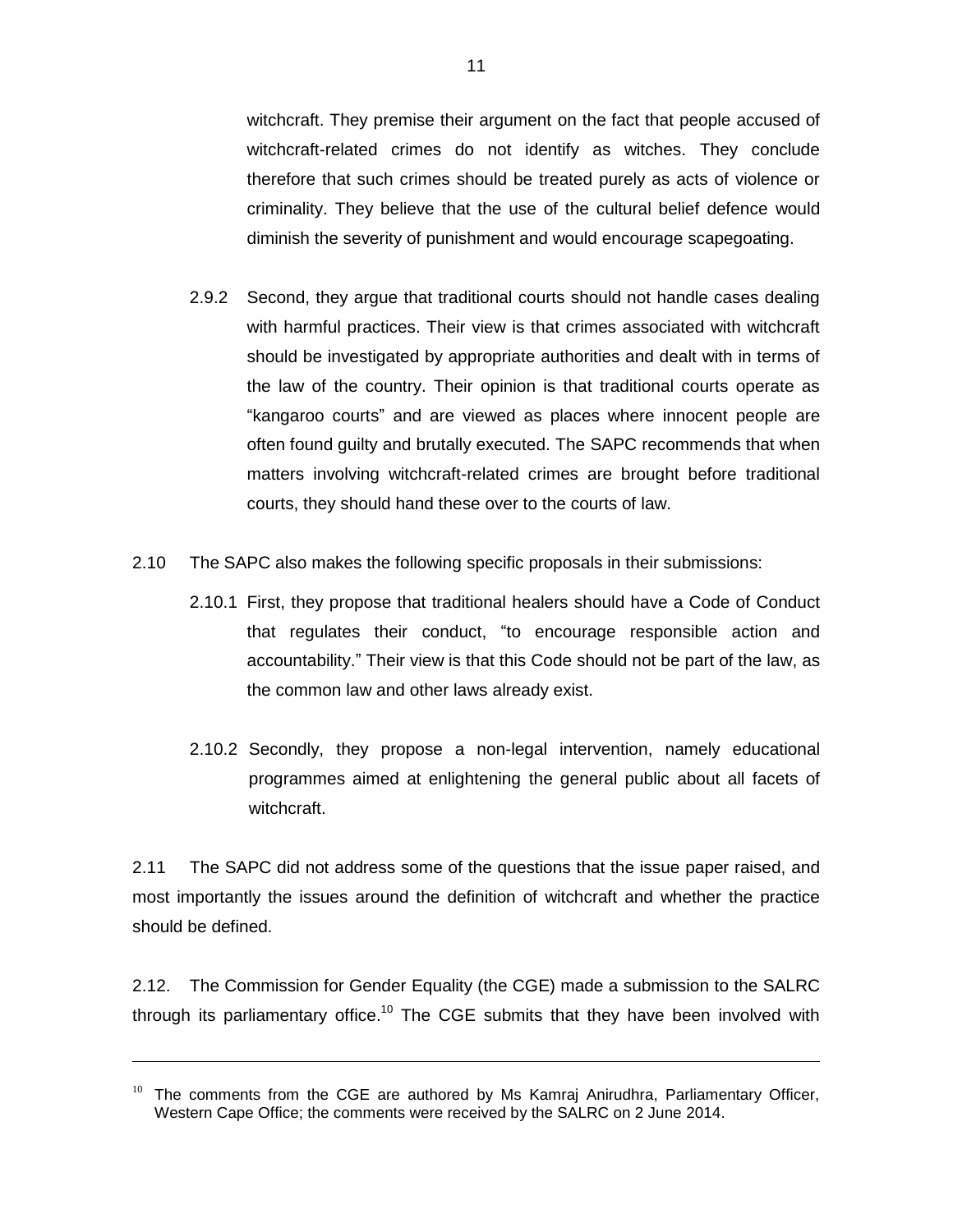issues around witchcraft violence for a long time, dating back to 1998 when they convened a National Conference on Witchcraft Violence. This was in response to an outcry regarding how the said phenomenon disproportionately affected women, children, disabled, and elderly people. The CGE thus views witchcraft violence as being gender biased, and demands a response that promotes and protects gender equality. At the centre of the CGE"s submission is the argument that witchcraft is gender-based violence, and when addressing witchcraft-related violence, this fact must be kept in mind.

2.13 The submission addresses a number of issues, including those highlighted in the issue paper. They also make recommendations on what needs to be taken into account in addressing witchcraft and related violence.

2.14 On the issue of witchcraft being a religion, the CGE acknowledges the recognition of the freedom of religion (section 15) and freedom of expression (section 16) in the Constitution, and the need to afford protection to people who practise witchcraft as their religion. In this regard they are of the opinion that those who make such claims should be accommodated, provided there is appropriate classification, taking into account the existence of other mainstream religions and the need to promote harmony in society.

2.15 On the question of whether the law should be used to address violence associated with witchcraft, the CGE concedes that not enough research and analysis have been done to comfortably make a determination. However, they suggest a thorough examination of violence associated with witchcraft in the context of gender-based violence. This they regard as necessary to inform lawmakers on interventions that are necessary to deal with gender-based violence associated with witchcraft. They seem to suggest that such intervention could be social or political, and have not confirmed whether legal interventions might be necessary.

2.16 The CGE identifies some of the problems associated with having a law that regulates witchcraft. First, they argue that when criminalising witchcraft, challenges can arise, such as identifying the elements of the crime. Secondly, they identify challenges around sentencing in crimes involving witchcraft. They argue that currently the people penalised are perpetrators of witchcraft violence, but not the end users of "muti" that is made from human organs. They are of the view that the law should also punish end users.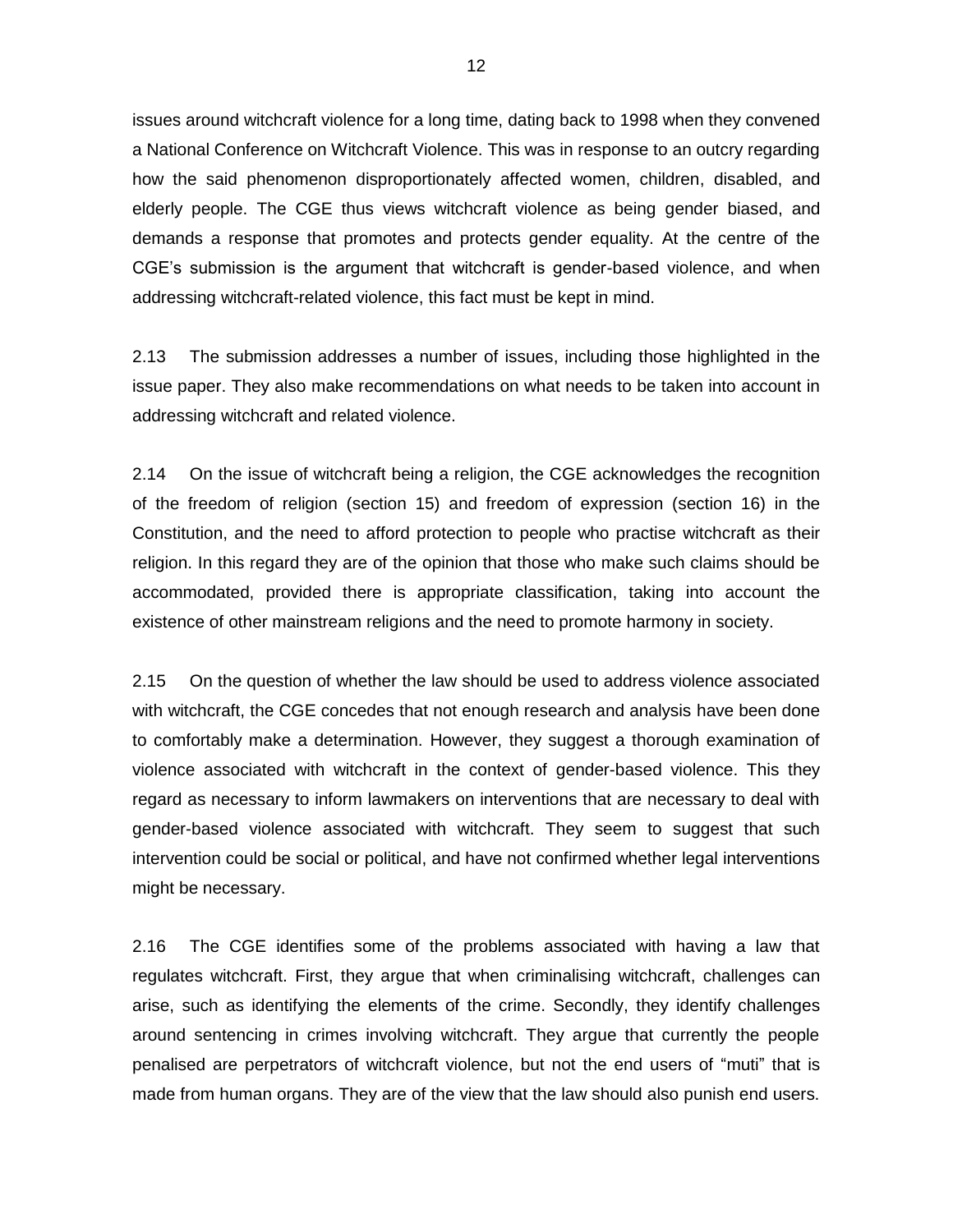Thirdly, the CGE is opposed to the general use of the cultural defence in witchcraft-related crimes. They argue that the use of such a defence should be compatible with the Constitution. Fourthly, the CGE argues that the court that should have jurisdiction to hear cases involving witchcraft violence should be the High Court, and not the lower courts as is currently the case. The referral of cases to the High Courts should be preceded by traditional mediation. The purpose of mediation would be to examine the events surrounding the accusations, with a view to resolving the underlying social problems.

2.17 On the issue of a definition for witchcraft, the CGE does not provide an explicit definition, but suggests that the definition should distinguish between benevolent and evil witchcraft.

2.18 With regard to traditional healers, the CGE argues that they should be regulated. This would control the use of human tissue and other poisons used in traditional medicines.

2.19 The CGE provides a list of recommendations that they want the SALRC to take into account in its investigation. The recommendations are the following:

- 2.19.1 That the current Witchcraft Suppression Act should be repealed. This is because it has not been effective in reducing the belief in witchcraft or witchcraft violence.
- 2.19.2 They caution against the use of certain terminology, especially in defining witchcraft. They indicate that a distinction needs to be made between pagans, traditional healers, and *busakatsi*. They argue that these distinctions are important, because although all practitioners use supernatural powers, they do so to achieve "fundamentally different objectives."
- 2.19.3 They suggest that further research be conducted to determine whether witchcraft accusations represent male domination over women. Social circumstances lead the CGE to believe that social and political interventions are necessary to address the problems, instead of a legal instrument.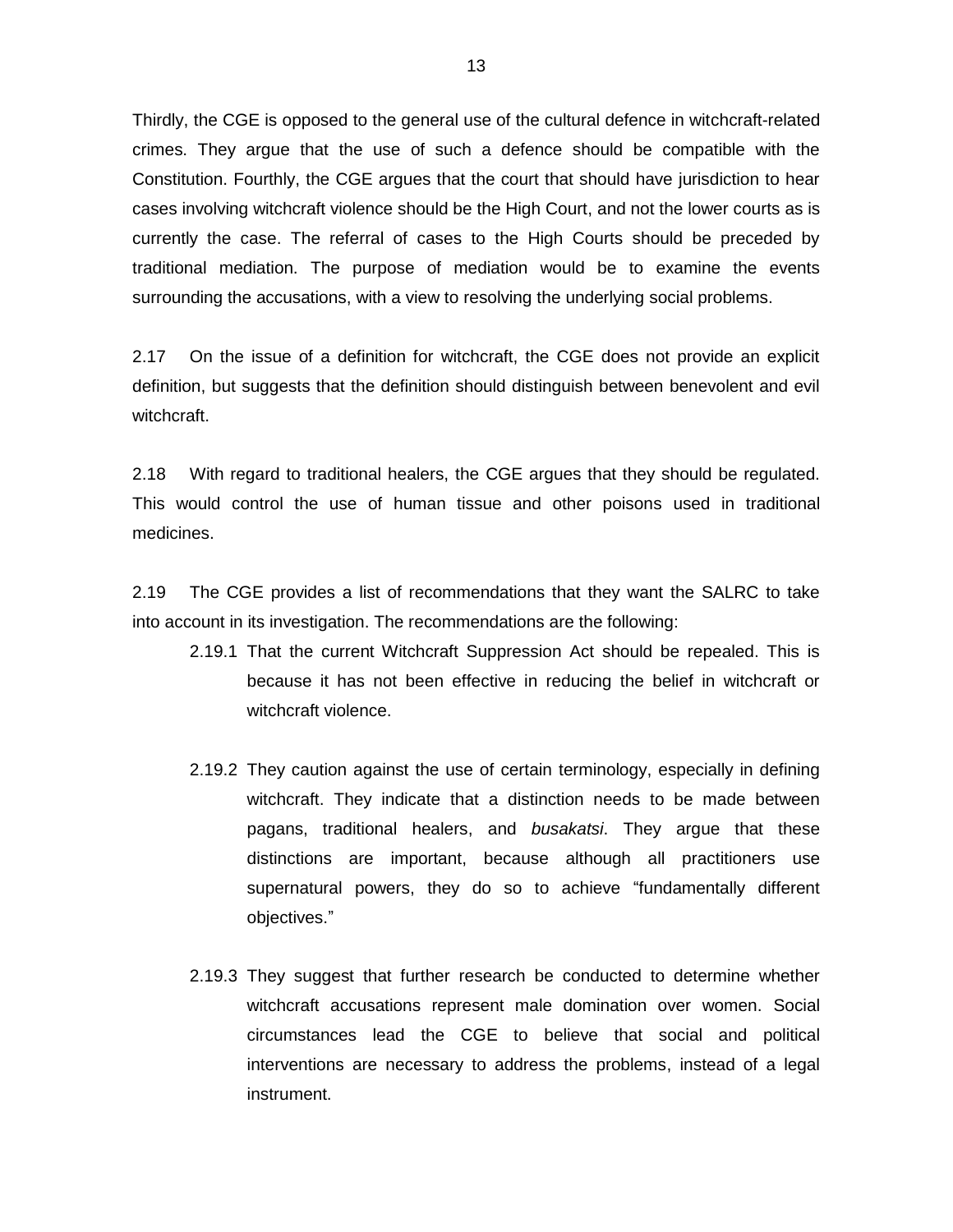- 2.19.4 Because of the underlying social problems which could be the source of violence associated with witchcraft, they suggest mediation and conflict resolution under the guidance of traditional leadership.
- 2.19.5 Linked to the above recommendation, the CGE further suggest that there should be transformation of traditional leadership to ensure that traditional structures are gender representative and promote gender equality.
- 2.19.6 The CGE suggest that there should be regulation of traditional healers. This, they argue, will ensure that their dispensing activities or practices are monitored and they are prevented from using human tissue in traditional medicine. They further suggest that the development of the regulatory framework should take place in consultation with traditional healers, traditional leaders, relevant organs of the state, and the community at large.

2.20 Dr Wallace made a submission in her personal capacity, based on studies she has conducted on witchcraft in South Africa.<sup>11</sup> She is a post-doctoral student whose research area is focused on witchcraft discourse in South Africa. Her submission responds to the questions posed in the issue paper, and they will be dealt with in the sequence in which they appear in her submission.

2.21 On the definition of witchcraft, Dr Wallace highlights the challenge in providing a definition for a practice that has different meanings for different communities. She states that although there are functionally equivalent meanings between "witchcraft" and Nguni words that describe the practice of witchcraft, these problems of definition are huge because of the changed social, economic and political circumstances in society. She argues that the definition provided in the Mpumalanga Witchcraft Bill is open to many

<sup>&</sup>lt;sup>11</sup> Dr Wallace is a post-doctoral fellow at the University of KwaZulu Natal and is a scholar of Comparative Religious Studies: Religion and Social Transformation. She is currently researching Witchcraft Discourses in South Africa. Her comments were received by the SALRC on 31 October 2014.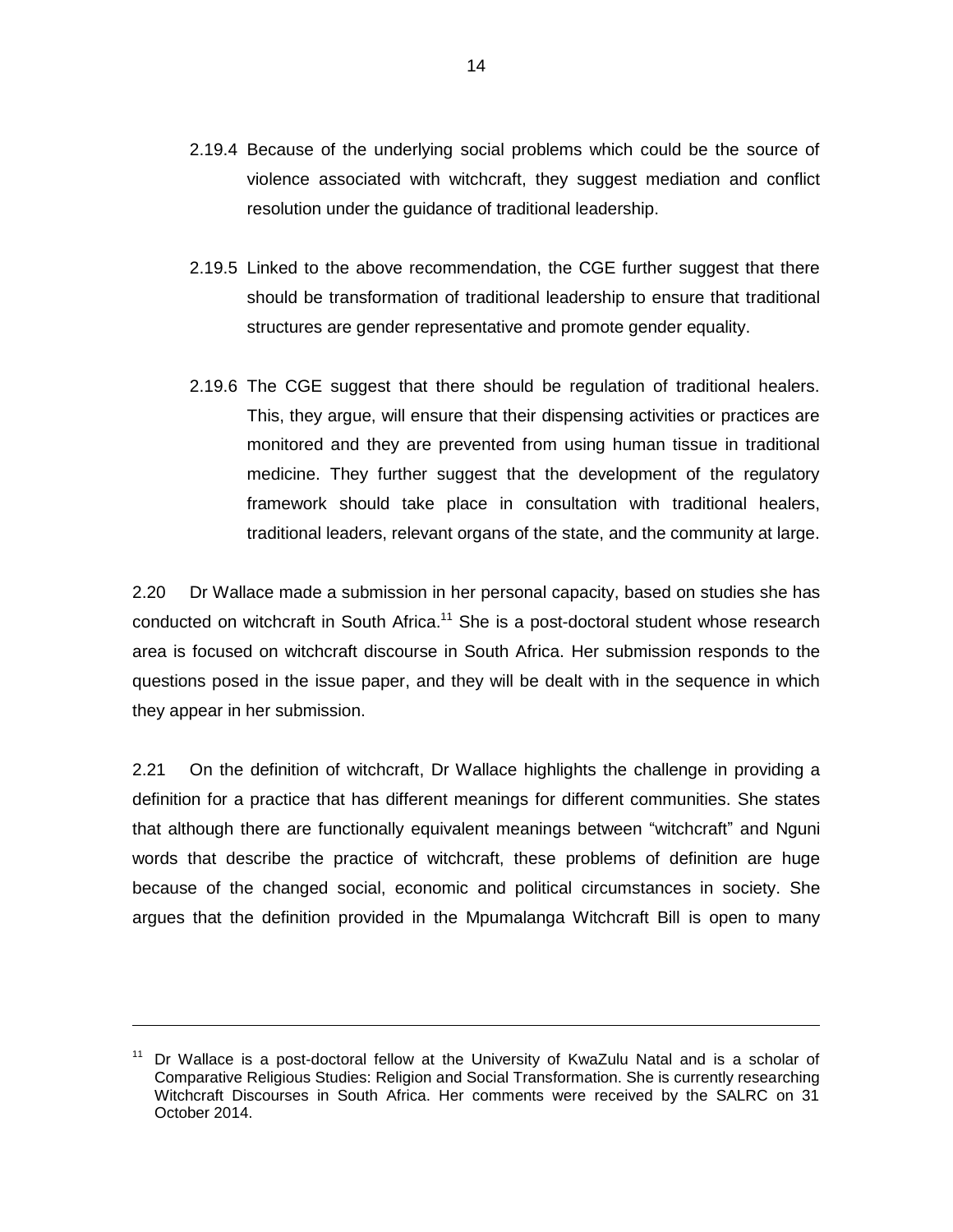interpretations.<sup>12</sup> She cautions that by defining the term, there is a risk that such definition could be associated with specific religious or political agendas, and it could be subjected to different interpretations.

2.22 With regard to the regulation of the practice of witchcraft, Dr Wallace argues that in the past, regulation failed to address problems associated with the practice, but instead fuelled violence which left victims with no available recourse. She states that witchcraft is a moral theory that cannot be wished away. She argues that the risks of regulating witchcraft far outweigh the benefits that would accompany legislating the practice. She wonders if such legislation would be feasible for the judicial system, given the constraints it currently faces.

2.23 On the question of which aspects of the practice should be prohibited, she argues that since the practice is underpinned by religious and cultural connotations, it would be unconstitutional to criminalise the practice. Although she understands that everything done in the name of practising one"s religion or culture depends on moral intention, she argues that it would be difficult for the law to capture such moral intention.

2.24 On the question of whether there are any alternatives to regulation, Dr Wallace argues that the law as it stands currently prohibits certain human action, such as murder, assault, and defamation; and those should remain regulated. She argues that there are no other alternatives to regulating witchcraft.

2.25 Dr Wallace makes the point that witchcraft practices should not only be seen in a bad light, because the practice can be conducted with good intentions.

2.26 Finally, she outlines the practice of witchcraft within the Pagan sector, and argues that not all Pagans practise witchcraft. This situation, she says, would make it difficult to exclude Pagans from legislation that regulates witchcraft.

The Mpumalanga Witchcraft Bill of 2007 states that "Witchcraft means the secret use of muti, zombies, sells, spirits, magic powders, water, mixtures, etc, by any person with the purpose of causing harm, damage, sickness to others or their property."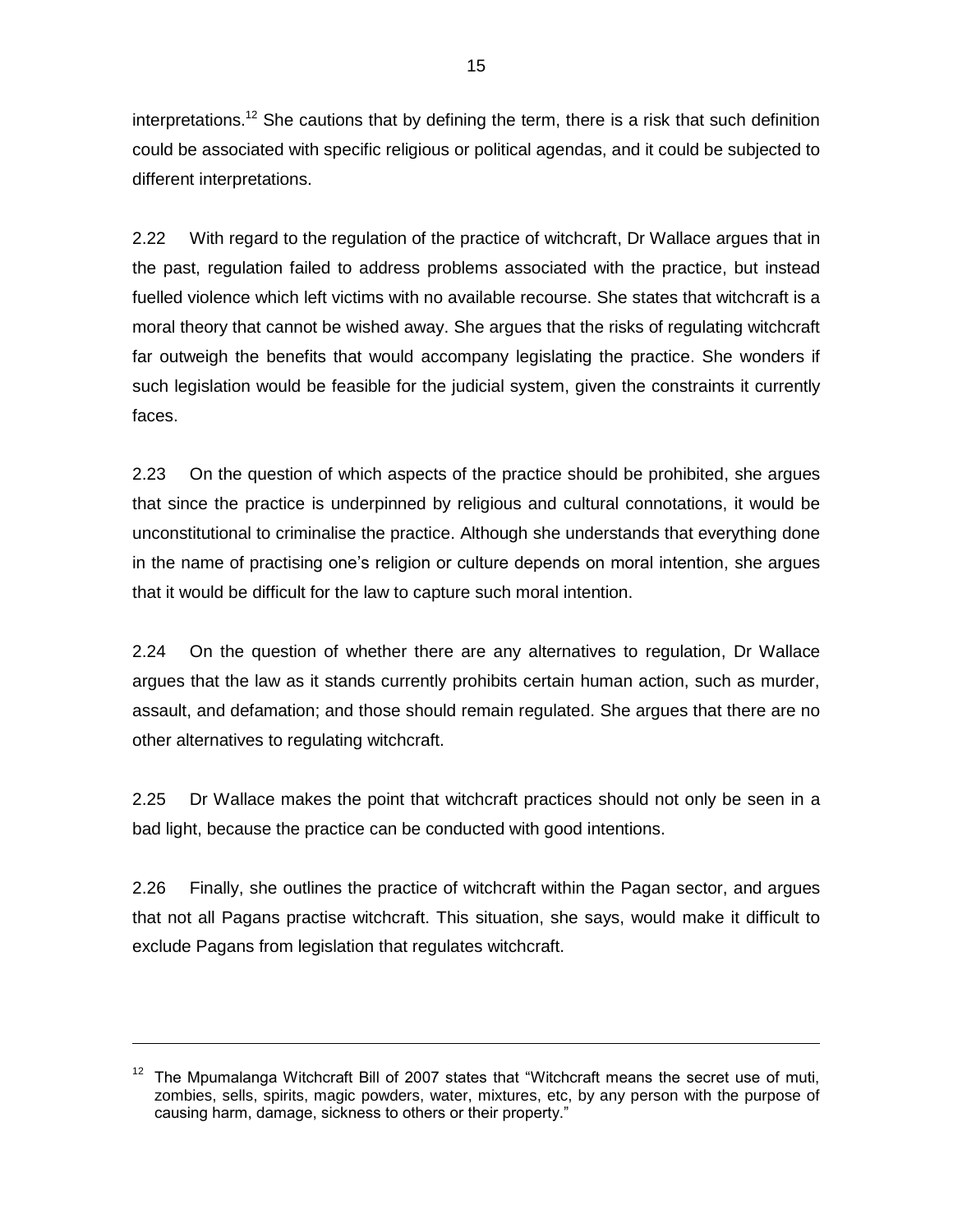2.27 The Women"s Legal Centre (WLC) made a submission because of its expertise in matters affecting women.<sup>13</sup> The WLC is a non-governmental organisation (NGO) that deals with matters affecting women, and has embarked on projects focused on the effect of African customary law on women and children. Specifically, they have looked at cultural practices that that are harmful to women, such as witch hunts.

2.28 In their work, they acknowledge all rights in the Constitution that allow communities to practise their cultures. They further acknowledge that the right to practise one"s culture should be recognised within the confines of the Constitution, and that such practice should not violate the right to equality between men and women.

2.29 The WLC"s submission narrates their experiences with witch hunts in the communities that they work with, and the dire consequences for women – especially older women – who are accused of practising witchcraft. They elaborate on the consequences suffered by women who are "sniffed out" as witches. The victims of such witchcraft accusations are usually burnt, stone beaten, or murdered.

2.30 Lastly, comments were received from the South African Police Service (SAPS), specifically the Crimes Operations division within SAPS.<sup>14</sup> The submission acknowledges the two divergent views expressed in the issue paper; that is, the view that the prohibition against witchcraft violates constitutionally protected rights on the one hand, and the other view that proposes the repeal of the Act and its replacement by a new Act.

2.31 SAPS are of the view that since laws have not been effective in regulating or addressing witchcraft and associated violence, the Act should be repealed. They do not support the replacement of the Act with another piece of legislation. They believe that violence associated with witchcraft should be dealt with using existing law, in this case existing legislation and the common law. Their argument is premised on the fact that witchcraft and muti are motives for the crimes, and these motives should be considered when considering sentencing.

<sup>&</sup>lt;sup>13</sup> Comments from the Women's Legal Centre are authored by Ms Hoodah Abrahams-Fayker and were received by the SALRC on 31 October 2014.

<sup>&</sup>lt;sup>14</sup> Comments from the South African Police Service are authored by Lieutenant General JT Molefe, Executive Legal Officer, and were received by the SALRC on 8 April 2015.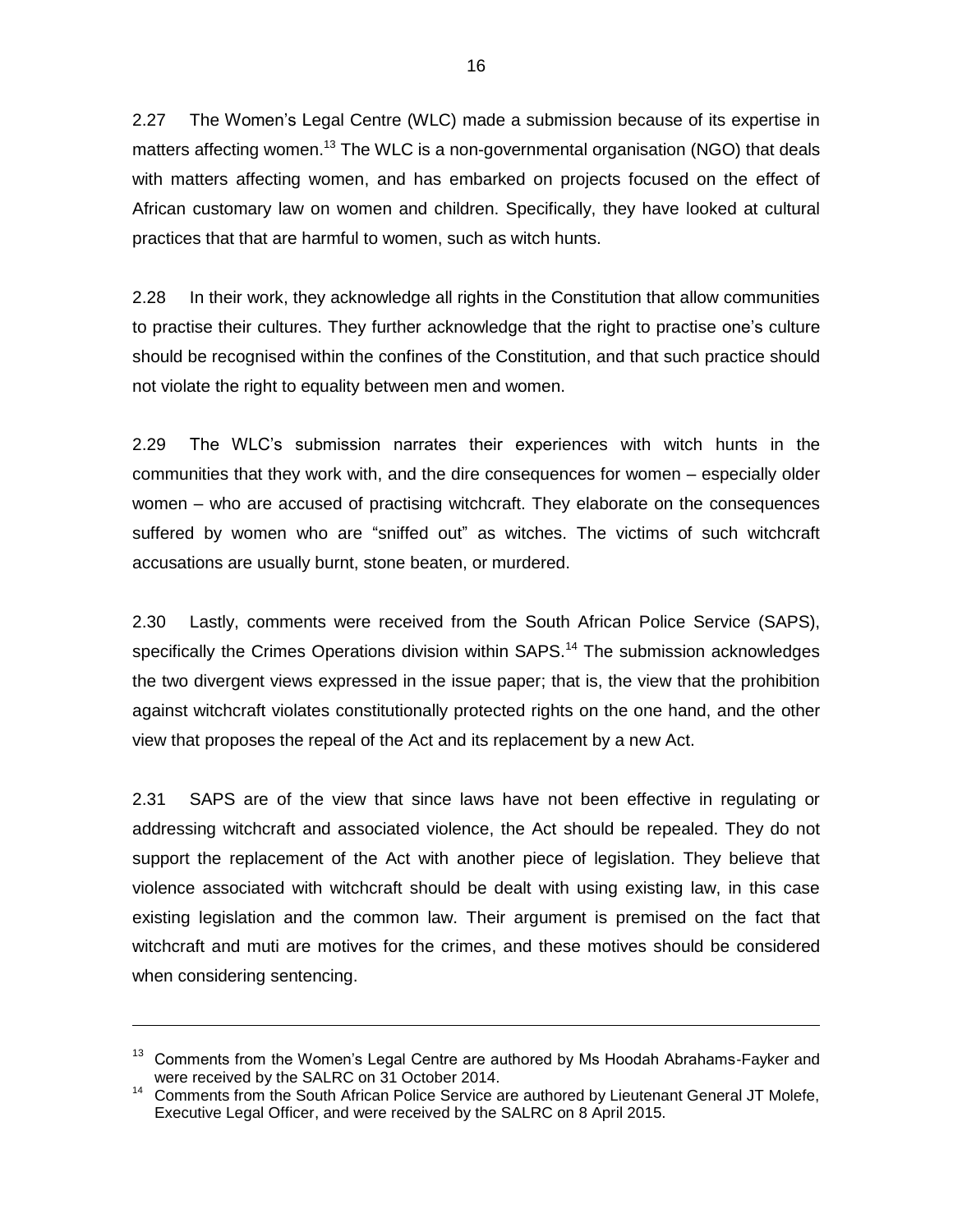# **CHAPTER 3 OVERVIEW OF THE PRACTICE OF WITCHCRAFT**

# **A Introduction**

3.1 Witchcraft has been practised in a variety of communities throughout the world. In earlier eras, the practice was associated with evil, and was regarded as a rebellion against God or a rejection of the Christian religion.

3.2 This section of the paper will look at the historical context of the practice, to describe what witchcraft was like in the past and what remains of such practices in the contemporary world. This will include looking at the origins of witchcraft in Europe and Africa to draw attention to contentious issues around the practices. A contemporary view of witchcraft will also be examined to isolate the problematic aspects of the practice. Problems around the definition of witchcraft will also be discussed, so as to determine the best way to describe the practice in light of the challenge posed by Pagans. This examination of pertinent issues related to witchcraft is important, as it will guide the Commission on what needs to be taken into account in developing the best option for addressing the challenges that persist – decades after the colonial statutes were implemented.

# **B Historical context of the practice of witchcraft**

## **1 Origins of witchcraft in Europe and Africa**

3.3 This section provides a discussion on the historical context of the practice of witchcraft. It will elaborate on the origins of witchcraft from a European and American perspective, and compare that with the origins of witchcraft from an African and South African perspective. While the contextual focus of the discussion will predominantly fall on South Africa, it is of critical importance to understand the continental and global context of witchcraft beliefs and practices, as the wider context can shed light on the local context.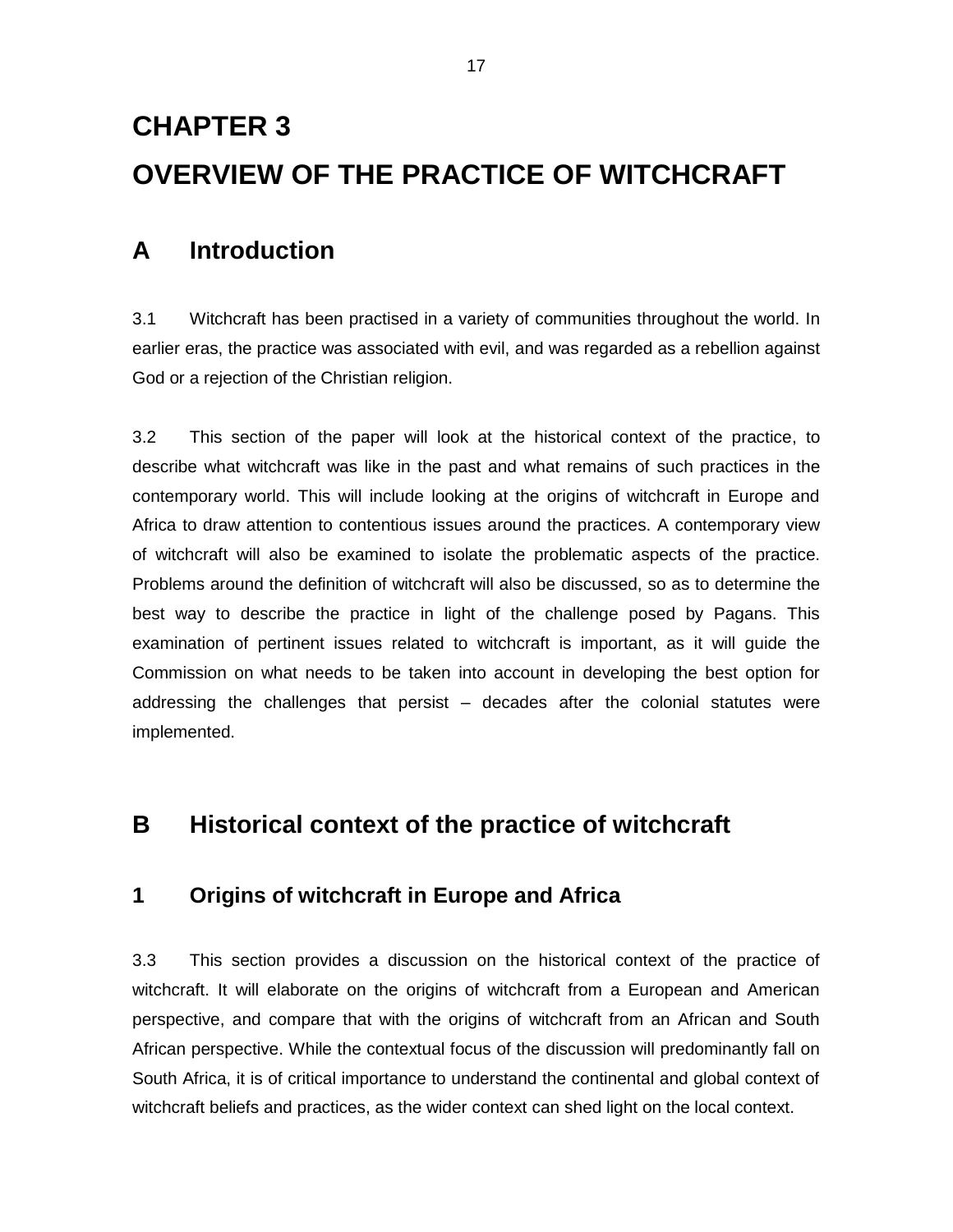3.4 It should also be borne in mind at the outset that the discussion will not focus on witchcraft practices and beliefs as subjective ontological phenomena, but strives rather to present the context of these beliefs and practices in a scientific and objective manner. However, the anthropological perspective that frames this discussion is fraught with many nuances and complexities that directly or indirectly impact on how notions of "scientific" and "objective" are to be understood. It is beyond the scope of this discussion to delve into all of these nuances and complexities.

3.5 The topic will be addressed through two approaches, namely the cross-cultural comparative approach and the in-depth ethnographic approach. The former provides a broad contextualisation of witchcraft, linking the local situation to the continental and global levels. Cross-cultural comparison is based on identifying and interpreting the similarities and differences regarding witchcraft beliefs and practices between and among various societies and cultures. By contrast, the in-depth ethnographic approach develops or documents insights from within a specific cultural group or society.

### **a) Background to the study of witchcraft: important aspects to consider**

3.6 The anthropological study of witchcraft has long been associated with the anthropological study of religion, leading to the notion that ethnographic studies of witchcraft have tended to locate this phenomenon within "traditional" religious beliefs."<sup>15</sup> Anthropological literature on witchcraft has historically been divided into two schools. The first followed the conventional ethnographic approach, which focused on the structure and function of witchcraft beliefs and practices as part of the social structures of societies. This was the predominant school in early studies of witchcraft, specifically during the colonial period, as anthropologists from Britain and other European colonial powers worked among the indigenous cultures of Africa. The second school, which emerged after the end of colonialism and the start of the postcolonial context, shifted the focus to the role of witchcraft in African societies as a mechanism of adaptation to the widespread political, economic and social changes that occurred as a result of decolonisation.

<sup>&</sup>lt;sup>15</sup> Petrus (2006); Evans-Pritchard (1937); Leslie (1960); Middleton and Winter (1963); Mbiti (1970);and Pauw (1975).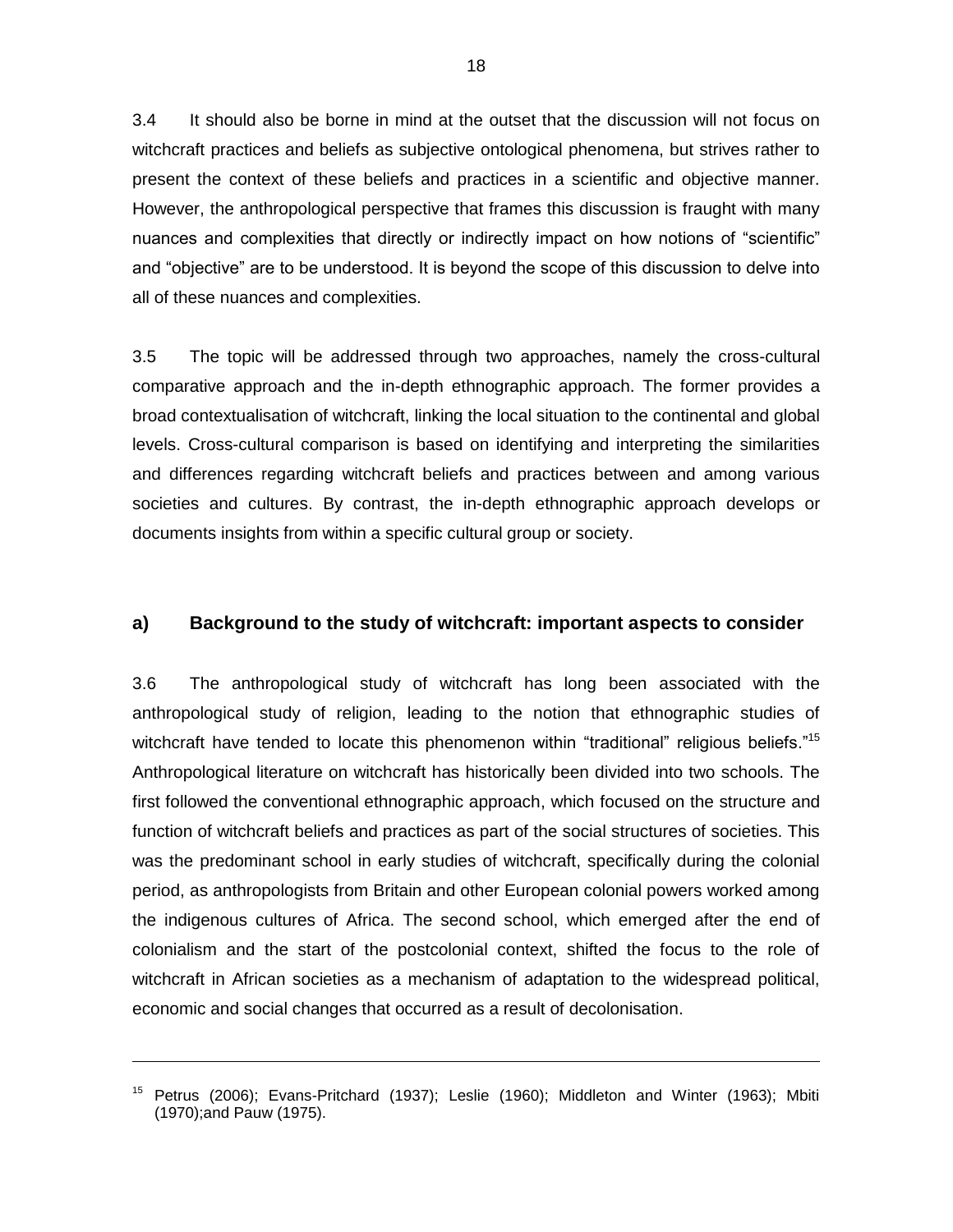3.7 Witchcraft became conceptualised in terms of its perceived effect on power relations at the political, economic, social, and cultural levels. It was also analysed in terms of the ways in which it was used and adapted as a response by African peoples to the demands and stresses of post-colonialism and modernity.<sup>16</sup> The most recent studies of witchcraft, located within the postcolonial school, emphasise the complex interplay between local witchcraft beliefs and practices and the authority of the state, particularly in Africa. In this regard, scholars are mainly interested in the relationship between local beliefs, on the one hand, and on the other, state agencies and institutions such as (for example) law enforcement structures and the courts.

### **b) Origins of witchcraft: perspectives and understandings**

### **i) European witchcraft**

-

3.8 The question of where witchcraft came from does not have a simple answer. Myriad factors inform perspectives and explanations of the origins of witchcraft – too many to describe in detail here. From an anthropological perspective, the origin of witchcraft is an issue that has perhaps as many explanations as there are cultures on Earth. In addition, the very concept of witchcraft is fraught with complexities. The belief in supernatural forces and its associated practices is as old as humanity itself. Humans, being complex multidimensional beings, have always had a spiritual dimension to their existence, which has prompted the search for a deeper meaning to life.

3.9 In the earliest cultures, this search for deeper and spiritual meaning culminated in the emergence of beliefs in entities that existed beyond the natural world. Subsequently, these beliefs became more organised, and humans started to develop religious systems around their beliefs. In most cases, these beliefs centred on supernatural entities that took on many varied forms, and were believed to influence the lives of humans in various ways.

 $16$  Comaroff and Comaroff (1993); Geschiere (1997); Bond and Ciekawy (2001) and Niehaus (2001).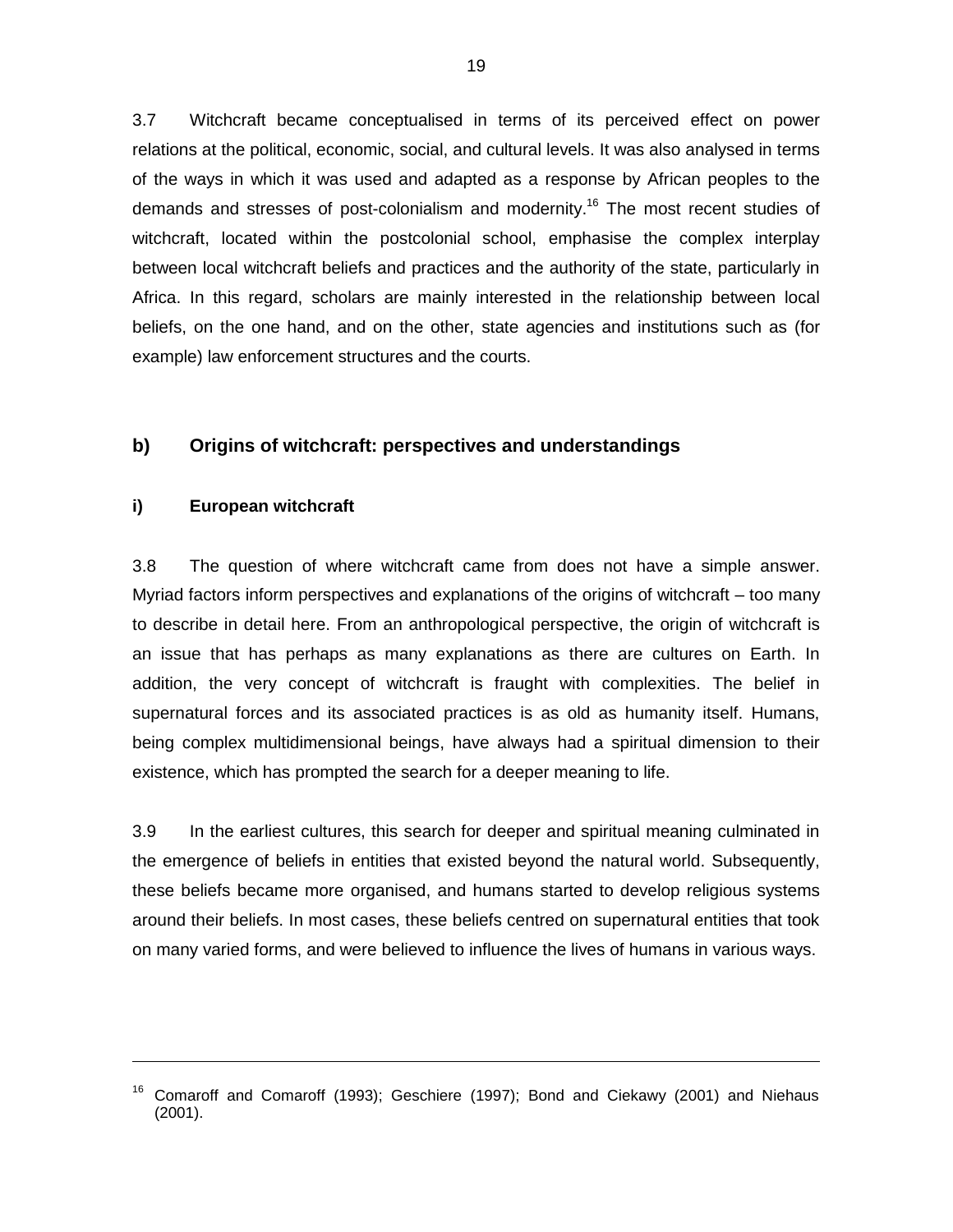3.10 While these beliefs and practices have changed over time, humans have retained the belief in supernatural forces and/or magic, in whatever form they may take. An important point to consider is that value judgements about whether supernatural beliefs and practices are good or evil are influenced by cross-cultural contexts, not only spatially but also temporally. In other words, the natural ethnocentrism of human beings means that throughout time periods and in different locations, each culture has tended to negatively judge the beliefs and practices of others, while evaluating its own beliefs and practices positively. Consequently, if we look at examples such as those from the classic ancient civilisations of pre-Christian Greeks and Romans, as well as the Egyptians, these polytheistic societies had beliefs and practices that many people today would associate with occultism, Paganism, or even Satanism. In the contemporary world, religious ethnocentrism has not abated. There are many examples of beliefs and practices that do not conform to the mainstream or popular religious orientation, and which are therefore stigmatised, and – in extreme cases – even violently eradicated.

3.11 The complex origins of witchcraft are located in the contexts outlined above. Among ancient societies and civilisations, while there was much belief in supernatural entities, there was no concept of "witch" or "witchcraft". These terms are essentially of European origin, and found their way into African and other non-European Western societies through colonialism. The following is an excerpt from the *Online Etymology Dictionary*, which explains the meaning and etymology of the word "witch":

[From the] Old English wicce [meaning] "female magician, sorceress", in later use especially "a woman supposed to have dealings with the devil or evil spirits and to be able by their cooperation to perform supernatural acts," fem. of Old English wicca [meaning] "sorcerer, wizard man who practices witchcraft or magic"…

In a c.1250 translation of [the biblical book of] "Exodus" witches is used of the Egyptian midwives who save the newborn sons of the Hebrews…Extended sense of "old, ugly, crabbed and malignant woman" is from early 15c…Witch doctor is [used] from 1718; applied to African magicians from 1836.<sup>17</sup>

<sup>&</sup>lt;sup>17</sup> Online Etymology Dictionary (OED 2015)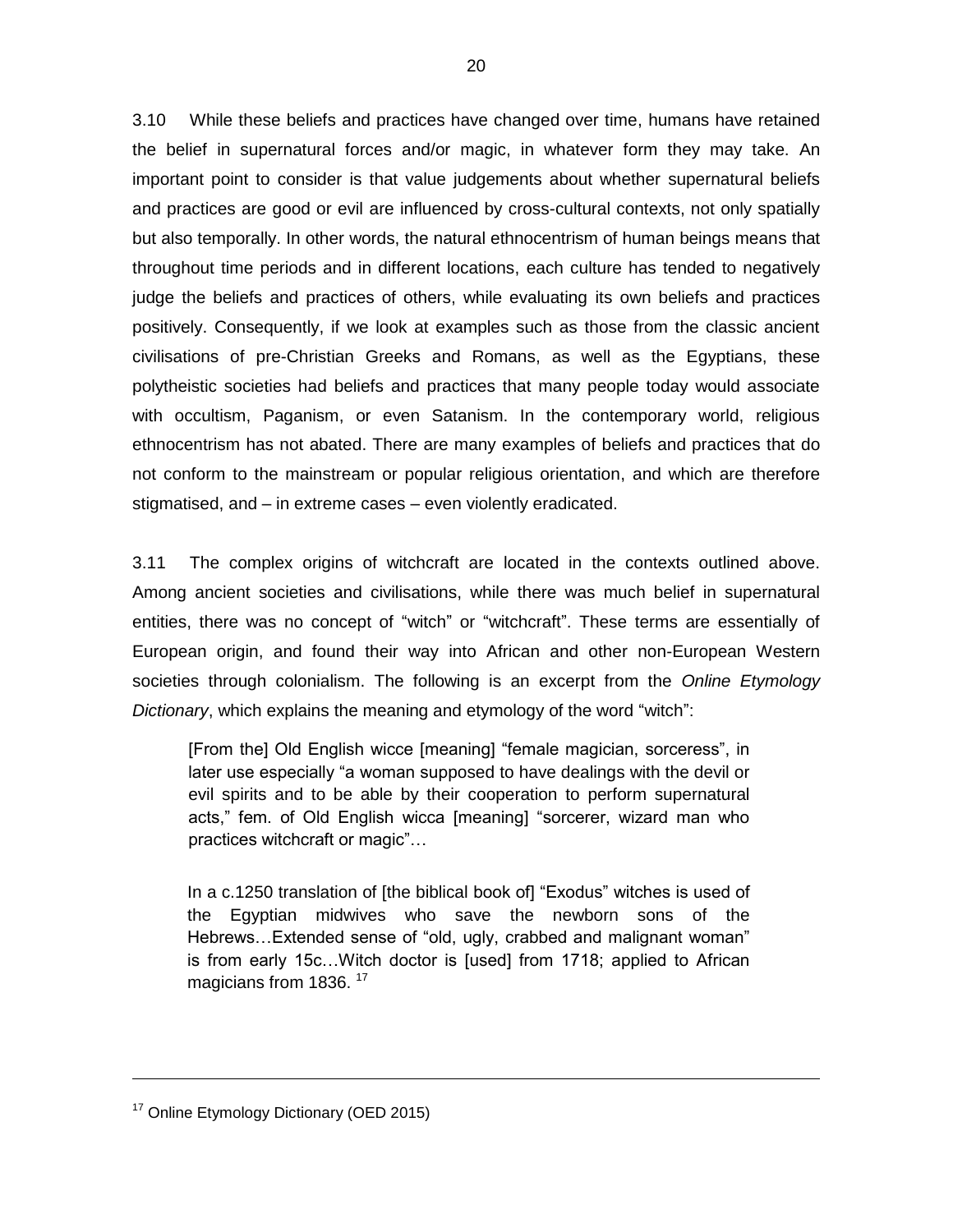3.12 From the above information, we may deduce that the terms "wicca" and "witch" carried associations that linked persons who were believed to have the ability to manipulate supernatural forces with evil intent. This illustrates the origins of the current problem faced by practitioners of modern Wicca. The name Wiccans use to describe themselves and their religion has a long history of being associated with evil practices, a history that started in Europe and then spread elsewhere. Coinciding with this was the emergence of the term "witchcraft" to describe all practices or beliefs that were inspired by people consorting with supernatural entities to commit evil acts. Hence, witchcraft as it came to be understood was simply applied to the African context by colonialists and missionaries, who brought their understanding of witchcraft as "consorting with demons and the Devil" to the beliefs and practices they encountered among indigenous populations.

3.13 Early European and colonial American conceptualisations of witchcraft sought to define it within the context of Puritan Christianity, such that witchcraft was considered a "diabolical power".<sup>18</sup> It was interpreted within the framework of Judaeo-Christian beliefs concerning good and evil. Thus, to practise witchcraft was to enter into a pact with Satan, so that the practitioner would attain control over supernatural powers and entities in exchange for surrendering his or her soul. This led to witchcraft being equated with Satanism and related practices. Alleged witches were accused of, and punished for, inverting the Christian moral order. The result was the witch craze that swept throughout Europe and later through colonial America, marked by witch hunts, persecutions, and brutal executions of suspected witches. These activities were inspired by Kramer and Sprenger"s text, the *Malleus Maleficarum*. 19

3.14 The medieval period is often called the "Dark Ages" because it was characterised by superstition and fear, which were readily manipulated by the Church as the supreme authority of that era. However, with the Renaissance and Enlightenment, superstition gradually became replaced by reason and scientific knowledge. Witchcraft came to be associated with backward and non-progressive superstition that was in direct opposition to the emerging goals of modernisation and progress. Under the influence of Enlightenment thinking, European colonialists who encountered the traditions, beliefs, and practices of

 $18$  Parrinder (1963) at 11.

<sup>19</sup> *The Witch's Hammer*, published in 1487.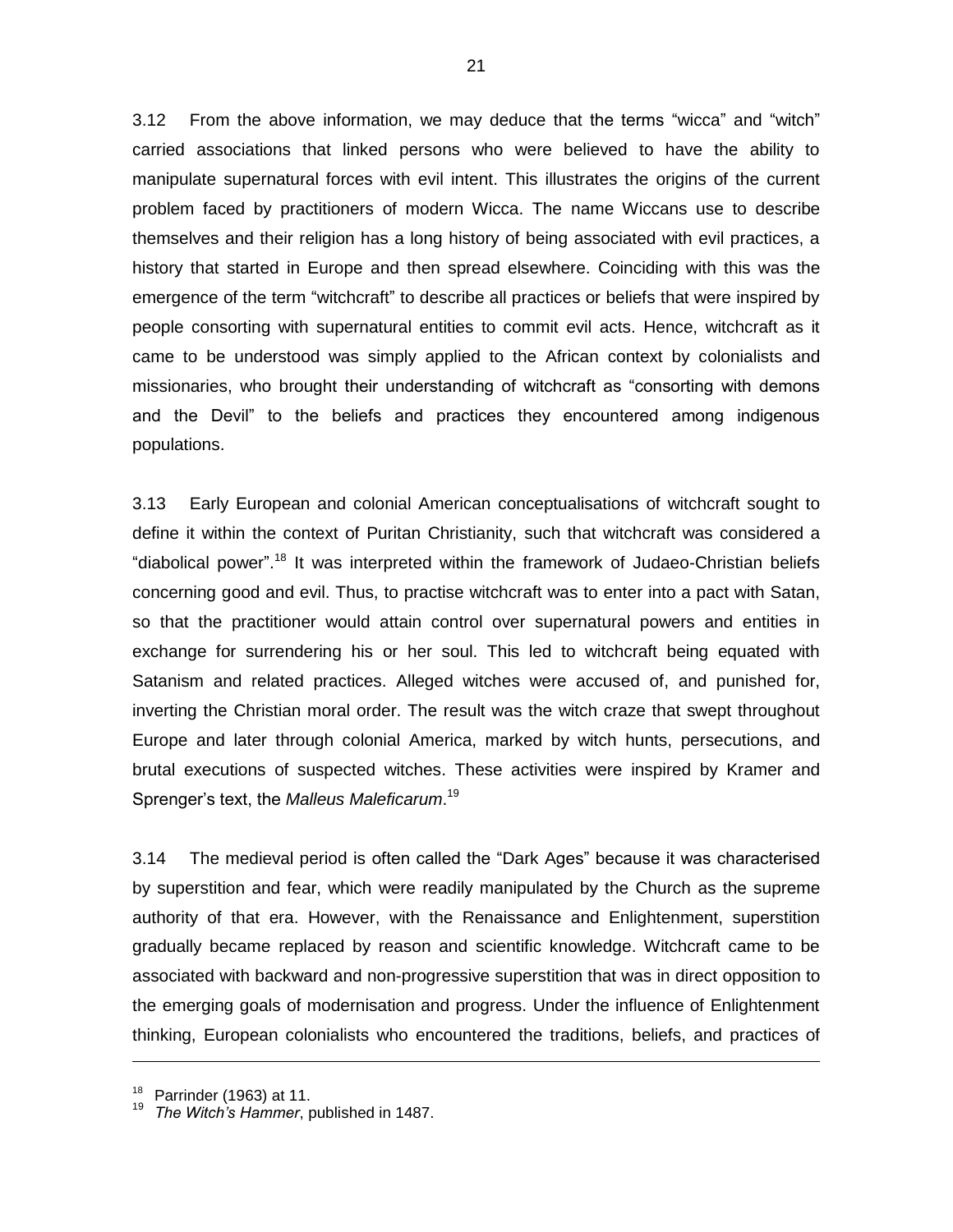African indigenous groups held the ethnocentric view that the supernatural beliefs and practices of these African cultures was basically the same as the old European beliefs in witchcraft. Along with the influence of Christian missionaries, who immediately demonised indigenous African beliefs, the association of these beliefs with evil inevitably led to the application of the term "witchcraft", with all its original meanings, to African populations. This trend was reinforced when colonialists learned that many Africans held certain beliefs about persons who were able to manipulate supernatural forces – a belief identical to that which had underpinned the witchcraft beliefs of medieval Europe.

3.15 In the contemporary world, Wicca has taken on a specific meaning for its practitioners, who aim to undo the historical prejudices and stereotypes against their belief system. Stein and Stein describe Wicca as "a Neo-Pagan religion, meaning that it is a perceived revival of pre-Christian religious practices".<sup>20</sup> The modern Wiccan movement evidently started in the 1950s, influenced by the work of anthropologist Gerald Gardner, who argued that in Britain, what was considered witchcraft was a pre-Christian religion. After finding a coven of witches (Wiccans), Gardner joined them and became a witch himself. He believed that this coven was among the last remnants of the old religion. $^{21}$ 

3.16 Wiccans argue that their religion has nothing to do with devil worship or Satanism. They do not use magic for evil purposes, but advocate the opposite – that magic should only be used positively. Wicca is "closely connected to nature" and thus focuses on what is called animism, the belief that an energy or force or power exists in all things.<sup>22</sup> Typically, practitioners use rituals involving music, dance, visualisations, and objects to manipulate and control animistic forces. The objective of such magic "is often very practical and [is] meant to help with everyday challenges such as relationships, health, protection, money and employment".<sup>23</sup>

3.17 Wicca exists worldwide, notably in Europe, North America, and South Africa. In South Africa it is a fringe religion as it falls outside the major, mainstream religions. Many adherents regard Wicca as a contemporary religion that fits well with the postmodernist

<sup>&</sup>lt;sup>20</sup> Stein and Stein (2011) at 147.

Ibid at 242.

 $22$  Ibid at 147, 242

Ibid at 147.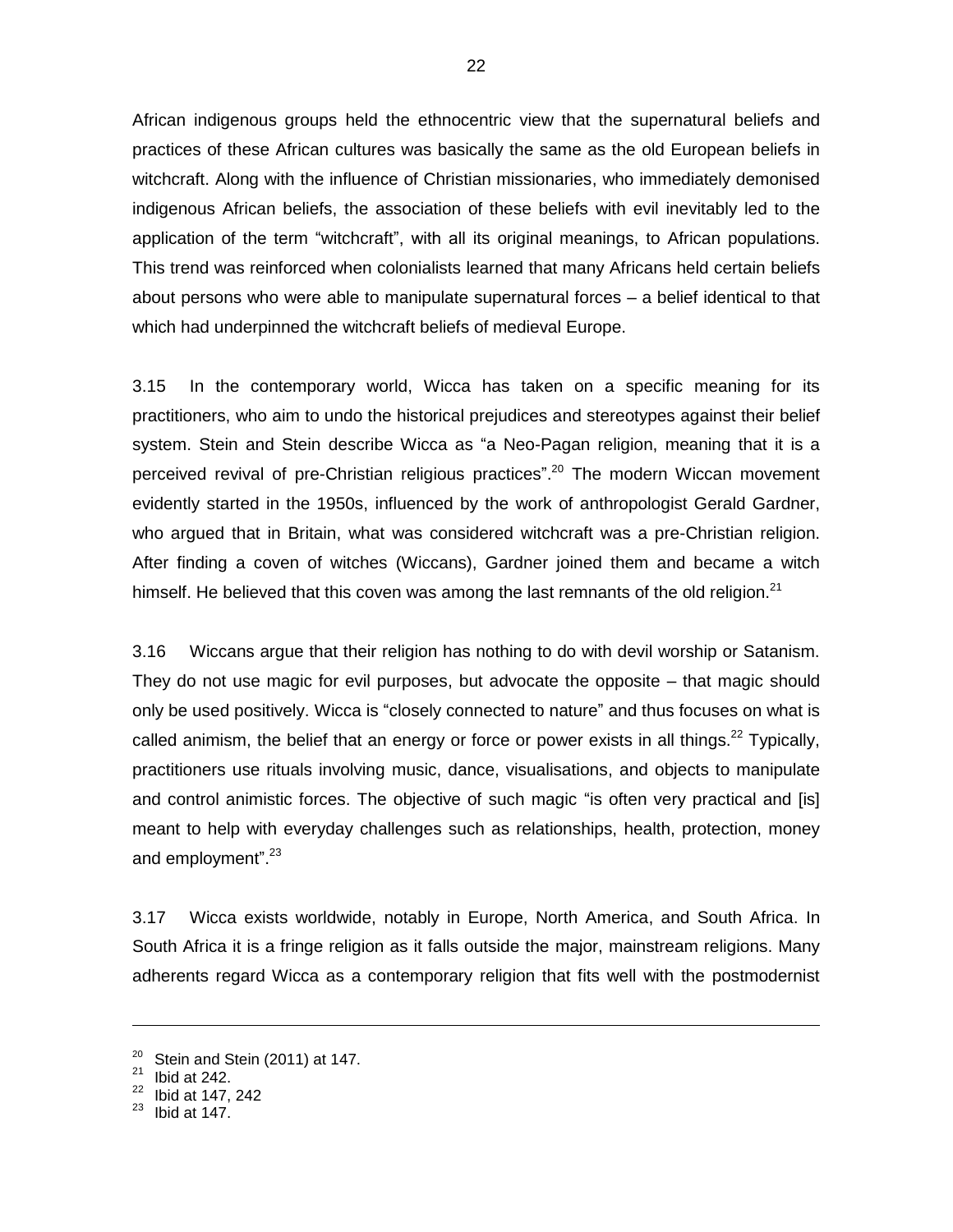context and concerns. It is particularly appealing to women because of its "lack of sexist beliefs and discrimination in general".<sup>24</sup> However, despite the growing popularity of Wicca and its official recognition in some places, practitioners continue to face persecution.

3.18 The problem that Wiccans face is twofold. First, they have to deal with the long historical legacy of the association of "witchcraft" (lit. wicca-craft) with evil practices, as outlined above. Many Wiccans prefer to call themselves witches, because the latter term has a different but important meaning and connotations. For them, 'witch' was a term unfairly applied to pagans, healers and people who practiced an age-old tradition of folk magic. To call themselves witches is seen as reclaiming the term and reaffirming their heritage.<sup>25</sup>

3.19 Second, Wiccans also have to contend with the link that some uninformed people make between Wicca and Satanism. This association may be due to perceived similarities between some of the practices of Wicca and those of Satanism. According to Stein and Stein, "The use of magic in Satanism does resemble somewhat the magical practices of Wicca. However, many Satanists think that the Wiccans are hypocrites because they limit their magic to positive uses."<sup>26</sup> Thus, while certain practices may be similar, the motivation or purpose behind those practices distinguishes Wicca from Satanism. However, without insider knowledge of both these belief systems, people on the outside tend to conflate the two and view them as one and the same. This is why Wiccans face a constant challenge in convincing the wider public that they are not involved in sinister practices. This scenario also tends to make Wiccans somewhat hypersensitive to perceived prejudices and unfair treatment against them.

#### **ii) African witchcraft**

3.20 Beliefs and practices associated with magic and the supernatural have existed in African societies for generations. These include beliefs and practices associated with the

 $24$  Ibid at 243.

 $25$  Ibid at 243.

Ibid at 226.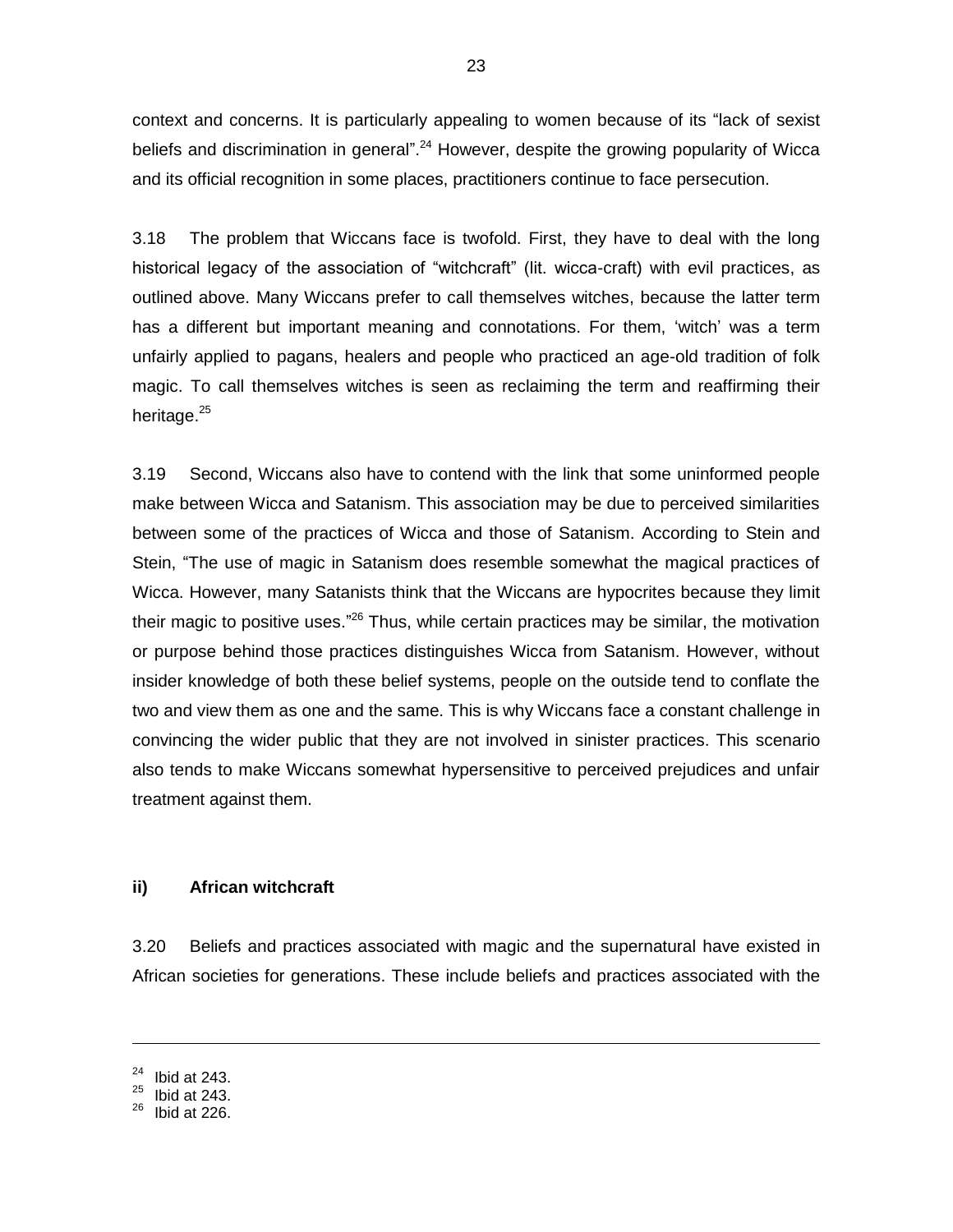use of magic and the supernatural to cause harm to others. However, the term "witchcraft" probably only became used as a result of colonial influence.

3.21 As discussed above, the words "witch", "witchcraft" and even "witchdoctor" originated in Old English, and took on specific meanings in the context of Europe. With colonialism, these terminologies and their European meanings were transposed to the African context, through European colonialists" observations of the beliefs and practices of indigenous African communities. What has created legal and other problems of definition is precisely the use of English terms to refer to African indigenous beliefs and practices.

3.22 Thus, current problems in conceptualising what is called "witchcraft" have been inherited from old colonial (English) interpretations and concepts. Although there is no objective and scientific way to examine African supernatural beliefs and practices per se, the anthropological literature does provide an ethnographic and cross-cultural interpretation of these beliefs and practices. These writings help to shed light on how such phenomena are understood in the South African context.

3.23 The best-known pioneer of witchcraft studies in Africa was Evans-Pritchard, whose most influential work was his account of witchcraft among the Azande of the Sudan. Evans-Pritchard"s work influenced subsequent generations of African anthropologists, who helped to establish witchcraft studies within anthropological enquiry. The problems of applying European terms and concepts to African contexts became clear early on, as many scholarly conceptualisations of "witchcraft" contradicted each other – largely because of differing cultural contexts, which informed differing perceptions. Evans-Pritchard, for example, found that the Azande distinguished between what he considered to be witchcraft and sorcery. Although both formed part of witchcraft in general, the distinction was that while witchcraft was inherent in an individual, sorcery was not. Witchcraft was thought to emanate from within the bowels of a person, caused by a "witchcraft substance" inherited from one generation to another. It was this substance that gave a witch his or her power. The power was mainly psychic in nature, and involved the ability to "eat the soul" of a victim.<sup>27</sup> Sorcery, by contrast, was more externally driven and practical. It was a more conscious act that involved the use and manipulation of natural

 $27$  Evans-Pritchard (1937); Parrinder (1963) at 133.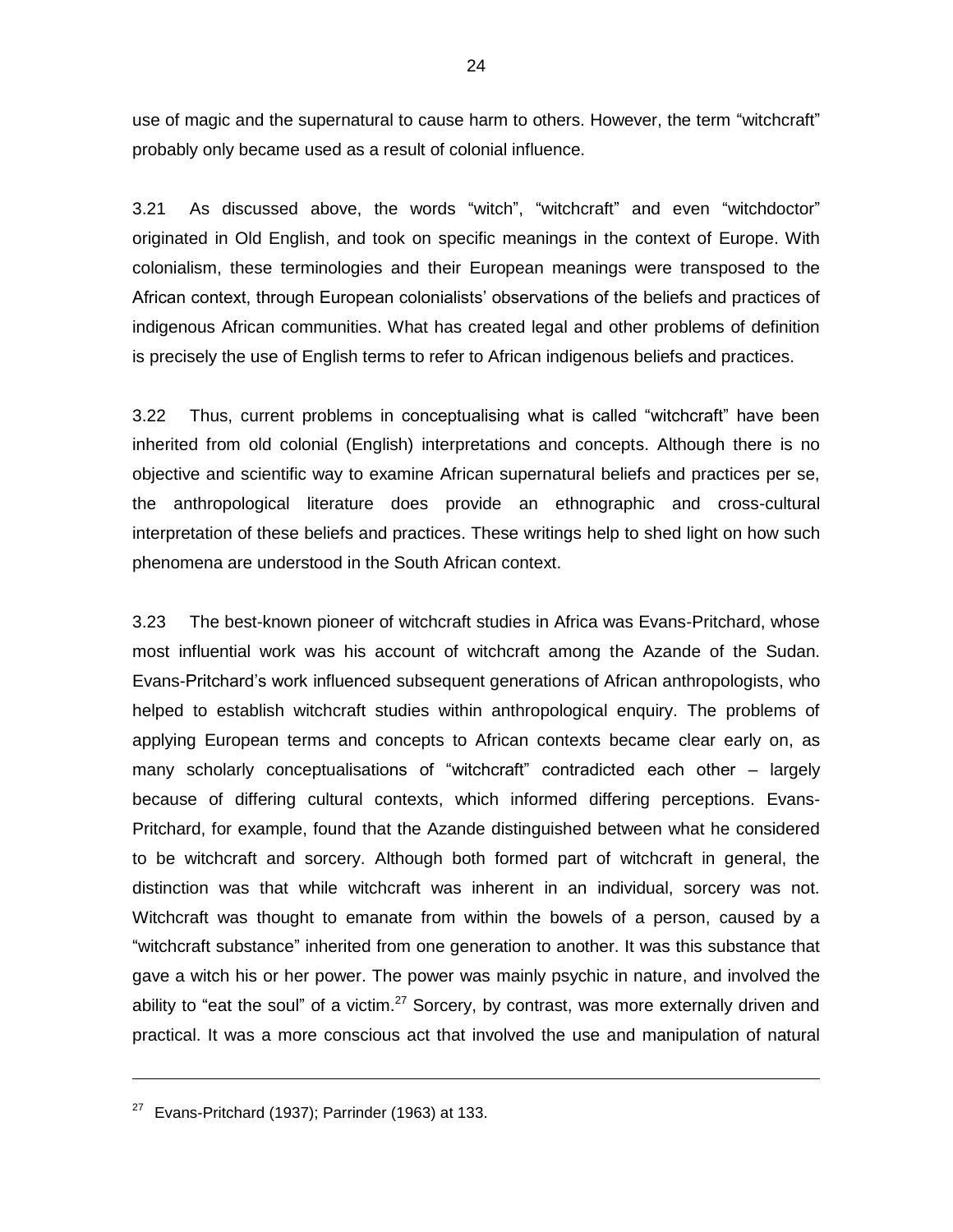substances, such as medicines or poisons, which were often associated with the use of rites and spells. As Evans-Pritchard explained:

Azande believe that some people are witches and can injure them in virtue of an inherent quality. A witch performs no rite, utters no spell, and possesses no medicines. An act of witchcraft is a psychic act. They [the Azande] believe also that sorcerers may do them ill by performing magic rites with bad medicines. Azande distinguish clearly between witches and sorcerers.<sup>28</sup>

3.24 From the above descriptions, one can perceive confusion in the use of terminology. In the context of Evans-Pritchard's description, the term "witchcraft" is ambiguous. It is a general term that refers to both the psychic act of soul-eating as well as harming others through the use of medicines. However, by Evans-Pritchard"s own account, the Azande draw a distinction between a witch and a sorcerer. Hence, the use of the term "witchcraft" in a generic sense is actually incorrect, because it does not portray this clear distinction.

3.25 Reynolds picked up the inherent problems in terminology in the use of "witchcraft" or "witch" when comparing the meanings of the English terms with those of the vernacular among the Barotse of the former Northern Rhodesia (now Zambia).<sup>29</sup> According to Reynolds:

The term muloi [pl. baloi] is commonly translated…as "witch". This is misleading, for the vernacular term includes both "witch" and "sorcerer". Both are believed capable of harming others by magical means but, whereas the former has an inherent power for evil…the latter uses acquired powers, spells, rites or medicines…<sup>30</sup>

3.26 In the former Southern Rhodesia (now Zimbabwe), Crawford found a slightly different understanding of witchcraft among the Shona. According to Crawford, "Belief in witchcraft is an attempt by man to rationalise and understand the malevolent forces of nature and the misfortunes of life. At first sight this distinction between witchcraft and sorcery is not applicable to Shona belief...".<sup>31</sup> The Shona conceptualise witches as being able to perform both psychic witchcraft and witchcraft with medicines. However, the Shona

 $28$  Evans-Pritchard (1937) at 21.

 $29$  Reynolds (1963) at 14.

 $30$  Reynolds (1963) at 14.

Crawford (1967) at 73.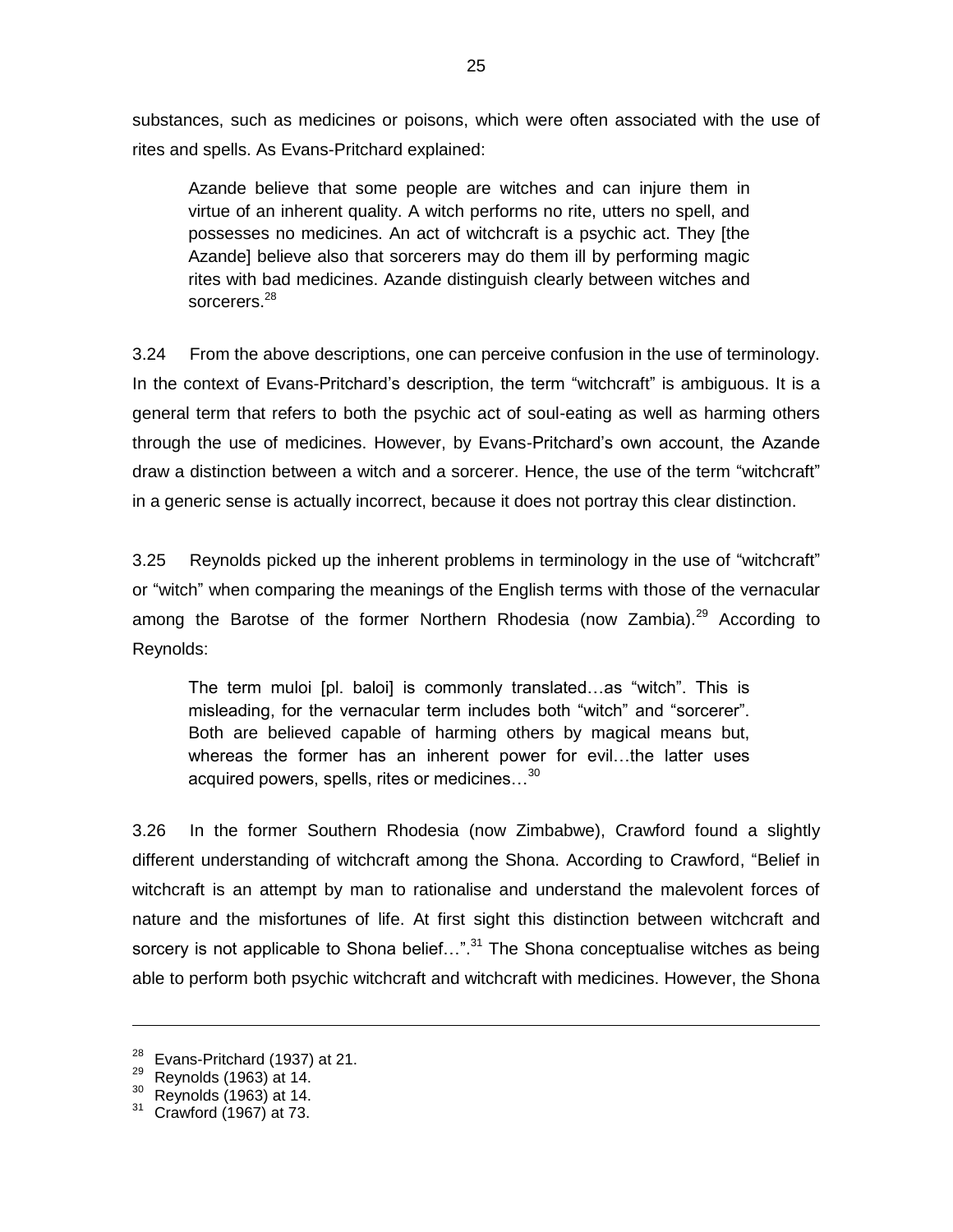distinguished between a "real" witch and a variety of other witches: "Only a "real" witch is capable of psychic acts…[and is defined as]…a person possessed by an evil ancestral spirit (mudzimu) or an evil spirit...derived from outside the family circle (shave spirit)".<sup>32</sup> According to Crawford, the Shona view of witchcraft differed from that described by Middleton and Winter, who had argued that whereas "witchcraft" explains generalised misfortunes, "sorcery" explains specific misfortunes.<sup>33</sup> Crawford stated that the Shona believed witchcraft caused both generalised and specific misfortunes, hence they had no conceptualisation of sorcery.<sup>34</sup> People who tried to harm others through the use of medicines were not considered "real" witches, unlike those who were thought to possess psychic abilities.

3.27 In southern Africa, anthropologists also found varying interpretations of what they called witchcraft among various groups. In the former Bechuanaland, Schapera drew a distinction between night-witches and day-sorcerers, similar to what was found among the Azande.<sup>35</sup> Ashton also distinguished between witches and sorcerers among the Basuto  $$ although for them, witches posed a special terror due to the belief that they could capture the souls of the dead and turn them into ghosts.<sup>36</sup> The Lobedu of the Limpopo Province were known to conceptualise witches and sorcerers by referring to them by the same term (*vuloi*), suggesting there was no distinction between the two. However, the Lobedu did use qualifying terms to indicate whether they were referring to night-witchcraft (corresponding to the psychic variety), and day-witchcraft (corresponding to sorcery), the latter of which included the use of medicines to cause harm. Night-witches inherited their powers from their mothers, whereas day-witches had acquired special knowledge of their witchcraft. Lobedu witches differed from the Azande; in the Lobedu context, witches were not believed to have any witchcraft-substance.<sup>37</sup>

-

- <sup>33</sup> Middleton and Winter (1963) at pages 2-3.
- $34$  Crawford (1967) at 75.

 $\frac{36}{37}$  Ashton (1952).

 $32$  Ibid at 74.

 $35$  Schapera (1937).

Krige and Krige (1943).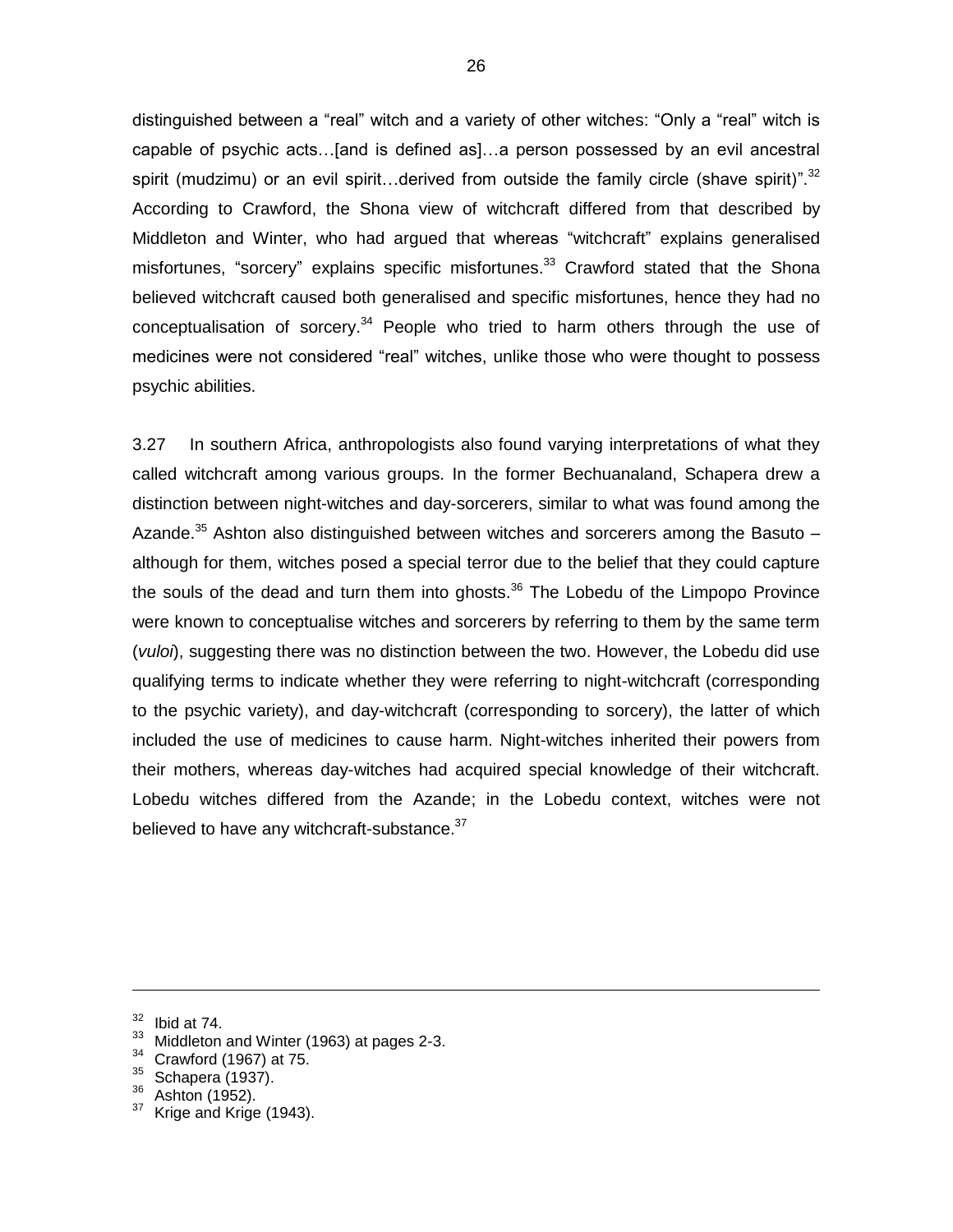### **c) A comparative perspective on Euro-American (Western) and African witchcraft**

3.28 The above discussion shows that beliefs and practices associated with magic and the supernatural have long been part of the cultures of both Western and African societies. However, phenomena that have been labelled "witchcraft" have significant similarities and differences, if one compares these phenomena between Western and African contexts.

3.29 One key similarity between Western and African societies is that even in the modern era, beliefs and practices associated with witchcraft still exist in both contexts. However, historical and modern factors have influenced those belief systems differently. In the Western context, witchcraft has, since the earliest times, been associated with persons who were believed to have the ability to manipulate natural and supernatural forces, mostly for evil purposes. However, the rise of modernisation and rationalism led to the gradual decline in witchcraft beliefs, which came to be seen as backward superstition and an obstacle to progress. In spite of this, witchcraft beliefs have remained in Western societies and have manifested more recently in the belief system known as Wicca.

3.30 In the modern context, Wicca represents a non-mainstream Pagan religion that can be included in what is called the New Age movement. As outlined earlier, one of the major goals of Wicca is to remove the historical negative association of this religion with Satanism, by emphasising nature worship, and to adapt these beliefs to the contemporary modern context. In many Western societies, and even in developing ones such as South Africa, Wicca is practised by a minority of adherents.

3.31 While Wicca is considered a minority religion, in the African context, beliefs and practices that have been called "witchcraft" form an inherent part of the cosmological and belief systems of entire cultures. This was the case in the past<sup>38</sup> and is still a reality in the present postcolonial context.<sup>39</sup> In these communities, witchcraft is an inescapable fact of life, and individuals and families take conscious steps within culturally approved institutions to actively avoid becoming targets of those believed to use magic to cause harm.

See for example Evans-Pritchard (1937); Parrinder (1963); Middleton and Winter (1963); Pauw (1975).

See Bond and Ciekawy (2001); Geschiere (1997); Niehaus (1997) ; Petrus (2009)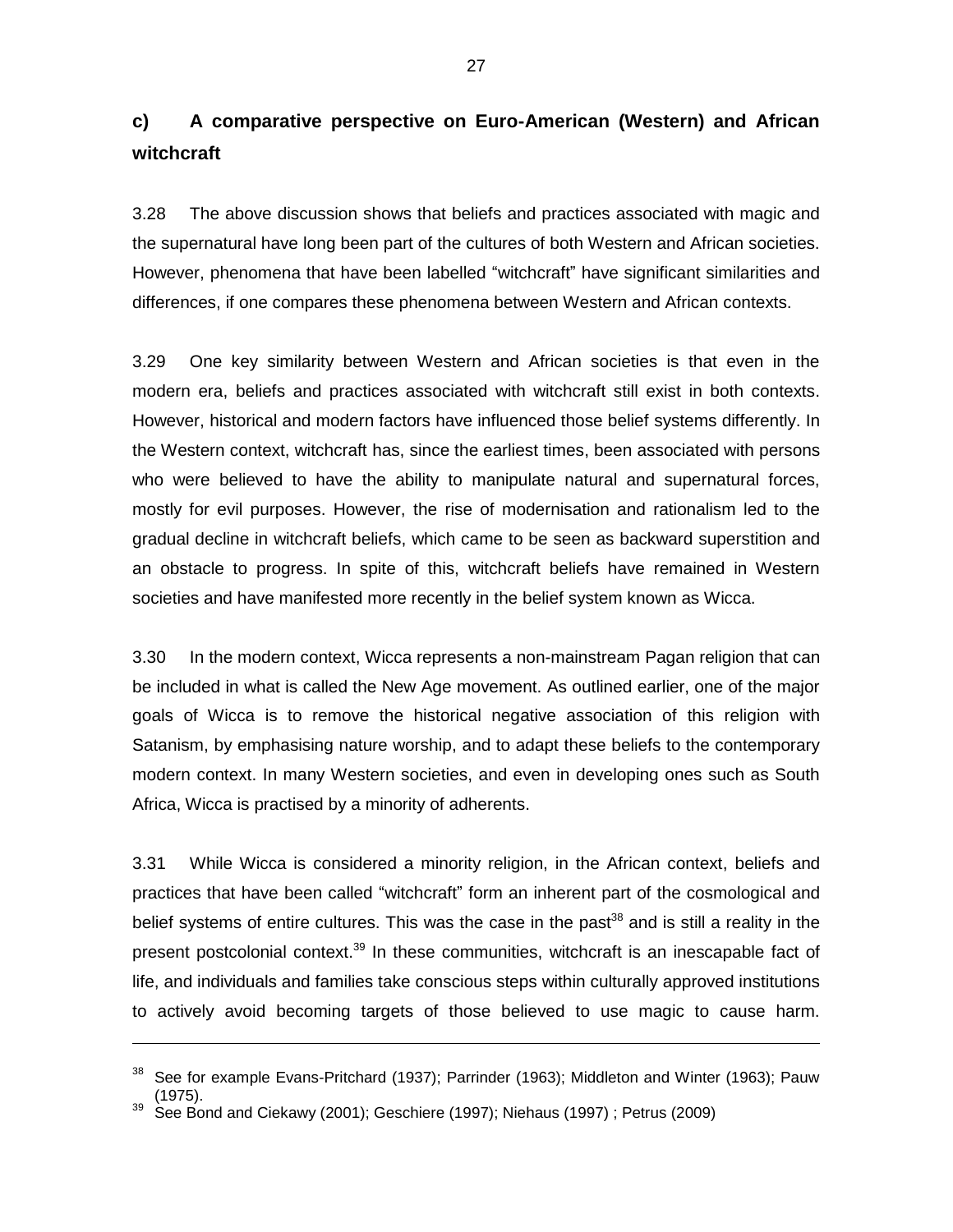Witchcraft is thus not regarded as a fringe religion or superstition, but is considered a real threat and a cause of otherwise inexplicable misfortune, illness, or death. As in early Western societies, African societies believe that persons labelled "witches" or "sorcerers" (depending on the context) can harm others through the use of evil or so-called black magic, or through the use of medicines. The former involves the use of witchcraft agents or familiars that the alleged witch can send so as to harm victims. The latter (medicines) may be used to poison a victim's food or drink. $40$  While these are broad conceptualisations, there are subtle and more overt variations in beliefs between different cultural groups.

3.32 Witchcraft was historically contextualised within a Judaeo-Christian religious framework in pre-modern Europe. It was not until the arrival of Christianity in Africa that African supernatural beliefs were firstly labelled as witchcraft, and secondly were contextualised within a Christian framework. With the rise of the African Independent Churches (AICs), witches came to be associated with Satanism in a similar manner to what had occurred in early Europe and colonial America. The mainstream European Christian churches in Africa attempted to eliminate witchcraft beliefs – as defined by Christian missionaries – by labelling them as mere superstition, mainly through the medium of Western colonial education. However, the AICs encouraged witchcraft beliefs by adapting them to the Christian context, and by providing Christian methods to address them.<sup>41</sup> The mainstream missionary churches followed an approach influenced by the ethnocentric colonial view of African witchcraft as uncivilised and backward. Consequently, this dominant view of African witchcraft became entrenched in colonial legislation in many African colonies, and has continued to influence legal conceptualisations of witchcraft to the present time.

#### **2 Definition of witchcraft**

3.33 This section will analyse and discuss the prevailing definitions of witchcraft, illustrating how specific contexts within which witchcraft is understood may affect the understanding and interpretation of the phenomenon.

 $40$  Petrus (2009) at 130.

Osei (2003); Petrus (2009) at 131.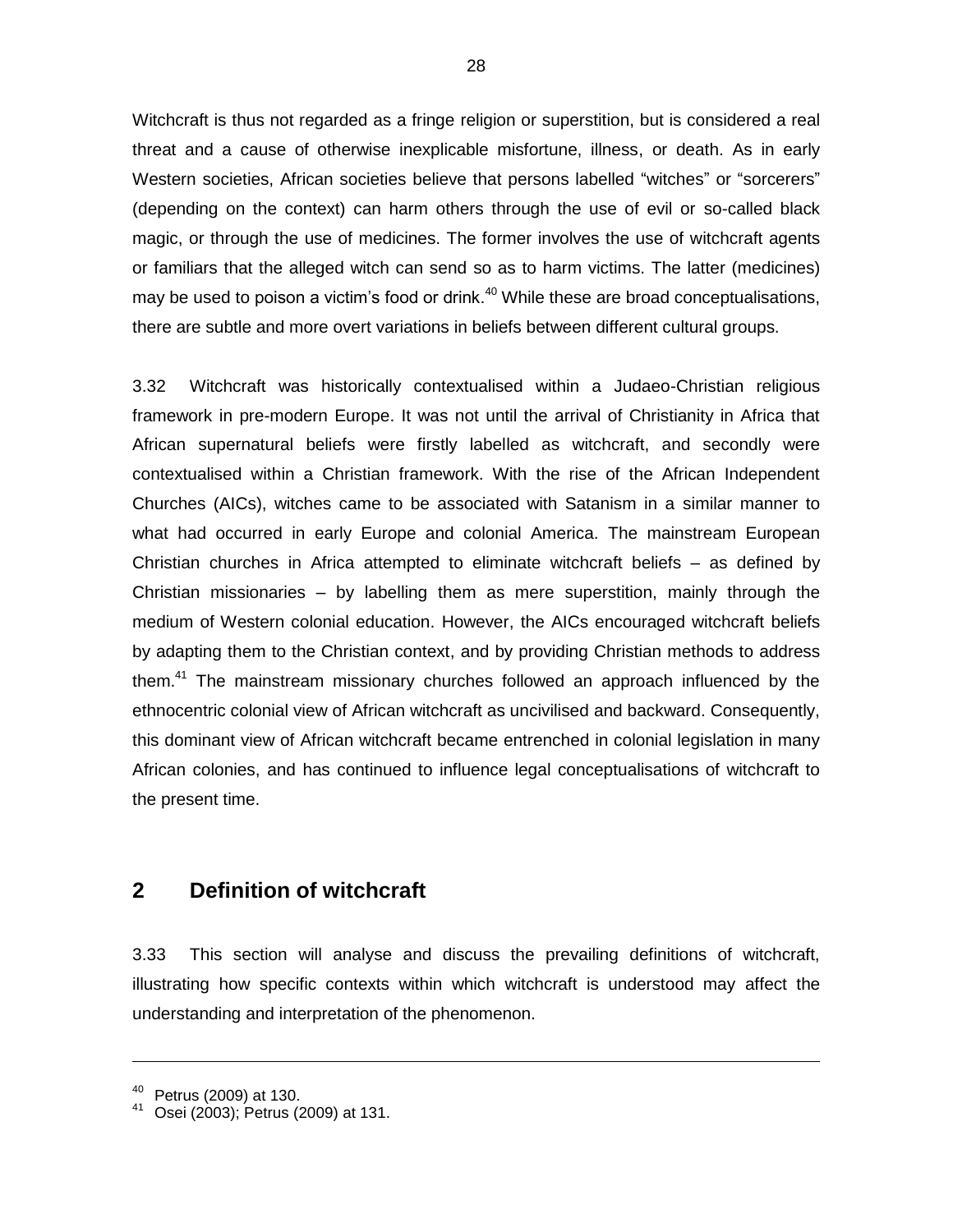3.34 As seen in the above discussion of historical context, the origins of the application of the term "witchcraft" to the African context provided the conditions for the conceptual problems inherent in the concept, which have led to the need to review the current legislation. In order to determine those complexities, it is necessary to look at how colonial legislation interpreted witchcraft and what effect those interpretations had.

3.35 Colonial attempts to impose European understandings of witchcraft on African communities culminated in the development of legislation aimed at suppressing and outlawing beliefs and practices that colonial authorities and lawmakers associated with witchcraft. The Enlightenment influence permeated the philosophy underpinning this legislation, as it was deemed that African beliefs in witchcraft were irrational. According to Reynolds,<sup>42</sup> "By Europeans, witchcraft [was] generally regarded as mere superstition... [and…was] not respectable." Consequently, when Europeans discovered that African peoples considered witchcraft a reality and were willing to take various steps to protect themselves from the threat that witchcraft represented, colonialists took it upon themselves to suppress and outlaw these "outdated" beliefs. Hence, various laws were created to suppress witchcraft beliefs. In order to "develop" the new colonies in the manner that had occurred in Europe, the colonialists believed it was necessary to systematically dispel and discourage such "irrational" beliefs and practices. Thus, Eurocentric values and ideas underpinned the criminalisation of African indigenous beliefs and practices. Through ignorance and lack of understanding, the colonial authorities sought to outlaw any practice or belief that had anything to do with the supernatural. To aid this process, colonial missionaries were expected to convert the indigenous people to Christianity and to convince them to break with most, if not all, of their traditional African beliefs. Often the African belief system went beyond witchcraft and included other key aspects, such as ancestor veneration and consultation with traditional healers.

3.36 Witchcraft legislation in South Africa and the former Northern Rhodesia showed marked similarities to European legal conceptualisations of witchcraft, and what Europeans considered as witchcraft-related crimes. Section 1 (d) of the WSA $43$  stipulated that "Any person who… professes a knowledge of witchcraft, or the use of charms… shall be guilty of an offence and liable on conviction… where the accused has been proved to

 $42$  Reynolds (1963) at xi.

The provisions of the Act are dealt with in detail in Chapter 4 below.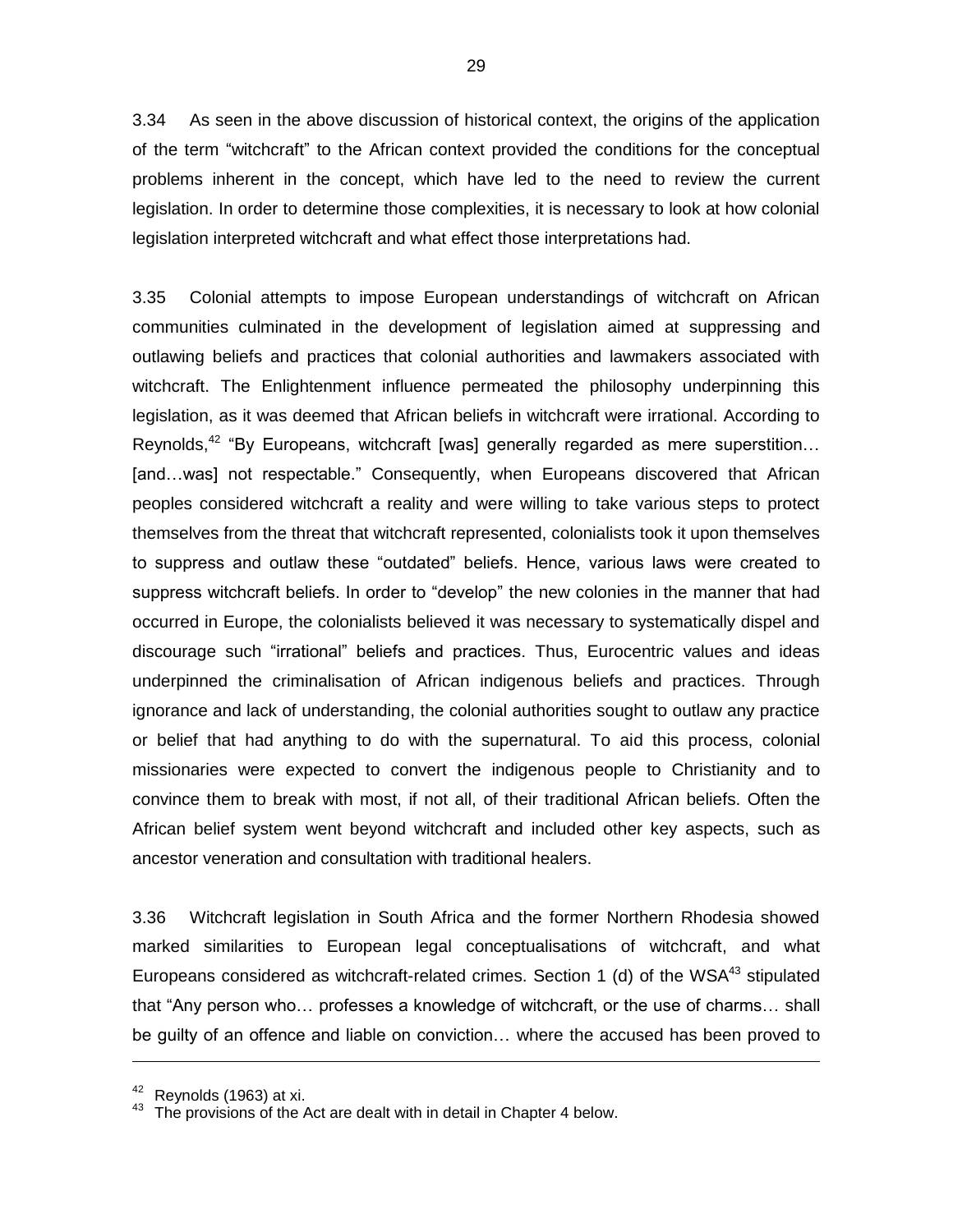be by habit or repute a witchdoctor or witch-finder…". This wording was similar to that found in the Northern Rhodesia Witchcraft Ordinance,<sup>44</sup> which stipulated "Whoever shall be proved to be by habit or profession a witchdoctor or witch finder shall be liable upon conviction to a fine…". <sup>45</sup> The problem is that in the two pieces of legislation, no distinction is drawn between practitioners of "good" magic (diviners, herbalists, and traditional healers in general) and those believed to practise so-called black or evil magic (whom Europeans labelled as witches). The colonial legislators simply labelled everyone who professed knowledge of the supernatural or magic as a practitioner of witchcraft. Furthermore, both the WSA and the Witchcraft Ordinance outlawed the practice of consulting traditional healers, whom the colonialists also erroneously labelled witchdoctors or witch-finders. Section 1 (c) of the WSA stipulates that "Any person who… employs or solicits any witchdoctor, witch-finder or any other person to name or indicate any person as a wizard… shall be guilty of an offence…". Likewise, the Witchcraft Ordinance stated "Whoever employs or solicits any person to name or indicate any person as being a wizard or witch [or] to advise him on any matter… by means of witchcraft or non-natural means shall be [held] liable...".<sup>46</sup> Thus it became a criminal offence for African people to use their own traditional conventional means to seek explanations for misfortune, illness, or death.

3.37 The Eurocentric understanding of witchcraft in the WSA has had a negative effect on African communities, not least of which was the increase in witchcraft-related crimes in the country. The criminalisation of traditional healers and the act of consulting them denied African people an important means of recourse, and ignored the critical role of the institution of traditional healing in indigenous communities.

3.38 Also, the use of the term "witchdoctor" is problematic. Traditional healers not only deal with patients believed to be afflicted by evil magic, but also diagnose and treat patients for other causes of illness and misfortune. To refer to traditional healers as "witchdoctors" is to ignore the range of services and functions that the healer performs in his or her community. The Act failed to recognise the positive role that diviners and herbalists played, not only as protectors of their communities but also as mediators between the spiritual world and the world of humans. The criminalisation of the act of

No 31 of 1952.

<sup>45</sup> Reynolds (1963) at 166.

<sup>46</sup> Reynolds (1963) at 167.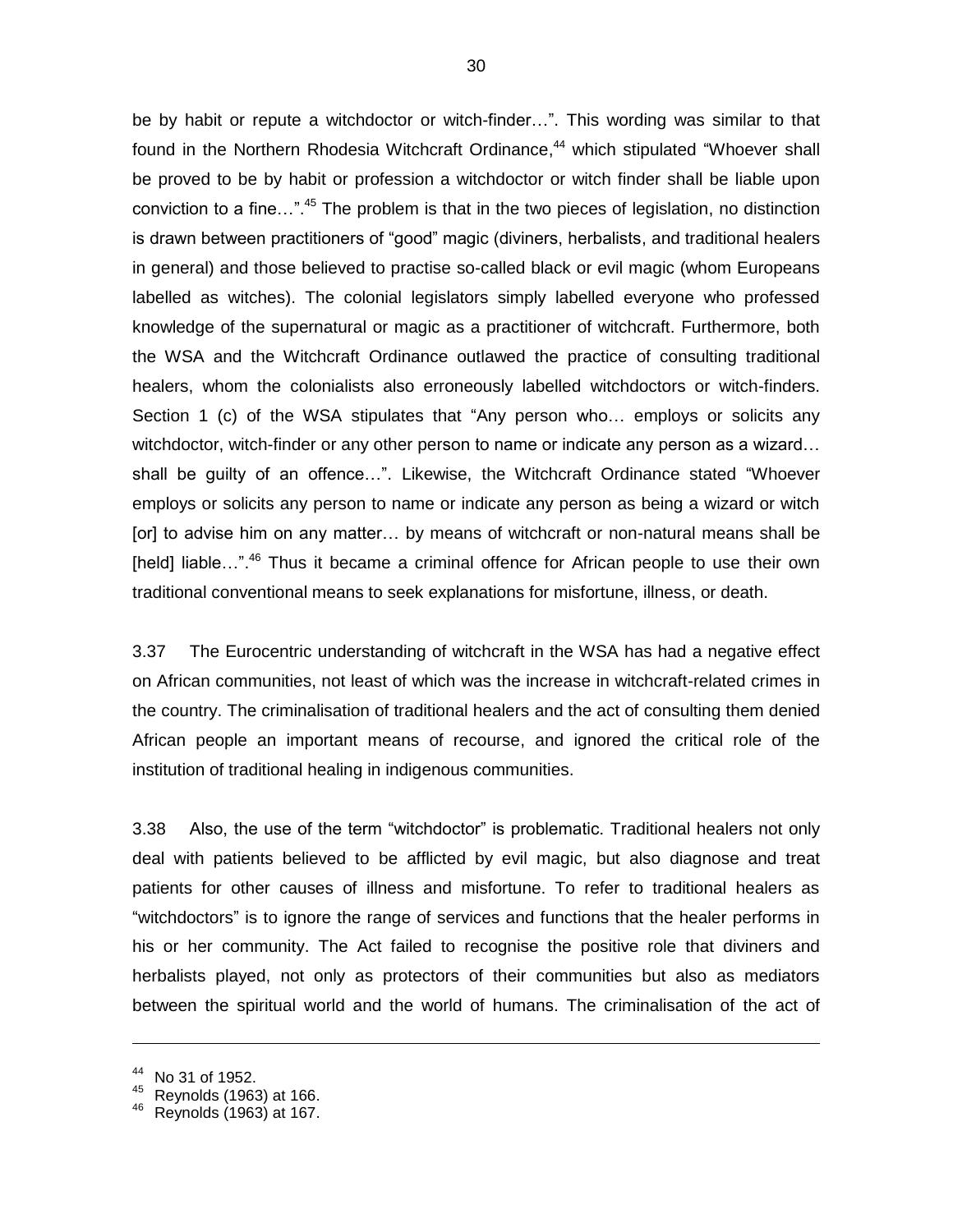consulting a traditional healer cut off African people from using a previously culturally approved mechanism for dealing with misfortune. It also led to the interpretation that the legislation was, in fact, protecting practitioners of evil magic. As a consequence, more people started to deal with suspected practitioners of evil magic directly. This led to an increase in violence against so-called suspected witches in most communities.

3.39 A contributing factor to the conceptualisation problems in the WSA is the perceived ambivalence of magic and its associated powers. Within the context of the Xhosaspeaking peoples of the Eastern Cape, for example, the ambivalence of magical powers illustrates the complexity inherent in defining whether a person is a practitioner of "good" or "bad" magic. The *isangoma* (diviner) and *ixhwele* (herbalist) are normally perceived as being "good" practitioners, in contrast to the *igqwirha* or *umthakhathi* (interpreted as "witch"). However, Xhosa people also acknowledge that diviners and herbalists can control the same occult powers and knowledge as those used by practitioners of evil magic. Thus the perception among Xhosa-speaking people is that if a person has knowledge of magic, he or she may well participate in magical practices. In other words, traditional healers can only counter the effects of evil magic if they themselves have extensive knowledge of it. Thus, traditional healers, as important as they are in their communities, are also highly ambivalent figures. In reality the distinction between practitioners of good and evil magic lies in the intent or motive of the practitioner. Those who use their knowledge of magic to help or heal are normally regarded as traditional healers, while those who use this knowledge to cause harm are classified as practitioners of evil magic. Magic itself is neutral, and is merely manipulated by humans for either beneficial or evil purposes. Such distinctions, and the ambivalent position of traditional healers, were not taken into account in the roughshod manner in which "witchcraft" was defined in the colonial legislation. $47$ 

3.40 A further definitional problem arises in the WSA with regard to the difficulty of determining who exactly is a "witch", especially in situations where there are accusations and counter-accusations of witchcraft. For example, in some cases a client who considers himself to be a victim of another"s witchcraft may request a traditional healer to perform

A case in point is the provision in section 1 (d) of the WSA which criminalises traditional healing. The prohibition on traditional healing does not take into account the value that these healers add to their communities, especially because they deal with a variety of issues other than just witchcraft.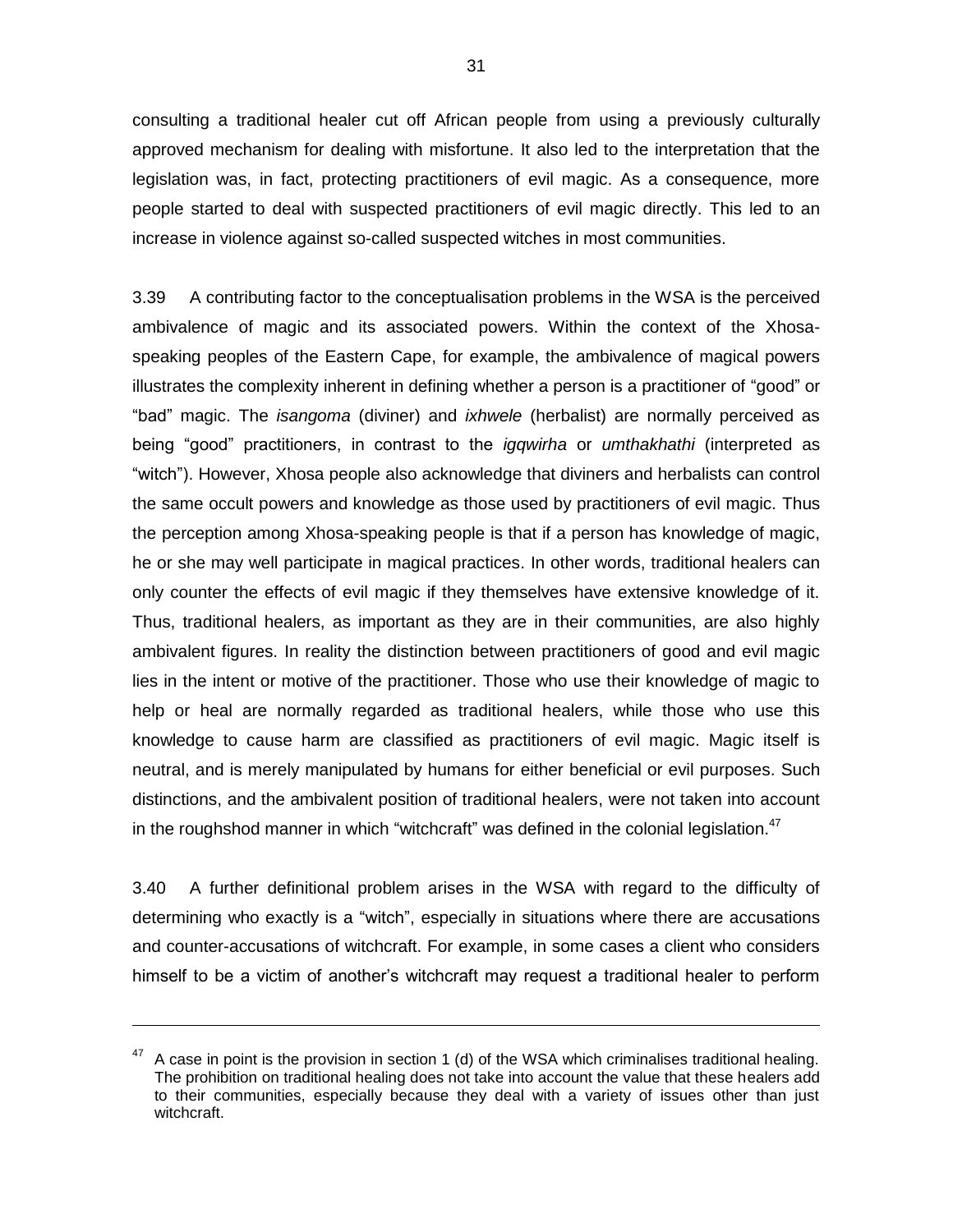protective magic to counter the alleged witch's magic. If the alleged first witch then falls ill or dies, the possibility exists that the deceased"s kin may accuse the traditional healer, as well as the client, of witchcraft. The deceased"s kin, in retaliation, might consult their own traditional healer to counter the witchcraft of the first client. Among the Xhosa-speaking peoples of Mpondoland, retaliatory violence linked to accusations and counter-accusations of witchcraft and witch killings was a common occurrence in the mid-1990s. Research in Mpondoland showed that places such as Tsolo were often divided by factional violence, caused not only by stock theft but also accusations and counter-accusations of witchcraft. In such cases, how does one define who exactly the "witch" is? Such ambiguities might have given rise to the generalisations that appear in the WSA, but the generalisations themselves caused more problems than they solved.<sup>48</sup> Thus, the importance of the need for a clear legal definition of witchcraft is emphasised when dealing with the related problem of defining who the actual "criminal" is.

3.41 To illustrate, in 2007 in Mpumalanga, a sixty-year-old woman was accused of bewitching a teenager who had committed suicide. The police arrested and charged two women, in terms of the WSA, for accusing the old woman. However, the elderly "suspect" then admitted to having used witchcraft to cause the teenager"s death. The complication of determining who the criminal is in this scenario was reflected in comments made by one of the arresting officers:

[W]e arrest[ed] two women for making unfounded accusations. Then it turns out that the arrested women were not wrong after all. How are we going to prosecute the 60-year-old woman? What do we charge her with? The police are bound to protect [her]. We cannot allow anybody to take the law into their own hands. $49$ 

3.42 The increase in witchcraft-related violence during the 1990s may be interpreted as a response by African communities to contest the WSA. From an African perspective, the WSA used colonial – and later apartheid-era – definitions of "witchcraft" that contradicted the status of African-defined witchcraft as a reality. Hence it may be argued that violence

 $48$  Petrus (2009) at 134-135.

Petrus (2009) at 135.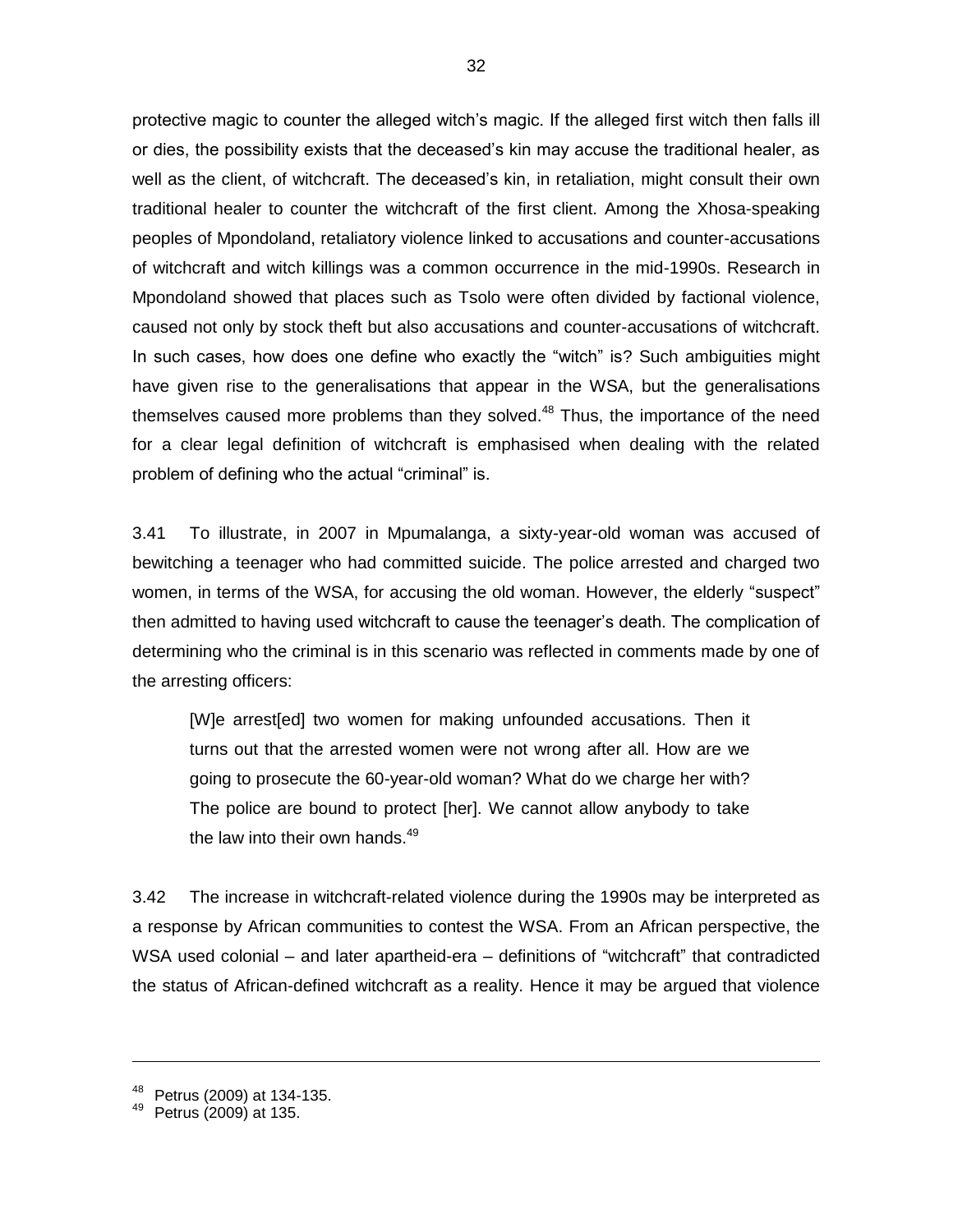against suspected "witches", in the past and present, is at least a reaction to the problematic manner in which legislation deals with witchcraft.

3.43 Despite previous efforts to address the definitional problems in the legislation, such as that proposed by the Mpumalanga provincial government in 2007, the challenges of conceptualisation remain. The Mpumalanga government proposed a Witchcraft Suppression Bill in an attempt to reduce witchcraft-related violence in the province. However, subsequent to the proposal of the Bill, SAPRA expressed its dissatisfaction on the basis that the Bill was discriminatory against self-defined witches. As Damon Leff publicly commented, "The [Mpumalanga Witchcraft] Bill seeks to suppress witchcraft and will imprison self-defined witches on the assumption of automatic inference of criminality." <sup>50</sup> In response to Leff"s comments, Petrus (2007) stated in *The Herald* newspaper that –

[T]he term "witchcraft" means different things to different people. Differences in the perception of witchcraft are largely based on differences in context. In the context of Wicca, witchcraft is viewed as something positive as witches are practitioners of "white" or good magic…[However], in the African context, witchcraft is viewed negatively as witches are seen as practitioners of "black" or evil magic...<sup>51</sup>

In other words, in SAPRA's view, the Bill was yet another manifestation of the centuriesold problem experienced by Wicca practitioners (as outlined earlier). However, in the South African context, it is not only the position of Wiccans that must be considered, as the African view takes a directly opposite view as far as "witchcraft" is concerned, and is equally important to consider.

3.44 Besides the attempts at defining "witchcraft" discussed above, others too have ventured into this territory. Tebbe suggests that "witchcraft is the practice of using supernatural power for evil, in order to harm others or to help oneself at the expense of others."<sup>52</sup> This author goes on to define "witch", which he states "is a human being who deploys supernatural power for nefarious purposes."<sup>53</sup> In another publication, the same

 $50$  Quoted in Petrus (2009) at 137).

Quoted in Petrus (2009) at 137.

<sup>52</sup> Tebbe in Bennett *Traditional African Religions* 160-161.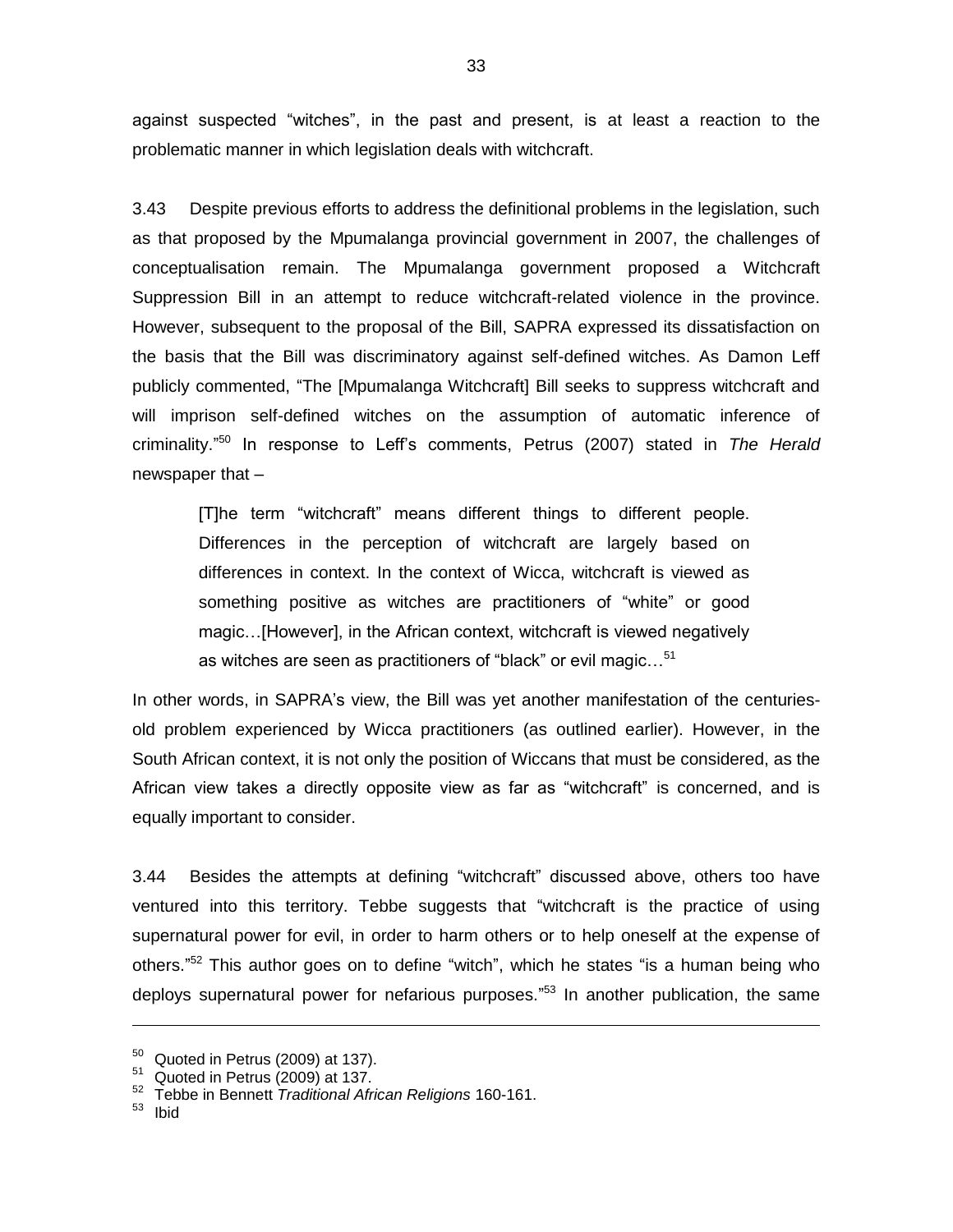author defines witchcraft as "the practice of secretly using supernatural power for evil - in order to harm others or help oneself at the expense of others."<sup>54</sup>

3.45 None of the stakeholders who submitted responses to the issue paper made any proposals for consideration on how witchcraft should be defined. Some did not offer any reasons for their reluctance to propose a definition. Some provided reasons why there should be no definition of witchcraft. The CGE, while not attempting to define witchcraft, suggested that a definition of witchcraft should distinguish between benevolent and evil witchcraft. Dr Wallace suggests that there cannot be a definition of witchcraft, as it has different meanings for different communities.

# **C Witchcraft in contemporary South Africa**

3.46 As discussed in the above section on historical context, witchcraft practices have plagued communities and society at large for decades. Challenges associated with witchcraft beliefs or the practice of witchcraft, as experienced by societies in the past, are still experienced in present-day South Africa.

3.47 The request for the current investigation and the submissions made by the various organisations further remind us that issues around witchcraft and/or harmful witchcraft practices remain in our society. It is also clear from the submissions made to the SALRC, both by the requesters of the investigation and from outside stakeholders, that there are different contexts within which witchcraft has to be understood, and varying expectations that groups have for the outcome of this investigation. More important for the SALRC is not to lose sight of the people most affected by the scourge, namely women and children in communities.

3.48 The issue paper discussed some case law in which harmful witchcraft practices were implicated, and how the courts have dealt with those cases. The issue paper also painted a picture of stories, from daily newspapers, about harmful witchcraft-related incidents. These have not abated; since the finalisation of the issue paper, witchcraft-

 $54$  Tebbe 'Witchcraft and Statecraft' (2007), 190.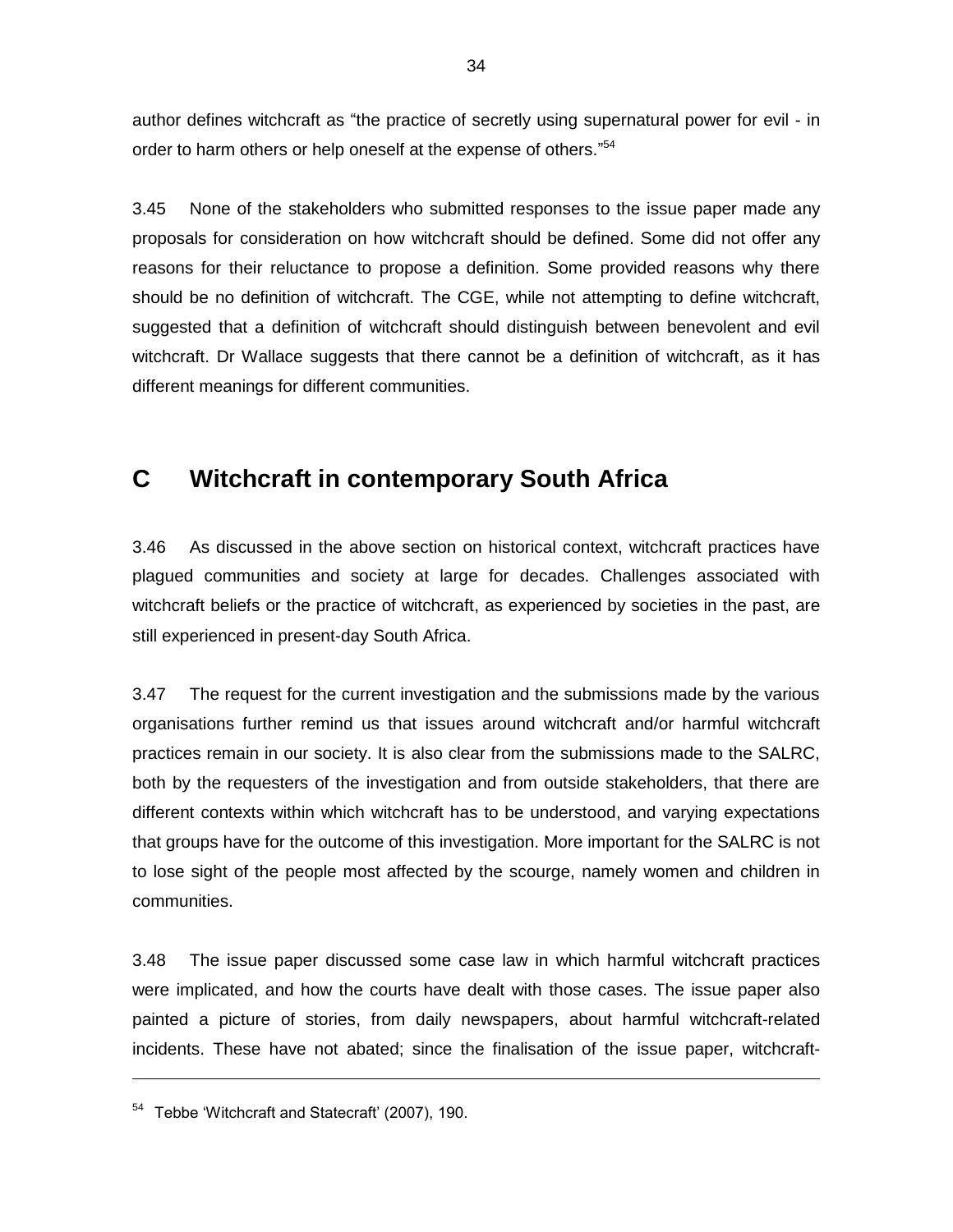related stories have continued to dominate the media. Witchcraft-related incidents that are reported in the media are not necessarily contained in specified geographical areas, but occur across most of the provinces in South Africa.

3.49 In 2013 there were numerous media reports regarding witchcraft-related cases that courts in various provinces had to deal with. In the Eastern Cape, the Regional Court in Willowvale convicted an accused to 15 years in prison. He had allegedly murdered a 44 year-old woman whom he accused of witchcraft, by assaulting her with a stick until she died.<sup>55</sup> In Mpumalanga, the court in Nelspruit dealt with a case where an accused stood trial for murder, with the deceased having been kidnapped from a tavern (bar) in the early hours of the morning. The deceased was allegedly killed in the vehicle in which he was kidnapped, and had one of his testicles, nipples, part of his brain, and legs removed. This was done apparently to strengthen businesses belonging to one of the accused.<sup>56</sup> In Limpopo, the High Court handed down life terms to two men who appeared for an alleged muti killing. The accused were charged with the killing of a young man, whose genitals they removed. They allegedly tried to sell the body parts to a sangoma, who declined the offer and reported them to the police.<sup>57</sup> In KwaZulu Natal, the High Court in Pietermaritzburg dealt with a case in which three men had battered two women to death because they suspected them of practising witchcraft. The women were subjected to the most gruesome injuries: their heads were hit with a hammer that fractured their skulls, while other injuries were inflicted with a bolted stick and a spear. The court reportedly handed down a 20-year sentence to each of the accused. The judge in that case argued that in modern-day South Africa, one"s subjective belief in witchcraft did not justify murder.<sup>58</sup>

3.50 In 2014, media reports continued to highlight incidents of witchcraft violence and witchcraft-related cases in various provinces. In Mpumalanga, a six-year-old girl was allegedly killed by a woman in whose care the girl"s mother had left her. When the mother came back from her errands, the child-minder informed the mother she did not know where the child was, and had thought that the child was with her father when she could not

<sup>&</sup>lt;sup>55</sup> News24 "Man sentenced 15 years for murder.' 15 January 2015. Web

<sup>&</sup>lt;sup>56</sup> Independent online 'Four in the dock for 2009 muti murder.' 14 August 2014. Web<br><sup>57</sup> Independent Opline "Life terms for Limpene Muti Killers," 14 August 2013, Web

<sup>57</sup> Independent Online "Life terms for Limpopo Muti Killers." 14 August 2013. Web

Independent Online "Witch' killers get 20 year jail terms.' 17 October 2013. Web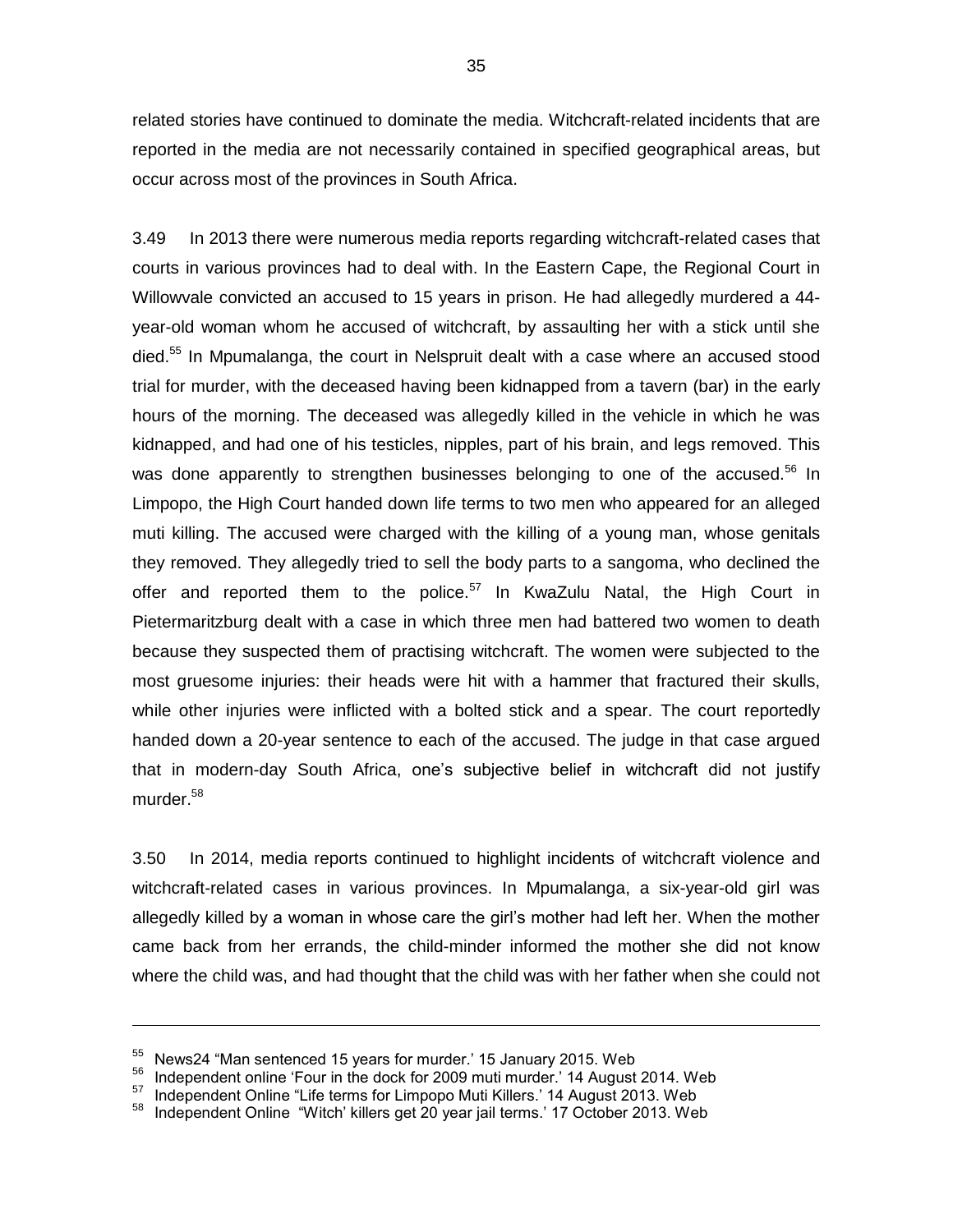find her. When the matter was reported to the headman and the headman questioned the child-minder about the whereabouts of the child, her response was that she did not kill the child. The body of the girl was found by locals in a nearby river, with her body mutilated. It was alleged that the motive for the murder was to use her body parts for muti. The court handed down life sentences to the accused.<sup>59</sup> In Gauteng, in Mamelodi (a township outside Pretoria), a man was accused of killing his wife because she had allegedly turned into a beast-like snake that was ready to attack him. The judge hearing the case did not accept his defence; he found him guilty of murder and handed down three life sentences. The judge dismissed the accused"s defence that witchcraft was the motivation for the  $\text{c$ rime.<sup>60</sup> In the Western Cape, the High Court dealt with a divorce involving a Cabinet Minister who accused his wife of witchcraft. He argued that he had engaged in an extramarital affair with another woman, because after nine years of marriage his wife was involved in witchcraft and had caused witchcraft rituals to be conducted at his home. He accused his wife of taking some of his clothes to a sangoma and requesting their childminder to sprinkle substances in his food. Regardless of the accusations of witchcraft, the court granted the divorce. 61

3.51 In 2015, there were further witchcraft-related stories in the media. In North-West Province, police assistance was sought when community members torched a traditional healer"s home because he was alleged to have worked with two women who were accused of practising witchcraft. The two women, one of whom was related to the traditional healer, had snatched a month-old baby from its home. The case against the two women was withdrawn because they had retuned the baby. Investigations in the case continued, while the court proceeded with the cases of arson and assault with intent to do grievous bodily harm.<sup>62</sup>

<sup>&</sup>lt;sup>59</sup> Independent online 'Child's muti killers get life sentences.' 7 March 2014. Web.

<sup>&</sup>lt;sup>60</sup> Independent online "Father who killed 'witch' wife gets life. 9 April 2014. Web.

TimesLive 'Senior Cabinet Minister granted divorce, accuses ex-wife of using witchcraft.' 2 June 2014. Web.

Independent online 'North West witchcraft case withdrawn.' 2 April 2015. Web.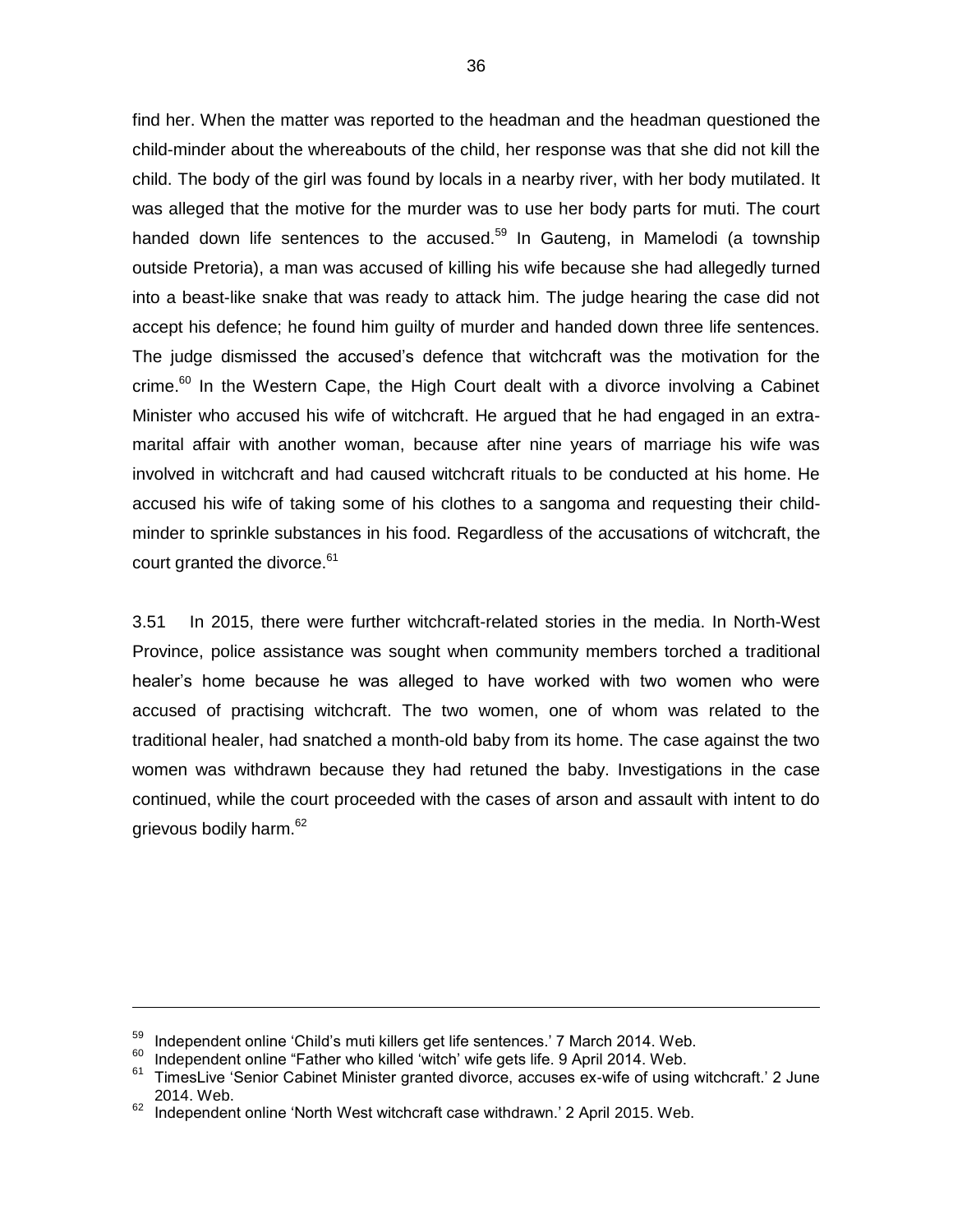#### **1 Witchcraft and indigenous communities**

3.52 The media reports mentioned in the section above illustrate the practice and understanding of witchcraft among indigenous communities in South Africa. The media reports also show the association between witchcraft and the ability to manipulate supernatural powers to cause harm to people and their property. Apart from media reports, the dominant view on the ground is that the people most often accused of witchcraft are older women,<sup>63</sup> whereas the perpetrators of witchcraft-related violence are usually younger men. People are believed to engage in witchcraft because of jealousy and envy.<sup>64</sup>

3.53 People accused of practising witchcraft are usually older individuals (especially women), although there are certain instances where young people have been accused.<sup>65</sup> People are often accused because it is thought they had used witchcraft to better their circumstances.<sup>66</sup>

3.54 When confronted with witchcraft, people usually consult practitioners such as herbalists, diviners, and traditional healers, so as to counteract misfortune or supposedly to undo curses and destroy the witchcraft. $67$  The other way in which communities react to witchcraft is by taking the law into their own hands. In these cases, people affected by the harm caused by alleged witches may retaliate, either individually or as a community, by killing or burning the suspected witches or banishing them from their villages. A study conducted in 2009 showed that the most common form of violence against suspected witches was damage to property, followed by forced relocation from one village to another.<sup>68</sup>

3.55 Another phenomenon that is rife among indigenous communities is muti killings. This prompted the Ministry of Women, Children and people with disabilities to request the Commission to investigate such murders. Muti killings involve the murder of a victim, after

<sup>63</sup> Van Wyk 2004 *HTS* 1210.

<sup>&</sup>lt;sup>64</sup> Van Wyk 2004 HTS 1215.

<sup>65</sup> Tebbe in Bennett *Traditional African Religions* 163.

 $66$  Ibid 164.

<sup>67</sup> Van Wyk 2004 *HTS* 1217.

<sup>68</sup> Yaseen A *Witch hunts in modern South Africa: An under-represented facet of gender-based violence*, Fact Sheet, June 2009, Medical Research Council.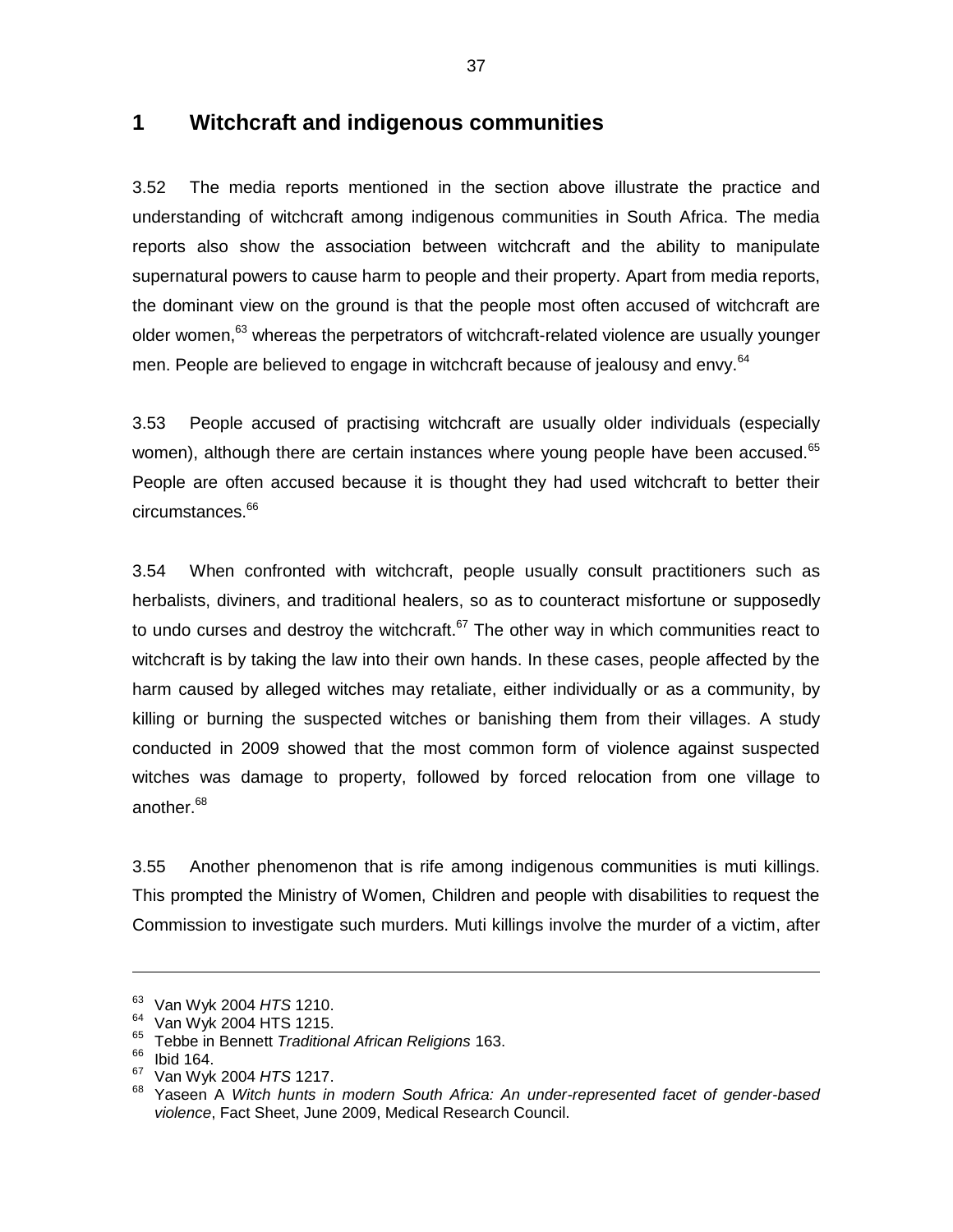which their body parts are used to make traditional medicine, commonly known as muti. Media reports referred to in this paper and case law highlight instances where victims are killed and their body parts are sold to people who make muti for treating their patients.

3.56 The issue paper discusses in detail how the democratic government attempted to deal with witchcraft violence. Reference is made in the issue paper to the appointment of a Commission of Inquiry in 1995 to look into witchcraft violence and ritual murders in the Northern Province (now Limpopo).<sup>69</sup> Although the recommendations of the Ralushai Commission were not implemented, they form a basis for understanding witchcraft and associated violence in the South African context.<sup>70</sup>

3.57 Another attempt by government to deal with the scourge of witchcraft and witchcraft violence was the development of the Mpumalanga Witchcraft Bill. This Bill was an attempt by the provincial government to deal with witchcraft, which they regarded as prevalent in that province. The process was aborted and the Bill was never promulgated into law.

3.58 Witchcraft among indigenous communities need not be understood only from a cultural belief perspective, but with also with an appreciation that religious beliefs play a significant role in how witchcraft is perceived. Olupona pointed out that "African spiritual experience is one in which the "divine" or the sacred realm penetrates into the daily experience of the human person so much that religion, culture, and society are imperatively related." According to Ellis and Ter Haar,

There is widespread evidence that many Africans today continue to hold beliefs derived from traditional cosmologies which they apply to their everyday activities, even when they live in cities and derive their living from jobs in the civil service or the modern economic sector.<sup>71</sup>

This statement indicates that traditional conceptions of reality still play an important role in the lives of modern African people.

 $^{69}$  Issue Paper 29 paras 2.100 to 2.113.

<sup>70</sup> Ralushai Commission of Inquiry (Chairperson Professor NV Ralushai) *Report of the Commission of Inquiry into Witchcraft Violence and Ritual Murders in the Northern Province of the Republic of South Africa* 1996. This paper refers to the Commission as "the Ralushai Commission" and its report as "the Ralushai Commission Report"

<sup>71</sup> Ellis S and Ter Haar G *Religion and politics in sub-Saharan Africa* (1998) at 177.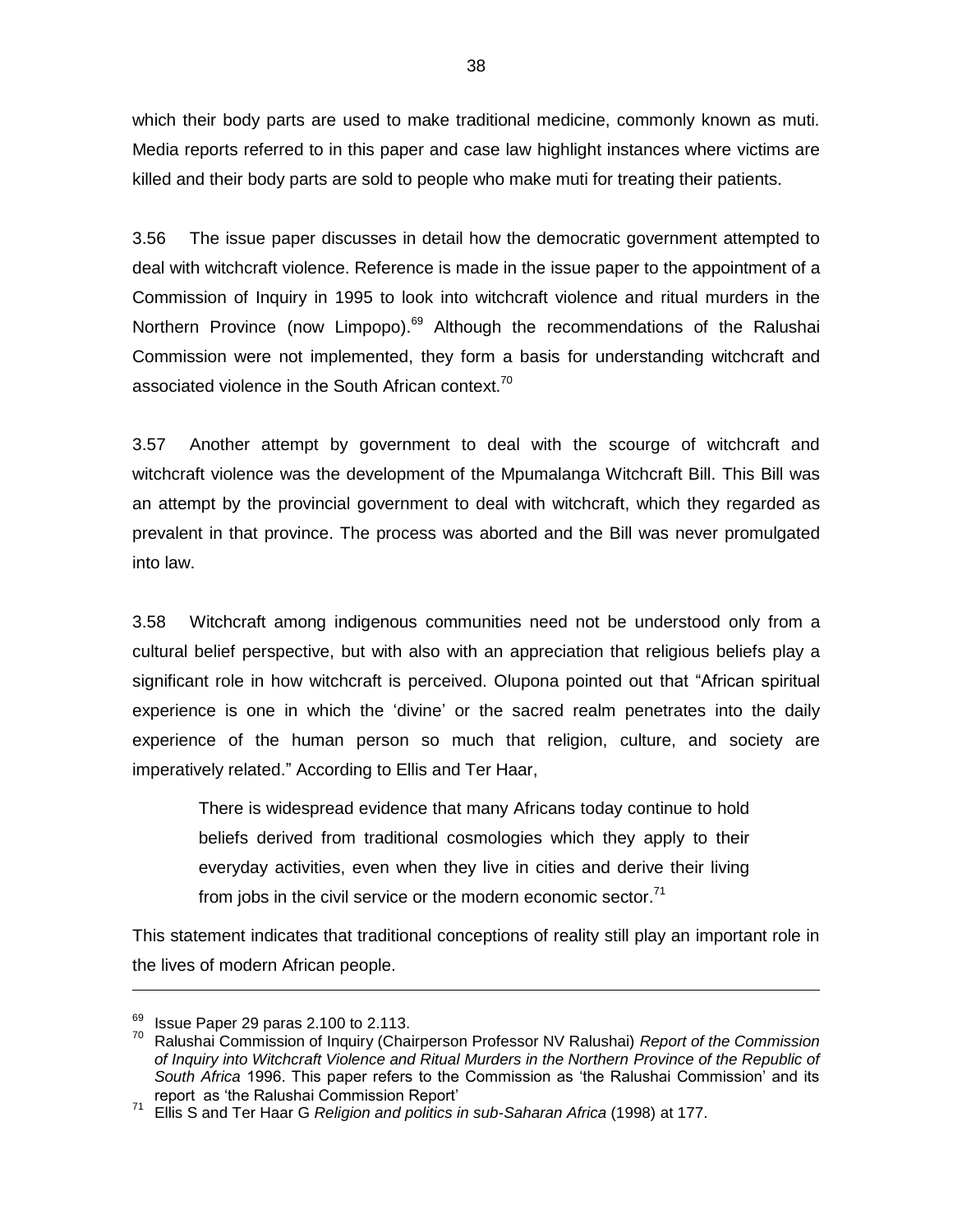3.59 Anecdotes exist that explain how the religious sector has responded to issues around witchcraft. The responses are from the African Indigenous Churches (AICs), mission churches, Pentecostal churches, and traditionalists respectively. Within the AICs there is a strong belief in the presence of evil. Such evil is often conceptualised as witchcraft. This conceptualisation of evil is part of an elaborate discourse in church theology, and is often referred to in sermons and other forms of communication. Emphasis in these ministries is on arming and protecting members against its effects. Members are encouraged to employ all the strategies that the church has devised, to protect themselves against the effects of this evil, anti-life force. If one is still affected – since these forces are devious – there are further elaborate rituals and procedures to cleanse and restore people to the fullness of life. The healing process does not deal only with the individual but also with the environment in which the individual lives.

3.60 In mission churches, including for example the Methodist church, there is a prevalent belief in witchcraft. The majority of people believe in the existence of witchcraft but a few are sceptical. However, there is no formal reference to it in sermons and other formal communications by the church. There is a widespread belief that some congregants are good Methodist by day but Zionists by night. This statement points to the tendency of some people in mainstream churches to also secretly visit Zionist churches for healing rituals. The official church doctrine is that evil can be explained in terms of the devil (Satan) and demonic attacks, and that prayer is the only cure for such attacks. However, since the majority of people attending these churches are brought up in contexts where belief in witchcraft is rife, instead of approaching traditional healers (who are sometimes perceived as representing "the enemy"), they resort to visiting the AICs, especially the Zionist churches. Such visits to AICs and traditional healers are often made secretly.

3.61 With regard to Pentecostal churches, the belief is similar to that held by the AICs. The miracle healing churches, such as those of Pastors PFP Motsoeneng (Mboro), $72$ Lesego Daniel,<sup>73</sup> Chris Oyakhilome<sup>74</sup> and many others reinforce the belief in witchcraft. Some church-goers are told that they have an assortment of animals in their bellies, especially snakes. The presence of those animals in people"s stomachs is the result of

<sup>72</sup> Incredible Happenings Church.

<sup>&</sup>lt;sup>73</sup> Rabbini Center Ministries.

Christ Embassy.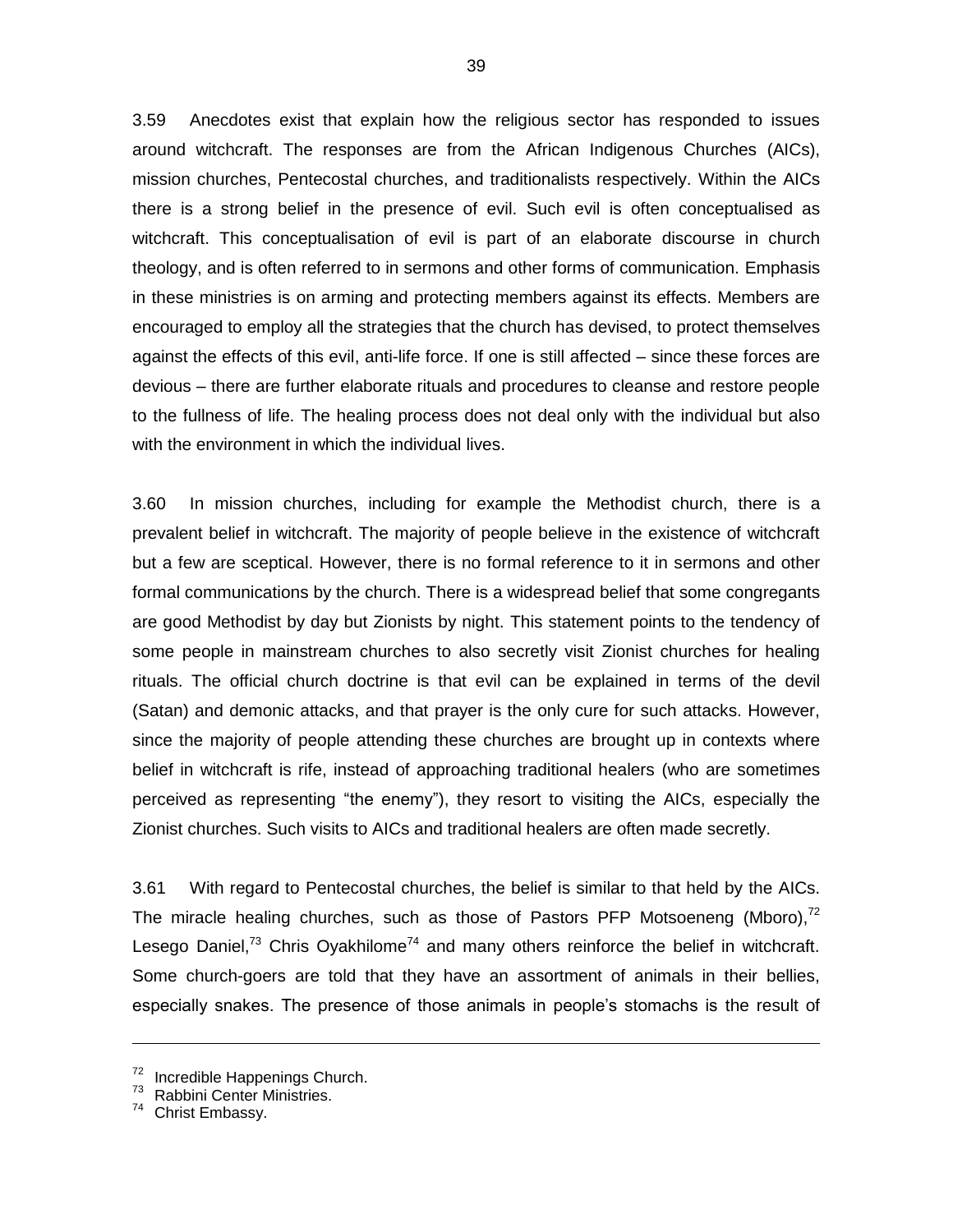work by witches. In most cases the identities of the witches are not revealed. In churches like these, people are usually promised protection against all forms of evil including witchcraft.

3.62 There are also anecdotes about the responses to the beliefs mentioned above by the traditionalists, who believe in the existence of witchcraft, which is feared. This group perceives witchcraft as the opposite of goodness, purity, and good neighbourliness. The bulk of cases attended by traditional healers have to do with witchcraft. Traditional healers, through their rituals of expulsion, help their patients to recover from the effects of witchcraft. Some traditional healers and cultural experts maintain that there is a very clear association between witchcraft and *ukuthakatha*, and the latter is associated with evil. Other traditional healers claim that as healers, they have nothing to do with muti killings or the sale of human body parts. They regard their job as being the restoration of the human body, and the use of human body parts would go against this function.

#### **2 Witchcraft as a religious expression**

3.63 The submission by SAPRA and SAPC highlights the existence of practices associated with supernatural powers, beyond African communities. People practising witchcraft in this context associate it with an expression of their religion. Pagans claim protection under the Constitution, and recognition as a religious minority.<sup>75</sup> Pagans define their religion as a nature-venerating religion that believes that the Earth and its creatures are sacred. They embrace environmental awareness and conservation, and the worship of the Divine in its various forms.<sup>76</sup>

3.64 In September 2007, Pagans in South Africa converged to reclaim the terms "witch" and "witchcraft" within the Pagan context. The purpose of the reclamation by self-defined witches was to entrench their constitutionally protected rights and demand the repeal of the Act, which criminalises the practice of witchcraft in South Africa. The action by the

<sup>75</sup> Leff D, Fontleve M and Martin L A *Pagan Witches Touchstone Witchcraft and Witch hunts in South Africa* 5.

 $76$  Ibid at 52.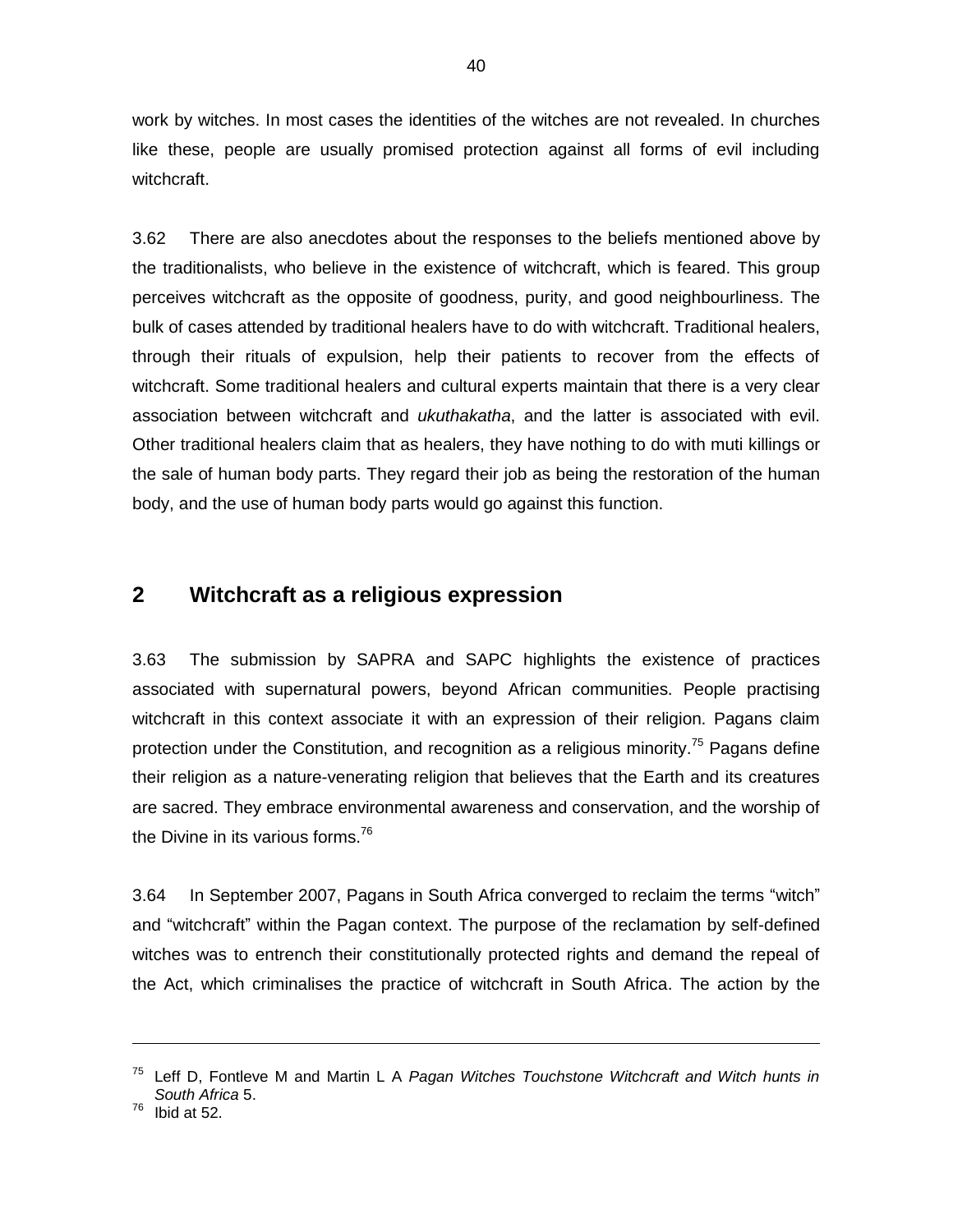Pagans acknowledges the generally negative perception of witchcraft in South Africa such that the term is widely associated with criminal or evil practices.<sup>77</sup>

3.65 Pagans acknowledge the problems associated with the lack of a definition in the Act, and the solutions that were offered by the Ralushai Commission in its report, and those contained in the Mpumalanga Witchcraft Bill. They argue that the definitions are problematic because they stereotype witchcraft.

3.66 Pagans believe that as practitioners of the religion, and/or as self-defined witches, they should be responsible for defining the words "witchcraft" and "witches". As such, the definition that they ascribe to their practice is as follows:

Witchcraft is an ancient religio-magical technique and modern pagan spirituality that employs the use of divination, sympathetic magic and pagan ritual practices.

3.67 The proposal that has been made by Pagans is that no law should be developed to deal with witchcraft; instead, harmful practices associated with witchcraft would be dealt with under the common law.

# **D Evaluation and recommendations**

-

3.68 The submissions received by the SALRC to initiate the current investigation, submissions received in response to the issues raised in the issue paper, and the research conducted in pursuit of understanding witchcraft phenomena have been quite revealing. For one, these processes illustrate the extent of the belief by humans across the world in supernatural forces and associated practices. The question of whether such beliefs in a supernatural power are good or evil depends on different cultural contexts. The context presented by Pagans is that the witchcraft they practise is not associated with any evil. On the other end of the spectrum, submissions have been made that suggest that in the South

See paras 1.8 to 1.9 above. It is alleged that in 2008 the Department of Home Affairs approved the designation of Pagans as a religious organisation in accordance with the Civil Rights Union Act.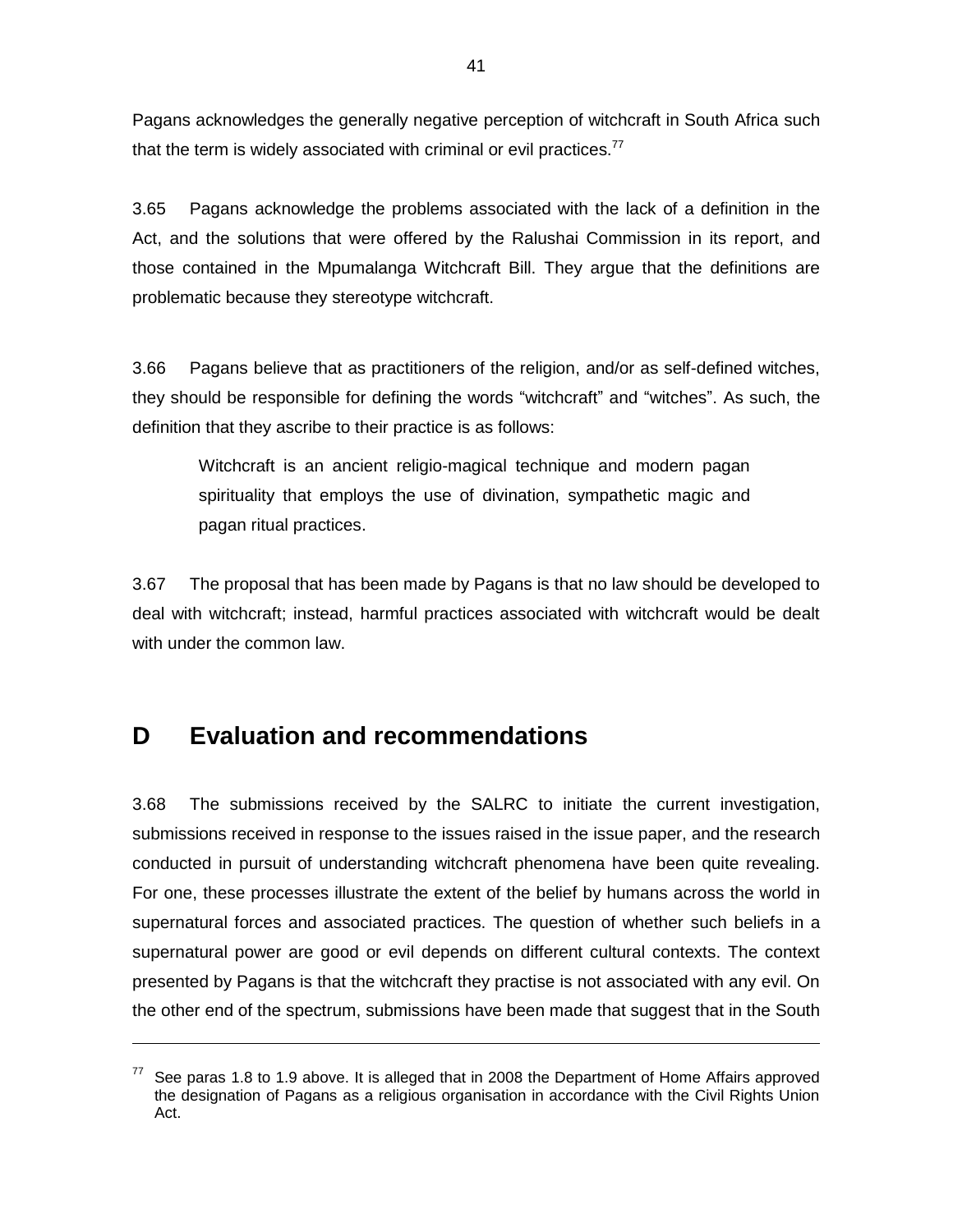African context, witchcraft is associated with all that is evil – or at least that which is intended to cause harm.

3.69 The submissions presented to the Commission also highlight the need to separate the practice of Pagan witchcraft from practices associated with harmful witchcraft. This separation is important to determine whether it is possible to have the practice of witchcraft seen in its own right, and not to be subsumed by the harmful practices sometimes associated with it.

3.70 At the centre of this investigation, which calls for the reform the WSA, are claims based on the exercise of religious rights protected in the Constitution. On the other hand, there is a need to recognise the rights of people who locate their practice or belief in witchcraft in the realm of "traditional African religion" or an expression of their culture, which are both protected by the Constitution.

3.71 While the SALRC recognises the need to separate the practise of witchcraft as necessary, it cannot ignore the lived realities of many South Africans who are adversely affected by harmful practices associated with witchcraft. The submissions by most of the stakeholders have confirmed that witchcraft is destroying the lives of many innocent people in communities across the country. Traditional healers, through their submission made by the THO, confirmed the need to seriously deal with violence associated with witchcraft. Media reports, as referred to in this paper, continue to highlight terrifying stories of the witchcraft violence confronting some communities. Violence associated with witchcraft is experienced by communities in both urban and rural areas. The media reports and evidence presented to the SALRC reveal that people accused of witchcraft, or those subjected to witchcraft violence, end up having their houses torched, or are assaulted or murdered, and their bodies are mutilated and body parts removed for making muti.

3.72 The individuals most affected by practices associated with harmful witchcraft are vulnerable and require protection. The research conducted and submissions made to the Commission show that women and children have been the most affected by witchcraft violence. Children have been killed and their bodies mutilated for purposes of making muti. Women and elderly people are often accused of practising witchcraft, and this has led to them being assaulted, murdered, or banished from their communities.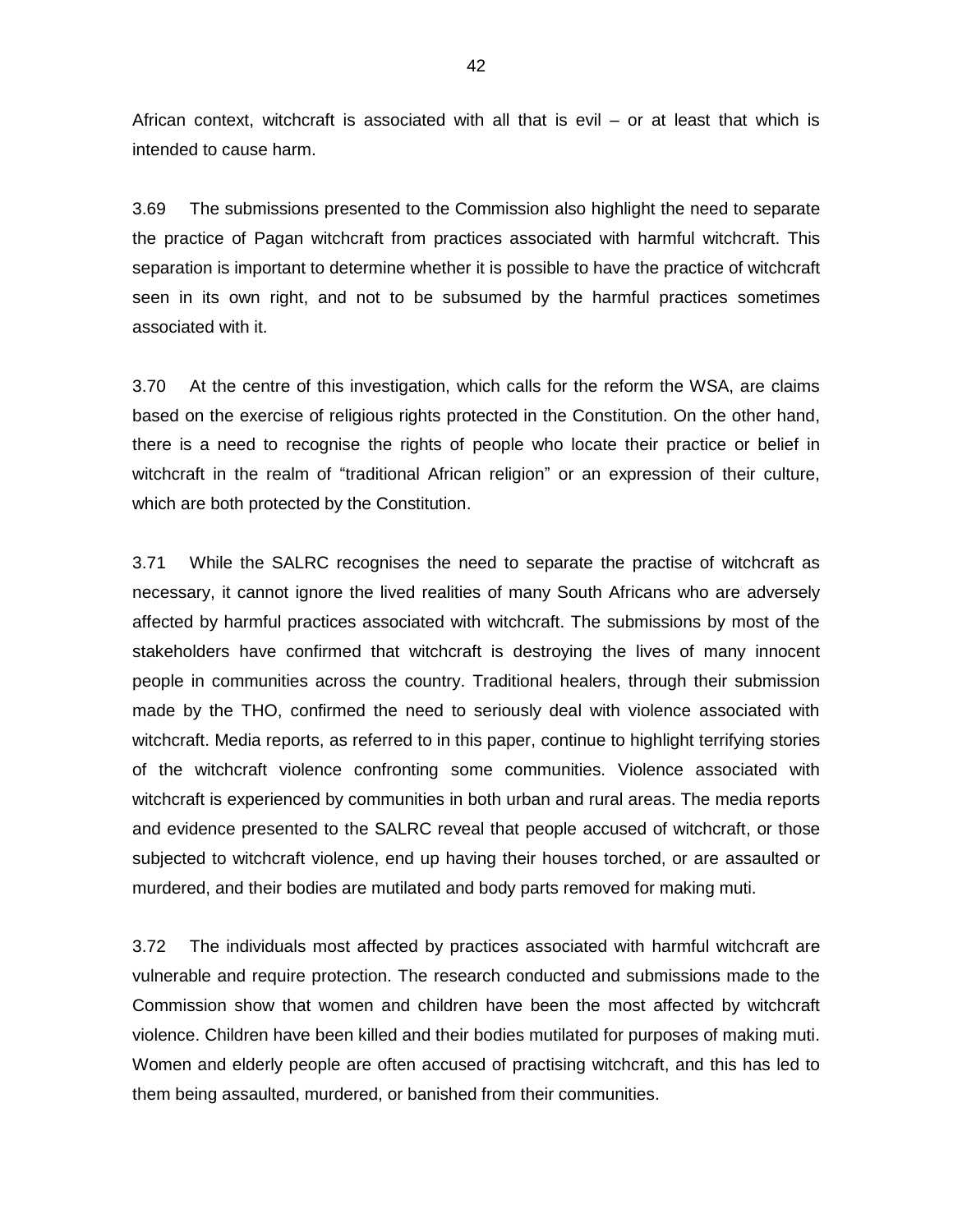3.73 The SALRC is mindful of the divergent views expressed by those who made submissions regarding whether or not there should be legislation regulating harmful practices associated with witchcraft. We are well aware that while some stakeholders, such as the THO, complain about the absence of legislation to protect innocent people accused of witchcraft and to punish those found guilty of practising witchcraft, others – such as SAPRA, SAPC and partially the CGE – argue that there should be no law to deal with witchcraft specifically. In the latter category, the view of some is that laws already exist to deal with violence such as murder, assault, and arson. Others, such as the CGE, are of the view that if witchcraft is made a crime, it might be difficult to identify the elements of that crime.

3.74 It is correct that the common law and other pieces of legislation exist to deal with certain harmful practices related to witchcraft. However, the question is whether those are sufficient to address a problem that has been with humanity for centuries. The issue that the Commission has to consider and make recommendations on in this investigation is whether such laws are sufficient to address the problems discussed in this paper.

3.75 On the face of it, the laws have not assisted communities in curbing the violence associated with harmful witchcraft practice. Surely this requires some attention, to consider how better the law can assist.

3.76 One of the problems to be overcome in the process of regulation, should this be the route followed, is to define "witchcraft" or "harmful witchcraft". This point is what the investigation will focus on. Defining harmful witchcraft cannot be avoided, as it is essential to establish a common position from which all concerned stakeholders can move forwards. Already the Commission appreciates the difficulties that have been identified in defining witchcraft. Despite those challenges, the Commission recommends the following definition as one that should be adopted for purposes of the current investigation and related recommendations:

"Harmful witchcraft" means the intentional or purported use of non-natural or supernatural means (whether that involves the use of physical elements or not) to threaten, or to cause,

- (i) Death or injury to or disease or disability to any person; or
- (ii) Destruction or loss of or damage to property of any description; or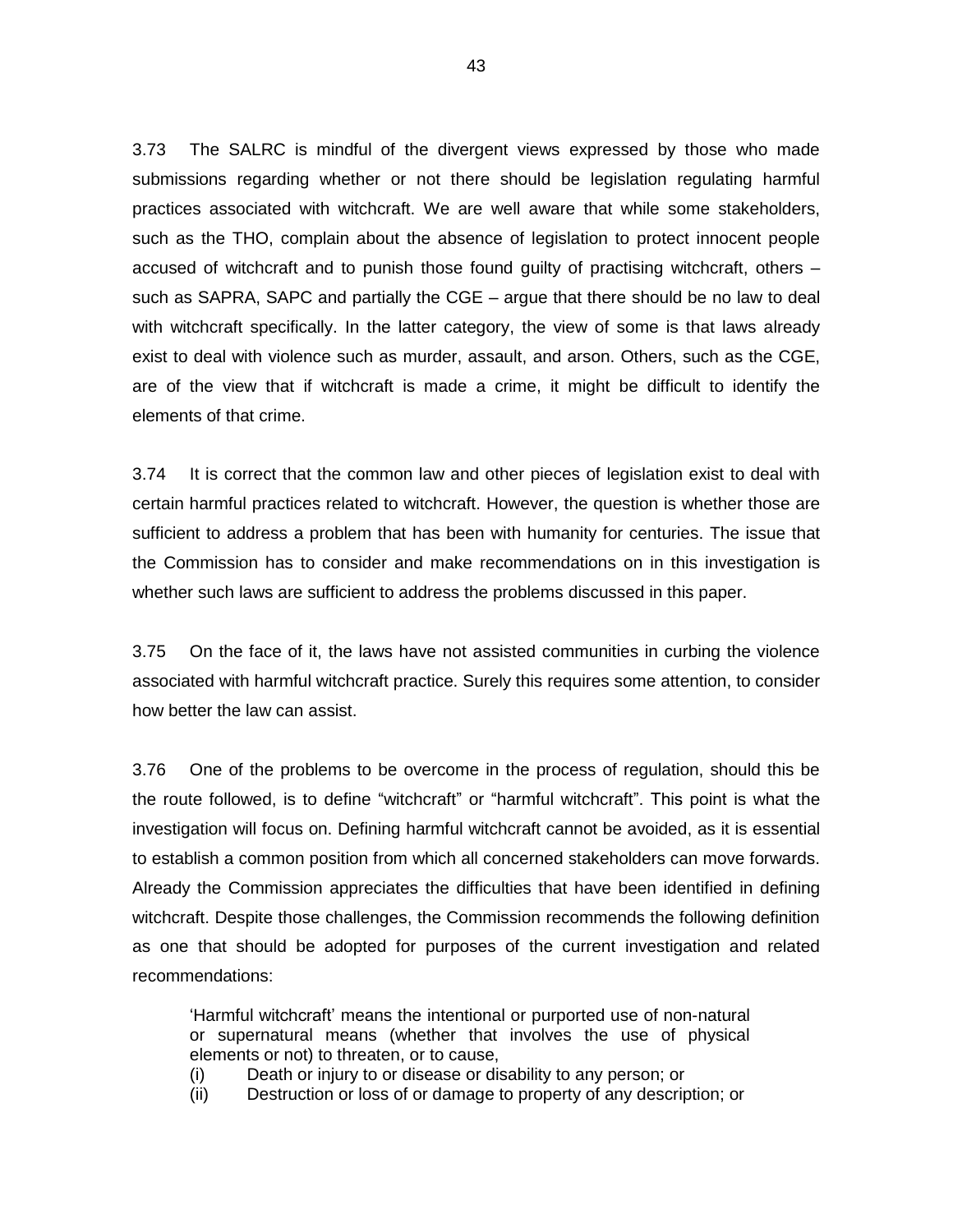(iii) Utilises belief and particular practices associated with harmful witchcraft to instil psychological distress or terror.

3.77 The research already conducted in this investigation has convinced the Commission that specific harmful practices do exist that are associated with witchcraft, which have devastating effects on communities. Consequently, the Commission recommends that a list be established to identify the harmful practices to be regulated. Cognisant of the problems associated with development of this list, the Commission suggests that it should contain those categories of harmful practices that can already be identified; however, the said list need not be a closed one due to possible developments in the future. At this juncture, the Commission recommends that the crimes or harmful practices to be subjected to regulation are the following: witchcraft accusations, witch findings, crimes associated with harmful witchcraft practice, and muti killings.

3.78 From the categories identified in the paragraph above, one can deduce that some of the prohibited conduct is clear-cut, such as witchcraft accusations, witch findings, and muti killings. The category dealing with crimes associated with harmful witchcraft practice is less clear at this point. The Commission notes that there are instances where people have confessed to harming others through witchcraft, and this area needs to be looked at. The proposed solution should therefore not only criminalise those who respond to threats of witchcraft, but also those who cause or threaten to cause harm to others through witchcraft. This area will be explored further during the public consultation process that the Commission will embark on during the course of the investigation.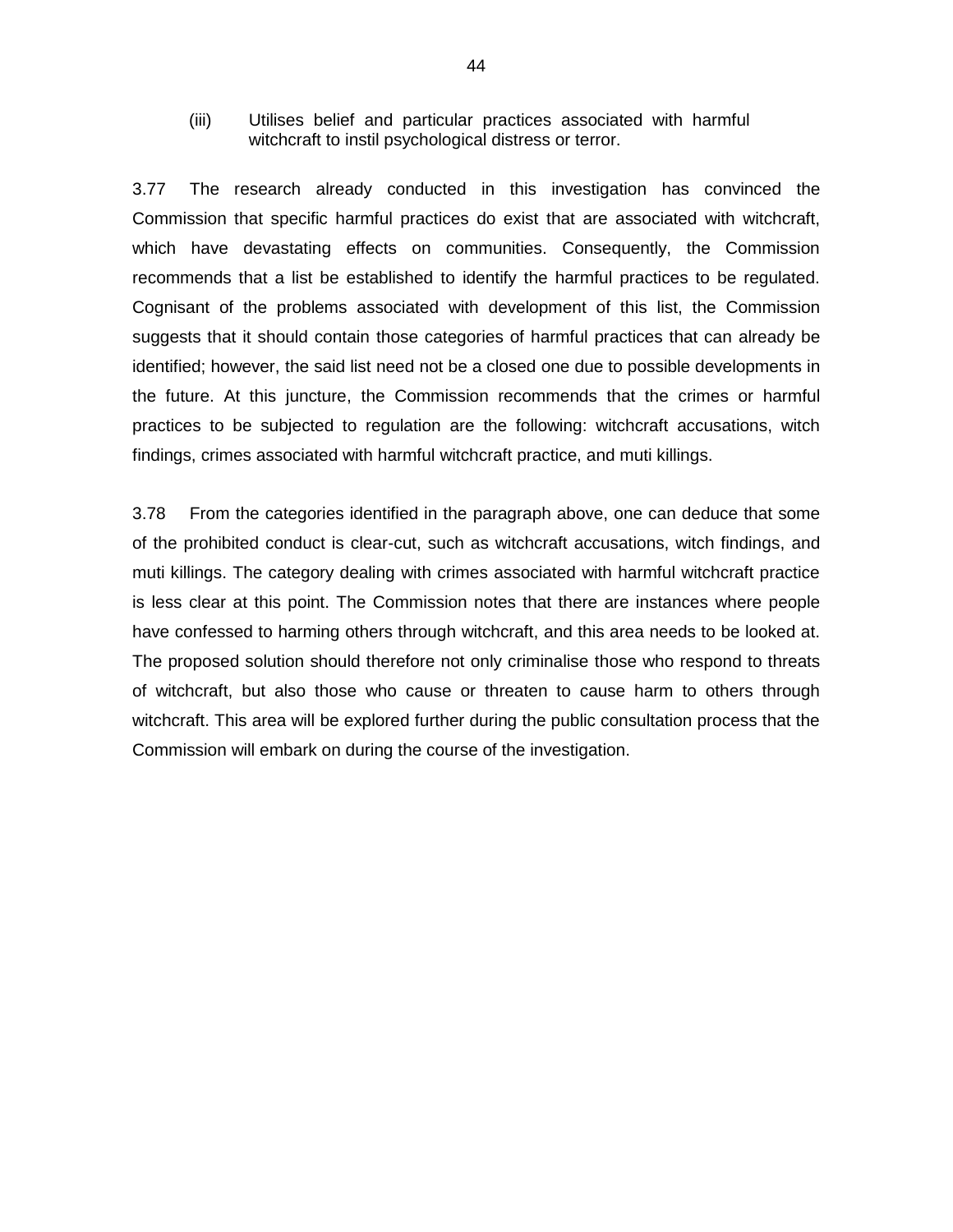# **CHAPTER 4 REGULATION OF WITCHCRAFT**

### **A Introduction**

4.1 The Act under review exists within a legal framework that instructs all that the Constitution is supreme, and all law that is contrary to the spirit of the Constitution is unconstitutional. The Constitution is a unique document that protects rights of the country"s citizens. The rights that are central to the current investigation are protected in the Constitution. Initiators of this investigation have argued that the Act prohibits them from exercising their constitutionally-protected rights – in this case, their right to religious freedom, freedom of expression, equality, dignity, security, and their right to choose and practice their occupation within South Africa. What is most important for this group is that the Act prevents them from exercising their right to religion. A separate group of people who initiated this investigation, while cognisant of the religious and cultural rights of others, argue that these rights must be weighed against the protection to be accorded to victims of harmful practices associated with witchcraft.

4.2 Common law and customary law are also critical to this investigation, as they are implicated when one interrogates the discourses on witchcraft and/or harmful practices. The case law discussed below will illustrate that in cases involving witchcraft, arguments are founded on culture rather than religion. In such cases, the question has been whether culture can be used as a defence. It is not clear whether common law has been developed to recognise this defence as part of South African law. Questions have been asked about whether such a defence should be introduced as a new defence, or should form part of pre-existing defences.

4.3 Indigenous communities were, and mostly still are, regulated by customary law, which – like common law – is not codified. Since the belief in witchcraft is based on a community"s cultural beliefs, in rural settings traditional leaders are consulted to resolve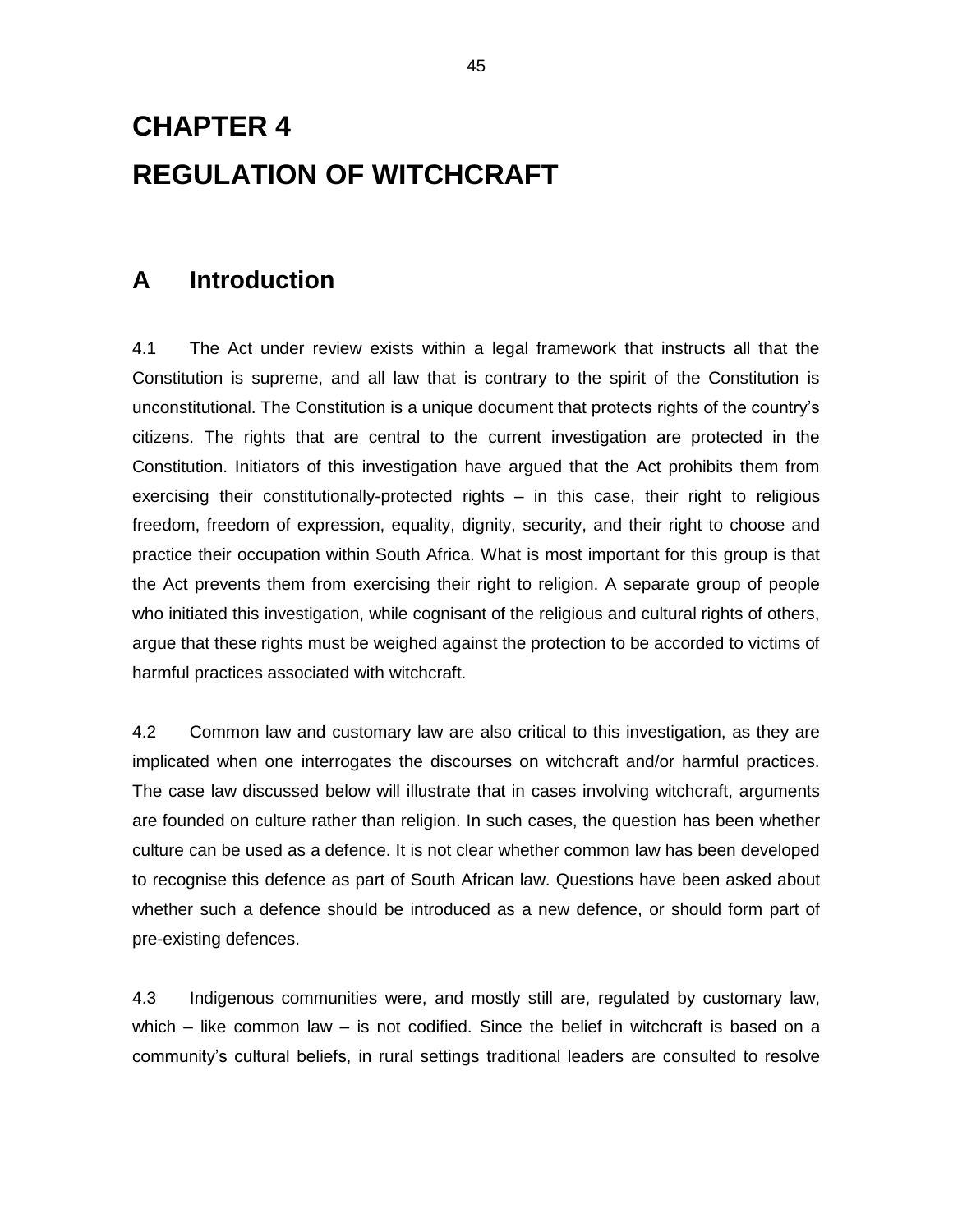witchcraft-related disputes. Of importance, therefore, is whether customary law can be developed to deal with issues associated with harmful practices associated witchcraft.

4.4 The way of life of communities still governed by traditional law, whose cultural beliefs are recognised by the Constitution, is important in understanding witchcraft practices in South African society. This section will briefly look at the evolution of the recognition of traditional healers, who also play a critical role in witchcraft-related matters among indigenous communities.

4.5 The issue paper briefly discussed how the Constitutional Court has dealt with the rights of religious minorities. The conclusion drawn from the constitutional jurisprudence is that the courts have ensured protection of the rights of religious minorities. This suggests that calls by people who claim that the practice of witchcraft is part of their religious expression should be taken into account when determining whether witchcraft practice must be outlawed.

4.6 The Constitution is also instructive on the status of international law. Section 39 of the Constitution, which deals with interpretation of the Bill of Rights, provides that South African courts must consider international law when interpreting the Constitution. The issue paper illustrated the position at an international level, and listed a number of the instruments of the United Nations (UN) that recognise the right to religion. The paper mentioned the Universal Declaration of Human Rights (UDHR) and the Convention on Civil and Political Rights (ICCPR).

4.7 Article 18 of the UDHR provides that everyone has the right to freedom of thought, conscience and religion. This includes the right to change one"s religion or belief; and freedom, either alone or in community with others and in public or private, to manifest one"s religion or belief in teaching, practice, worship and observance. Article 18 of the ICCPR, which also provides for the protection of religious rights, encourages State parties to undertake to respect the religious rights of citizens.

4.8 It is imperative that in developing mechanisms aimed at addressing the scourge of witchcraft violence, we remain cognisant of interventions by the UN to deal with witchcraftrelated issues. The issue paper mentions the appointment by the UN of the Special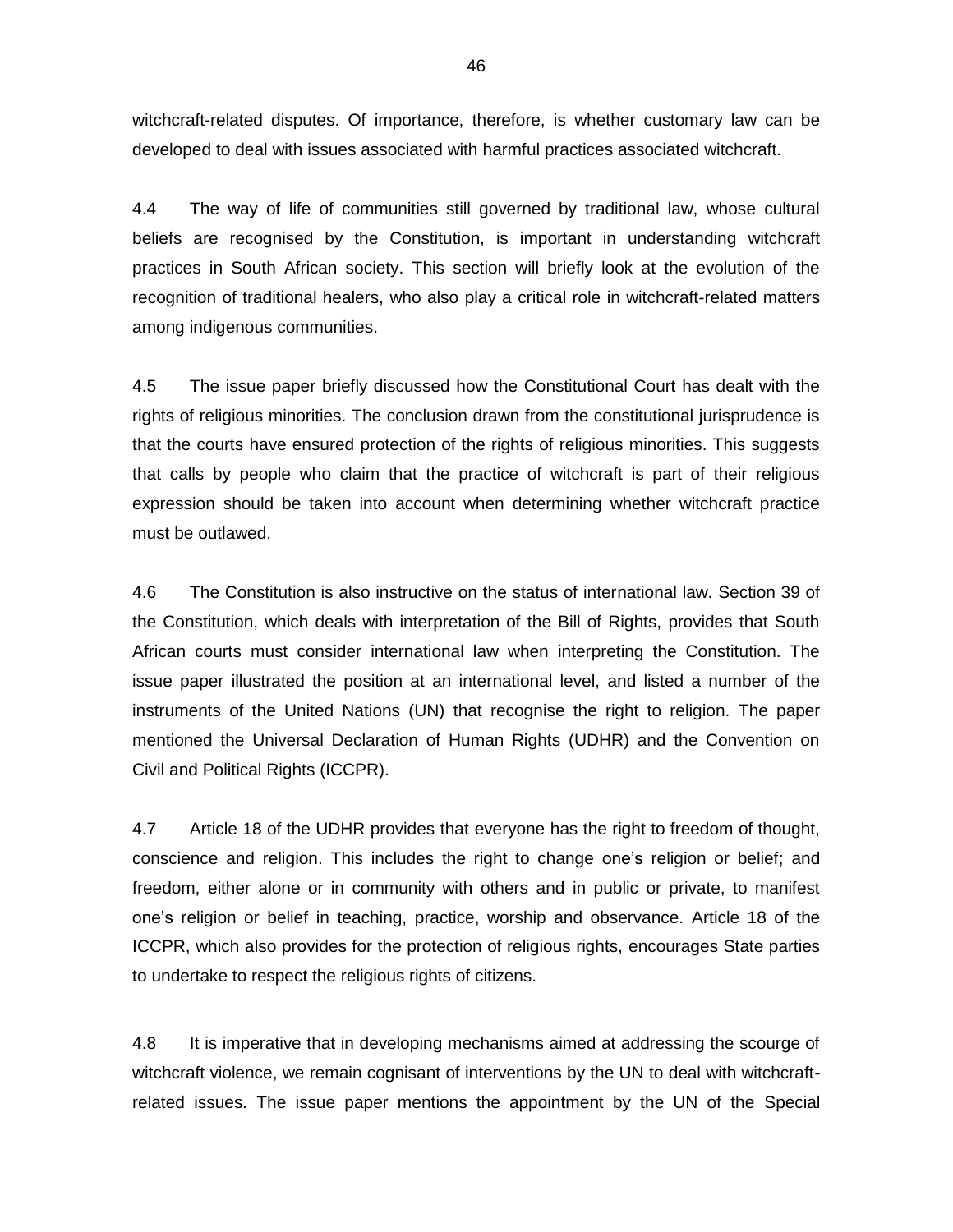Rapporteurs to respond to witchcraft-related killings in Africa. The interventions suggested by the UN in addressing witchcraft in Africa will be taken into account in developing the approach that South Africa needs to follow in the review of its witchcraft legislation.

4.9 The sentiments and legal instruments that are discussed in this paper demonstrate the need for a holistic examination of the legal framework. That is, the investigation should focus not only on laws in South Africa but also on laws in other countries in the continent that have sought to deal with the scourge of witchcraft, as well as the WSA (as the law under review) and other legal instruments developed in South Africa, to provide an understanding of the role the WSA has had in our legal system. This section also provides a constitutional analysis of the WSA to offer possible guidance on issues that the Commission should consider in its quest to find a solution to the problem presented to it.

## **B Legal framework**

### **1 Domestic legal framework**

#### **a) Witchcraft Suppression Act 3 of 1957**

4.10 The Act was passed in 1957, and was amended in 1970 and 1997 by the Witchcraft Suppression Amendment Act and the Abolition of Corporal Punishment Act respectively.<sup>78</sup> These amendments to the Act did not deal with substantive matters under the Act, but replaced the pound denominations with the rand, and added other offences under the Act.

4.11 The Act has four sections and only two of them are relevant to this investigation. It must be noted that the Act does not contain a definition section; this is unfortunate, as the meaning of "witchcraft", which forms part of all the offences, is not defined. This shortcoming also extends to some of the terms used in the Act, which could have many interpretations and are not defined.

 $78$  Act 50 of 1970 and Act 33 of 1997.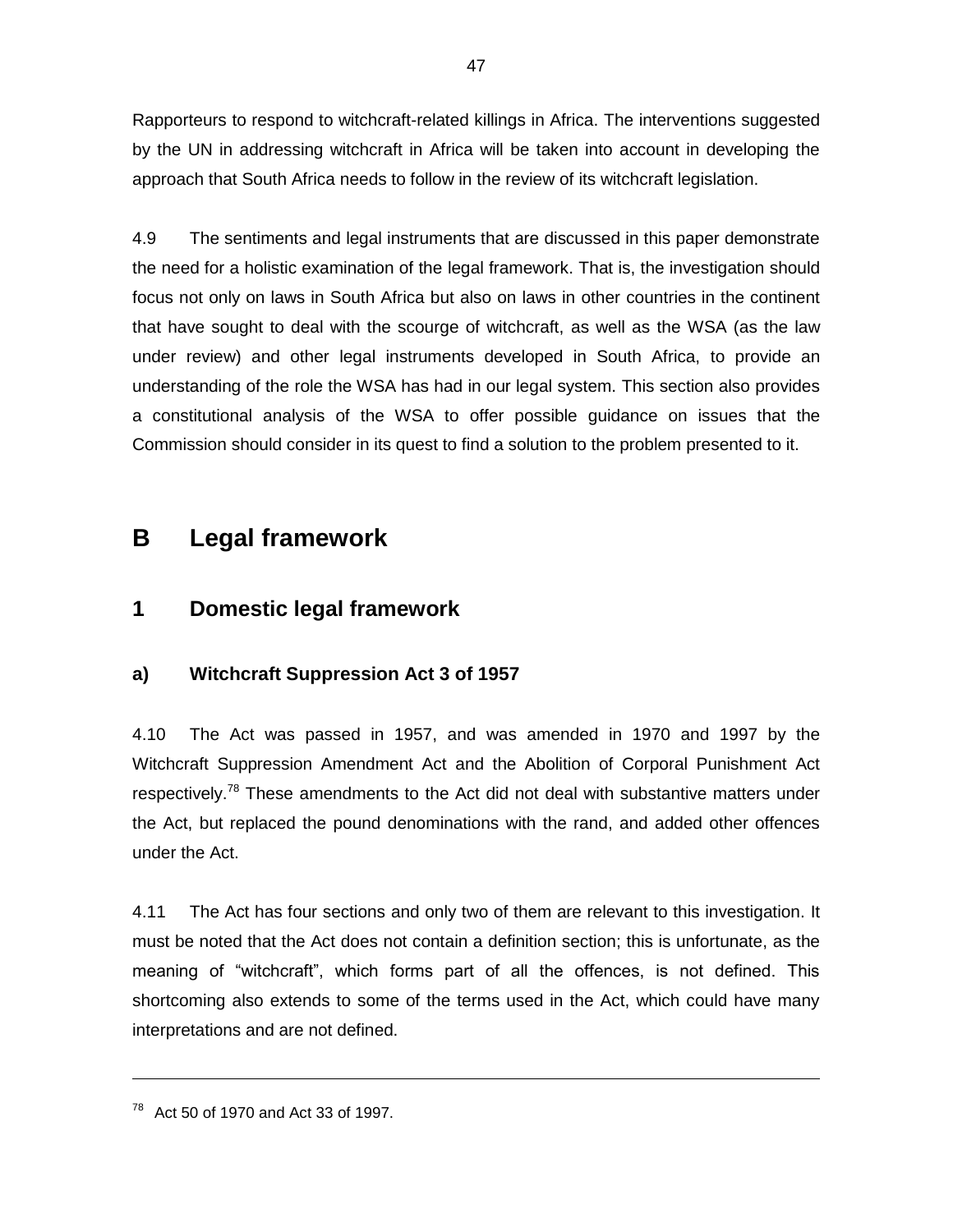4.12 The provisions in sections 1 and 2 are relevant here, as they contain categories of conduct that is prohibited in terms of the Act. The sections describe conduct that is prohibited, and for which a person would be guilty of an offence and liable to conviction. These sections provide as follows (emphasis added):

### **1 Offences relating to the practice of witchcraft and similar practices**

Any person who–

- a) imputes to any other person the causing, by supernatural means, of any disease in or injury or damage to any person or thing, or who names or indicates any other person as a wizard;
- b) in circumstances indicating that he professes or pretends to use any supernatural power, witchcraft, sorcery, enchantment or conjuration, imputes the cause of death of, injury or grief to, disease in, damage to or disappearance of any person or thing to any other person;
- c) employs or solicits any witchdoctor, witch-finder or any other person to name or indicate any person as a wizard;
- d) professes a knowledge of witchcraft, or the use of charms, and advises any person how to bewitch, injure or damage any person or thing, or supplies any person with any pretended means of witchcraft;
- e) on advice of any witchdoctor, witch-finder or other person or on the ground of any pretended knowledge of witchcraft, uses or causes to be put into operation any means or process which, in accordance with such advice or his own belief, is calculated to injure or damage any person or thing;
- f) for gain pretends to exercise or uses any supernatural powers, witchcraft, sorcery, enchantment or conjuration, or undertakes to tell fortunes, or pretends from his skill in or knowledge of occult science to discover where and in what manner anything supposed to have been stolen or lost may be found.

shall be guilty of an offence and liable on conviction–

(i) in the case of an offence referred to in  $\frac{1}{2}$  paragraph (a) or (b) in consequence of which the person in respect of whom such offence was committed, had been killed, or where the accused has been proved to be by habit or repute a witchdoctor or witch-finder, to imprisonment for a period not exceeding 20 years;

(ii) in the case of any other offence referred to in the said paragraph, to a fine or imprisonment for a period not exceeding ten years;

(iii) in the case of an offence referred to in  $\frac{1}{2}$  paragraph (c), (d) or (e), to a fine not exceeding five hundred rand or to imprisonment for a period not exceeding five years, or both such fine and imprisonment;

(iv) in the case of an offence referred to in paragraph (f), to a fine not exceeding two hundred rand or to imprisonment for a period not exceeding two years.

#### **2 Presumptions**

Where any person in respect of whom an offence referred to in paragraph (a) or (b) of section 1 was committed, is killed, it shall be presumed, until the contrary is proved, that such person was killed in consequence of the commission of such offence.

[Emphasis added]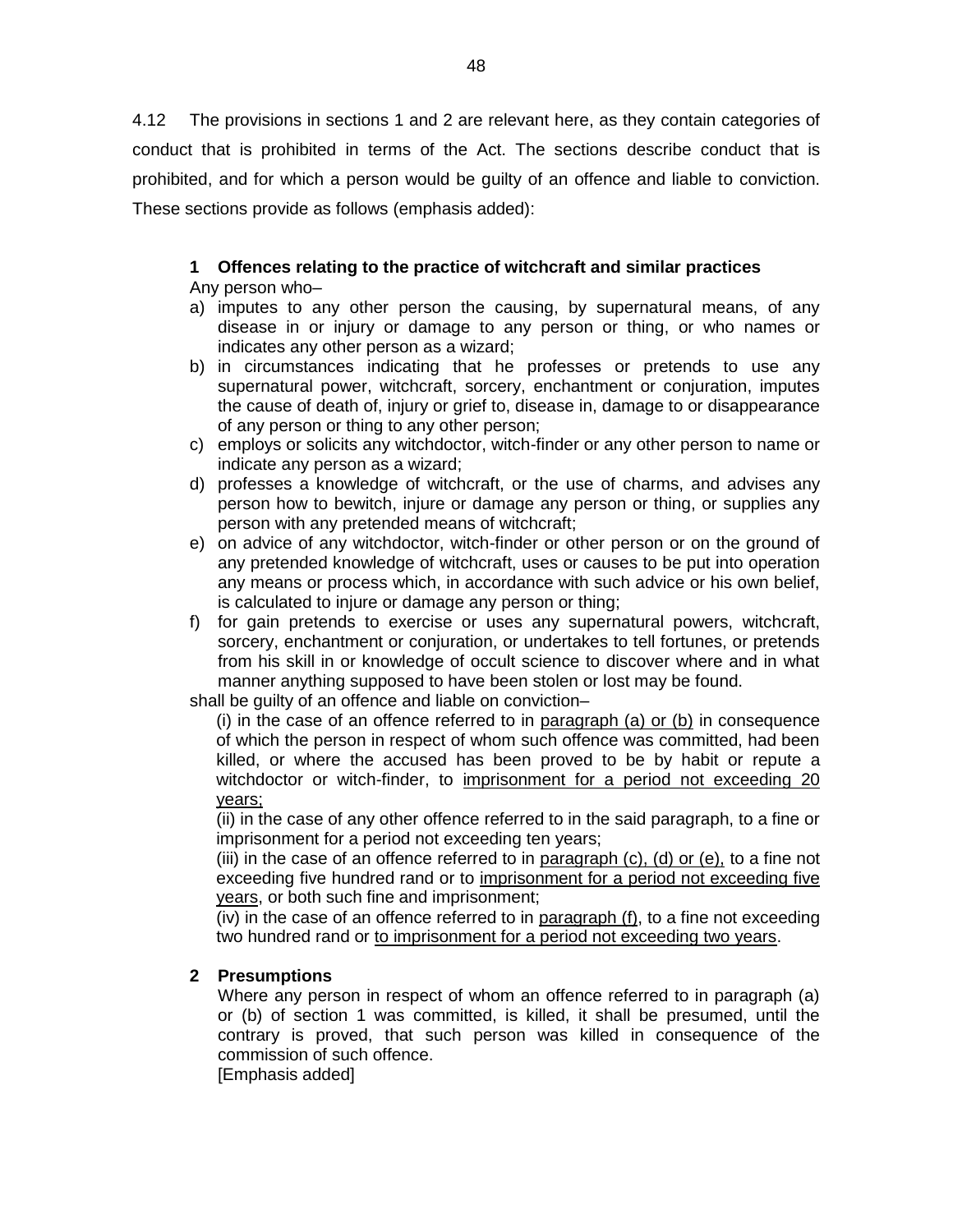4.13 The offences created by section 1 of the Act prohibit conduct relating to various aspects, as discussed in the next seven paragraphs (paras 4.14 to 4.19). Subsection (a) prohibits any person from accusing another person of using witchcraft to cause any disease or injury or damages to any person or thing, or to name or indicate that any person is a wizard. This prohibition covers instances of the pointing out of witches, or witch hunts, where individuals are accused of causing harm to others through witchcraft or the use of supernatural powers.

4.14 Subsection (b) prohibits any person from professing or pretending to use any supernatural power, witchcraft, sorcery, enchantment or conjuration, to attribute the cause of death of, injury or grief to, disease in, damage to or disappearance of any person or thing to any other person. This provision affects persons known as "witchdoctors." For there to be a violation of the provision, the conduct of the "witchdoctor" must result in causing harm such as death, disease, damage or disappearance of a person or thing.

4.15 Subsection (c) deals with situations where an individual employs or uses the services of a "witchdoctor" or "witch-finder" or any other person to name or to "sniff out" a witch or wizard. In this instance, an offence is committed when a person employs the services of someone such as a witchdoctor to advise him or her of the identity of a witch.

4.16 Subsection (d) prohibits situations where a person who professes knowledge of witchcraft or the use of charms advises any other person on how to bewitch or injure any person, or to damage a thing, or supplies any person with pretended means of witchcraft.

4.17 Subsection (e) prohibits the practice of witchcraft. What is prohibited are situations where any person, on the advice of any witchdoctor, witch-finder or other person, or on the ground of any pretended knowledge of witchcraft, uses or causes to be put into operation any means or process which, in accordance with such advice or their own belief, is calculated to injure or damage any person or thing. What is prohibited is the independent practise of witchcraft, or witchcraft practised on the advice of another person (such as a witchdoctor or witch-finder).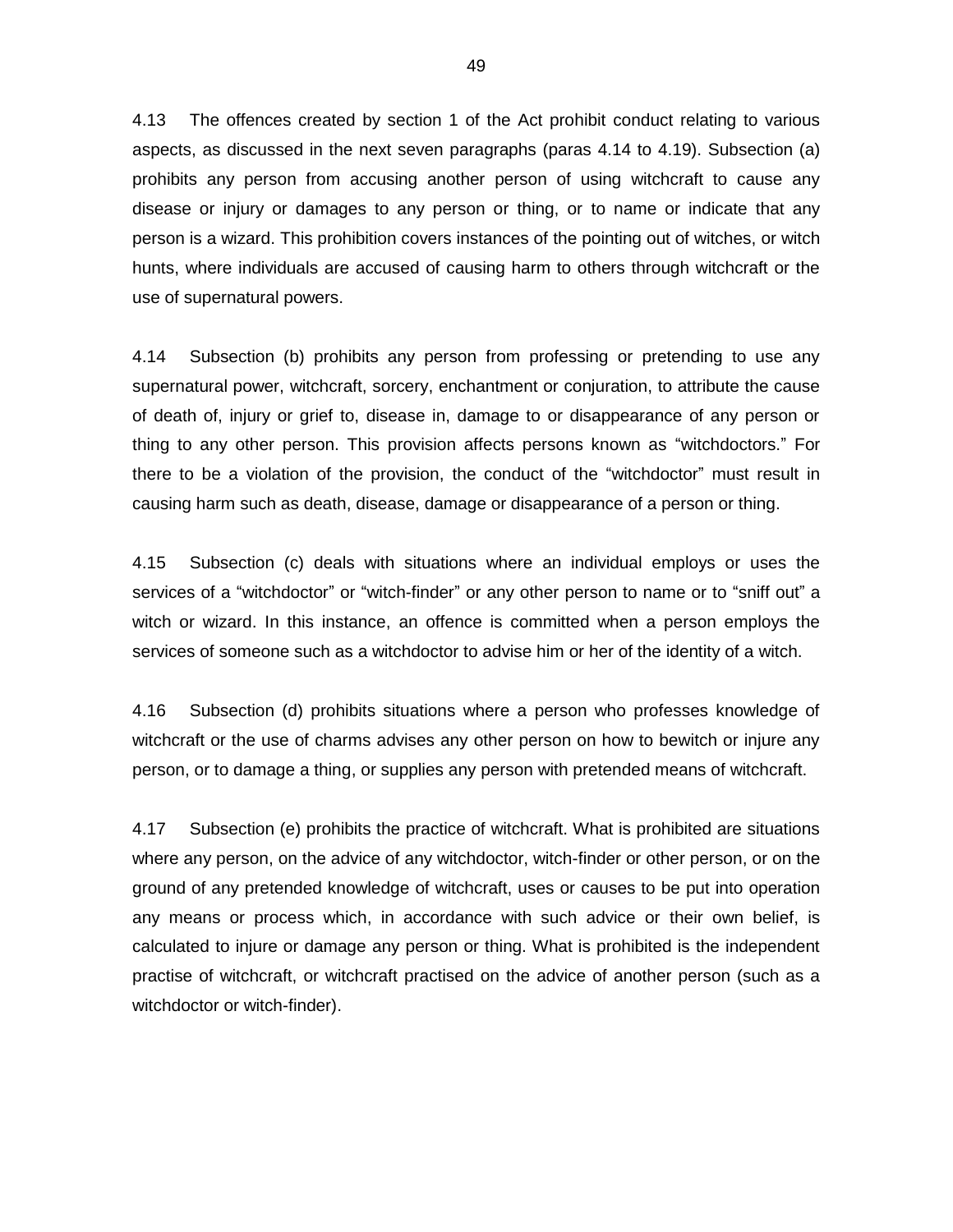4.18 Subsection (f) covers those people who, for reward, pretend to use witchcraft or a pretended means of witchcraft or knowledge of supernatural powers, to find or discover where and in what manner anything supposed to have been stolen or lost may be found.

4.19 Section 1(i) creates an offence where a person is killed as a consequence of conduct prohibited in terms of subsections (a) or (b), or where the accused has a reputation of being a witch-finder. The punishment for the offence in this subsection is the most severe as it carries a 20-year imprisonment term. This provision is linked to section 2 of the Act, which provides that where a person is killed as a result of conduct prohibited in terms of subsections (a) or (b), unless proven otherwise, that person will be presumed to have killed as a result of the commission of the prohibited conduct.

4.20 The Act, like many such laws in the African continent and elsewhere, prohibits the practise of witchcraft and related activities associated with witchcraft. The tough prison sentences and high fines that can be imposed for committing such offences are notable.<sup>79</sup>

4.21 Crimes that attract the toughest penalty and are therefore regarded as serious in the Act are those listed in subsections (a) and (b). For commission of these crimes, an accused attracts a term of imprisonment that does not exceed ten years, or a fine of R200 000.00. Where a victim was killed as a result of the crime committed, the term of imprisonment is increased to 20 years.

4.22 Crimes related to offences listed in subsections (c), (d) or (e) attract a prison term of a period up to five years, or a fine of R100 000.00. With regard to a crime relating to the offence in subsection (e), which includes the involvement of a witchdoctor in the crime, if a victim is killed as a result of that crime, then subsection (i) could apply and the prison term could be increased to a period not exceeding 20 years.

4.23 Crimes committed under subsections (f) attract lesser penalties; the period of imprisonment is up to two years, with a fine of R40 000.00. This subsection could also attract the penalty in subsection (i), where the penalty can be for a period not exceeding 20 years if, as a result of the assistance provided to the accused, someone was killed.

 $79$  The fines referred to in the paragraphs below have been adjusted to current monetary value according to the latest schedule issued in terms of the Adjustment of Fines Act 101 of 1991.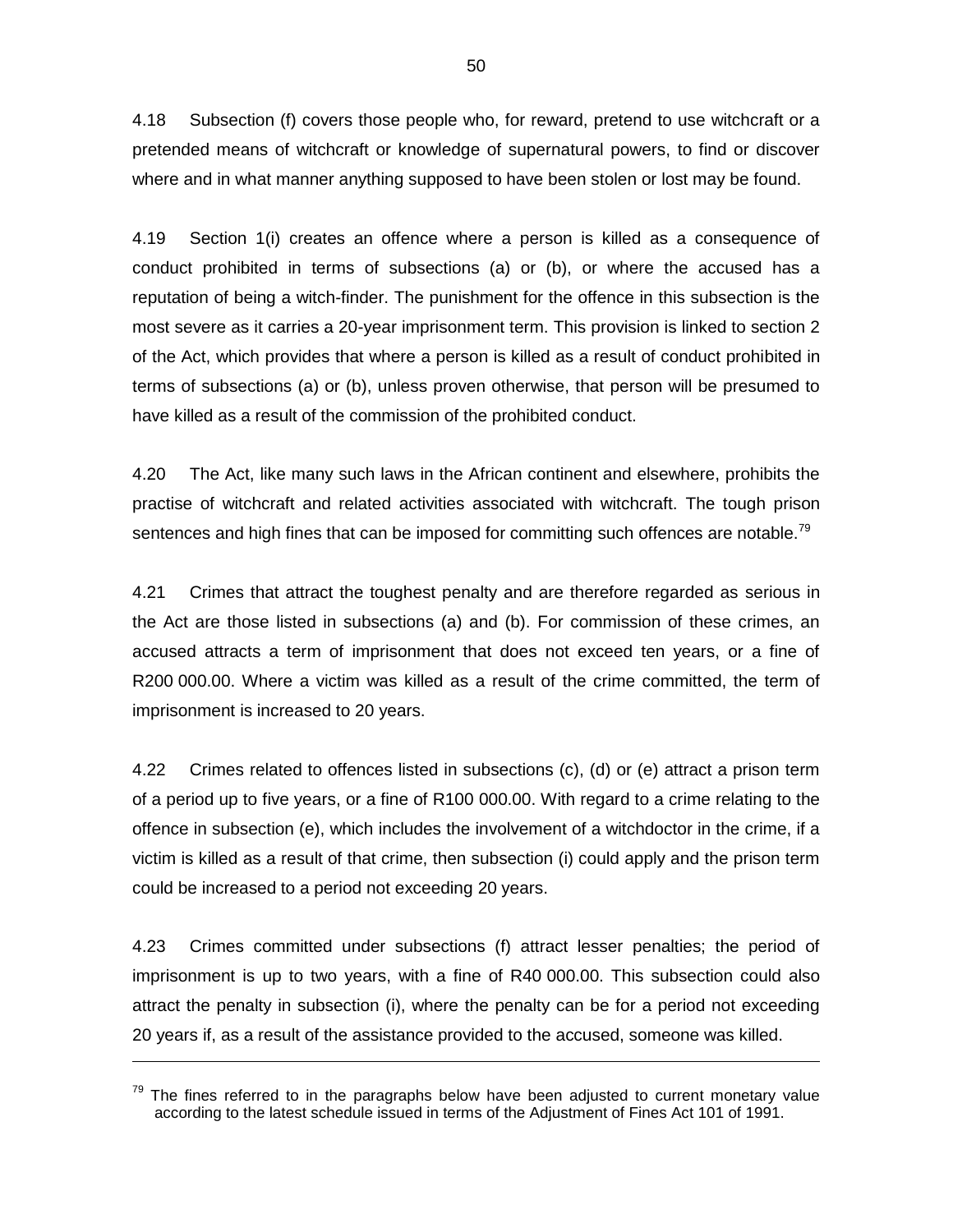4.24 The provisions in the Act, and the penalties for committing the prohibited conduct, show how seriously the legislature at the time viewed the conduct so prohibited. Also important to recognise are the offences that are regarded as serious in terms of the Act, which are witchcraft accusations and witch hunts. These were serious concerns at the time the Act was passed and still have devastating consequences in society today.

4.25 The crimes committed in terms of subsections dealing with the practice of witchcraft, witch-findings, and using the services of witchdoctors need thorough examination, especially in light of the Constitution and its imperatives. In present-day South Africa there are sections of the community, such as Pagans and witchdoctors (now known as traditional healers), who proclaim that they practise witchcraft as part of their religion or culture – rights that are protected in the Constitution. The activities of traditional healers today must be seen in the context of the Traditional Health Practitioners Act, $80$ which not only regulates this practice but also recognises these healers as part of the mainstream health care system. Witch hunts or witch-findings are a serious concern, as they were decades ago. The recent Beatification of the Blessed Daswa by the Catholic Church reminds us that witch hunts or witch-finding had dire consequences in the past and that this scenario has not changed in modern-day South Africa.<sup>81</sup> The principles contained in the subsection dealing with the services of traditional healers need to be examined, because when people use such services they do so as part of their cultural beliefs, which are also protected by the Constitution.

4.26 The sentiments in paragraph 4.25 can also apply to the prohibited conduct related to the use of supernatural powers – something that Pagans and traditional healers do as part of their business.

<sup>&</sup>lt;sup>80</sup> Act 22 of 2007. This Act will be briefly discussed below.

 $81$  On 13 September 2015, the Catholic Church celebrated the anointing of Mr Daswa as a saint. He was a teacher in the then Northern Province (now Limpopo). He was murdered on 2 February 1990 by members of his community, for refusing to accept the power of witchcraft or to participate in witch-finding. On 22 January 2015, Pope Francis authorised the Congregation for the Causes of Saints to promulgate and decree the martyrdom of Benedict Daswa. This process led to the beatification, which is public recognition by the Catholic Church that Benedict Daswa is "a blessed martyr of Christ and intercedes in heaven before God for the needs of God"s people".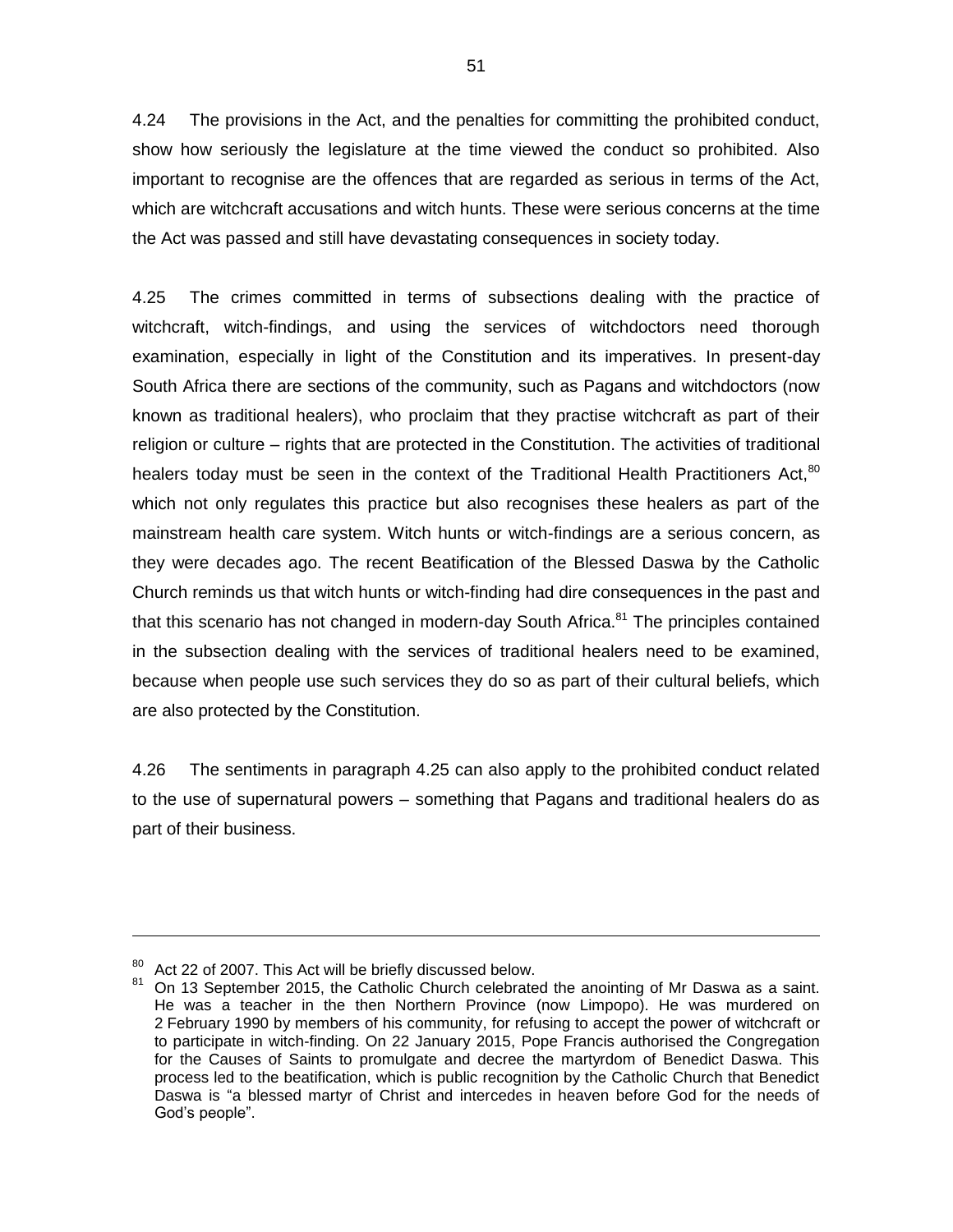4.27 This discussion of the provisions of the Act and consequences for those who contravene the law illustrate how difficult it can be for the courts to deal with witchcraftrelated matters, especially under the constitutional dispensation.

4.28 Courts have dealt with a number of witchcraft-related cases, two of which were briefly discussed in the issue paper. The cases discussed in that paper illustrated whether the courts had considered the cultural defence in dealing with witchcraft cases. In both cases, the court had not accepted the cultural defence presented by the accused.

4.29 In reviewing cases for purposes of this paper, it was established that there are two main types of cases that the courts have dealt with. That is, those where the accused was charged with a crime regulated by criminal law, and those where the accused was charged in terms of the Act under review. Case law also shows that in the majority of cases, the issues dealt with relate to naming a person as a witch (witchcraft accusations), killing to protect oneself from harm, and muti killings. These three categories of cases, and the outcomes therein, are discussed below.

4.30 The first category is cases in which naming someone as a witch was brought to court, and the accused was charged in terms of the WSA. In cases where an accused is charged with naming a person as a witch, the courts have emphasised the seriousness of such accusations and the need to protect communities against repercussions faced by people identified as witches. In *S v Phalane*, <sup>82</sup> the accused were convicted and sentenced for crimes committed under section 1(a) of the Act. The accused were villagers who had accused the complainant of practising witchcraft, after a community member had died in the village. The accusations did not originate from the accused, as the issue of the complaint"s witchcraft had been discussed at a village meeting and she had allegedly been reprimanded for her witchcraft. Soon after the death of a villager, the accused had approached the complainant and continued with their accusations. They allegedly also called the community to assemble at the complainant"s house, and later at a sports field, where they incited the villagers to burn the complainant. The High Court was satisfied with the conviction and sentence of the lower court, which had imposed a fine of R3 000.00 or

<sup>[2005]</sup> JOL 14525 (T).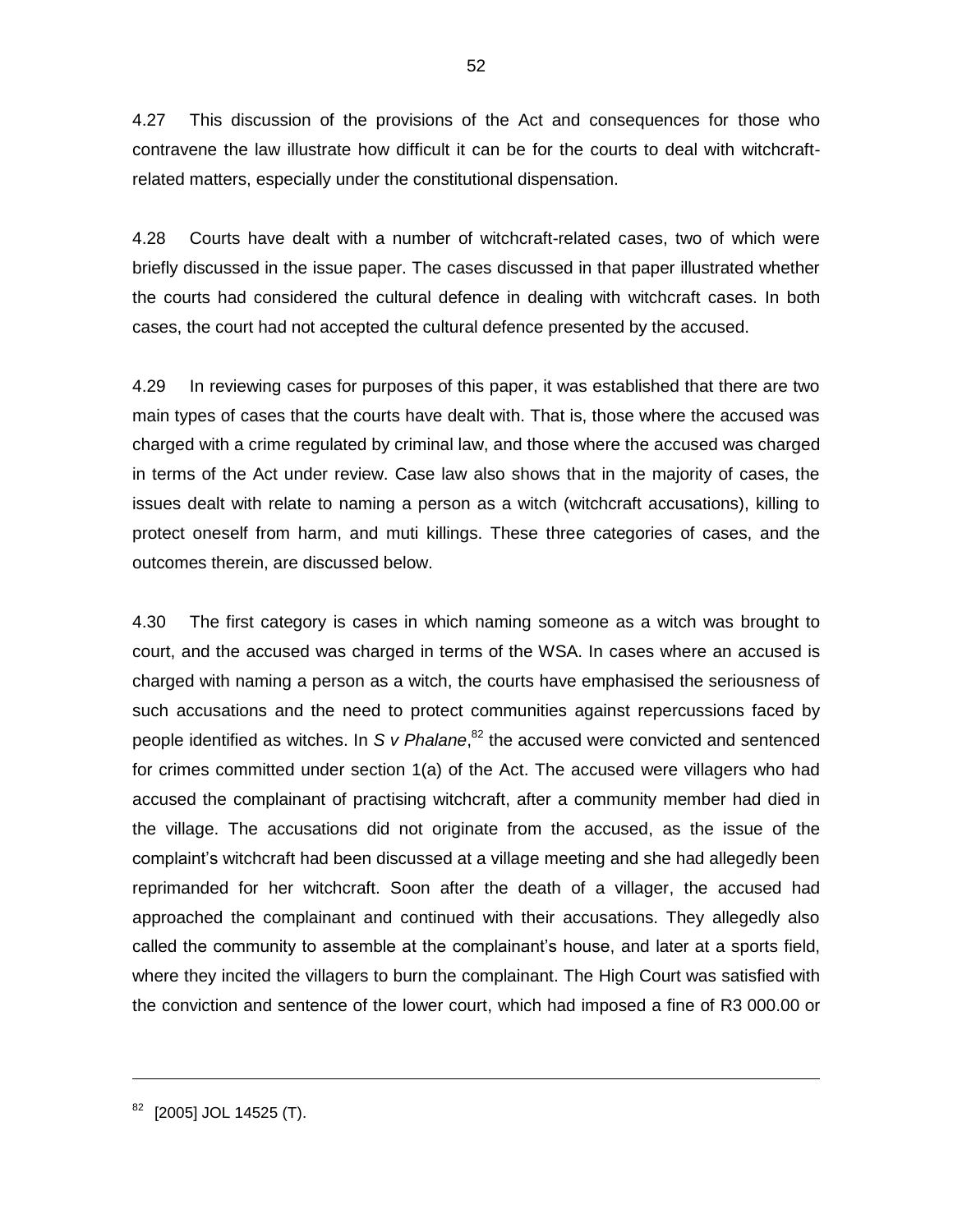ten months' imprisonment for each of the accused. In S v Mashimbye,<sup>83</sup> the accused had committed the offence in terms of section 1(a) of the Act while extremely drunk. He was sentenced to ten years' imprisonment. The High Court argued that the sentence by the lower court was excessive, as the prescribed sentence in terms of the Act is not more than ten years. In reducing the sentence to four years, half of which were suspended, the Court argued that the accused had committed the offence while he was drunk. Although it appreciated the seriousness of the offence that the accused was charged with, and agreed that the accused should be severely punished, the Court argued that his state of mind should be taken into consideration. In the case of *S v Maluleke*, <sup>84</sup> the accused was charged in terms of section 1(a) of the Act, as she had named the complainant a witch after confronting the complainant about removing soil in which the accused"s child"s shoe had left a footprint. The accused was sentenced to a year of imprisonment, and appealed against that sentence. The Court was not satisfied with the harsh sentence, but argued that the charge was a serious one. The Court emphasised the fate suffered by people who are called witches, which includes "serious humiliation, injury and even death at the hands of certain communities."

4.31 Although the offences in terms of section 1(a) attract a prison sentence of not more than ten years" imprisonment, the courts" decisions in the cases referred to above have varied. The sentences imposed were for imprisonment of ten months, four years, and one year respectively. Notwithstanding the acknowledgement that the crimes the accused were charged with were serious, the courts were prepared to pay attention to mitigating circumstances around the crimes committed.

4.32 The second category includes killing to protect oneself from harm, or where harm has been caused to the complainant/s. In a case that came before the Appellate Division (AD), an accused had killed another person – his neighbour – because of the accused"s belief in witchcraft. The court accepted as a mitigating factor the accused"s belief, as an explanation for the offence committed. $85$  The lower court had sentenced the accused to imprisonment for ten years for the crime. In reducing the prison term to four years, the Court on appeal accepted as the only reasonable explanation the accused"s belief in

<sup>[2005]</sup> JOL 16159 (T).

 $[2007]$  JOL 19283 $(T)$ 

<sup>85</sup> *S v Netshiavha* 1990 (2) SACR 331 (A).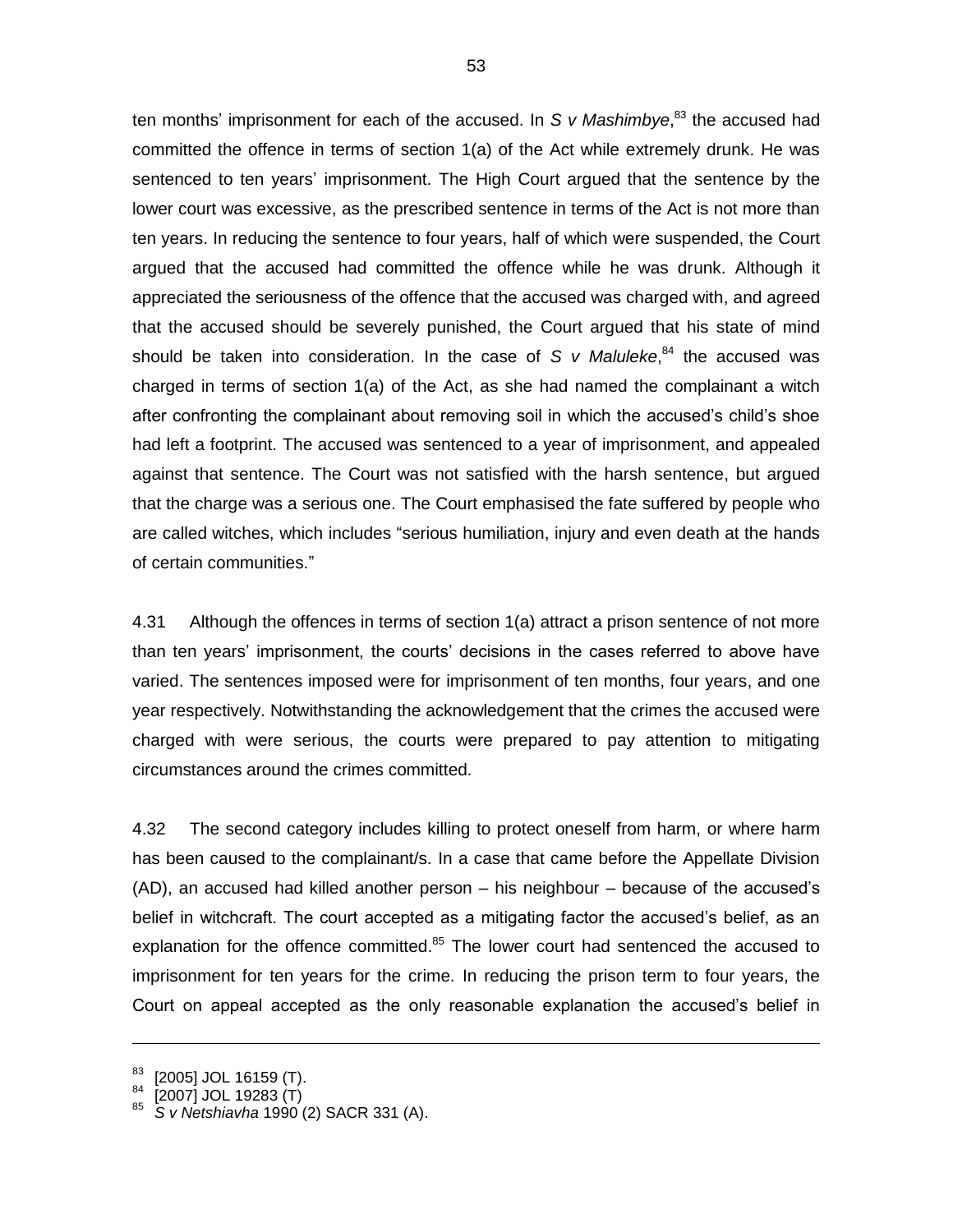witchcraft, when he had struck with an axe his neighbour – whom he mistook for a bat. The courts have not all necessarily followed the reasoning and approach of the AD in dealing with cases of witchcraft violence. In *S v Phama*, <sup>86</sup> the accused had killed the deceased victim after being advised by a witchdoctor that the victim was responsible for his relative's demise. The Court did not accept that the belief in witchcraft was a mitigating factor. The Court argued that the motive for the murder was vengeance, not a belief in witchcraft. The Court confirmed the lower court"s sentence of 12 years" imprisonment. In *S*  v Latha,<sup>87</sup> the court dealt with a case involving the murder of a grandmother by her grandchildren. The victim was accused of having bewitched a relative, who had died as a result. One of the accused had also consulted a sangoma, who advised him that the deceased victim had bewitched him. The court sentenced the first and second accused to 20 years" and 15 years" imprisonment respectively. The court considered the fact that the accused had committed the crime because the deceased posed a threat to their families" wellbeing. It also took into account their diminished capacity to appreciate the extent of their crime because of their state of intoxication while committing the crime.

4.33 The third category is cases dealing with muti killings. This is where human body parts are removed from victims after they have been murdered, and those body parts are used to make muti (medicine). The pattern established in these cases, as discussed in the next paragraph, is that the courts have distinguished between cases where the killing was done not to protect oneself but for personal gain, and those where the killing was committed because the perpetrator or accused had a belief in witchcraft. Courts have also been concerned with cases where the murders were premeditated.

4.34 In *S v Alam*,<sup>88</sup> the accused had been approached by a traditional healer, who offered him a sum of money for the purchase of human blood that he wanted for a ritual. Although the court acknowledged that the crime was not premeditated, it could not find any evidence to show that the accused's actions were based on a belief in witchcraft, which could have been considered in mitigation. The court emphasised the serious light in which it views ritual murder. The court argued that the accused had not committed the murder because of his belief in witchcraft but for personal gain. A sentence of 15 years, three of

<sup>1997 (1)</sup> SAR 485 (E).

<sup>2012 (20</sup> SACR 30 (ECG).

<sup>2006 (2)</sup> SACR 613 (Ck).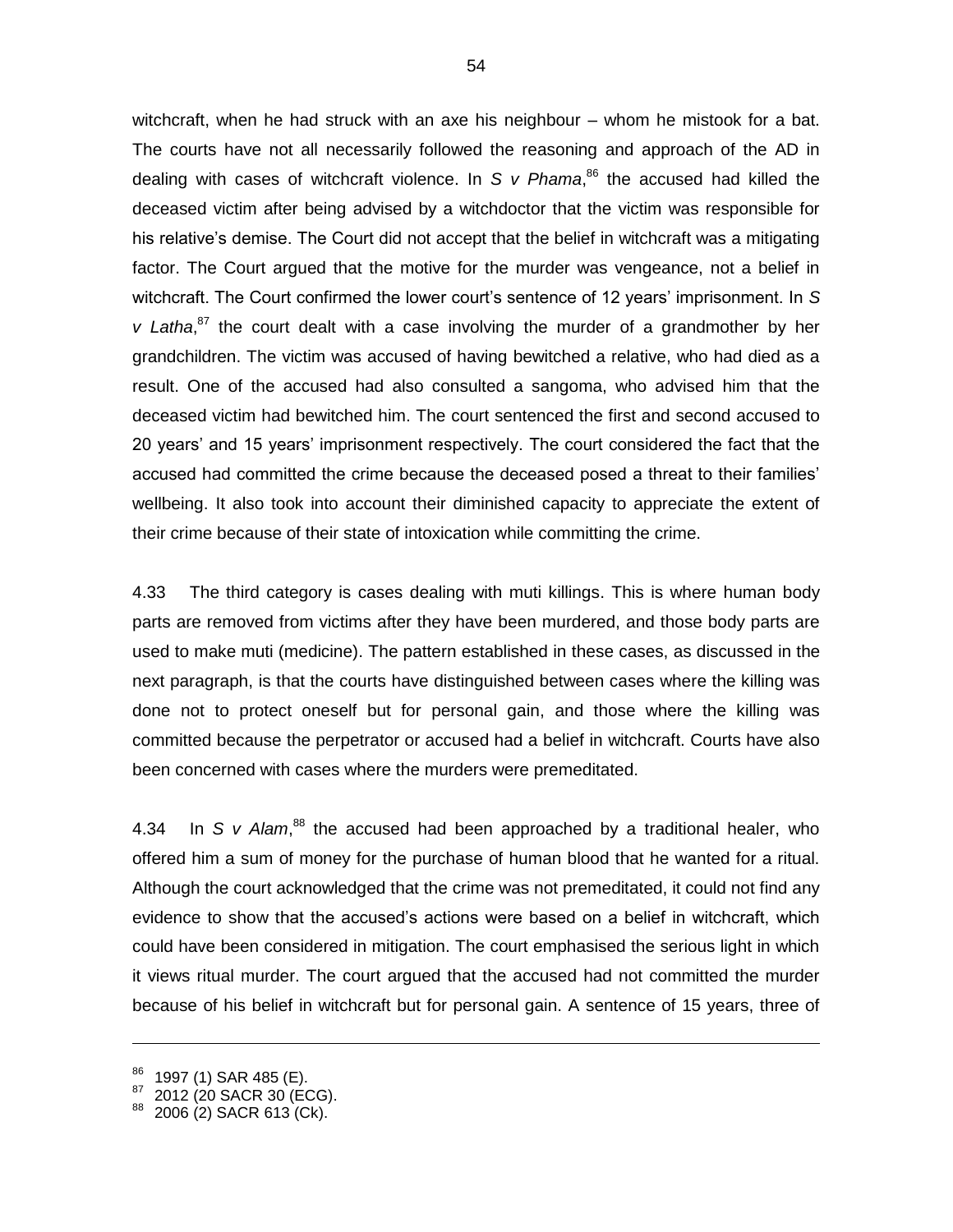which were suspended, was handed down for the murder, with an additional ten years five of which were suspended – for the rape charge. The court argued that sentences for ritual murders should send the message that such murders cannot be tolerated. In Mogaramedi v S,<sup>89</sup> the accused was a practising sangoma who had murdered his sister to obtain her genital organ, which he required to complete his final initiation to practise. The lower court had sentenced him to life imprisonment in terms of the Sentencing Act of 1997, and he appealed against the sentence. The basis of the appeal was that he had committed the offence because of his religious belief, namely that the act of killing his sister was necessary for him to complete his initiation. The court aired its concern about the prevalence of ritual murders and how communities respond to such crimes. The court made reference to cases where murders were committed because people wanted to protect themselves from harm. It argued that those circumstances should be distinguished from circumstances where the crime is committed for personal gain or selfish interest. The court dismissed the appeal, saying that that the life sentence imposed by the lower was appropriate. It stated that such a sentence was also necessary to deter other people from committing ritual murder.

4.35 The conclusion to be drawn from the categories of the cases discussed here is that the courts in South Africa have used the provisions of the WSA in dealing with witchcraftrelated practices. This is different from other African countries, where other charges – such as murder – are uniformly used in witchcraft cases. The cases reviewed show that there aren"t any instances where a person has been accused only of practising witchcraft; it is the consequences of that practice that have been the source of all cases that have come before the courts. What is also important to note is that the courts have been willing to recognise the cultural practices that influence people who commit crimes associated with witchcraft. While some cases have recognised the cultural defence, others have only considered the cultural belief in witchcraft in mitigation of sentencing. The status of the cultural defence in South African law is therefore not clear. This has created discourse among legal scholars, with some asking whether the cultural defence is part of our law.

<sup>2015 (1)</sup> SACR 427 (GP).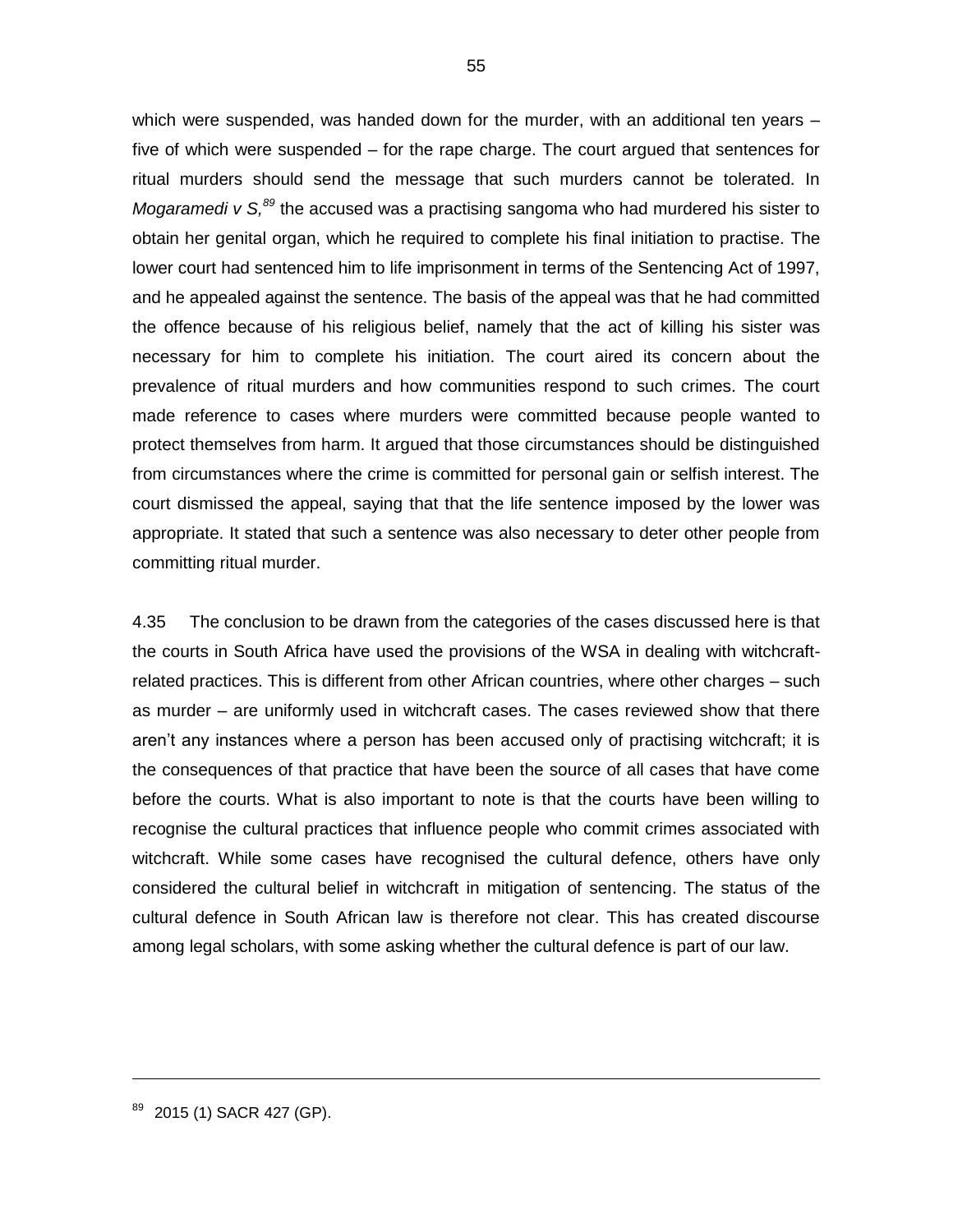#### **b) Traditional Health Practitioners" Act**

4.36 The prohibition of the practice of witchcraft and use of supernatural power invites an examination of the role of traditional healers in matters associated with witchcraft. It is important to note that the estimated number of South Africans who consult traditional healers to attend to their medical needs is extremely high. For example, between 2007 and 2011, an estimated 70 to 80 percent of the population consulted traditional healers, who are perceived as being more accessible than western medical doctors.<sup>90</sup> Traditional healers are also consulted to defend against supernatural harm or to retaliate against witches. $91$  Available information suggests that there are a variety of traditional healers, such as those who use religious, spiritual, personal, or supernatural divination.<sup>92</sup> Most communities recognise two main types of healers, namely herbalists (*inyangas*) who specialise in traditional medicine, and diviners (*sangomas*) who specialise in matters of spirituality. 93

4.37 The belief in traditional healers is not confined to any specific sector of the population and is widespread. Unlike formal medical practice, which is regulated, traditional healers have for a long time remained unregulated. In fact, in terms of the WSA, the practice of traditional healing is outlawed.

4.38 The Ralushai Commission Report,<sup>94</sup> which was discussed in the issue paper, mentioned the role traditional leaders and healers play in matters concerning witchcraft. At the time of the investigation by the Ralushai Commission, traditional healers were identified as playing a significant role in matters concerning witchcraft. It is claimed that they played an indirect role in certain witchcraft murders, because they allegedly influenced the belief in witchcraft through their divinations. In addition, it is alleged that some ritual killings are influenced by them, in instances where victims are killed for body parts that are then taken to healers for making muti.<sup>95</sup>

<sup>90</sup> Eastman in Bennett *Traditional African Religions* 184. Tebbe *Witchcraft and Statecraft*, 195.

<sup>91</sup> Tebbe *Witchcraft and Statecraft* 194

<sup>92</sup> Eastman in Bennett *Traditional African Religions* 184.

<sup>93</sup> Tebbe *Witchcraft and Statecraft*, 194

Note 60.

Ralushai Commission report 47-49.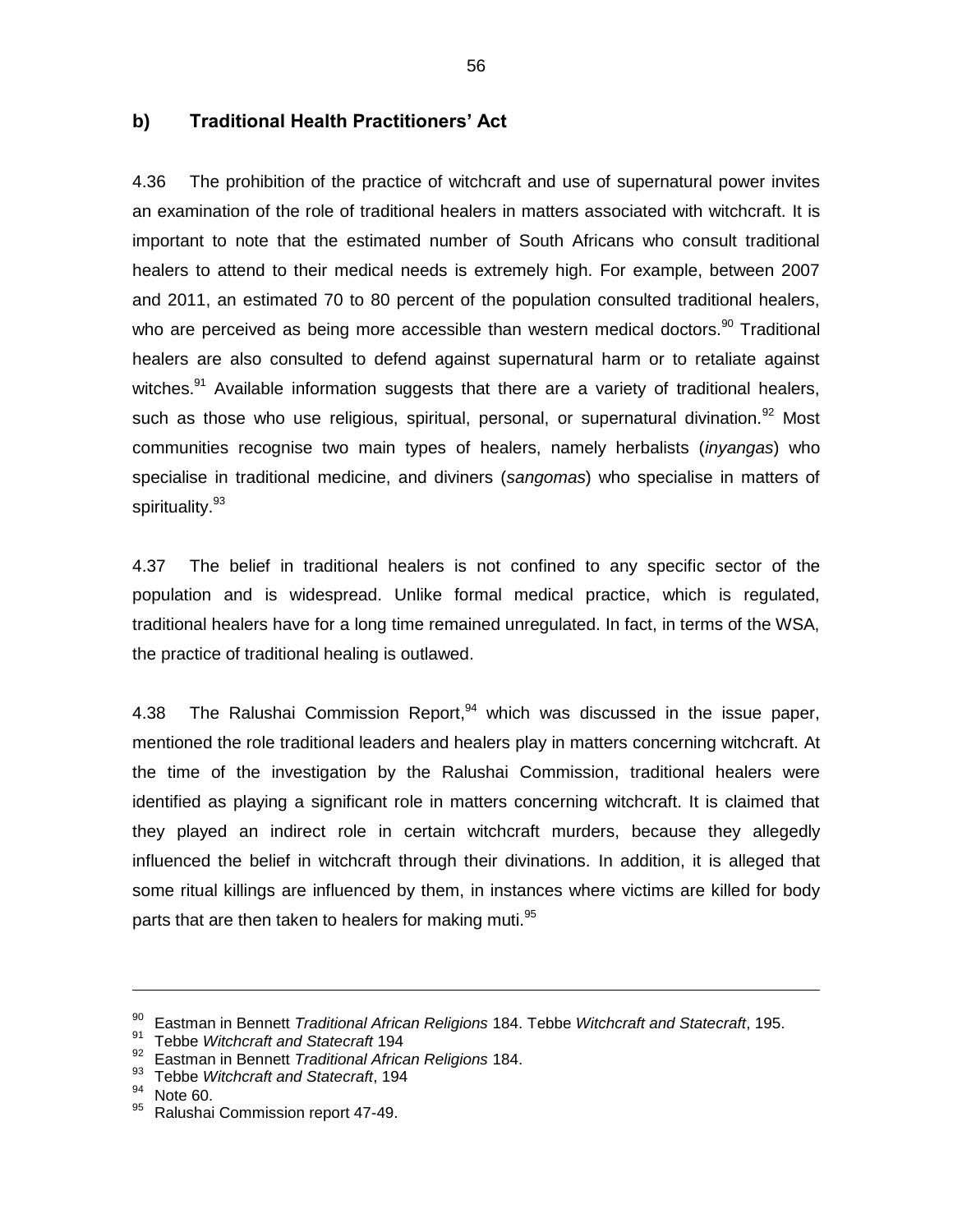4.39 The passing by Parliament of the Traditional Health Practitioners Act<sup>96</sup> in 2007 was an indication of government"s recognition of traditional healers and their role in contemporary South Africa. The purpose of the Act, as provided for in section 2, is to:

… (b) provide for the registration, training and practices of traditional health practitioners in the Republic; and

(c) serve and protect the interest of members of the public who use the services of traditional health practitioners.

The Act also defines concepts that are relevant for this paper, which are "traditional health practice", traditional medicine", and "traditional philosophy". These are defined in the Act as follows:

**"traditional health practice"** means the performance of a function, activity, process or service based on a traditional philosophy that includes the utilisation of traditional medicine or traditional practice and which has as its object-

- (a) The maintenance or restoration or prevention of a physical or mental illness; or
- (b) The diagnosis, treatment or prevention of a physical or mental illness; or
- (c) The rehabilitation of a person to enable that person to resume normal functioning within the family or community; or
- (d) The physical or mental preparation of an individual for puberty, adulthood, pregnancy, childbirth and death …

**"traditional medicine"** means an object or substance used in traditional health practice for-

- (a) The diagnosis, treatment or prevention of a physical or mental illness; or
- (b) Any curative or therapeutic purpose, including the maintenance or restoration of physical or mental health or well-being of human beings,

but does not include a dependence-producing or dangerous substance or drug.

**"traditional philosophy"** means indigenous African techniques, principles, theories, ideologies, beliefs, opinions ad customs and uses of traditional medicines communicated from ancestors to descendants or from generations to generations, with or without written documentation, whether supported by science or not, and which are generally used in traditional health practice;

<sup>&</sup>lt;sup>96</sup> Note 80.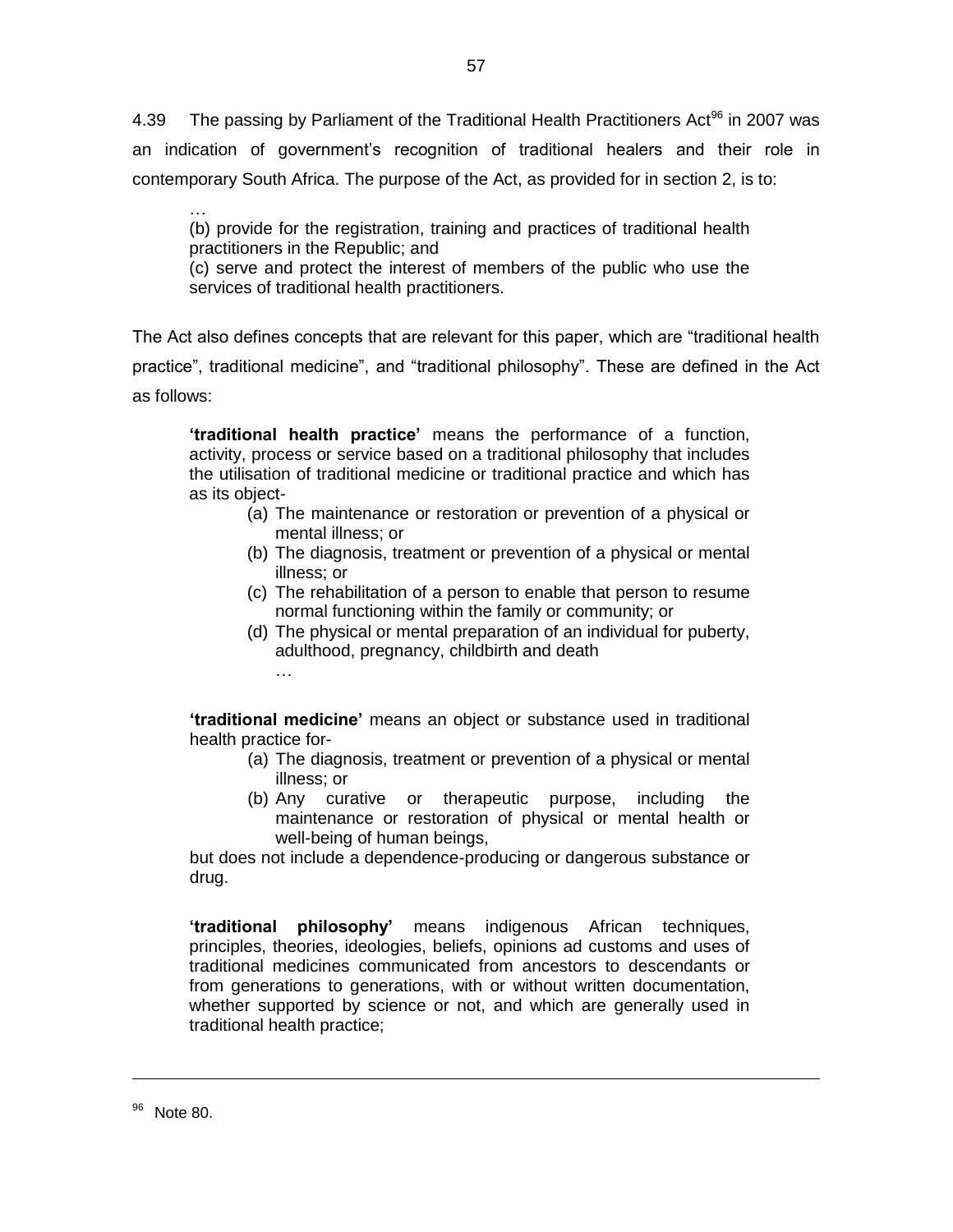4.40 Although the objects of the Act include the management and control over specified categories of professional traditional health practitioners, the Act does not specify those categories. This is made difficult by the fact that the definition of "traditional health practitioner" is a person registered under the Act. The fact that only a herbalist is defined makes one wonder if that is the only category that is recognised by the Act. Be that as it may, there is now an assumption that all traditional health practitioners who existed before the Act are now recognised.

4.41 This investigation is not concerned with the shortcoming identified in the law regulating traditional healers; that is beyond its determined scope. We briefly examine the law in question to highlight the steps that government has taken to regulate the sector, in line with the recognition of cultural practices in the Constitution. The investigation also seeks to emphasise the challenges of regulating a practice that leans on witchcraft practice or the use of supernatural powers, which is closely associated with the business of traditional healers.

#### **c) Other legislative developments**

4.42 For a long time, the South African community has continued to grapple with harmful practices associated with witchcraft and its devastating effects. Courts have continued to deal with criminal cases involving incidents of witchcraft violence. The late 1980s and early 1990s saw an escalation in the incidents of witchcraft violence, and there was a marked shift from witchcraft-related killings to muti murders. <sup>97</sup>

4.43 In 2007, in an attempt to reinforce the instruments that are used to deal with violence associated with witchcraft, Parliament passed the Criminal Law (Sentencing) Amendment Act 38 of 2007 (Sentencing Act). This amendment deals with punishment for activities associated with witchcraft practice and removal of body parts.<sup>98</sup> It should be noted that the amendment deals with crimes that are already dealt with in the Human Tissue Act and the Act under review. Surely the legislature recognised the need to create still stricter measures to punish people accused of crimes under the Sentencing Act.

<sup>97</sup> Tebbe in Bennett *Traditional African Religions* 158-159.

Ibid.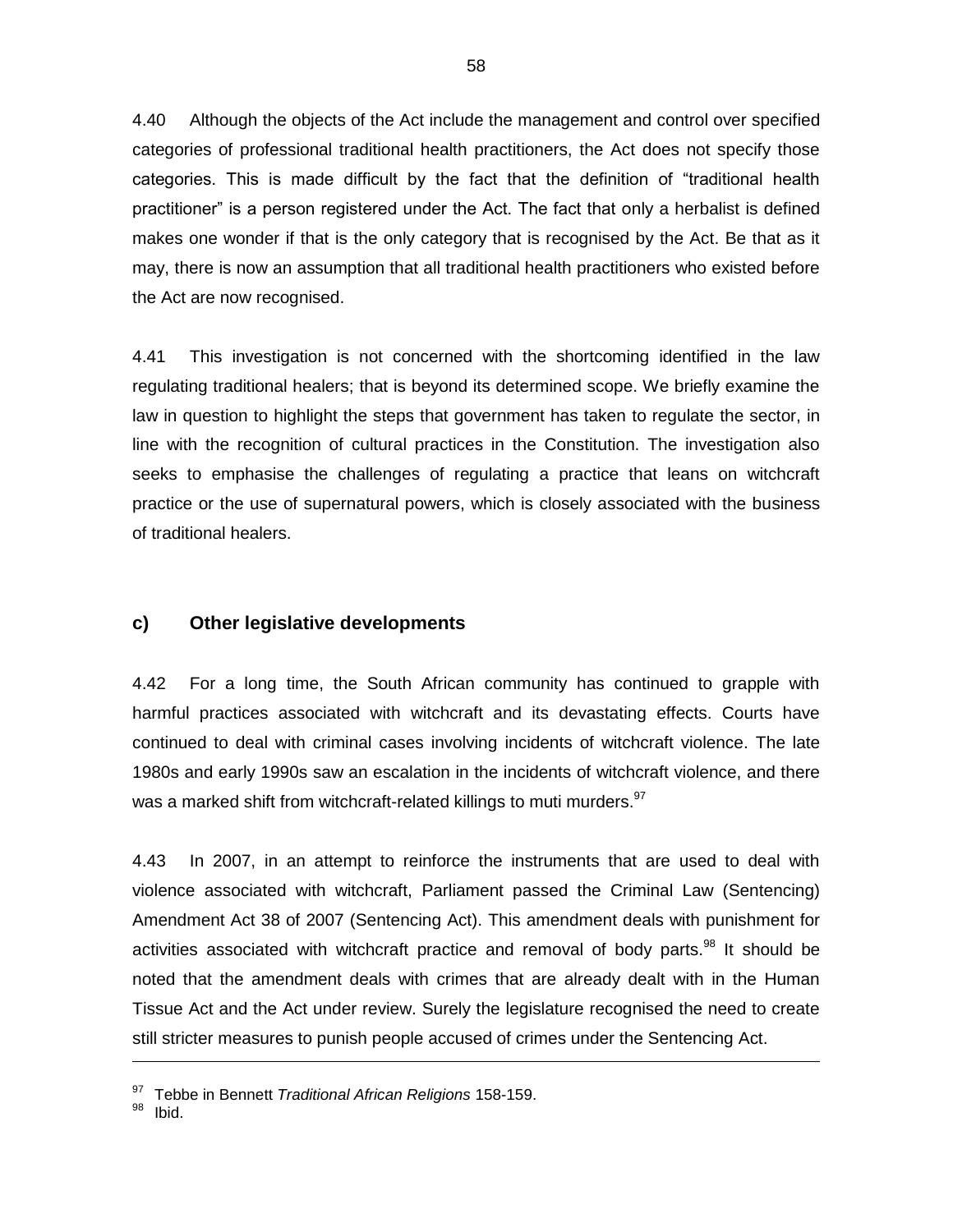4.44 Section 5 of the Sentencing Act, which amends Schedule 2 of the Criminal Law Amendment Act of 1997, provides as follows:

(a) by the addition in Part 1 after paragraph (d) of the paragraphs setting out the categories of "murder", of the following paragraphs: (e) the victim was killed in order to unlawfully remove any body part of the victim, or as a result of such unlawful removal of a body part of the victim;

(f) the death of the victim resulted from, or is directly related to, any offence contemplated in section 1 (a) to (e) of the Witchcraft Suppression Act, 1957 (Act No3 of 1957); …

4.45 The Sentencing Act is aimed at punishing the perpetrators of witchcraft violence rather than people who use body parts obtained through muti killings (that is, the "end users"). Section 1 of the Sentencing Act makes provision for a discretionary minimum sentence of life imprisonment for murders aimed at removing body parts, or for murders relating to violations of subsections (a) to (e) of the Witchcraft Suppression Act.<sup>99</sup>

4.46 Even after the passing of the Sentencing Act, calls continued for government to focus on people who use muti made out of body parts, as these consumers are seen to create the demand for such muti.<sup>100</sup> The then Minister of Women, Children and People with Disabilities had proposed even harsher punishments for muti murder, and improved processes to report crimes related to muti murder.<sup>101</sup>

4.47 Also in 2007, Mpumalanga attempted to legislate the practice of witchcraft. It is not clear why that province sought to regulate witchcraft, in addition to the national legislation dealing with witchcraft – that is, the Act and the Sentencing Act. Some argue that this move might have arisen through frustration with government's perceived delays in reviewing witchcraft legislation.

4.48 The Provincial Legislature proposed the Mpumalanga Witchcraft Suppression Bill of 2007, which was intended "to provide for the suppression of witchcraft in the province,

<sup>99</sup> Tebbe in Bennett *Traditional African Religions* 173.

<sup>100</sup> Tebbe in Bennett *Traditional African Religions* 158.

<sup>101</sup> Tebbe in Bennett *Traditional African Religions* 174. This ministry continues to add its voice by encouraging government to develop mechanisms to deal with muti killings. This was seen in their appeal in 2011, when they requested the Commission to investigate muti murders. The issues raised by the ministry now form part of this investigation.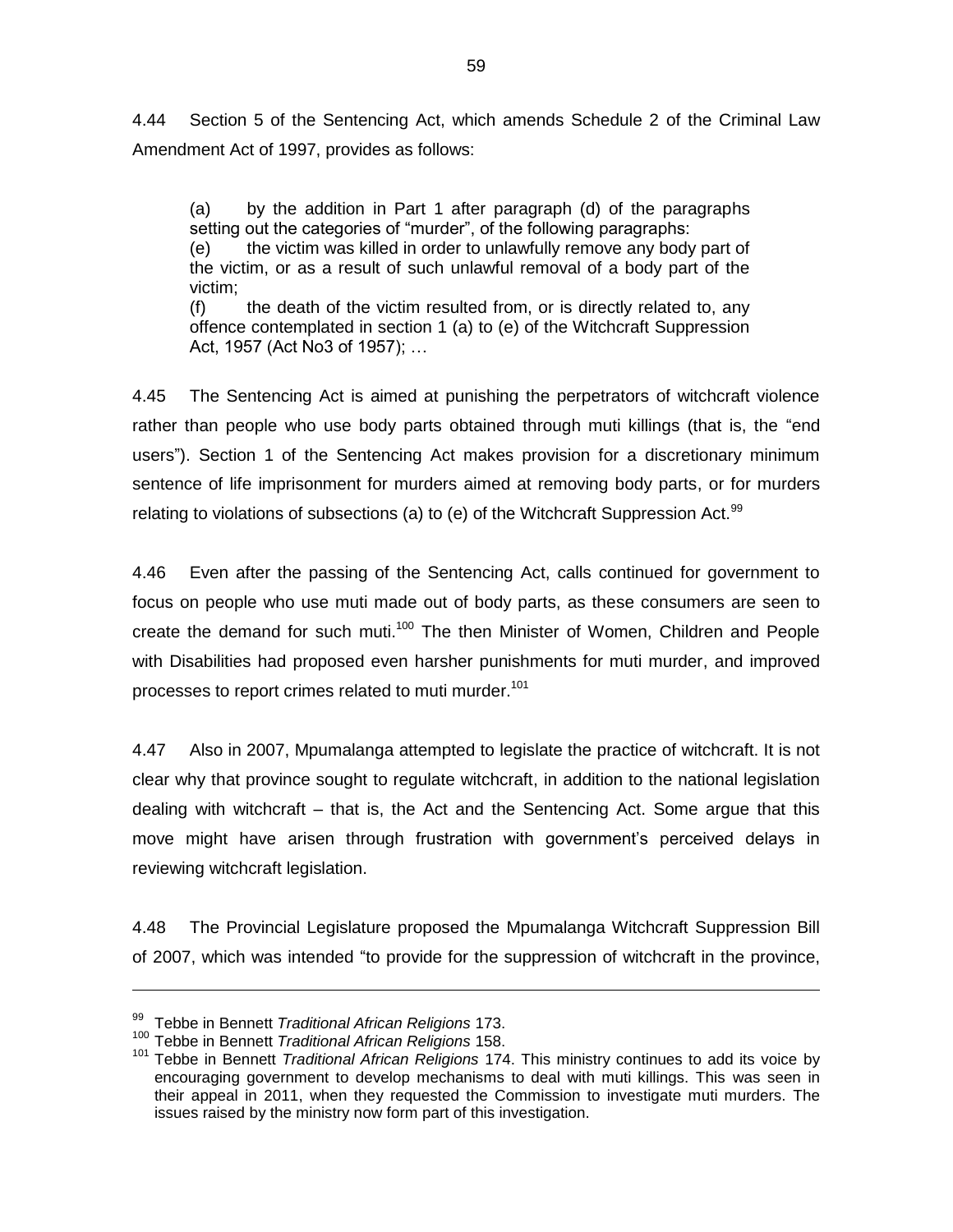to set out the Code of Conduct for Traditional Healers, to provide for the responsibilities of the Traditional Leaders and to provide for matters incidental thereto."

4.49 The Mpumalanga Witchcraft Suppression Bill was intended to criminalise witch hunts and the act of accusing someone of witchcraft, as well as pr*e*tending to practise witchcraft. The Bill further allowed for a more stringent regulation of "traditional healers".<sup>102</sup>

4.50 The THO and SAPRA opposed the Bill and made submissions to the Mpumalanga government. The THO"s objection was based on the sentiment that the Bill was "backward, racist, Christian, neo-liberal, [and] lacks respect for other religious beliefs…". By contrast, SAPRA objected to the criminalising of their practices, and the constitutional violation this would imply.<sup>103</sup>

4.51 The Bill was abandoned and was never passed into law by the provincial government. This might have been a result of the opposition to the Bill raised by the THO and SAPRA.

### **2 Constitutionality of the Witchcraft Suppression Act**

4.52 It is common cause that the provisions of the WSA violate some of the rights of people such as Pagans and traditional healers, who claim that activities associated with witchcraft are part of their religion or cultural beliefs. These rights are protected in the Constitution and cannot be violated without justification that meets the requirements of the Constitution.

4.53 It is trite that the rights in the Constitution are not absolute. All the rights in the Bill of Rights can be limited, if that limitation is "reasonable and justifiable in an open and democratic society." Some of the rights in the Bill of Rights have internal limitations, and

<sup>102</sup> Tebbe in Bennett *Traditional African Religions* 158. With regard to the regulation of traditional healers, the Bill proposed a requirement that Chiefs and Headmen must discourage gatherings aimed at identifying witches.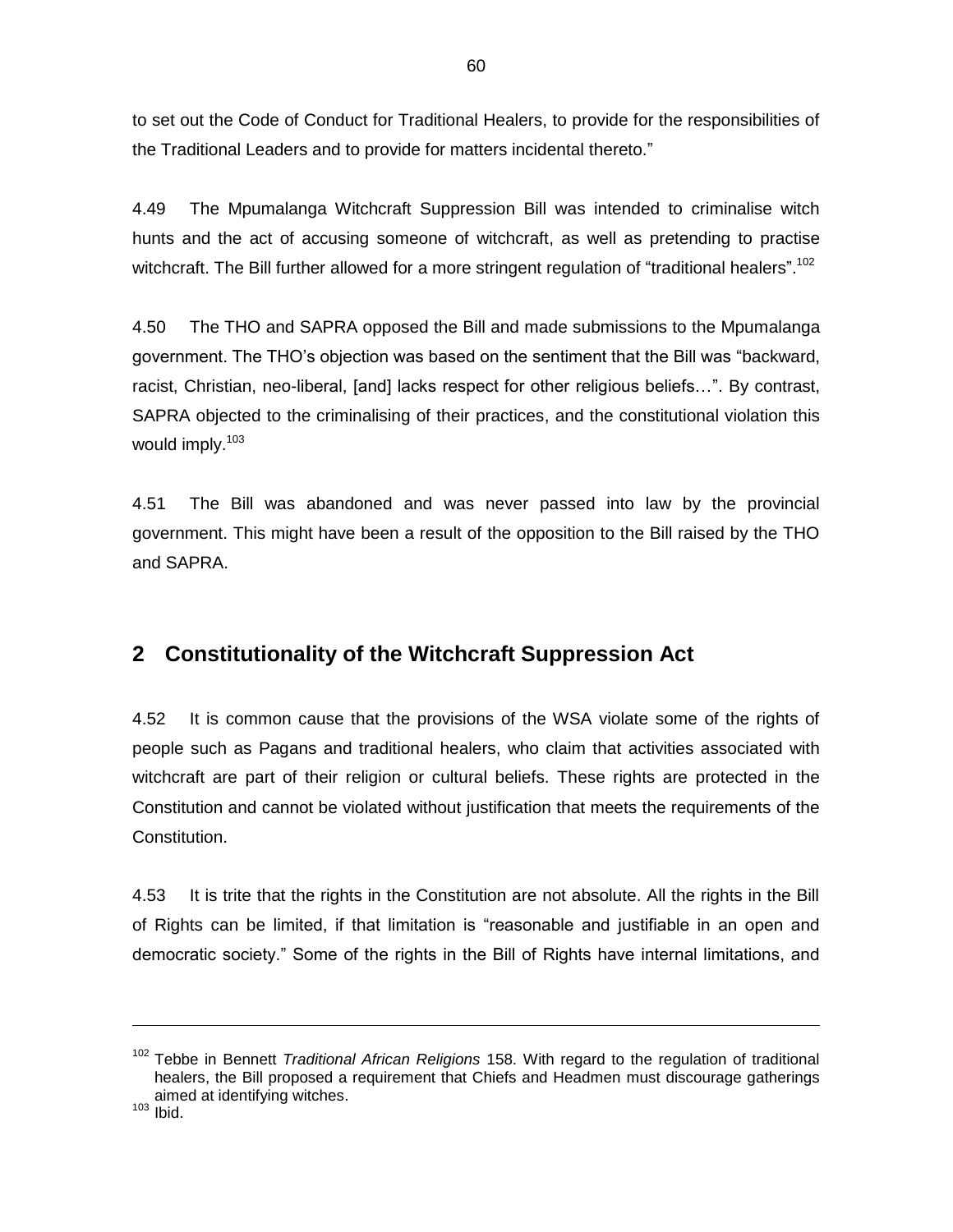others may be limited in terms of the general limitation clause, section 36 of the Constitution.<sup>104</sup> Section 36 (1) provides as follows:

The rights in the Bill of Rights may be limited only in terms of law of general application to the extent that the limitation is reasonable and justifiable in an open and democratic society based on human dignity, equality and freedom, taking into account all relevant factors, including

- a) The nature of the right;
- b) The importance of the purpose of the limitation;
- c) The nature and extent of the limitation;
- d) The relation between the limitation and its purpose; and
- e) Less restrictive means to achieve the purpose.

4.54 Section 36 provides criteria that should be used in determining whether the limitation of a right is justifiable. This means that a limitation is acceptable if it can be justified in terms of the set criteria – a point which has been confirmed by the Constitutional Court in a number of cases. The section provides for a two-stage inquiry, which first asks whether a right has been infringed, and secondly whether the infringement of the right can be justified. The difference between the two stages of inquiry is that in the first stage, the focus is on the interpretation of the right, whereas the second stage requires a rigorous inquiry to demonstrate the justifiability of the limitation.<sup>105</sup>

4.55 The limitation test provided in section 36 requires the law that infringes rights to serve an acceptable purpose, and requires a balance between the harm caused by the infringing law and the benefits that society will gain from such infringement. The application of the limitation test was eloquently set out in *S v Mokwanyana,* <sup>106</sup> where the court said:

The limitation of constitutional rights for a purpose that is reasonable and necessary in a democratic society involves the weighing of competing values, and ultimately as assessment based on proportionality…The fact that different rights have different implications for democracy, and in the case of our Constitution, for "an open and democratic society based on freedom and equality', means that there is no absolute standard which can be laid down for determining reasonableness and necessity. Principles can be established, but application of those principles to particular circumstances can only be done on a case-by-case basis. This is inherent in the requirement of proportionality, which calls for the balancing of different interests. In the balancing process, the relevant

-

<sup>104</sup> Currie & de Waal *'The Bill of Rights Handbook'* 2005, 164.

<sup>&</sup>lt;sup>105</sup> Currie & de Waal (2005) 167.

 $106$  1995 (3) SA 391 (CC).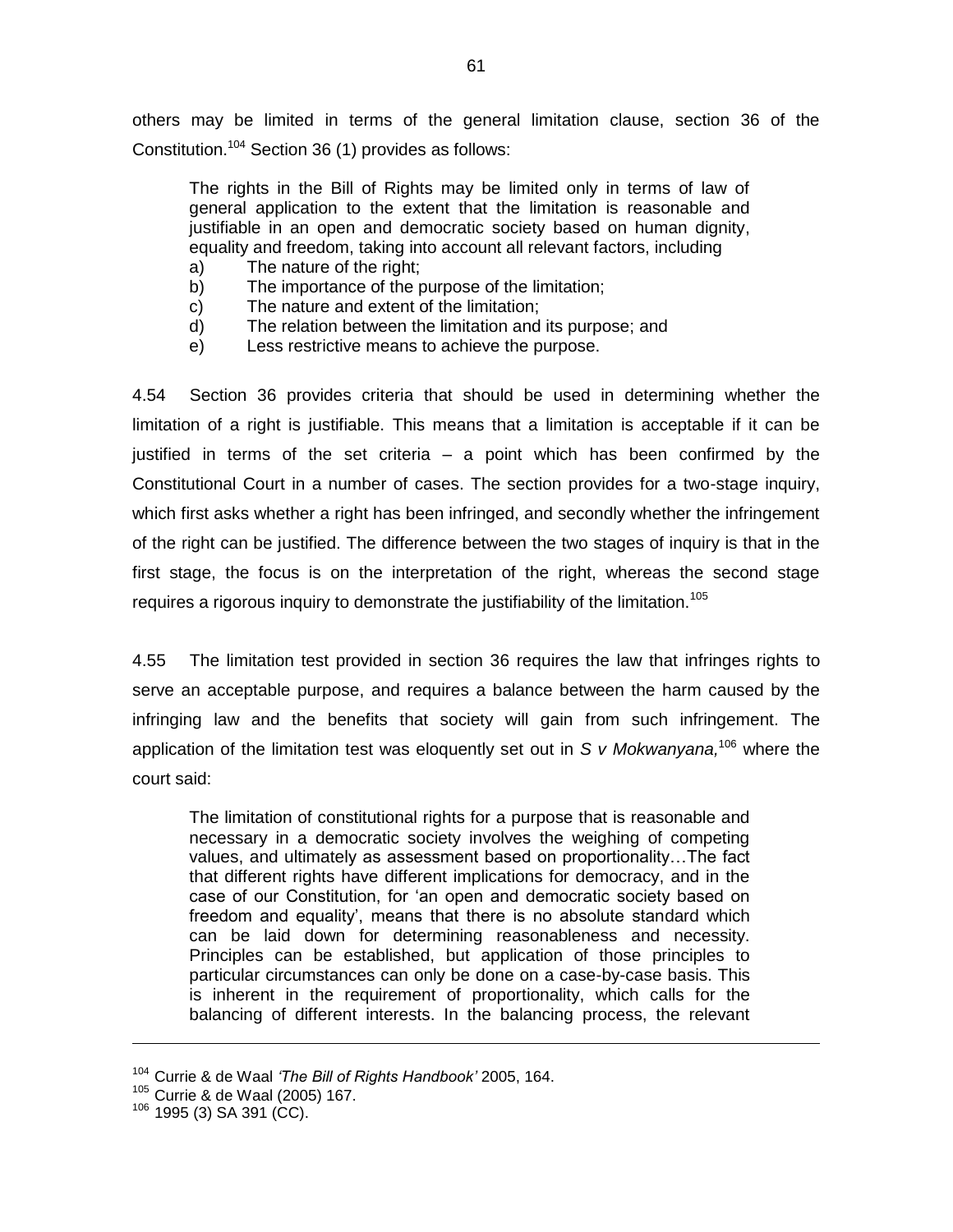considerations will include the nature of the right that is limited, and its importance to an open and democratic society based on freedom and equality; the purpose for which the right is limited and the importance of that purpose to such a society; the extent of the limitation, its efficacy, and particularly where the limitation has to be necessary, whether the desired ends could reasonably be achieved through other means less damaging to the right in question...<sup>107</sup>

62

4.56 An analysis of the constitutionality of the WSA is necessary for this investigation, not only to determine whether the Act as it stands is constitutional or not, but also to clarify whether specific legislation can be developed to govern this area. In order to engage with the issue, it is necessary to examine each crime identified by the Act itself. In the following section, each provision in the Act is analysed to determine whether its limitation of constitutional rights is justifiable.

### **a) Identifying someone as a witch**

4.57 Section 1(a) of the Act provides that it is an offence for any person to

"impute to any other person the causing, by supernatural means, of any disease in or injury or damage to any person or thing, or who names or indicates any other person as a wizard.'

The offence carries with it a sentence of 20 years in prison, if a person has been killed because of the imputation or if the accused is proved to be "by habit or repute a witchdoctor or witch-finder". In other instances, the penalty is ten years' imprisonment. The provisions make it clear that the offence is regarded as very serious. The constitutionality of the offence created by this provision will be discussed later.

4.58 The provision seems to prohibit referring to someone as a witch or wizard or indicating that someone caused harm to another by supernatural means. There immediately seem to be several possible violations of rights. The first involves a restriction on what individuals may say or impute. This violates section 16 of the Constitution, which provides that "Everyone has the right to freedom of expression which includes –…freedom to receive or impart information or ideas". If a person believes that someone caused harm by supernatural means, the provision in section 1(a) would prevent them from legally

 $107$  Ibid para 104.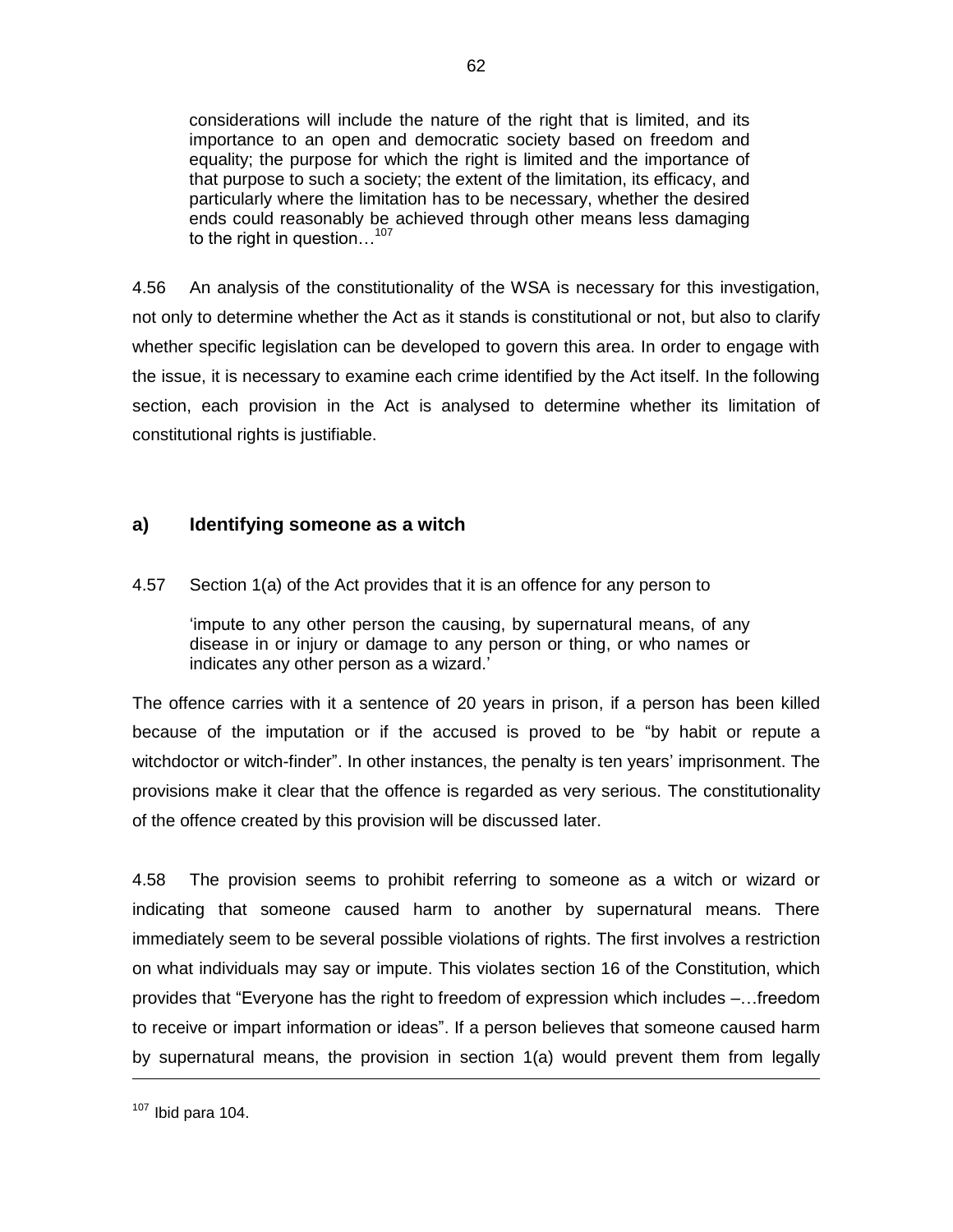saying so. This, *prima facie*, appears to be a violation of freedom of expression. It also potentially violates section 15 of the Constitution, which provides that "everyone is entitled to freedom of conscience, religion, thought, belief and opinion". In *S v Lawrence*, the Constitutional Court held that:

The essence of the concept of freedom of religion is the right to entertain such religious beliefs as a person chooses, the right to declare religious beliefs openly and without fear, hindrance or reprisal, and the right to manifest religious belief by worship and practice or by teaching and dissemination.<sup>108</sup>

4.59 *Prima facie*, the provision in section 1(a) interferes with the right to express one"s beliefs. However, such beliefs may form part of a range of South African cultures and religions that include a belief in the supernatural. At the same time, as a matter of substantive engagement with the provision, the focus of the Act can be seen to have been directed primarily at African cultural beliefs about witchcraft. There are widespread beliefs in South Africa that harm can, at times, arise from supernatural means. This links to the fact that there is also a communal dimension to the violation, which relates to section 31 of the Constitution. Section 31 provides that "Persons belonging to a cultural, religious or linguistic community, may not be denied the right, with other members of that community – (a) to enjoy their culture, practise their religion and use their language". Arguably, there might also be a violation of section 9 of the Constitution, as the provision could be regarded as discriminating – at least *prima facie* – on grounds of conscience, belief and culture.

4.60 In the constitutional order of South Africa, a *prima facie* infringement of a right does not end the enquiry into constitutionality. A further question arises as to the justifiability of such an infringement. That justification may take place in relation to some of the provisions outlined above at various stages of the enquiry. In relation to freedom of expression, there may be a question as to whether such imputations constitute hate speech. In equality, there is a question of whether the discrimination is unfair. To avoid lengthy discussion in relation to legal doctrines of each right, the section 36 enquiry will be analysed and this should cover most of the issues arising in the other internal limitations of the rights.

<sup>108</sup> *S v Lawrence*; *S v Nagel*; *S v Solberg* 1997 (4) SA 1176 (CC) para 92 quoting Dickson CJ in *R V Big M Drug Mart* (1983) 13 CRR 64.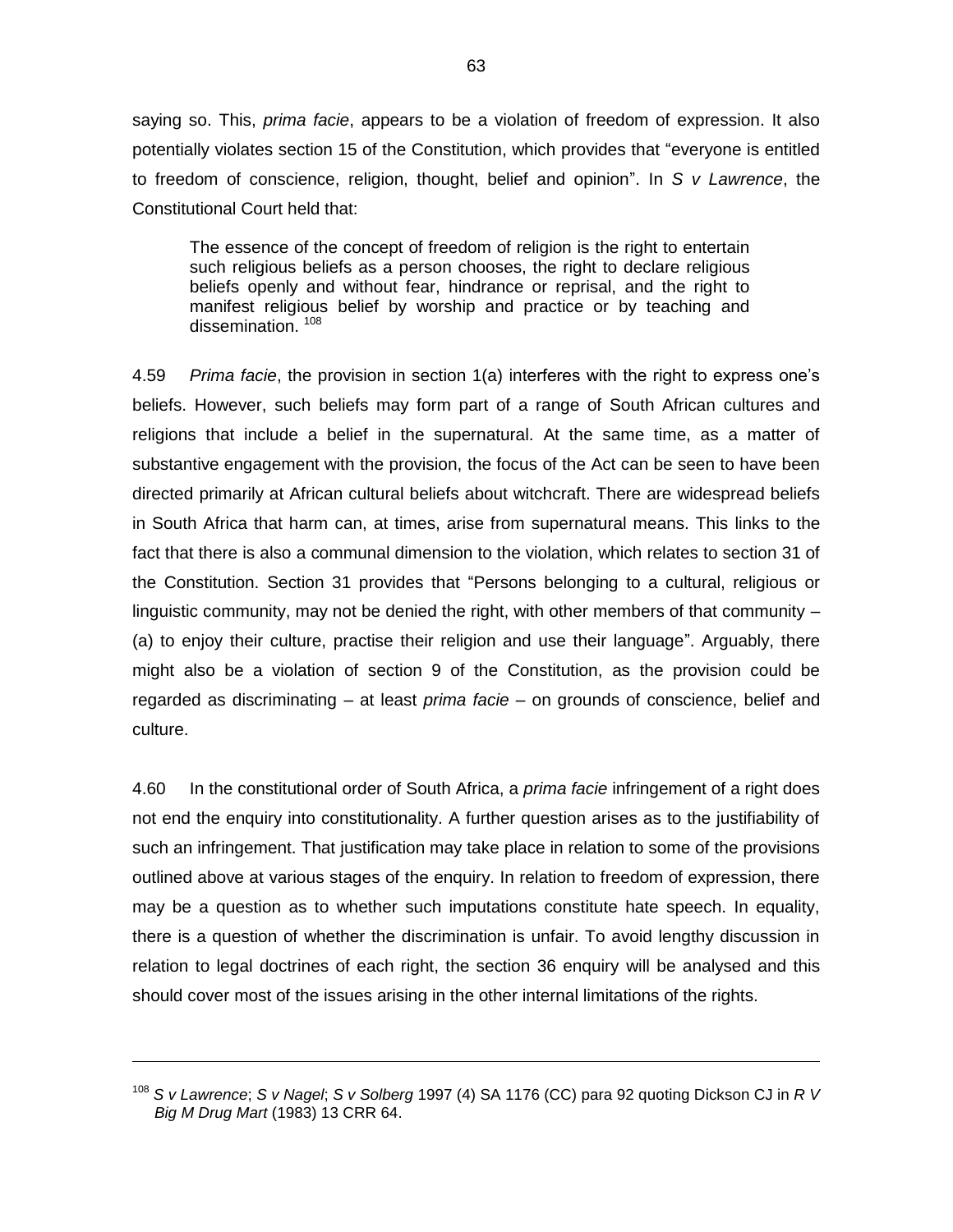4.61 After engaging with the nature of the rights in question (which are all important), the first key element of section 36 is to identify the purpose of the provision. It has been illustrated that in South Africa, naming someone as a witch can lead to their persecution and often results in direct violence against their person.<sup>109</sup> As the offence provision indicates, this can lead to death or severe harm to their bodily and psychological integrity. There may also be a gender component to the goal of such a provision, in its attempt to protect women who fall outside the mainstream of society from being stigmatised as witches through patriarchal social structures being imposed on them. If the purpose of the prohibition is to stop such stigmatisation, hounding, and violence against people identified as witches, the purpose appears to be entirely legitimate.

4.62 The next element of the enquiry involves identifying the nature and extent of the limitation: clearly, one"s freedom of expression and religion are limited but not to a large degree. One simply cannot impute supernatural harm to another person or name them a witch or wizard. An important argument raised by SAPRA relates to the fact that some people now practise a "positive" form of witchcraft, in which individuals positively identify as witches. The limitation here would be moderately severe as inhibiting a clear and important element of a religious practice.

4.63 The next element of the proportionality enquiry requires thinking through the relation between the limitation and its purpose. Does the criminalisation of such imputations effectively stop the attacks on alleged witches? It seems that there could well be a rational relationship between the law and its purpose, as the goal is to deter such imputations through the possibility of severe penalties. There is also a question as to the extent to which such a law is known across the country, which may inhibit its effectiveness. However, this is a topic for the government to educate the people about, rather than being a matter the law can achieve alone.

4.64 The last test concerns whether or not there is a viable "less restrictive means" that could be used to achieve the legislative purpose. That is, is there a measure that has a lesser impact on the right, but still achieves the purpose it aims at? The question for this

 $109$  The media reports referred to in paragraphs 3.50 to 3.52 above demonstrate how people's lives can be placed in danger if they are accused of witchcraft.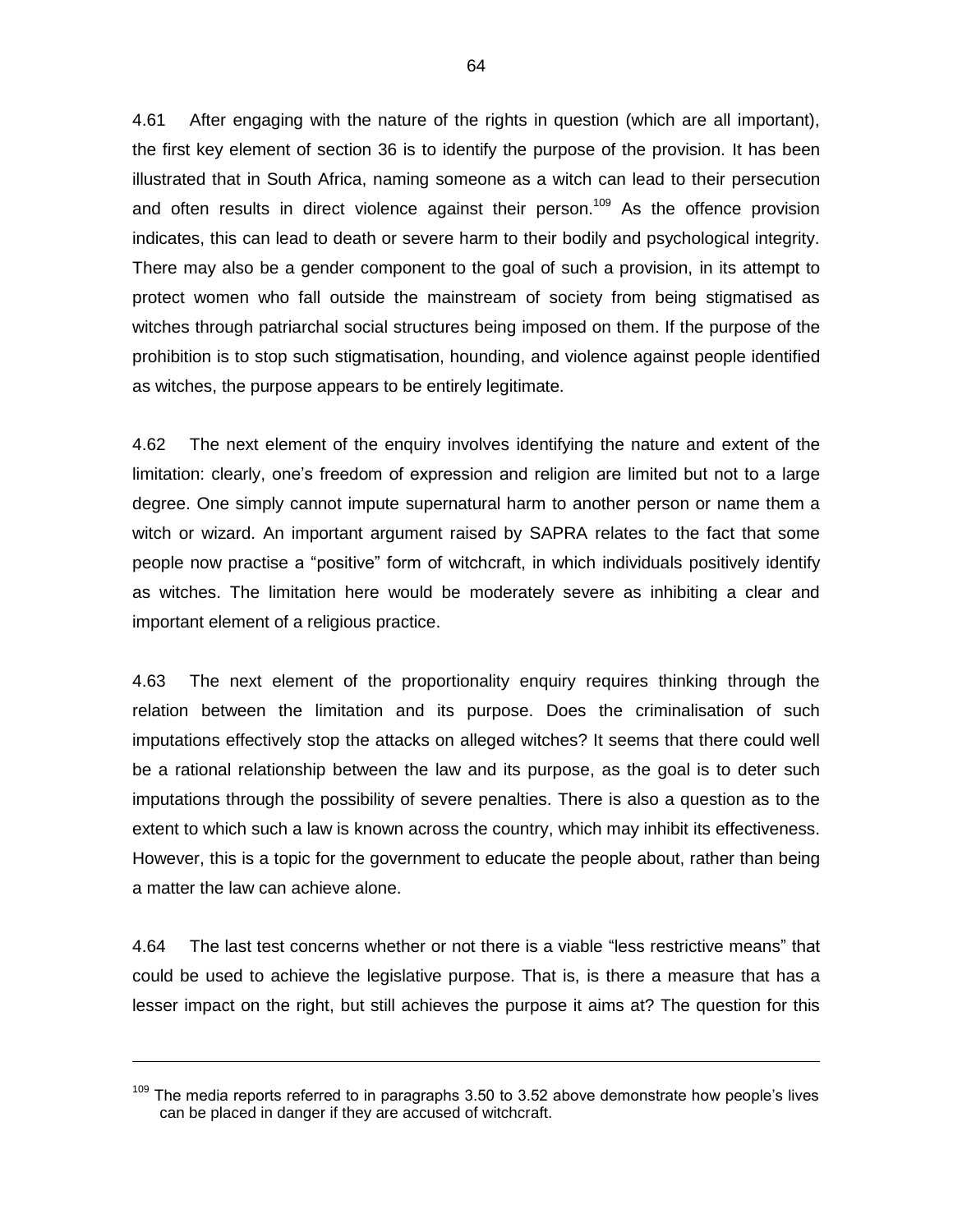provision is whether it is perhaps too wide and over-broad.<sup>110</sup> In other word, there is a need to think through whether the provision is too wide and allows the criminalisation of, for instance, legitimate religious worldviews. Ultimately, the key interest of the state is to inhibit violence against and stigmatisation of persons who are, or are accused to be witches. As such, it need not prohibit every reference to someone as a "witch or wizard", particularly where this may have positive connotations – as argued by SAPRA. Being overbroad does not mean that the provision cannot be saved and brought in line with the Constitution. For instance, it might well be that this provision could be developed to indicate that the imputation that someone is a witch must carry an "intention to stigmatise or cause harm, whether physical or psychological, to the individual". The problem concerns whether such an intention could easily be proved though the context of an utterance, which may indicate the intention. If someone in a crowd of people who have weapons shouts "Let"s get the witches in house A and B", it would be clear that such an intention were present. It thus seems that a narrower prohibition might be justifiable in terms of the constitutional framework.

### **b) A witch attributing harm to another witch**

1

4.65 Section 1(b) of the Act provides for an offence by any person who -

in circumstances indicating that he professes or pretends to use any supernatural power, witchcraft, sorcery, enchantment or conjuration, imputes the cause of death of, injury or grief to, disease in, damage to or disappearance of any person or thing to any other person.

This provision is very poorly worded. It seems to refer to a prohibition on someone professing or pretending to use a supernatural power to assert that someone else is a "witch" who caused harm to another person. The concerns regarding this provision are similar to those relating to subsection (a), as borne out by the offence provision, which is similar in relation to both sections. Section 1(b) prohibits people who are thought to exercise supernatural powers from effectively asserting that someone else has sought to cause harm to others in a supernatural way.

<sup>110</sup> *Case v Minister of Safety and Security; Curtis v Minister of safety and Security* 1996 (3) SA 617 (CC).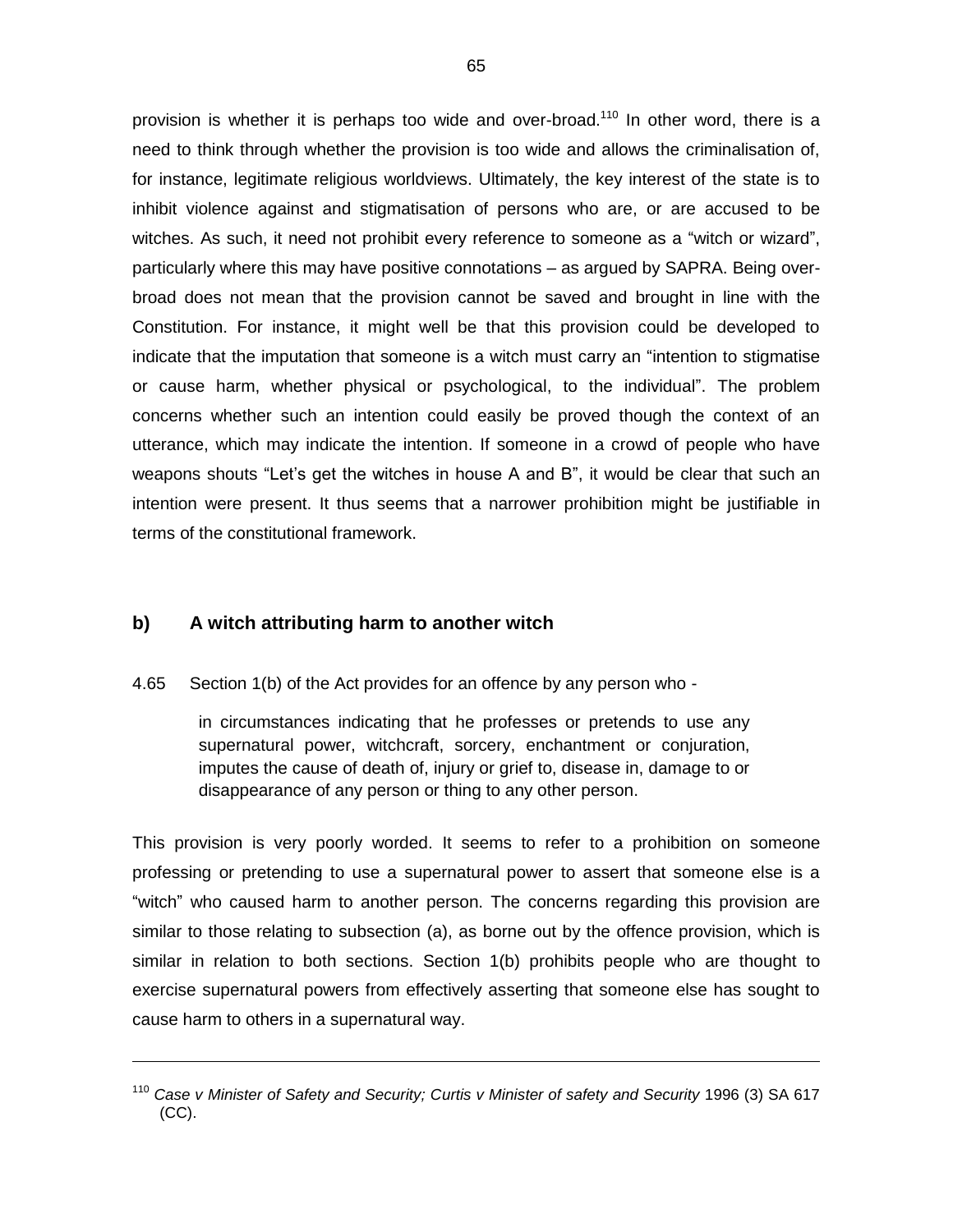4.66 The infringement analysis is similar to the discussion of section 1(a) above, except that the restriction on speech would only apply to someone who "professes or pretends" to exercise a supernatural power. The scope of the provision is narrower and the infringement less extensive. The justification again would similarly be rooted in seeking to avoid the imputation of witchcraft to particular people to avoid stigmatisation, hounding, and violence against their person. The proportionality analysis would be a similar, and perhaps this would be easier to justify due to the less extensive nature of the violation. At the same time, it is interesting to consider the "less restrictive means" analysis again. It may be that in this case, it is necessary to prohibit such an imputation by anyone who professes or pretends to exercise supernatural powers; presumably this refers to sangomas. Such a person may simply, as part of their professional work, respond to a request to identify someone as a witch, but without any intent to cause harm. However, the implications of an identification of someone as a witch by such a respected member of the community may be sufficiently serious to warrant a complete restriction on their ability to do so, whether they intend to cause harm or not.

#### **c) Employing someone to find a witch**

4.67 Section (c) of the Act prohibits any person who

employs or solicits any witchdoctor, witch-finder or any other person to name or indicate any person as a wizard.

This provision prohibits an individual from approaching a witchdoctor or sangoma to name someone as a witch. It thus seeks to stop the practice at the first step of identification. It clearly interferes with individuals who believe in witches, and thus constitutes infringements in a similar manner to that described in the analysis of section 1(a) above. At the same time, the justification once again relates to preventing persons from seeking to find out if someone is a witch. This is quite a wide-ranging interference and it may be overbroad without some kind of limiting provision. It is not clear that in all cases, a person would wish to know if someone is a witch only in order to harm them. Therefore, to cure a possible unconstitutionality, it may well be necessary to limit this provision with terms such as "in order to stigmatise a particular individual or to harm their bodily or psychological integrity".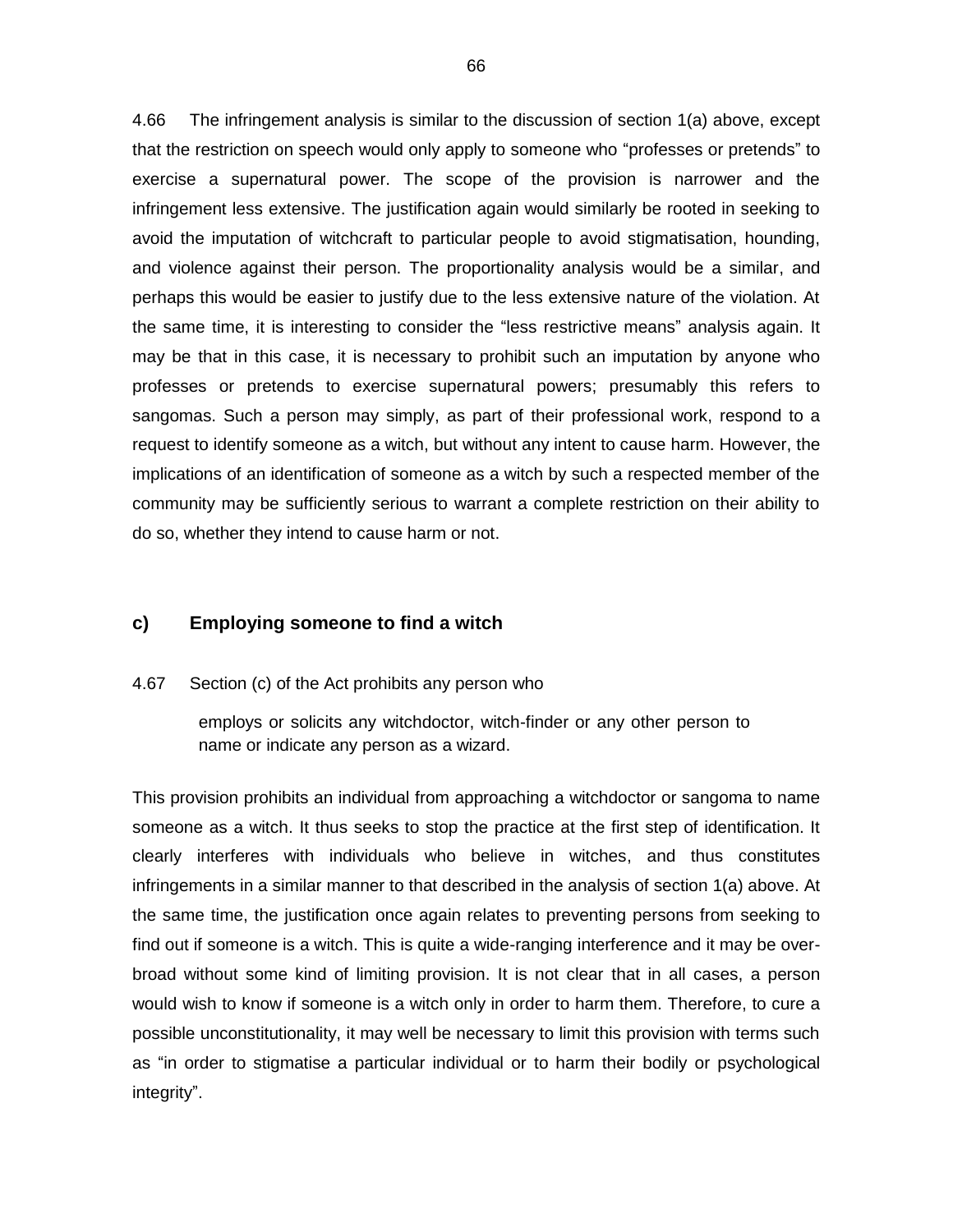### **d) Prohibition on spreading knowledge of witchcraft**

4.68 Section (d) of the Act creates an offence for someone who –

professes a knowledge of witchcraft, or the use of charms, and advises any person how to bewitch, injure or damage any person or thing, or supplies any person with any pretended means of witchcraft.

This offence attracts a fine not exceeding five hundred rand,<sup>111</sup> or imprisonment up to five years.

4.69 Once again, this provision is badly drafted. It is unclear what exactly is prohibited, especially because of the use of the words "and" and "or" in the provision. The first part of the offence appears to prohibit someone from claiming knowledge of witchcraft or the use of charms. Is that sufficient for the commission of the offence? It is not entirely clear, but the best interpretation would probably suggest that it is not. Two other additional elements are necessary. The person must either (a) advise any person how to bewitch or injure or damage another; or (b) supply any person with any pretended means of witchcraft. It thus seems possible to be convicted of such an offence if one professes knowledge of witchcraft and supplies a person with the means of witchcraft, even without an intention or attempt to harm another. This section closely relates to the name of the Act, which speaks about the suppression of witchcraft. This provision essentially prohibits the spreading of witchcraft.

4.70 *Prima facie*, the subsection appears to violate several rights. It primarily appears to violate section 15 of the Constitution, which involves the right to freedom of conscience, religion, thought, belief and opinion. As already mentioned, this includes the right to practise one"s beliefs. If we take into account that there are religions and cultures that do practise witchcraft in South Africa, there is also an infringement of section 31. Further, there is a potential claim for discrimination under section 9 on the grounds of conscience, belief and culture. An interesting element in relation to section 9 may also be a claim of discrimination on grounds of sex and/or gender, given that witchcraft is often associated

 $111$  In terms of the current schedule the fine for a crime committed under this subsection is R100 000.00.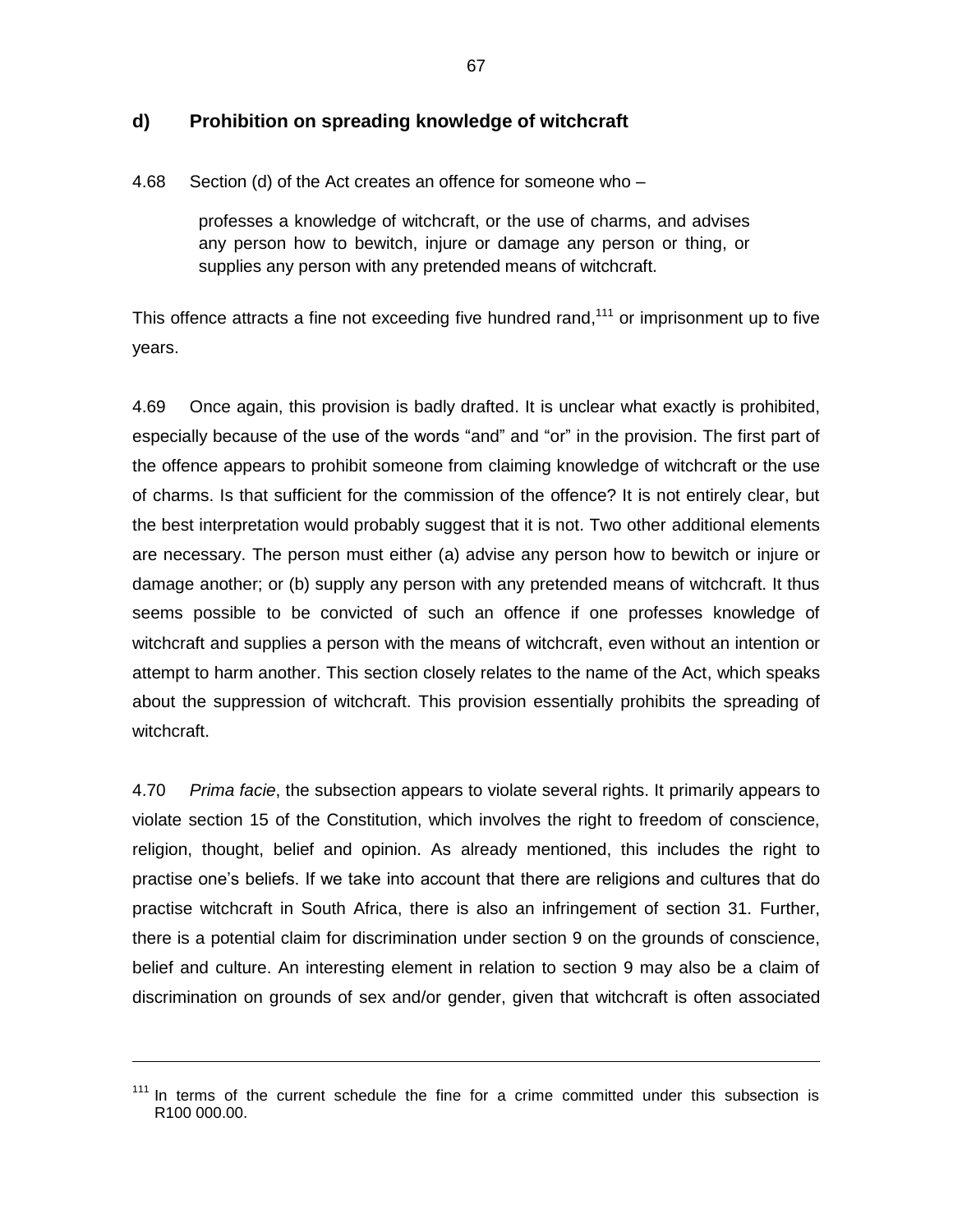mainly with women; therefore, the prohibition may disproportionally affect certain practices of women.<sup>112</sup>

4.71 The question arises as to whether or not this provision can be justified in terms of section 36(1) of the Constitution. The nature of the right is important, so the next question concerns the importance of the purpose of the limitation. It is not clear what the purpose of this provision is which affects its justifiability.

4.72 The main purpose seems to be to prohibit harm being caused by witchcraft to any person or anything. This prohibition seems to relate specifically to the spreading of witchcraft by enabling others to gain the means to use witchcraft. The purpose seems to assume that witchcraft itself exists as an entity, and that it can cause concrete harms to individuals. The problem in assessing the purpose of this provision concerns establishing, on evidential grounds, whether this assumption is correct, and what harms may be caused to individuals. The difficulty in assessing the importance of this purpose relates to the question of whether the fact that a large segment of South Africa"s people believe in witchcraft and its harms is sufficient basis upon which to criminalise such a practice, or similarly to criminalise assisting other people to perform witchcraft. It is clearly legitimate for the state to seek to prevent people from harming others through physical or psychological means. The difficulty with this issue is whether a criminal prohibition can be allowed to stand on the basis of particular supernatural beliefs that are not open to scientific verification. Given the severe consequences of a finding of criminal liability, traditionally it has been regarded as inadvisable to base charges on particular religious views or beliefs that are not open to scientific verification. At the same time, the Commission recognises that a belief in witchcraft can be used to create a feeling of terror in those who believe in it. Some individuals may confess to using witchcraft in a manner that is intended to harm others. Whether actual physical harm results or not, that process may in fact cause severe psychological harm and distress to individuals in the community. The Commission believes that if harmful practices associated with witchcraft are to be criminalised, it is the intentional use of such practices to harm or cause psychological distress that should be targeted.

<sup>112</sup> Albertyn C and Goldblatt B "Equality" in *Constitutional Law of South Africa* (Juta, 2005) 35-55 to 56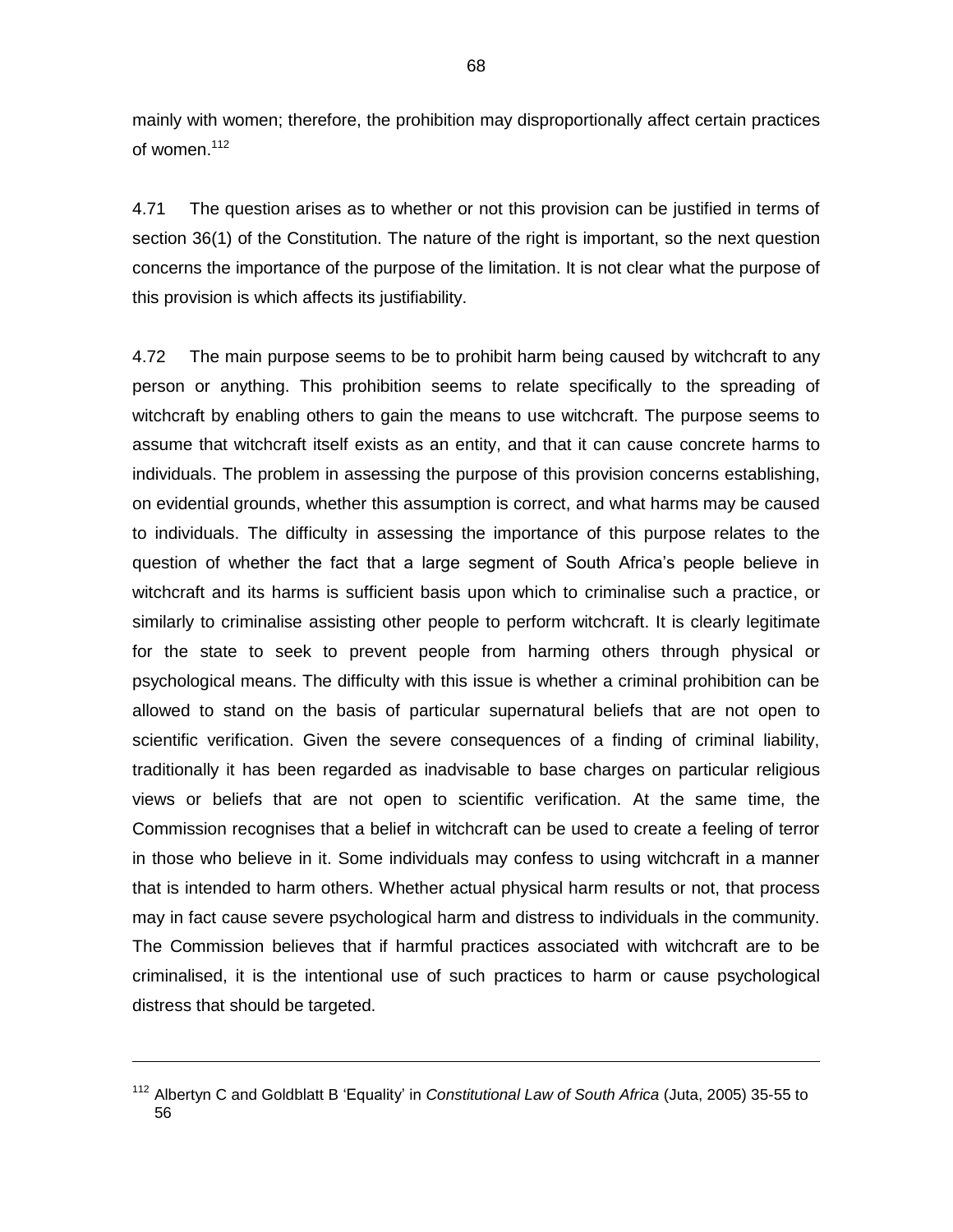4.73 The nature and extent of the limitation affect a small class of persons, and would not severely impact upon their ability to perform lawful activities. Does the limitation relate rationally to the purpose? Presumably, the prohibition on sharing knowledge of witchcraft with others would limit the practice, and thus limit the potential harms it would cause (if these are accepted). Is there a less restrictive means to achieve the purpose? The provision too seems over-broad as it includes all forms of witchcraft rather than only the harmful forms. Particularly, if the offence can be committed – which is unclear – as a result of spreading the means of witchcraft, it might include in its domain people who wish to profess and spread the beliefs mentioned by SAPRA, which do not seek to harm others. If the provision is kept, it must be amended to stipulate that advice on how to harm someone is a necessary part of the provision, so as to exclude non-harmful forms of witchcraft.

4.74 Ultimately, the question relates to whether or not supernatural harm based on the beliefs of a large group of South Africans can found a legitimate purpose in constitutional law, where these views are not shared by all South Africans and lack an evidence . As the Commission has argued, the legislature may intervene to prohibit the purported use of witchcraft that may create psychological distress in others.

### **e) Prohibition on witchcraft**

### 4.75 Section (e) of the Act creates an offence for a person who –

on the advice of any witchdoctor, witch-finder or other person or on the ground of any pretended knowledge of witchcraft, uses or causes to be put into operation any means or process which, in accordance with such advice or his own belief, is calculated to injure or damage any person or thing.

This provision is the one that actually prohibits the practise of witchcraft that is calculated to injure or damage any person or thing. The infringements of the rights would follow the analysis of subsection (d) above. The justifications analysis would be similar. The question is really whether it is legitimate, in a constitutional democracy, to prohibit engaging in supernatural processes that are designed to harm others. It is of course justifiable for the state to ban practices that will lead to concrete harms against others. The problem here, once again, lies in the fact that not all South Africans hold beliefs about whether such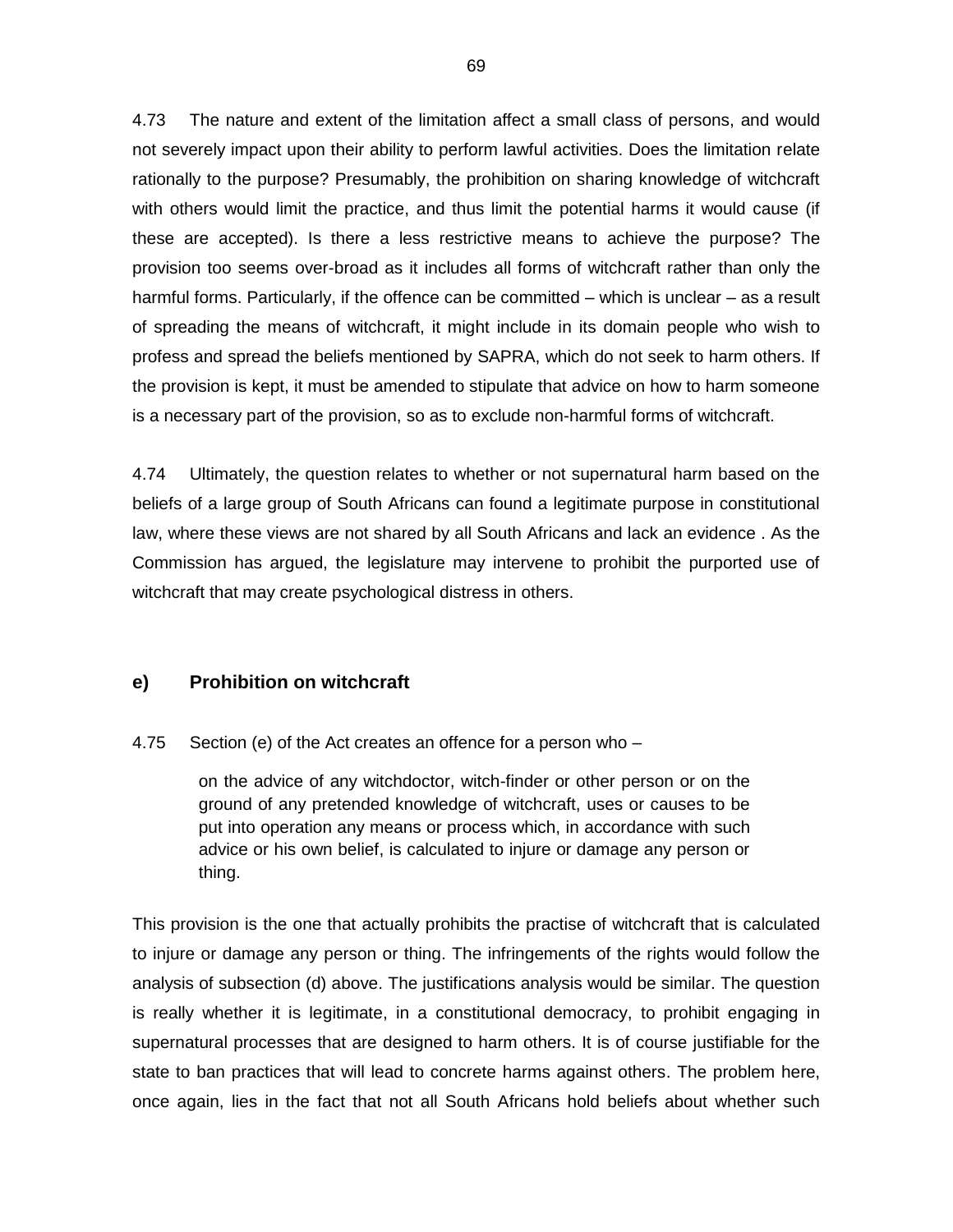harms can indeed result, and these beliefs are not amenable to scientific verification. If someone, in the privacy of their home, were to say every ten seconds "I want supernatural forces to harm X", would this be prohibited? Presumably, it would not, if it were believed that no effective harm could result. However, if it is believed that harm can result, then the legislature might have grounds for intervention based upon the intention of a person to harm, as well as the psychological distress caused to those against whom the threats are made. The worry here is that the law opens up the possibility for criminalisation of activities, and perhaps even people, that large segments of the population are opposed to because of supernatural beliefs, and that such criminalisation can infringe the rights of others. It would usually be regarded as problematic to cause a concrete harm to an individual based on an unverified and contentious belief of another. Any state action to criminalise thus needs to be based upon clear evidence of an intention to harm on the part of the perpetrator, or to create severe psychological distress.

### **f) Prohibition on witchcraft and fortune-telling for gain**

4.76 Section (f) makes it an an offence if any person –

For gain pretends to exercise or use any supernatural power, witchcraft, sorcery, enchantment or conjuration, or undertakes to tell fortunes, or pretends from his skill in or knowledge of any occult science to discover where and in what manner anything supposed to have been stolen or lost may be found.

This is another confusing provision, which may itself be void on grounds of ambiguity and lack of clarity. It seems to prohibit the following three activities: (a) pretending to use a supernatural power for gain; (b) undertaking to tell fortunes (for gain or not?); and (c) pretending, through use of supernatural assistance, to find out where something supposedly stolen or lost may be found.

4.77 Apart from the other rights mentioned before, and potential infringements of some of those rights, this provision draws on section 22 of the Constitution, which provides that "Every citizen has the right to choose their trade, occupation or profession freely. The practice of a trade, occupation or profession may be regulated by law". It may legitimately be asked why someone cannot use a psychic skill or claim to be a fortune-teller to make a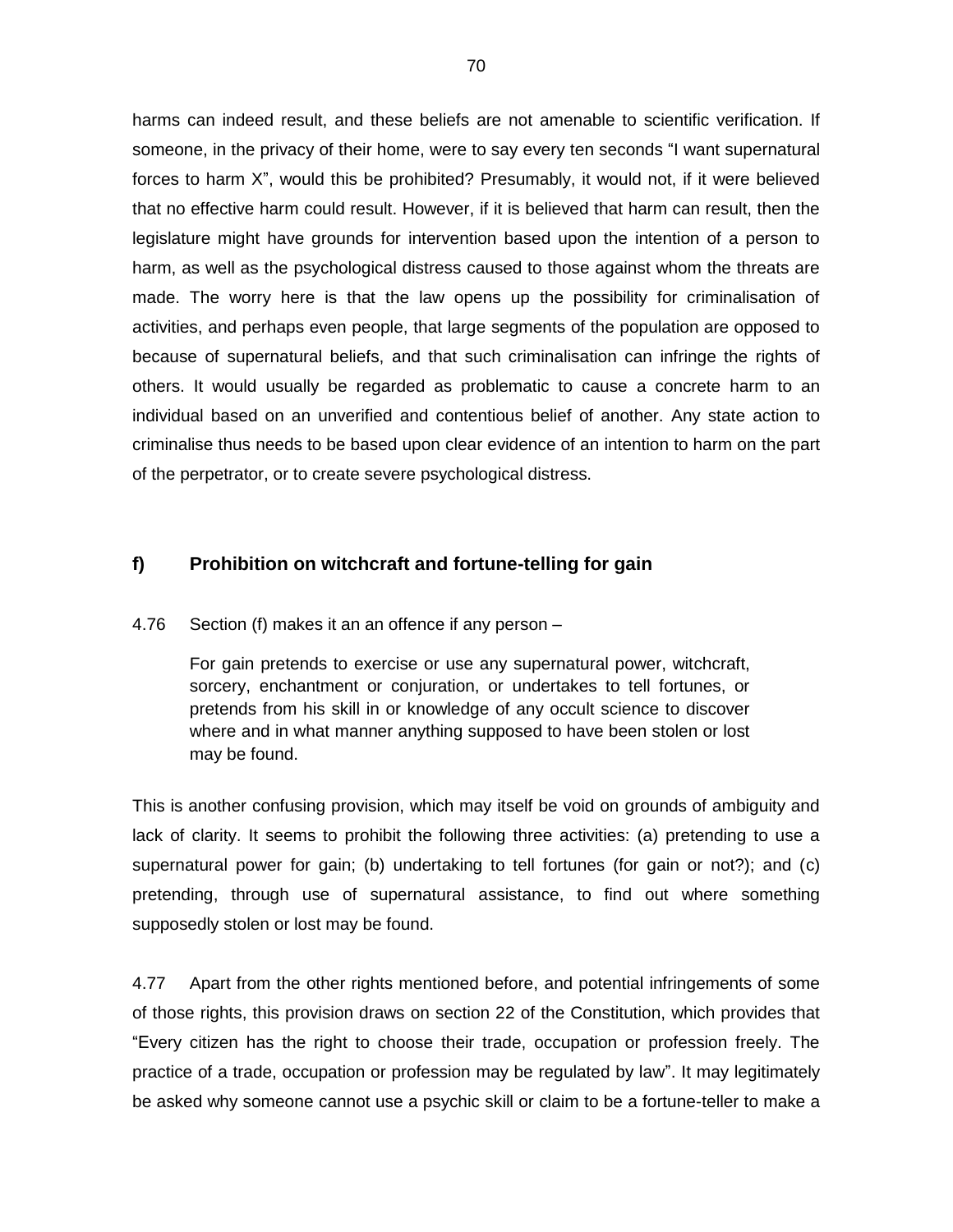living. Clearly, there is a law which prohibits this, but if that law lacks justification then it might not constitute a "legitimate law". If section 22 does not apply, then one may fall back on the right to human dignity in section 10, which arguably entails the right to make a living through the means one has at one"s disposal. Section 12 could also be implicated, namely, the right to freedom and security of the person as well as to bodily and psychological integrity.

4.78 Thus, the question of justification arises once more. The provision does not directly relate to harming others but rather using supernatural powers for gain. What is the interest of the state in this regard? The state may well argue that it is attempting to stop individuals from being duped to pay money for services that are mere hoaxes. The focus seems to be on people "pretending": perhaps there is a rationale akin to the prohibition on fraud here, to protect individuals from those professing to have supernatural powers when they do not. The problem then relates to how to determine who is pretending and who is genuine, with regard to supernatural powers, since by definition this cannot be scientifically established. The Act as it stands might potentially stop the practice of traditional medicine, which is recognised as legitimate in terms of other legislation.

4.79 Moreover, it is clearly paternalistic and at odds with individual freedom to dictate what people may wish to purchase. Arguably, many people believe in medicinal home remedies, in a variety of charms, and much else which the state does not regulate. Why single out these practices? The current Act thus seems essentially to be based on making a very judgmental claim about supernatural powers and fortune-telling, without clear justification for doing so. The nature and extent of the limitation is severe against those who profess to have these powers, as they cannot profit at all from them. Given the lack of a clear purpose, it is also unclear how to assess the last two enquiries of the limitations clause. This provision is the least justifiable and most clearly unconstitutional. The legislature seems to have been unclear as to how severe this was by recognising reduced sentences for the offence in section 1 (f) compared to others found in the rest of the Act. Nevertheless, the criminalisation itself is unconstitutional.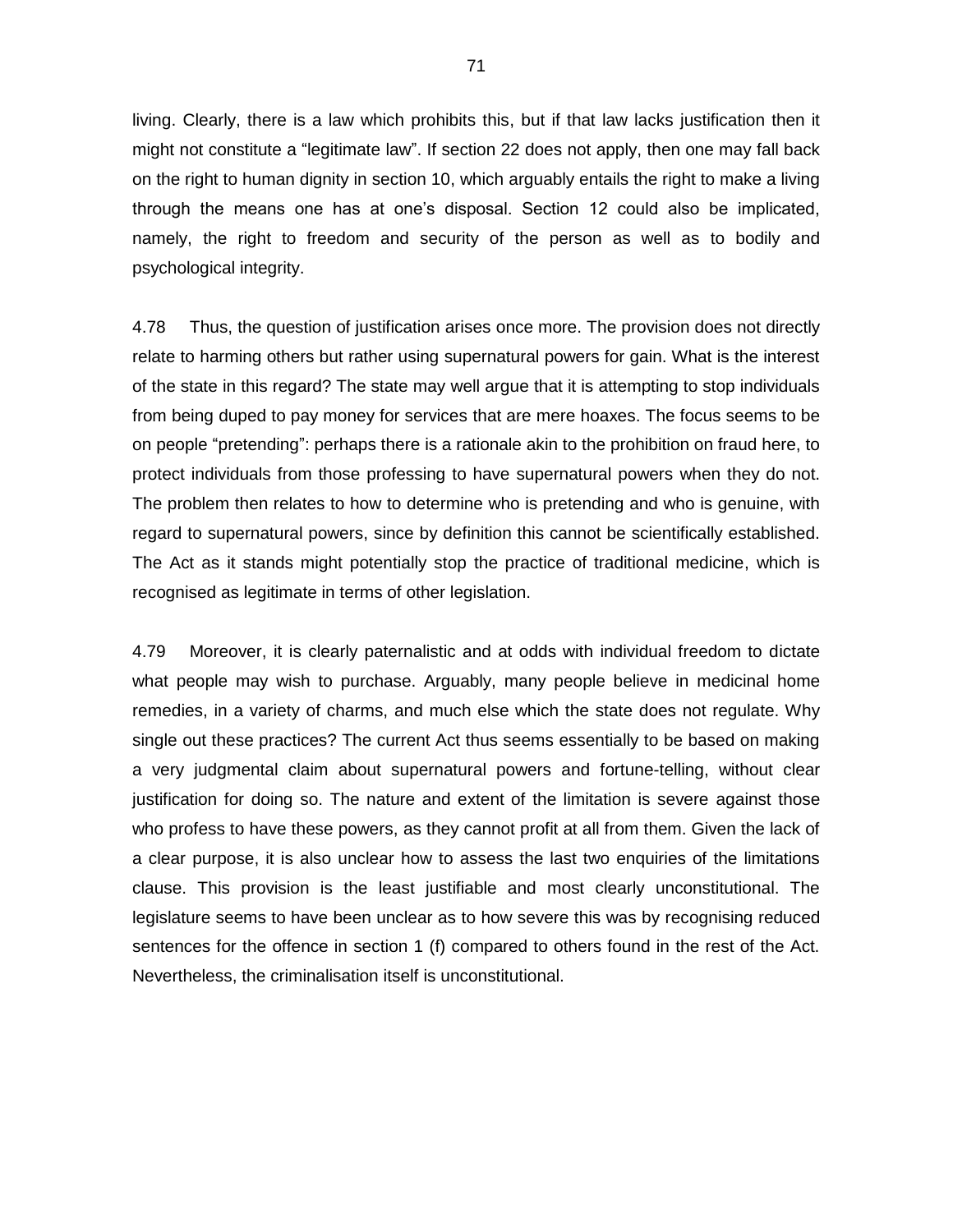#### **g) Offences**

4.80 There is a gradation of offences in terms of how serious these are perceived to be. Clearly, the most serious charges are aimed specifically at stopping the practice of imputing witchcraft to individuals. As we saw, this is the most justifiable of the aims of the Act in section 1 (i), although is constitutionally suspect. The first part makes sense: the offence of imputing witchcraft to an individual is most dire where someone is killed as a result of this imputation. The second part is puzzling: the severity of the offence increases if the accused "has been proved to be by habit or repute a witchdoctor or witch-finder". It is quite unclear what is meant by being "by habit" a witchdoctor. "By repute" is also unclear, and allows accusations and community hysteria to increase the severity of such an offence. Moreover, it is entirely unclear why it matters whether the person who imputes witchcraft to someone else is a witchdoctor or witch-finder. The aim of the provision seems to be to deter such imputation; thus, it should deter this on the part of anyone. It is not clear why it is justifiable to increase the penalty substantially based on the identity of the person who makes the imputation rather than upon what they do. As a result, it seems that the provision to this extent lacks justification and would for that reason be unconstitutional.

#### **h) Presumption**

1

4.81 The provision dealing with the presumption, that is, section 2 of the Act, states that if there is an imputation of witchcraft to a person and they are then killed, it is presumed that the person was killed in consequence of the commission of the offence (unless proven otherwise). In general, the Constitutional Court has found reverse onus provisions to be unconstitutional.<sup>113</sup> The important question relates to justification: is there a clear relationship between the commission of an offence in the Act and the killing? The problem is that the presumption seems to be too wide. It mentions the person being killed without providing more detail – for instance, when was the imputation made? If it was made ten years before the person was killed, is it necessarily still relevant to their being killed? Unfortunately, violent crime today is so rife that a person can be killed without necessarily being connected to such an accusation. The circumstances of the killing and its

<sup>113</sup> See, for instance, *S v Manamela* 2000 (3) SA 1 (CC).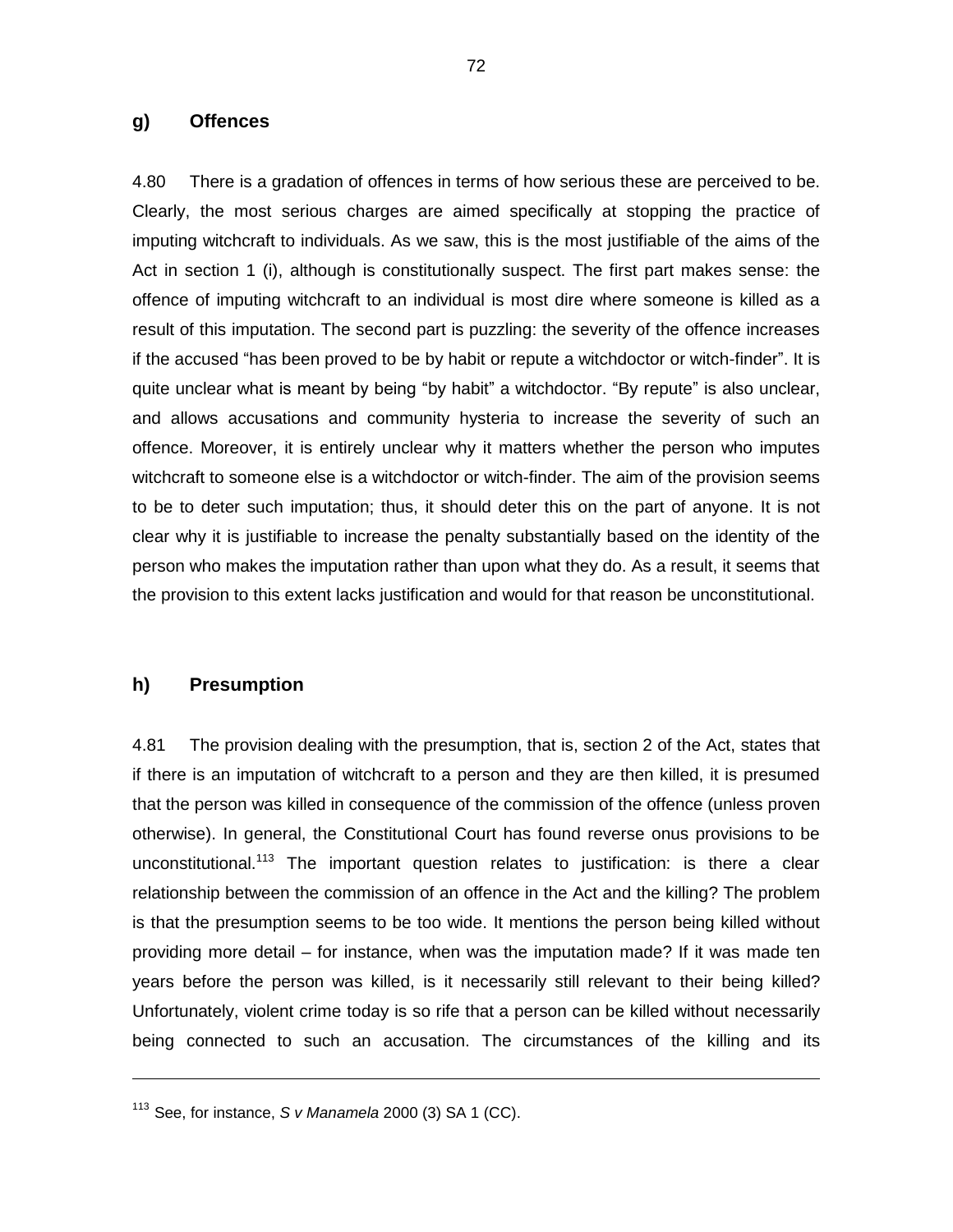relationship with the imputation need to be investigated to determine if there is indeed a connection. Ordinarily, that will require the normal criminal investigative process to take its course. In the premises, it is likely that this reverse onus provision is unconstitutional. The killing would need to be proved to be linked to the imputation, given the seriousness of the consequences for the individual.

4.82 In conclusion, this analysis has involved an engagement with the key provisions of the Act, to understand them and to consider the possible infringements of fundamental rights that may exist, and the possible justifications for such infringements. It has identified certain provisions that can be saved, should that be the preferred route, as long as they are brought in line with the Constitution.

# **3 Developments in other jurisdictions**

4.83 The issue paper briefly examined witchcraft in two other African countries, specifically developments with regard to how those countries have dealt with witchcraftrelated matters. The said countries are Malawi and Zimbabwe. This discussion paper will look at a few more countries in Africa, to ascertain developments in those countries around witchcraft practices and violence associated with witchcraft. This is intended to give a broader understanding of how other countries in the continent are dealing with issues that surround the scourge of witchcraft or witchcraft-related violence. Particular attention is paid to whether any relief is brought about by modernising witchcraft laws to take account of changed societal dynamics and needs. The discussion paper will look at Cameroon (West Africa), Kenya (East Africa), Malawi (south-east Africa), and Zimbabwe (southern Africa).

4.84 As observed in the issue paper, most parts of Africa that were colonised have statues that were, or still are, aimed at stamping out the belief in witchcraft. Some of these statutes date back to the late  $19<sup>th</sup>$  century or mid-20<sup>th</sup> century. Since gaining independence, some former colonies have taken steps to revaluate their witchcraft legislation, which they regard as being in conflict with the beliefs of the majority of the population in those communities.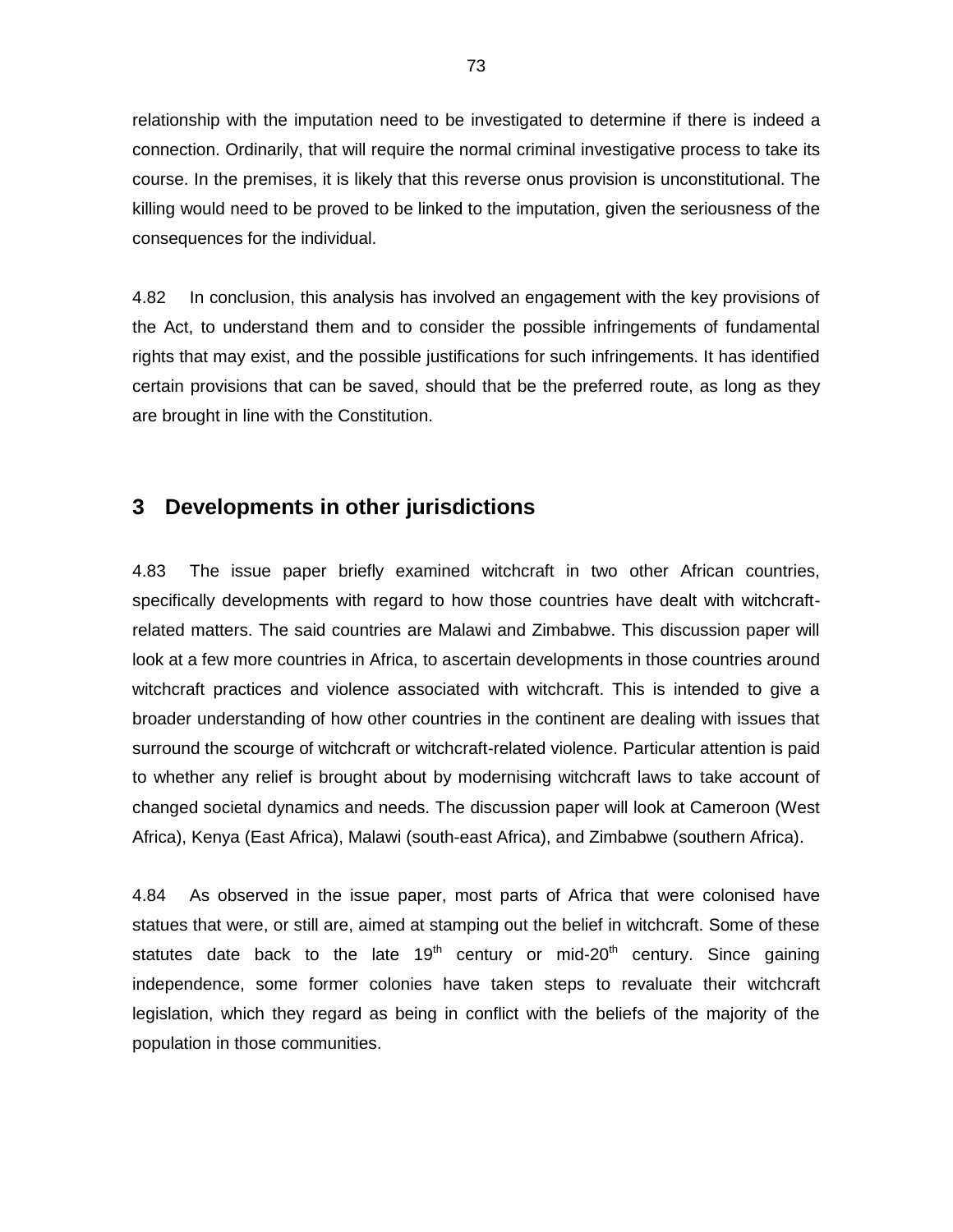4.85 A study conducted by an international organisation called HelpAge International (HelpAge Report)<sup>114</sup> looked at various countries in Africa, specifically to determine whether the law or legislative frameworks can be used to deal with witchcraft. The HelpAge Report highlights interesting observations and findings on the status of witchcraft laws in the countries they studied.

4.86 First, in all the countries surveyed there is a widespread belief in witchcraft, and in most cases all sectors of society share this belief in witchcraft. Witchcraft is often used to explain certain misfortunes suffered by members of the community. The findings showed that in most countries surveyed for the HelpAge Report, targets of abuse were vulnerable people, including women (especially older women), children, people with albinism, and people with mental illness. Communities illegally punish people who are accused of witchcraft in a range of ways, from banishing them from the community to physically harming and even murdering them.

4.87 Secondly, since all the countries studied are former colonies, most have statutes that deal with witchcraft and/or witchcraft-related violence. The legal framework in these countries will be discussed in detail below. The laws regulating witchcraft in all these countries all lack a definition of "witchcraft".<sup>115</sup> The lack of definition makes it difficult to adjudicate such cases, and leaves a lot in the hands of judicial officers adjudicating those cases.<sup>116</sup>

4.88 The HelpAge Report identifies four distinct legislative approaches that have been used to deal with witchcraft. These are:

- (a) Legislation that criminalises the practice of witchcraft;
- (b) Use of traditional courts;
- (c) Laws aimed at eliminating the belief in witchcraft and criminalising the practice that targets those accused of witchcraft; and

-

<sup>114</sup> HelpAge International. *Using the Law to tackle accusations of witchcraft: HelpAge International's position*. [www.helpage.org/.../using-the-law-to-tackle-accusations-of-witchcraft-helpage](http://www.helpage.org/.../using-the-law-to-tackle-accusations-of-witchcraft-helpage-internationals-position.pdf)[internationals-position.pdf](http://www.helpage.org/.../using-the-law-to-tackle-accusations-of-witchcraft-helpage-internationals-position.pdf) Accessed on 30 April 2015. The HelpAge report surveyed nine countries: Burkina Faso, Cameroon, India, Cote d"Ivoire, Kenya, Malawi, Senegal, South Africa and Tanzania.

<sup>&</sup>lt;sup>115</sup> HelpAge Report at 4.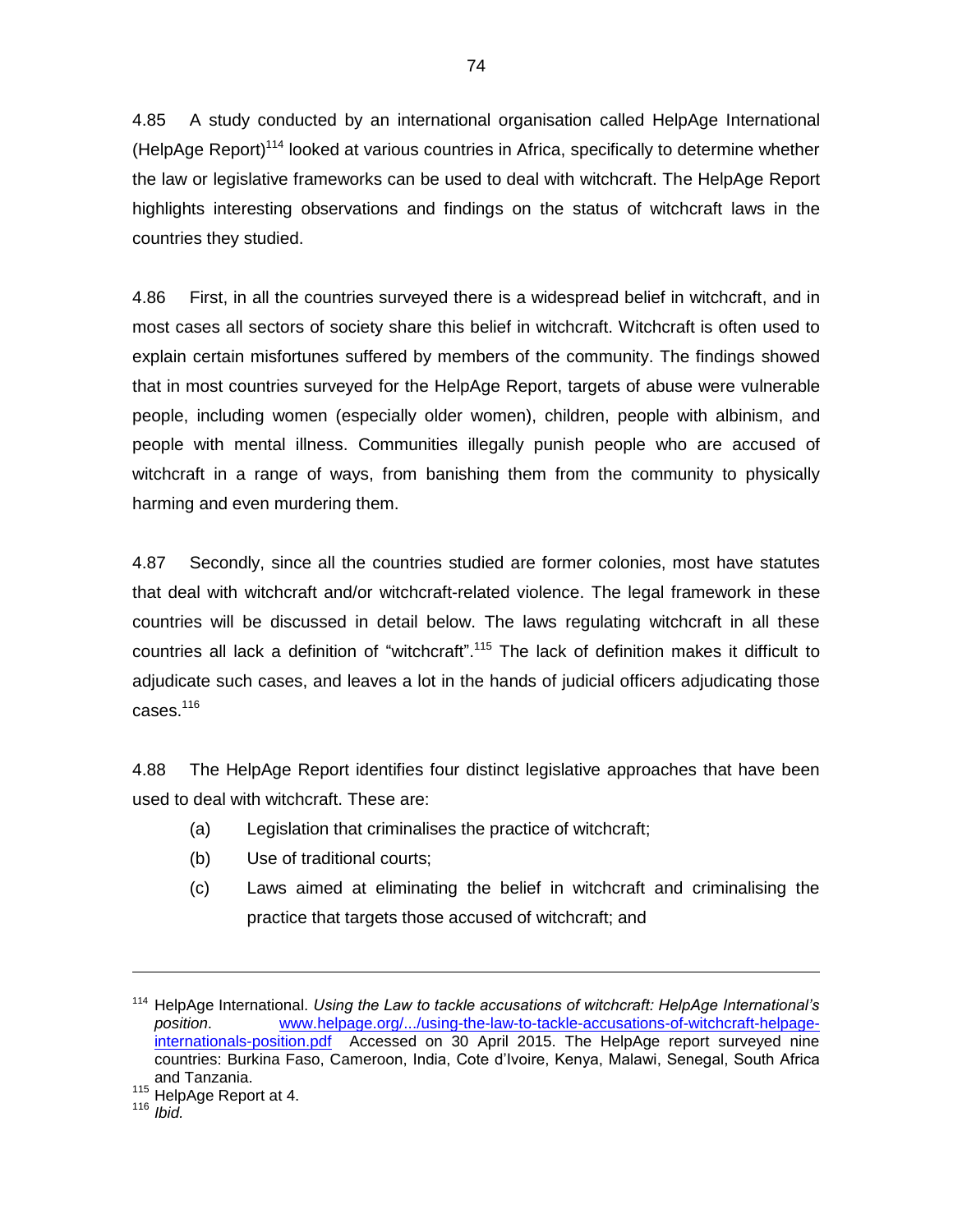(d) Prosecution of cases of violence against those accused of witchcraft, using existing criminal laws.<sup>117</sup>

4.89 In the first two approaches (a and b), there is recognition of the existence of witchcraft. The aim of legislation is then to protect society from harm caused by witchcraft.<sup>118</sup> By contrast, in the other two approaches (c and d) there is no recognition of the existence of witchcraft, and the focus is on protecting people accused of witchcraft.

4.90 The findings in the HelpAge Report are enlightening as far as regulation of witchcraft is concerned. The report shows that legislation aimed at those accused of witchcraft is not working, as it has failed to reduce the belief in witchcraft; nor has it served as a deterrent to accusations of witchcraft or violence related to witchcraft.<sup>119</sup>

4.91 Another finding relates to lack of enforcement of laws regulating witchcraft. Enforcement is almost impossible, especially where there is a belief in the existence of witchcraft across all sectors of society. At the centre of the problem is lack of access to justice by those accused; also, sometimes lack of faith in the legal system is a barrier to enforcement.<sup>120</sup>

4.92 The fact is that when dealing with witchcraft, one deals with a derogation from established principles of the law, especially criminal law, and this is a cause for concern. The HelpAge Report also shows that when dealing with witchcraft cases, there is usually a departure from established principles such as admissibility of circumstantial and hearsay evidence, rules of admissible evidence, and proof of the causal link between the crime committed and the supernatural act.<sup>121</sup> As discussed elsewhere in this paper, the lack of a definition of "witchcraft" in almost all legal instruments regulating witchcraft makes it difficult, on the one hand, for courts to prove that a crime was committed. On the other hand, the person accused of witchcraft does not know the elements of the crime they are charged with. This in turn violates the right to a fair trial. With regard to the use of traditional courts, the HelpAge study found that this is not helpful, as methods used in

 $117$  HelpAge report at 5.

 $118$  Ibid.

<sup>&</sup>lt;sup>119</sup> HelpAge Report at 6.

 $120$  Ibid.

<sup>121</sup> HelpAge Report at 7.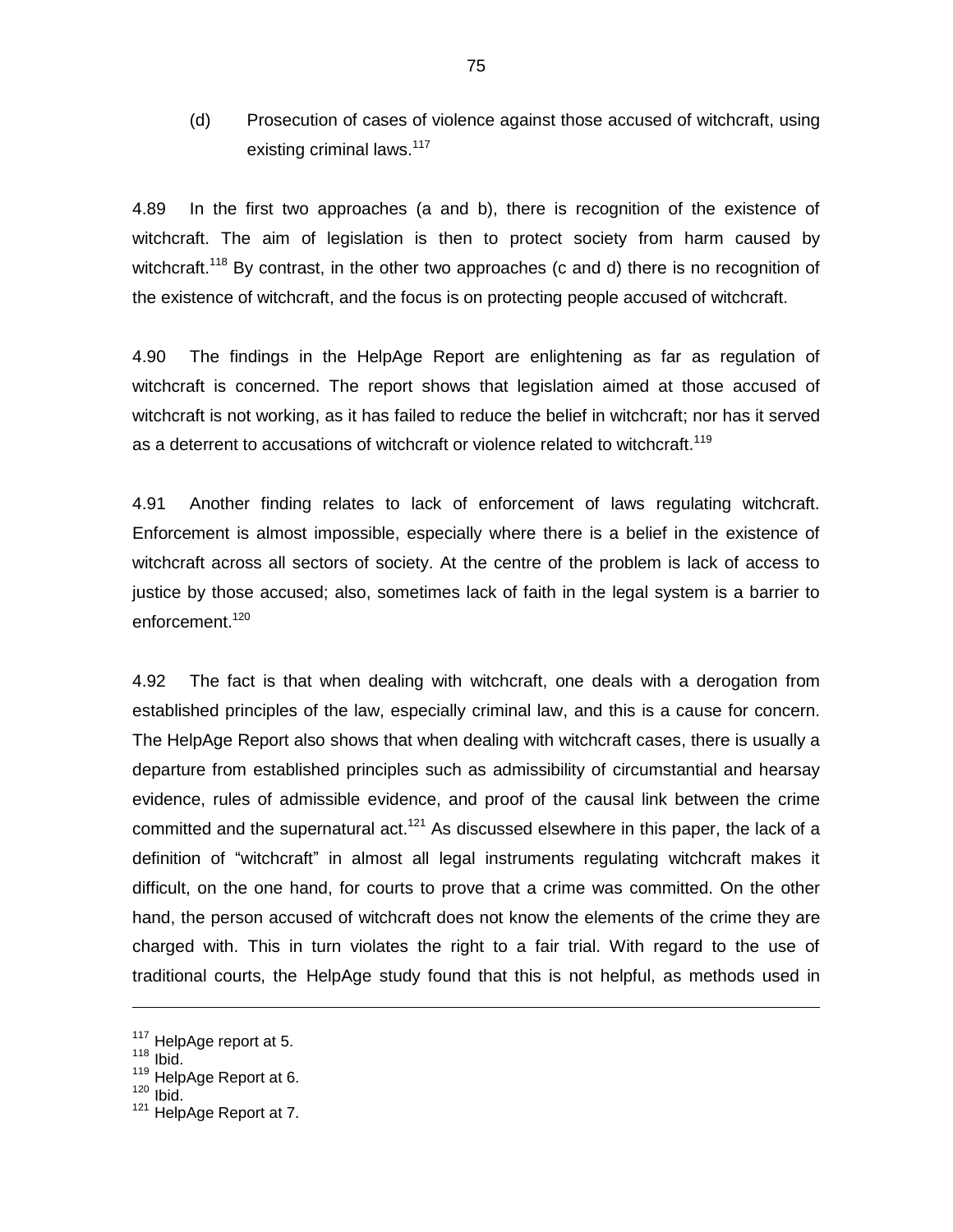those courts are problematic. This is because traditional courts move from the premise that witchcraft exists and that members of society have to be protected from harm associated with witchcraft.<sup>122</sup>

### **a) Cameroon**

4.93 Like most countries in Africa, in Cameroon the belief in or practice of witchcraft is widespread. Witchcraft is described as a practice relating to the supernatural, which could either be evil witches, people with powers to fight evil witches, or people with powers to heal.<sup>123</sup> As in other settings (which will be discussed below), the most vulnerable in the community who are targeted are older women, autistic children, and people with albinism or mental illness. Those accused of witchcraft are exposed to physical violence and banished from the community.<sup>124</sup> An interesting aspect about Cameroon is that it has a history of conducting trials of people suspected of being witches.<sup>125</sup>

4.94 Witchcraft in Cameroon is regulated by a post-colonial legal framework that was developed after the country gained independence in 1960. The Penal Code, specifically Articles 251, 278 and 279, regulate witchcraft. Article 251, the main article dealing with witchcraft, provides as follows:

Whoever commits any act of witchcraft, magic or divination liable to disturb public order or tranquillity, or to harm any person, property or substance, whether by taking a reward or otherwise, shall be punished with imprisonment for from two to ten years ad with a fine of five thousand to one hundred thousand francs.<sup>126</sup>

Article 278 provides that witchcraft is an aggravating offence in cases of homicide or murder, and Article 279 provides that witchcraft is considered as actual bodily harm.<sup>127</sup>

-

<sup>&</sup>lt;sup>122</sup> HelpAge Report at page 8.

<sup>123</sup> HelpAge Report page 13.

 $124$  Ibid.

<sup>&</sup>lt;sup>125</sup> Tebbe N, 'Witchcraft and statecraft: liberal democracy in Africa', *Georgetown Law Journal* 96:183, 2007 at 232.

 $126$  Ibid.

<sup>&</sup>lt;sup>127</sup> See HelpAge report page 13.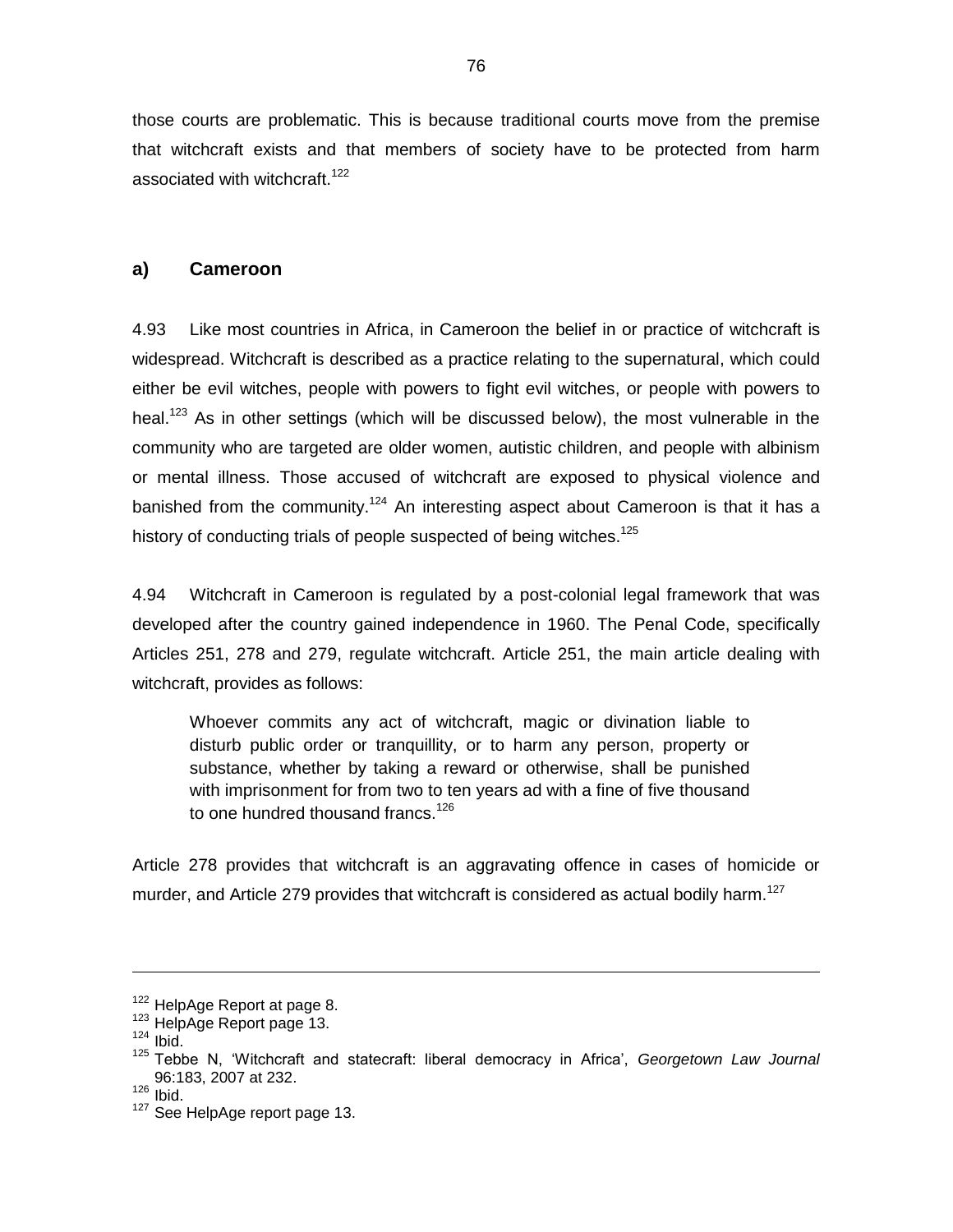4.95 For a long time after the existence of regulation of witchcraft by the Penal Code, there was hesitance in enforcing it. This changed in about the 1980s, when courts started hearing witchcraft-related cases. Judges have to rely on their own interpretation of witchcraft, and sometimes have convicted suspected witches on the evidence of traditional healers.<sup>128</sup> Cases involving witchcraft are said to be difficult to prove, especially because prosecutors find it difficult to prove that supernatural powers cased the harm complained of.

4.96 Despite attempts to use the law to deal with witchcraft cases, there have not been many successes. Taking these cases through the justice system has not been successful.

#### **b) Kenya**

4.97 This East African country is also seized with widespread belief in witchcraft. People accused of witchcraft are isolated, abused (physically and psychologically), and sometimes murdered.<sup>129</sup>

4.98 In Kenya, witchcraft is regulated by the Witchcraft Act of 1925, which was colonial regulation that was re-enacted after independence.<sup>130</sup> This Act prescribes a number of witchcraft practices as offenses; these are "to pretend to practise witchcraft, to claim knowledge of witchcraft, to possess charms related to the practice of witchcraft."<sup>131</sup> The Act further prohibits witchcraft accusations that are not made through the relevant authorities. Like other similar laws in the continent, the Act does not define "witchcraft". There is also the Penal Code, which deals with violence associated with witchcraft, including murder and robbery.<sup>132</sup>

-

 $128$  Ntebbe (2007) at page 232.

**<sup>129</sup>** HelpAge Report at page 18.

 $130$  Ibid.

<sup>&</sup>lt;sup>131</sup> Ibid. The offences created in the Kenyan Act are similar to most that are found in the South African Witchcraft Suppression Act discussed in this paper.

<sup>&</sup>lt;sup>132</sup> HelpAge Report at page 18.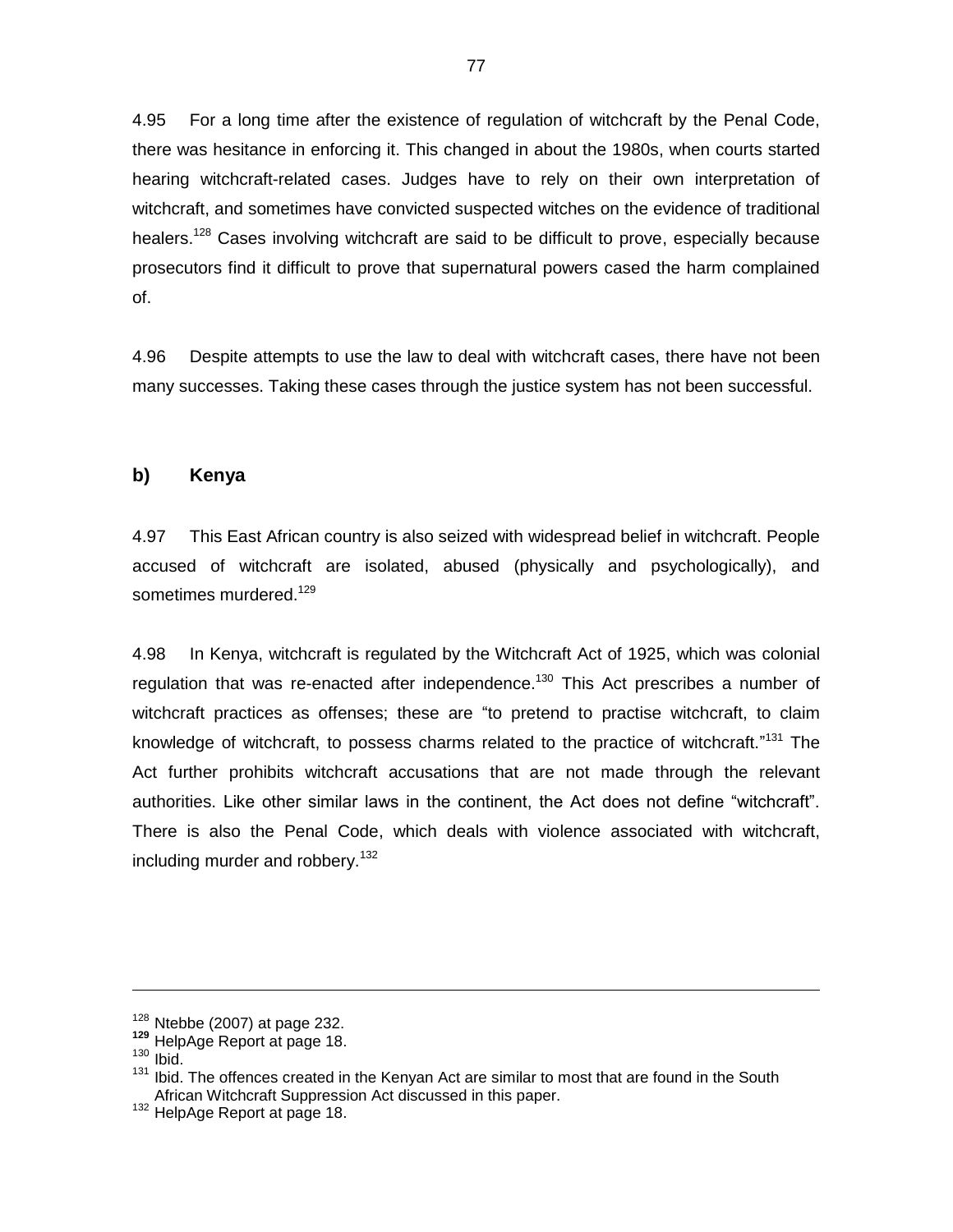4.99 Ordinarily, a belief in witchcraft is not regarded as a mitigating factor in witchcraftrelated cases, except where the victim conducted themselves in a way that made the accused believe it was an act of witchcraft.

4.100 The Witchcraft Act is not often used in Kenya. Most cases are brought under the Penal Code, with murder and manslaughter charges.

### **c) Malawi**

4.101 There is a widespread belief in witchcraft in Malawi, and the people most frequently accused of witchcraft are elderly women. Witchcraft in that country is regulated by the Witchcraft Act of 1911. This Act does not define "witchcraft", nor does it provide guidance on how witchcraft cases should be dealt with.<sup>133</sup> Most witchcraft-related cases are dealt with in terms of the Criminal Procedure and Evidence Code.

4.102 The Malawian Witchcraft Act is similar in many respects to the South African Witchcraft Suppression Act. It, too, prohibits witchcraft accusations, the pretence of using witchcraft, and the practices of witchdoctors or witch-finders.

4.103 Although there is appreciation that Malawi"s Witchcraft Act is intended to protect people from dangerous practices associated with witchcraft, some have argued that the Act is out-dated. It was passed in 1911.<sup>134</sup> The problem that has been identified with the Act is that it does not recognise the existence of witchcraft, hence it criminalises witchcraft accusations. Most people believe that witchcraft practice should be criminalised so as to protect communities from witchcraft. However, there is acknowledgement of the challenges that exist in criminalising witchcraft, such as evidentiary proof in such cases, considering that witchcraft involves supernatural powers. Those opposed to the current Act are dissatisfied with the fact that it does not protect the victims of witchcraft accusations.

4.104 Witchcraft is used to explain misfortune or negative events that befall people. Witches are believed to act with the sole purpose of harming others, and witches are seen

 $133$  HelpAge Report at page 20-21.

<sup>134</sup> Malawi Law Commission *Issues Paper* 6.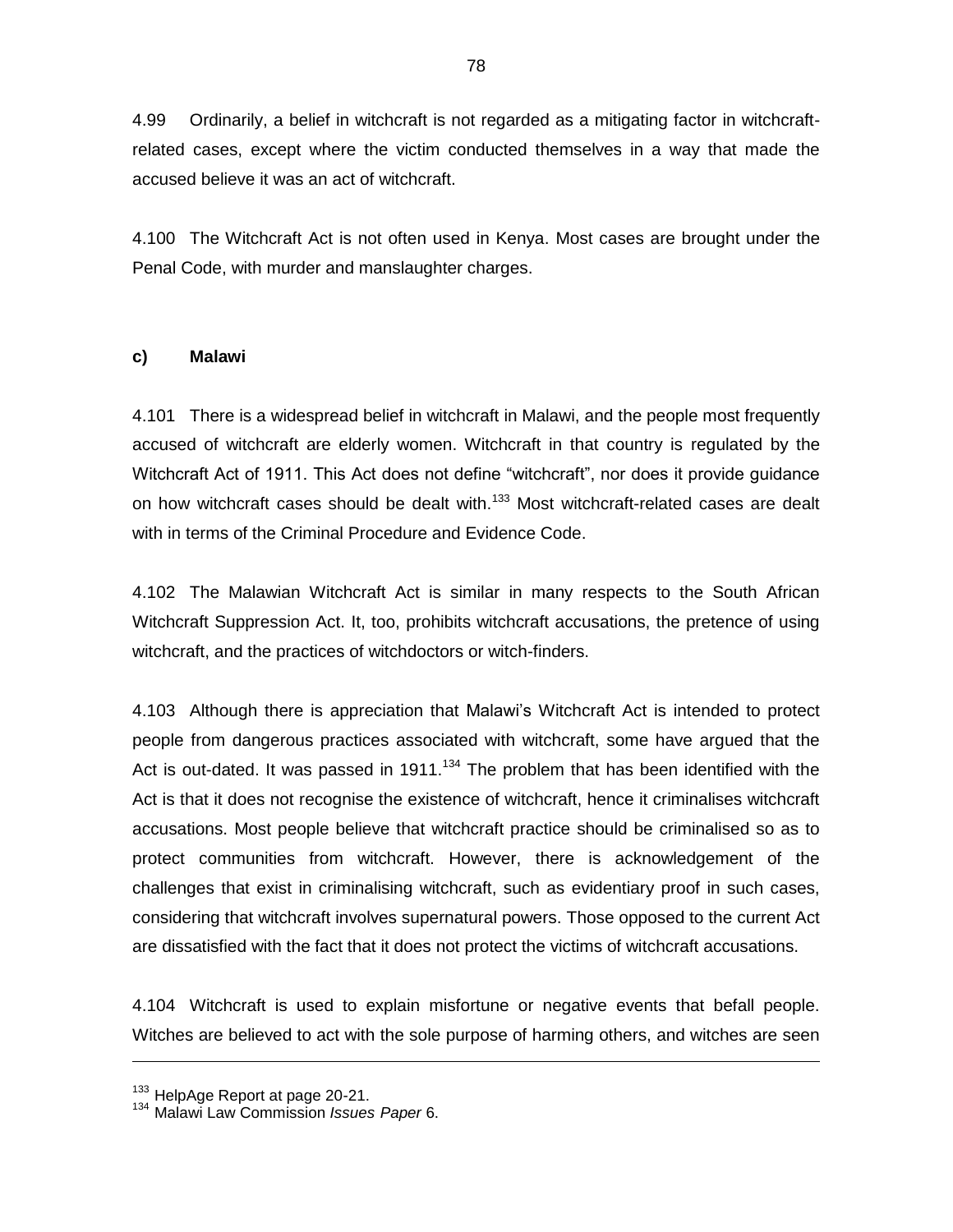as being capable of inflicting misfortune on their victims.<sup>135</sup> Witchcraft accusations are rife in Malawi, and those who are accused face various forms of abuse – such as physical abuse, destruction of property, and sometimes even death.<sup>136</sup> Apart from such accusations, people are also hunted down where there are claims that the suspected witches are responsible for teaching young children how to practise witchcraft, or where witches are blamed for causing death or other misfortunes.<sup>137</sup>

4.105 In Malawi, unlike South Africa, many people are in the criminal justice system because they are victims of witchcraft accusations, that is, they have been accused of practising witchcraft.<sup>138</sup> Those who accuse others of practising witchcraft are hardly dealt with  $139$ 

4.106 Malawi has started a process of reviewing its witchcraft legislation. The Malawi Law Reform Commission (Malawi LRC) is busy with the process of investigating a review of the Witchcraft Act. In April 2009, Malawi LRC published an issue paper towards a review of that country's witchcraft legislation.<sup>140</sup> The law reform process was necessitated by calls from members of the public for a review of the Witchcraft Act, which they alleged was foreign to the common beliefs of Malawians.<sup>141</sup> The Malawian Witchcraft Act assumes that witchcraft does not exist, but this assumption is contrary to common beliefs among Malawians.

4.107 One of the submissions made in response to the Malawi issue paper supports retaining the provisions of the law to protect women against harmful practices.<sup>142</sup> The Bar Human Rights Committee (BHRC) suggests that there is no need to reform the law, as it complies with international human rights standards that protect women. The BHRC

-

<sup>135</sup> Byrne C *Hunting the vulnerable: Witchcraft and the law in Malawi*, 16 June 2011. Web

<sup>136</sup> HelpAge Report at page 20-21

 $137$  Ibid.

<sup>138</sup> Malawi: *Suspected witches jailed*. IRINNews

 $139$  Ibid.

<sup>140</sup> Malawi Law Commission *Issue Paper.*

<sup>141</sup> Malawi Law Commission *Issue Paper* 5.

<sup>142</sup> Submission to the Malawi Law Commission titled *Observations of the Bar Human Rights Committee on the relevant international legal standards,* Bar Human Rights Committee of England of Wales (2011), 9. This submission is referred to as the BHRC submission.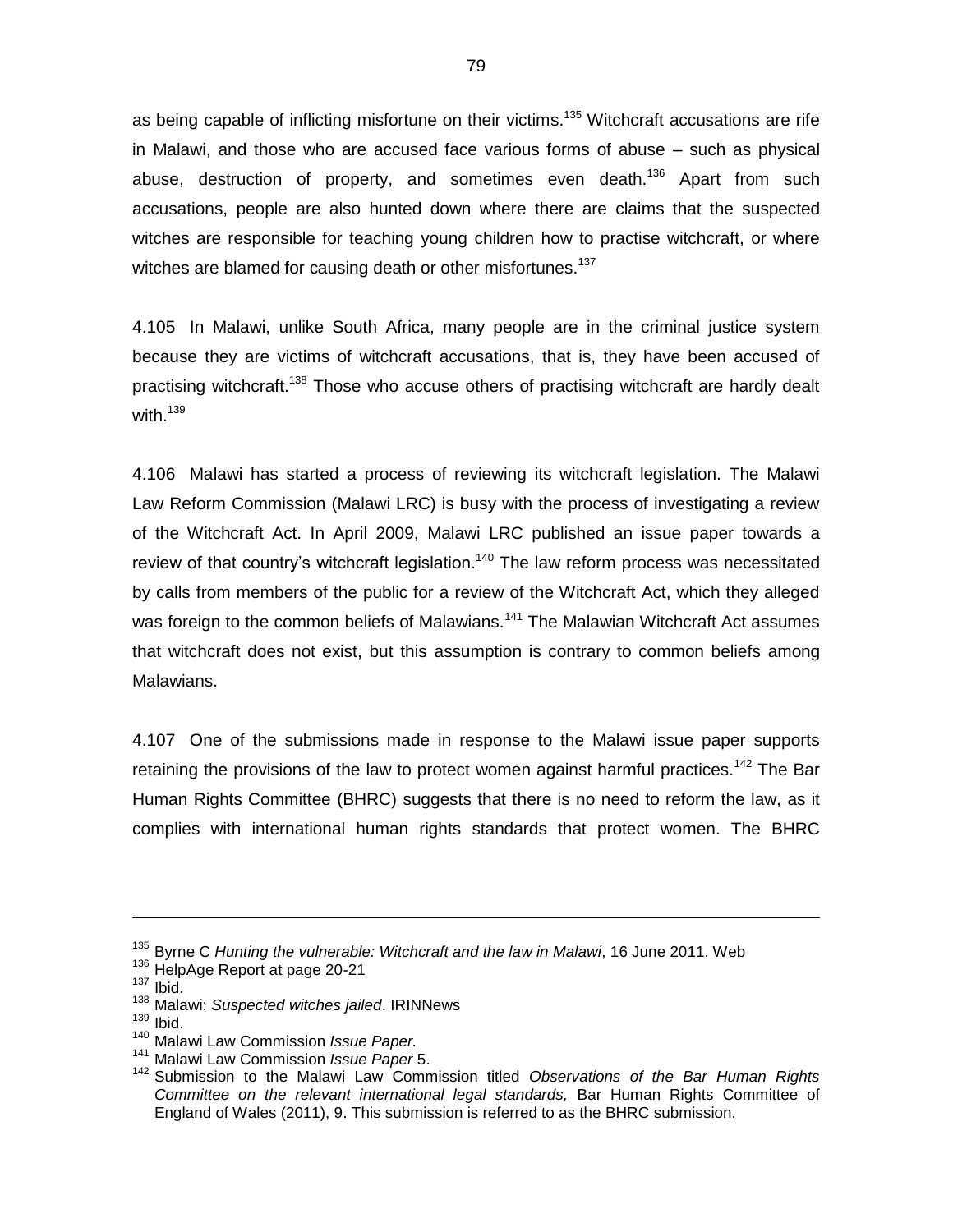indicates that what could be done is to strengthen the current legal provisions by introducing non-legislative measures, such as education and outreach.<sup>143</sup>

4.108 The issue paper also discussed the stigmatisation of children through witchcraft accusations. In response to this issue, the BHRC argues that the current Malawi Act protects children against witchcraft accusations.<sup>144</sup> They make reference to sections 4 and 3 of the Act, which criminalise the stigmatisation of persons as witches and trials by ordeal, respectively.<sup>145</sup>

4.109 The law reform process in Malawi has stalled. The Malawi LRC has indicated that since the publication of the Issues Paper in 2009, no other research paper has been published.<sup>146</sup>

#### **d) Zimbabwe**

4.110 In Zimbabwe there is also widespread belief in witchcraft, although the phenomenon is not universal.<sup>147</sup> A scholar of religious studies, Mafico, argues that the lack of universal belief has resulted from certain cases that were investigated by the police, where the plants that were allegedly used to kill people proved to be benign when tested. The same argument is advanced for cases where post-mortems were conducted on people killed by witches who had "confessed", but the autopsies showed that the deaths were due to natural causes. The same goes for corpses which were claimed to have been mutilated by witches but were found to be intact.<sup>148</sup>

4.111 It is reported that there are differences in how the traditional courts and formal courts deal with witchcraft cases. The traditional courts start with the premise that witchcraft does exist, while the formal courts' view is that witchcraft does not exist.<sup>149</sup> The

1

 $145$  Ibid.

 $\frac{143}{144}$  Ibid.

BHRC submission at page 15.

 $146$  The status of the investigation was confirmed during an email communication between the designated researcher and a senior official of the Malawi LRC in May 2015.

<sup>147</sup> Mafico T.J *Witchcraft: Belief and realities: A debate*, 1986 Zambezia at 119-130.

 $\frac{148}{149}$  Mafico (1986) 122.

Mafico (1986) 119.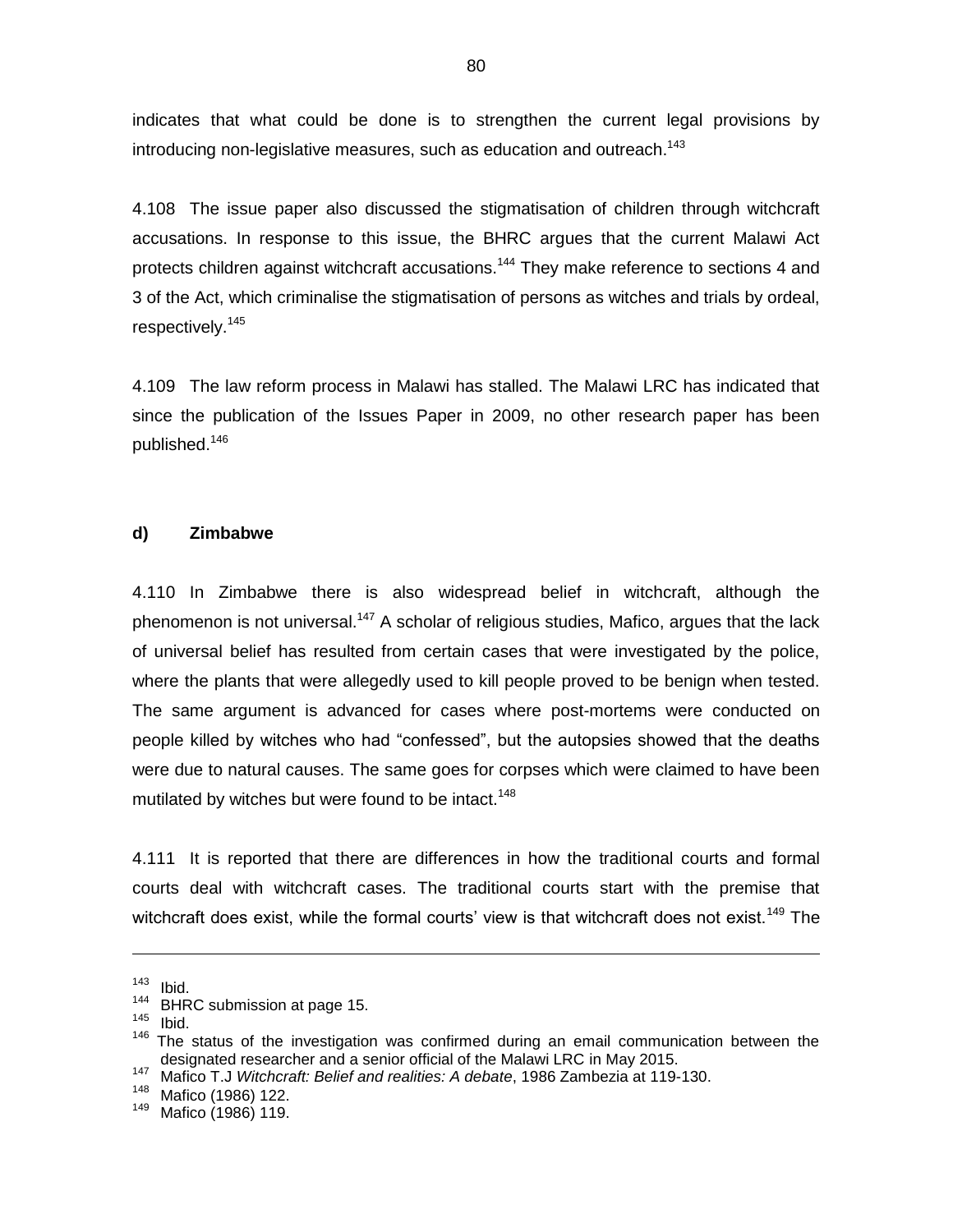formal courts' view was based on the philosophy contained in the Witchcraft Suppression Act (Ordinance 14) of 1899, which regulated witchcraft in that country until 2006.<sup>150</sup>

4.112 The 1899 Act was intended to punish those who named others as witches (witchcraft accusations). The Act defined "witchcraft" as "the throwing of bones, use of charms and any other means and devices adopted in the practice of sorcery."<sup>151</sup> Sociologists such as Chanvunduka criticised the definition, arguing that it was wrong to associate the throwing of bones with witchcraft, as throwing bones is a means of divination used by traditional healers. The same arguments were made about the prohibition of the use of charms, as it is believed that many charms have nothing to do with witchcraft.<sup>152</sup> In detecting whether a person is a witch, trials by ordeal were conducted. This method of detection was severely criticised and regarded as an out-dated myth.<sup>153</sup> The conclusion reached by those who do not believe in witchcraft was that it is a figment of people's imagination.<sup>154</sup> This group associates a belief in witchcraft with conditions such as poverty, rampant disease, groundless hatred and fear.<sup>155</sup>

4.113 The conclusion that can be drawn about the witchcraft discourse in Zimbabwe is that some scholars accepted the belief in witchcraft, while others remained convinced that witchcraft does not exist.

4.114 Of relevance for this investigation is the state of affairs since the passing of the "modern" witchcraft law in Zimbabwe, and in particular how the courts have dealt with witchcraft cases. The new legislation, the Criminal Law (Codification and Reform) Act of 2006 (Codification and Reform Act), recognises the existence of witchcraft and prohibits the use of practices that are associated with witchcraft. It should be noted that the law regulating witchcraft is not a stand-alone statute but one that deals with the entire criminal code of the country.

-

 $150$  In 2006, Zimbabwe passed the Criminal Law (Codification and Reform) Act, which replaced the Witchcraft Act of 1899.

<sup>151</sup> Chavundika G.L. *Realities of Witchcraft* 1986 Zambezia at 130-135.

 $152$  Ibid.

 $^{153}$  Mafico (1986 123.

 $^{154}$  Mafico (1986) 122.

Mafico (1986) 123.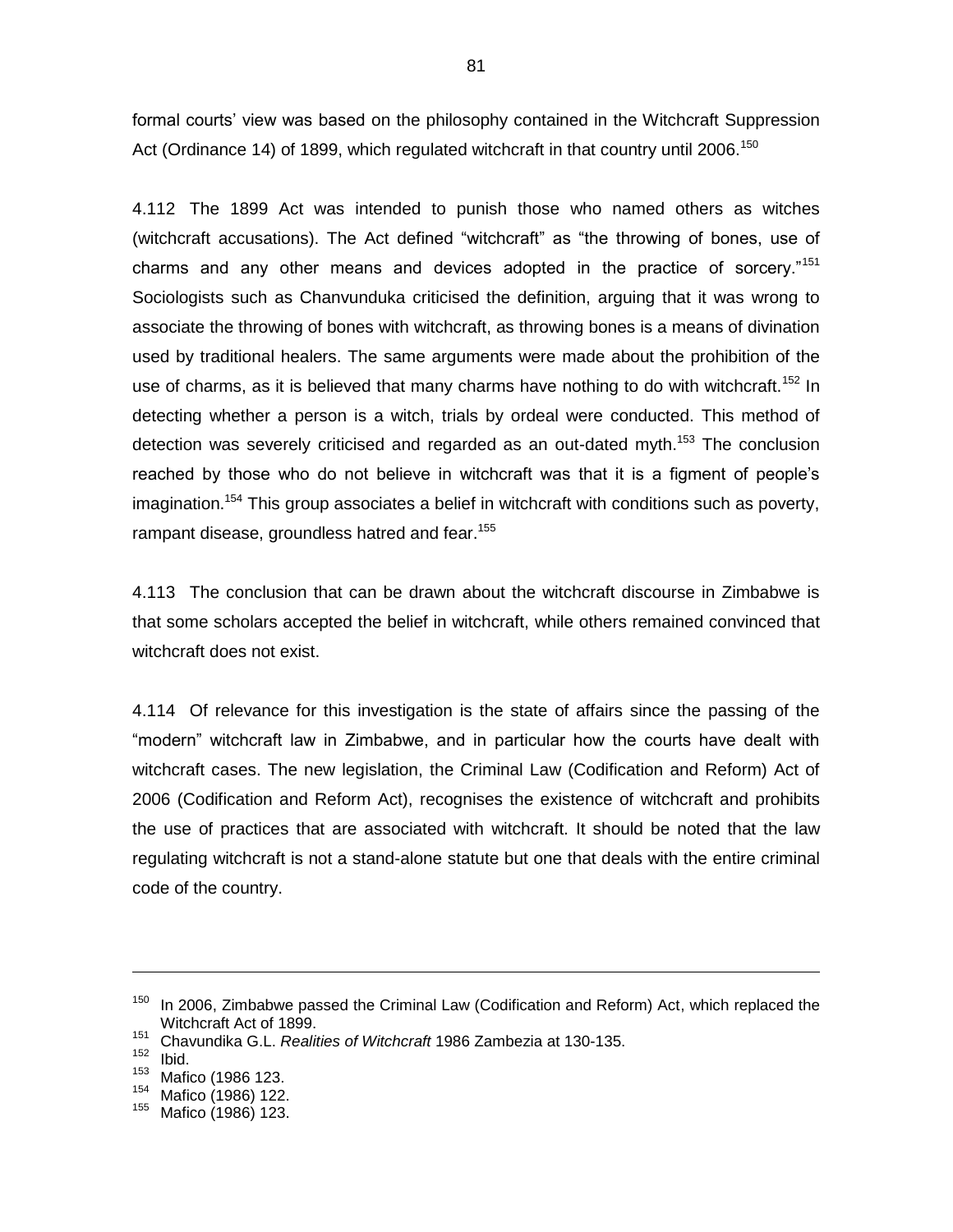4.115 Part VI of chapter 2 of the Codification and Reform Act deals with crimes related to witchcraft, and is titled "Witchcraft, witch-finding and crimes related thereto." This part has isolated the crimes that the Act seeks to regulate and deal with. The Act prohibits engaging in practices commonly associated with witchcraft, indicating witches and wizards, employing non-natural means to resolve crimes or delict; and provides alternative or concurrent charges with those under the relevant part. Part VI also provides that the belief in witchcraft will be regarded as a mitigating factor and not a defence to crimes provided for in the law.

4.116 The Part also provides a definition of some of the terms that are used in the provisions. The terms defined are "accuse a person of witchcraft" and "non-natural means." The Part provides that "accuse a person of witchcraft" means to indicate that the person –

- (a) has used, is using or is likely or able to use non-natural means to cause–
- (i) death or injury to or disease or disability in any person; or
- (ii) destruction or loss of or damage to property of any description;
- or
- (b) is possessed by a spirit which has caused, is causing or is likely or able to cause–
- (i) death or injury to or disease or disability in any person; or
- (ii) destruction or loss of or damage to property of any description;

The definition for "non-natural means" includes the practice of witch-finding. Unfortunately, no definition of "witchcraft" is provided in the law.

4.117 Court cases have been reviewed for this investigation to determine the rulings that the courts have made in light of the provisions of the 2006 law. An overall observation is that the courts have not used the provisions of the new law to deal with witchcraft cases. The cases reviewed show that the criminal justice system uses the crimes provided for in the Codification and Reform Act, not the specific crimes listed in Part VI of Chapter 2 of the Codification and Reform Act.

4.118 In the cases dealing with murder motivated by witchcraft, the accused were charged with the crime of murder as regulated by section 47 of the Codification and Reform Act. Although the accused persons in those cases were not charged with the crimes under sections 97 to 102, issues of witchcraft were mentioned in passing. For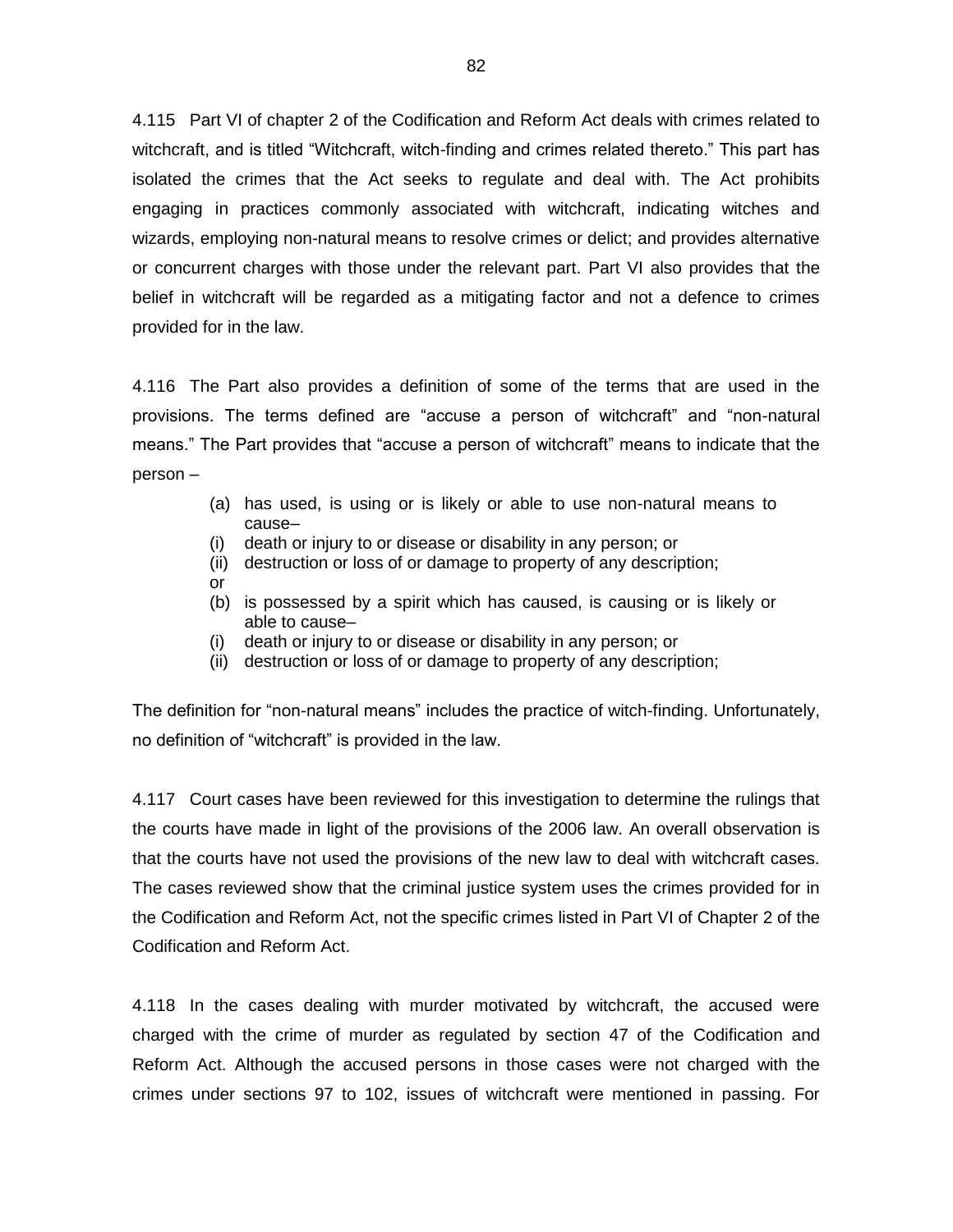example, in *S v Simoyi<sup>156</sup>* the accused had stabbed his father to death during an altercation, which had occurred because the accused had imputed his mother of practising witchcraft. The witchcraft arguments did not arise but were mentioned in passing by the court when sentencing the accused. The accused was sentenced to 12 years for the murder. In *S v Techu & Others*,<sup>157</sup> the accused were charged with murder in terms of section 47 of the Codification and Reform Code. The murder of the deceased was allegedly motivated by accusations of witchcraft that were levelled against the deceased. In sentencing the accused to 18 years" imprisonment, the court took into account the accused"s belief in witchcraft as mitigation for the crime committed. In *S v*  Hamunakwadi,<sup>158</sup> the accused had killed his mother because of his belief that she was bewitching him. This allegation emanated after confirmation he received from traditional doctors, who had indicated that his mother was the cause of his marital trouble. Although the court argued that a belief in witchcraft was recognised in law as a mitigating factor, it rejected the defence of provocation through suspicion of witchcraft, because the offence was not committed in the heat of the moment. The court argued that when the accused killed his mother, he had not been provoked.

#### **e) Conclusion**

4.119 South Africans can learn from events in other countries in the region. In the African context and among indigenous groups, it is a fallacy to deny that the belief in witchcraft and witchcraft practices that are harmful to others still exist. What is required is a balance between acknowledging traditional belief in witchcraft on the one hand, and on the other hand passing laws that regulate harmful practices associated with witchcraft.

4.120 The inclusion of traditional healers as "expert witnesses" in court cases dealing with witchcraft-related offences has also been debated in other African countries. In Cameroon, for example, state courts employ certified "witch-diviners" (*nkong*) to testify against alleged witches.<sup>159</sup> Although Cameroon has officially criminalised witchcraft

<sup>156</sup> [2015] ZWHHC 560

<sup>157</sup> [2015] ZWHHC 271.

<sup>&</sup>lt;sup>158</sup> [2015] ZWHHC 323.

<sup>&</sup>lt;sup>159</sup> Fisiy and Rowlands, (1989); Fisiy and Geschiere (1990); Geschiere and Fisiy (1994); Fisiy (1998); Niehaus (2001).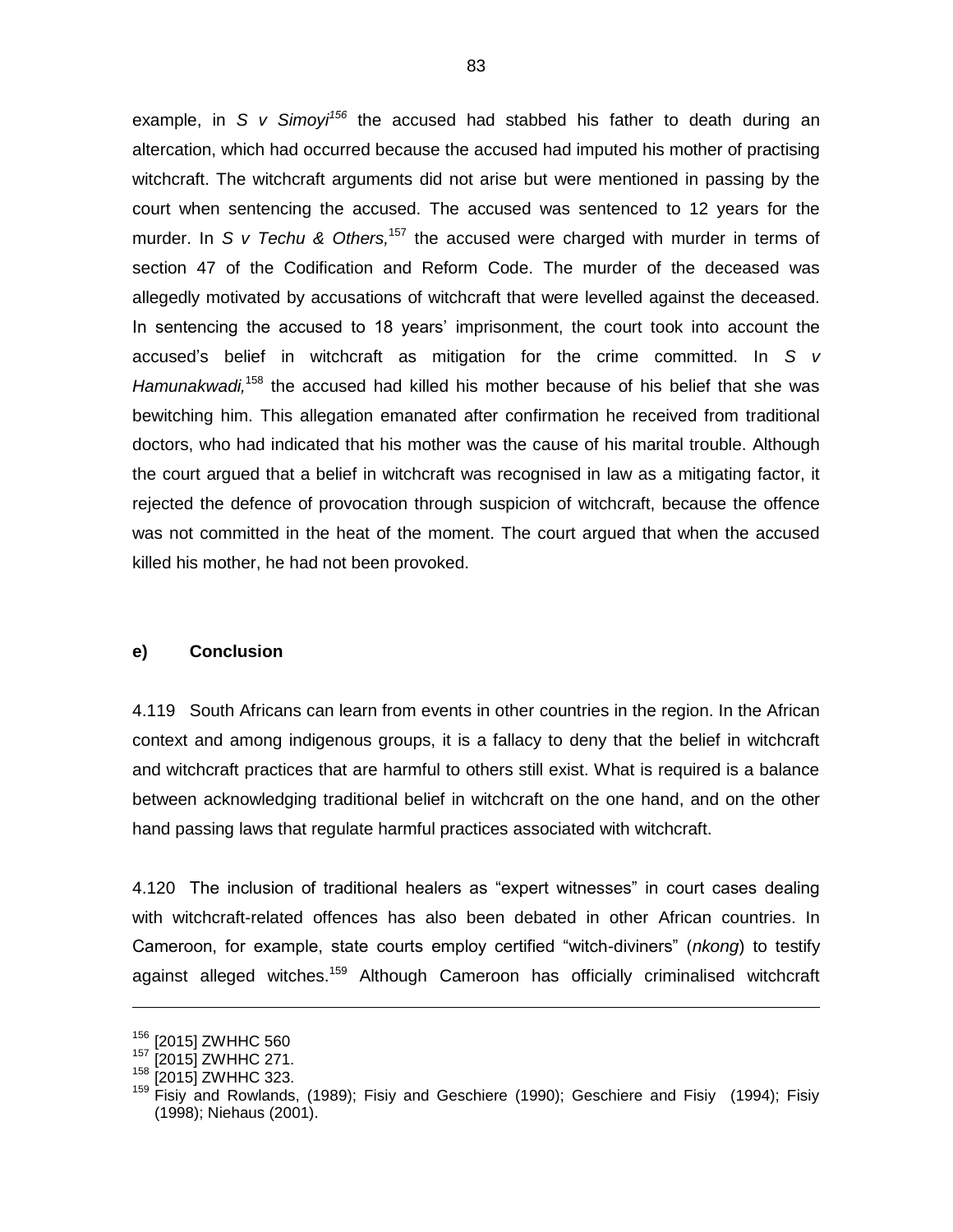practices, the use of traditional witch-diviners seems to reinforce the very beliefs that the state may be trying to eliminate.

# **C EVALUATION AND RECOMMENDATIONS**

4.121 This review of the Act comes at a time when all laws in the Republic of South Africa are required to be consistent with the Constitution. When the Act was passed, there was insufficient recognition of rights and so it did not have to be constitutionally compliant. The Act was an invasive one and had little respect for cultural beliefs that indigenous communities held at the time. In order to deal with witchcraft practices and related harmful practices, that Act simply suppressed all forms of witchcraft activity.

4.122 Society has evolved, especially in the context of South Africa, where the dictates of the Constitution are supreme. The practice of witchcraft can no longer be seen only through the lens of indigenous communities, where it is necessarily associated with evil. There are other sections of the community that now practise what they term "witchcraft", which is alleged to be an exercise of the right to religion. The religious rights of this small group cannot be ignored, especially in light of the constitutional jurisprudence, which emphasises the protection of religious minorities. The cultural beliefs of indigenous communities, some of which have a bearing on harmful practices associated with witchcraft, also need some form of recognition and protection, because those beliefs too are protected in the Constitution.

4.123 The Act under review is still in the statute book, and other laws have been implemented to address concerns around the practice of witchcraft. Yet all these legal instruments have not discouraged harmful practices associated with witchcraft. Courts have not ignored their responsibility of enforcing the law and protecting citizens, as they have continued to punish those who contravene the provisions of the legal instruments aimed at curbing witchcraft violence.

4.124 We have learned from other jurisdictions that have similar problems that the challenges created by the belief in witchcraft are prevalent not only in South Africa but in the world at large. Countries in the African continent have a mixture of laws, notably those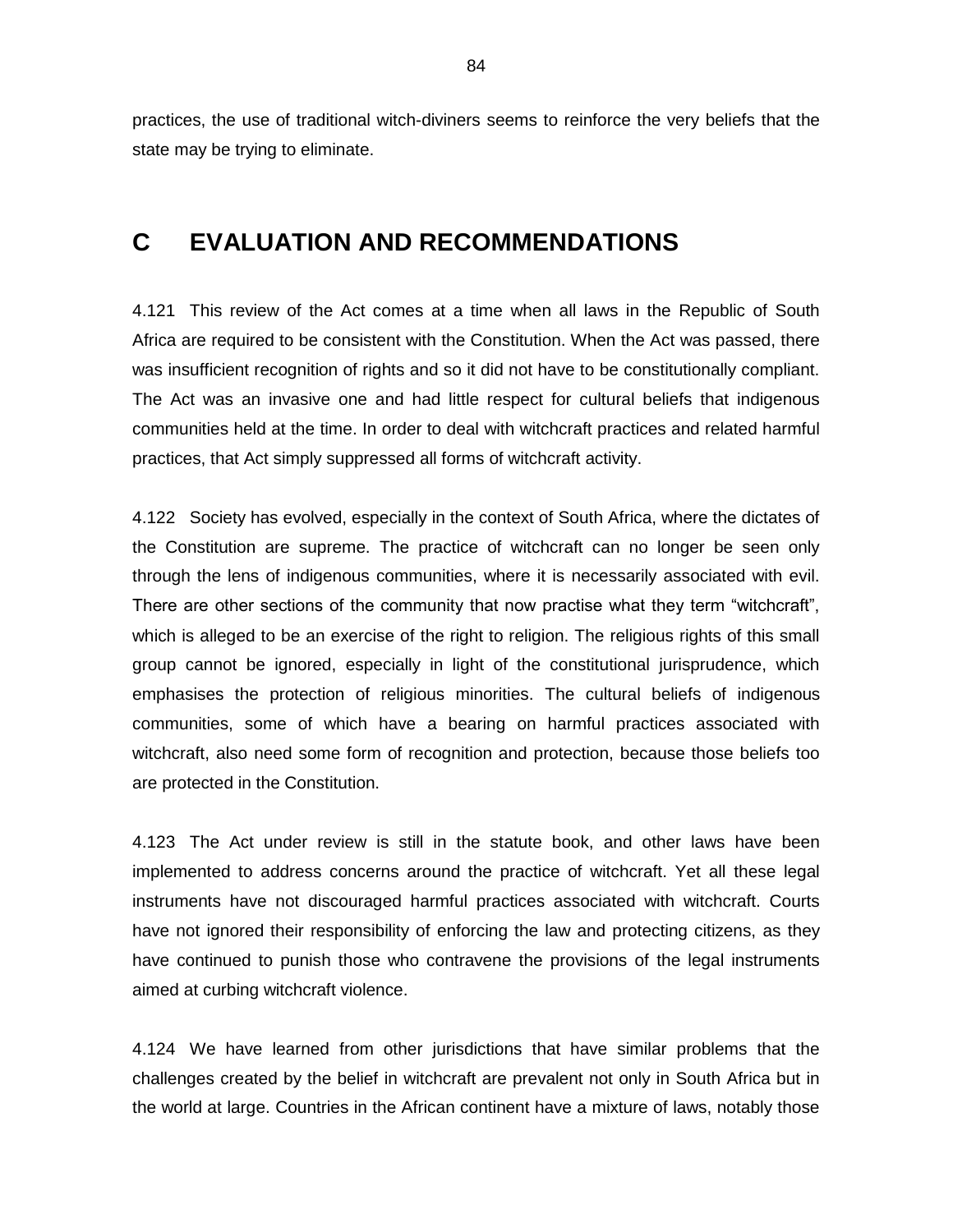that ignore the belief in witchcraft among communities, and those that are premised on the existence of the belief in witchcraft.

4.125 The time has come for the recognition of the widespread belief in witchcraft, coupled with the recognition that not all forms of witchcraft practice are harmful. However, some forms are indeed harmful. An important distinction must therefore be made between the practice of witchcraft per se and harmful practices associated with witchcraft. The courts are called upon to deal with cases dealing with harmful practices associated with witchcraft, and not necessarily the belief itself. As a result, the Commission recommends that the current Act, which fails to adequately make these distinctions, should be repealed.

4.126 The Act that is repealed should be replaced with a modern law that concerns itself with prohibiting conduct that is harmful to society. It is true that many laws already exist that can be used to deal with harmful practices, including criminal laws and other laws such as the Human Tissue Act. The Commission believes that as things stand, these laws have not been of much assistance. More could be achieved if a single law is developed to deal with harmful practices associated with witchcraft. In this regard the Commission therefore recommends the development of a law that will deal with harmful practices associated with witchcraft practice. The proposed law is to be called the "Prohibition of Witchcraft Practices Associated with Witchcraft Beliefs Act," and will be a one-stop mechanism to address the negative and antisocial problems associated with witchcraft.

4.127 The proposed law will address issues such as witchcraft accusations, witch findings, crimes associated with or motivated by the belief in witchcraft, and muti killings. The constitutional analysis provided in this chapter has illustrated how some parts of the current Act can be modified or transformed to meet constitutional requirements. The Commission therefore recommends the regulation of conduct such as witchcraft accusations, crimes associated with witchcraft, and muti killings. The proposed law will also make it clear that a belief in witchcraft is not a defence in such serious cases, but can be used in mitigation. The law will also prescribe sentences for harmful conduct prohibited by the Act. The details of the proposed law are discussed in Chapter 5 below.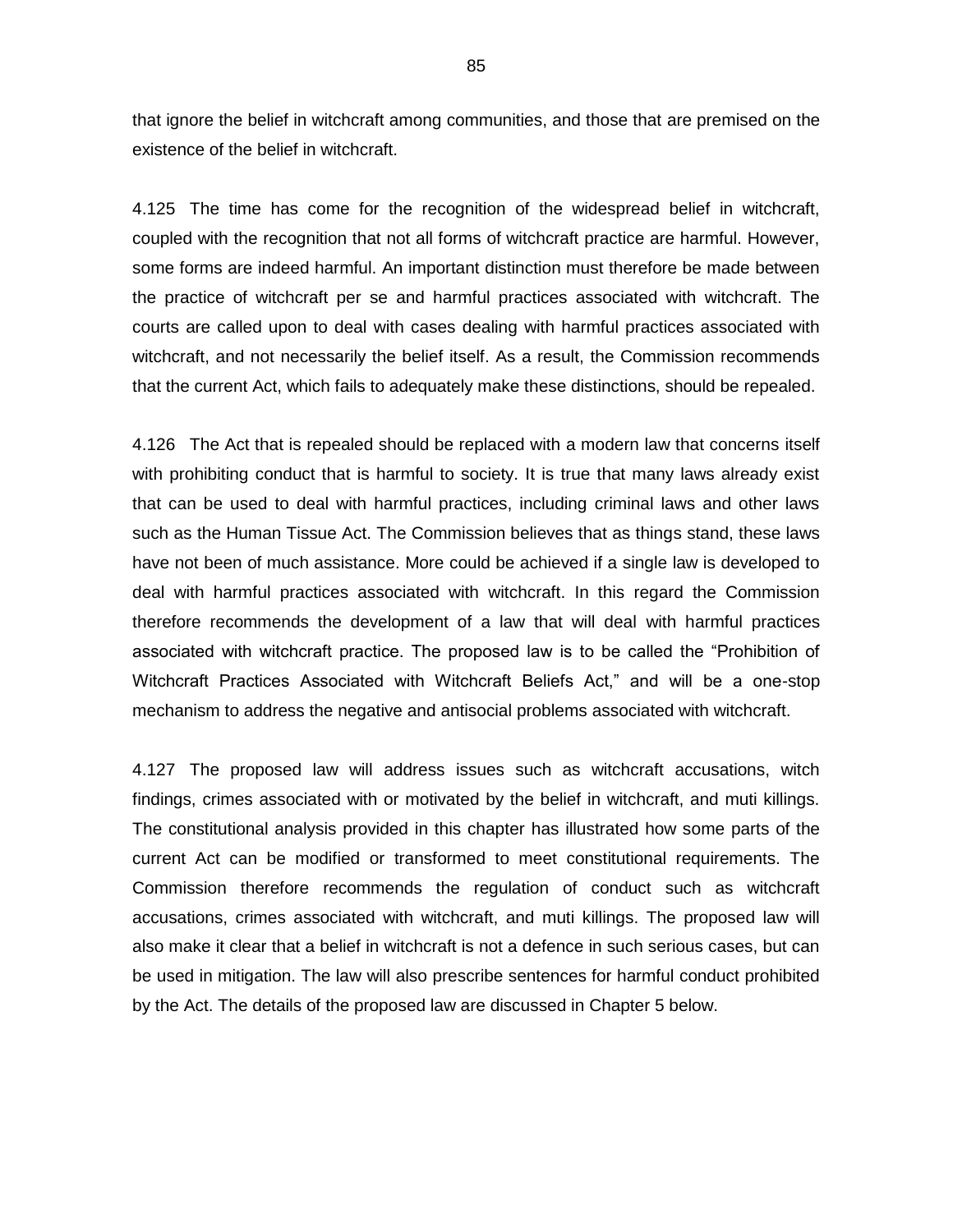# **CHAPTER 5 OPTIONS FOR LAW REFORM**

# **A Harmful practices associated with witchcraft**

5.1 The practice of witchcraft and harmful practices associated with it bear distinct issues that need to be addressed separately. The practice of witchcraft has been claimed to be associated with an expression of religious and cultural practices. Those who practise witchcraft, whether as a religion or cultural practice, are minorities that require protection in terms of the Constitution. By contrast, harmful practices associated with witchcraft are a phenomenon that requires special attention because of its serious consequences in many communities.

5.2 The Commission emphasises this distinction, as it is important to understand its approach in dealing with matters relating to witchcraft. Witchcraft practice, as presented by many including Pagans – who are self-defined witches – is not a threat or concern for the Commission. The real issues are those practices that divide communities, allow for targeting of witches, and cause people to live in fear.

5.3 The Commission has identified (in Chapter 4 above) activities that seek attention and need regulation. Those are witchcraft accusations, witch finding, crimes associated with witchcraft, and muti killings. These are issues that have been subjected to adjudication before many courts over a long period of time.

# **B Regulation of the practice of witchcraft**

5.4 The submissions made to the Commission to initiate this investigation have highlighted important issues for the law reform process to take into account. Firstly, the issues presented to the Commission have demonstrated the challenges still faced by many communities as a result of practices associated with witchcraft. Secondly, there are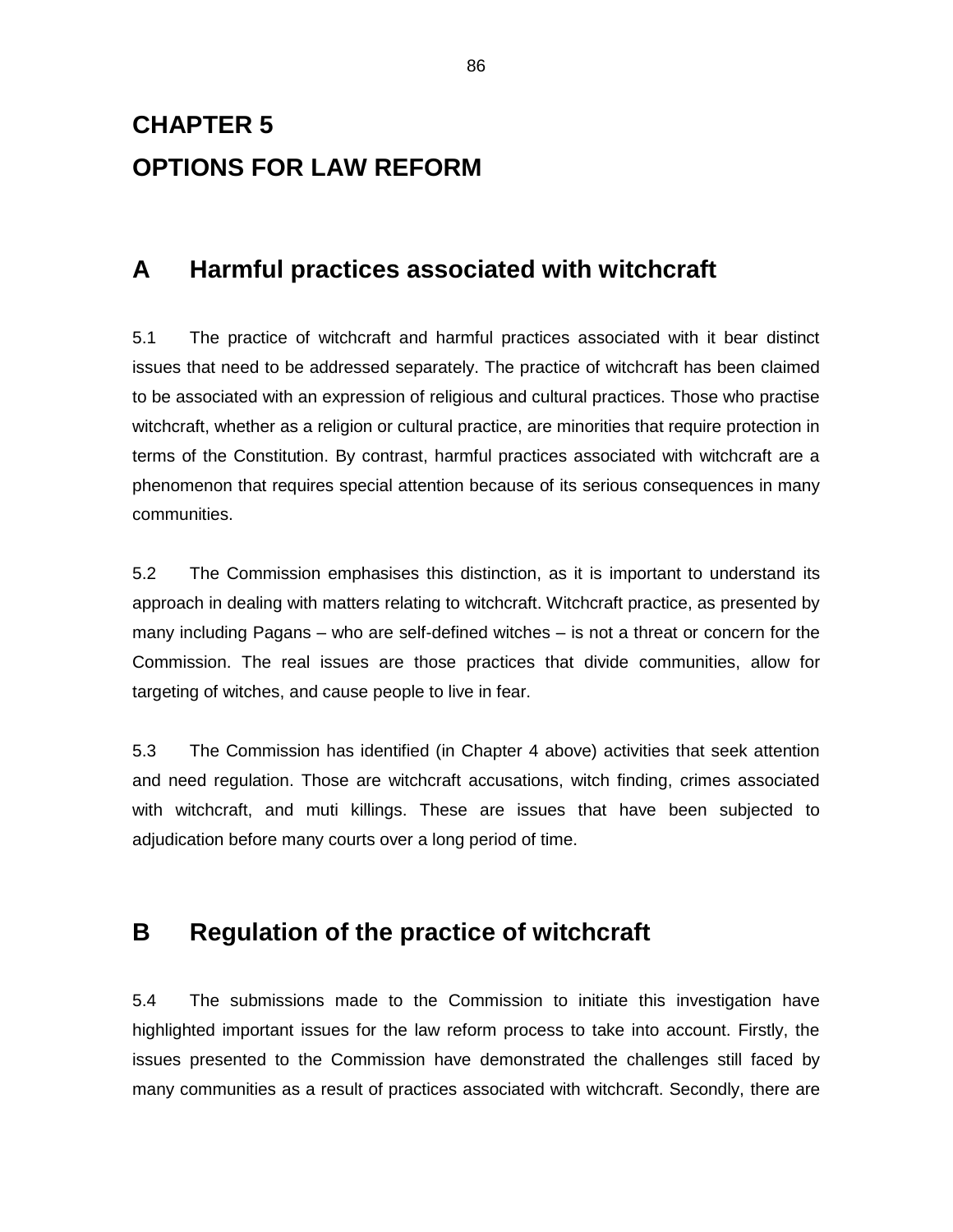various competing interests that need to be balanced – such as those of people who practise witchcraft and those of victims who suffer the consequences of harmful practices associated with witchcraft.

5.5 The Commission recognises its responsibility to promote and protect the rights in the Bill of Rights, especially cultural rights and the rights of religious minorities. However, the Commission is mindful of the fact that these rights are not absolute and cannot be exercised to the detriment of others. The exercise of the rights in the Bill of Rights by Pagans and traditional healers must not prevent regulation that would deter infringement of the rights of others – in the present case, the rights of victims who deserve protection from harmful practices.

5.6 Research presented in this paper, especially case law, has shown that in court cases where witchcraft is involved, witchcraft practice is seldom a source of dispute. The reason could be the difficulties inherent in proving that a person is indeed a practising witch. More often than not, the disputes centre on the crimes associated with witchcraft.

5.7 The Commission has interrogated the calls that have been made for criminalisation of witchcraft, such as those by the Ralushai Commission and other prominent institutions. Those calls cannot be seen in isolation; they must be counter-balanced with the calls from people who practise witchcraft as part of their religion or culture. What is usually at the centre of the debate is *harmful practices* associated with witchcraft belief.

5.8 The Commission has grappled with a definition of "witchcraft", and this has been a challenge for many before. Developing a definition of witchcraft, specifically "harmful witchcraft practice", has been necessary to clarify what the Commission seeks to regulate. Since the proposed definition highlights the fact that prohibited witchcraft involves the use of non-natural means or supernatural power to cause or threaten to cause harm, practices such as that of Pagans and traditional healers would not be covered under the proposed law. Pages and traditional healers don"t intend to harm anybody through their practices.

5.9 For the reasons stated above, the Commission will recommend that harmful practices associated with witchcraft be regulated.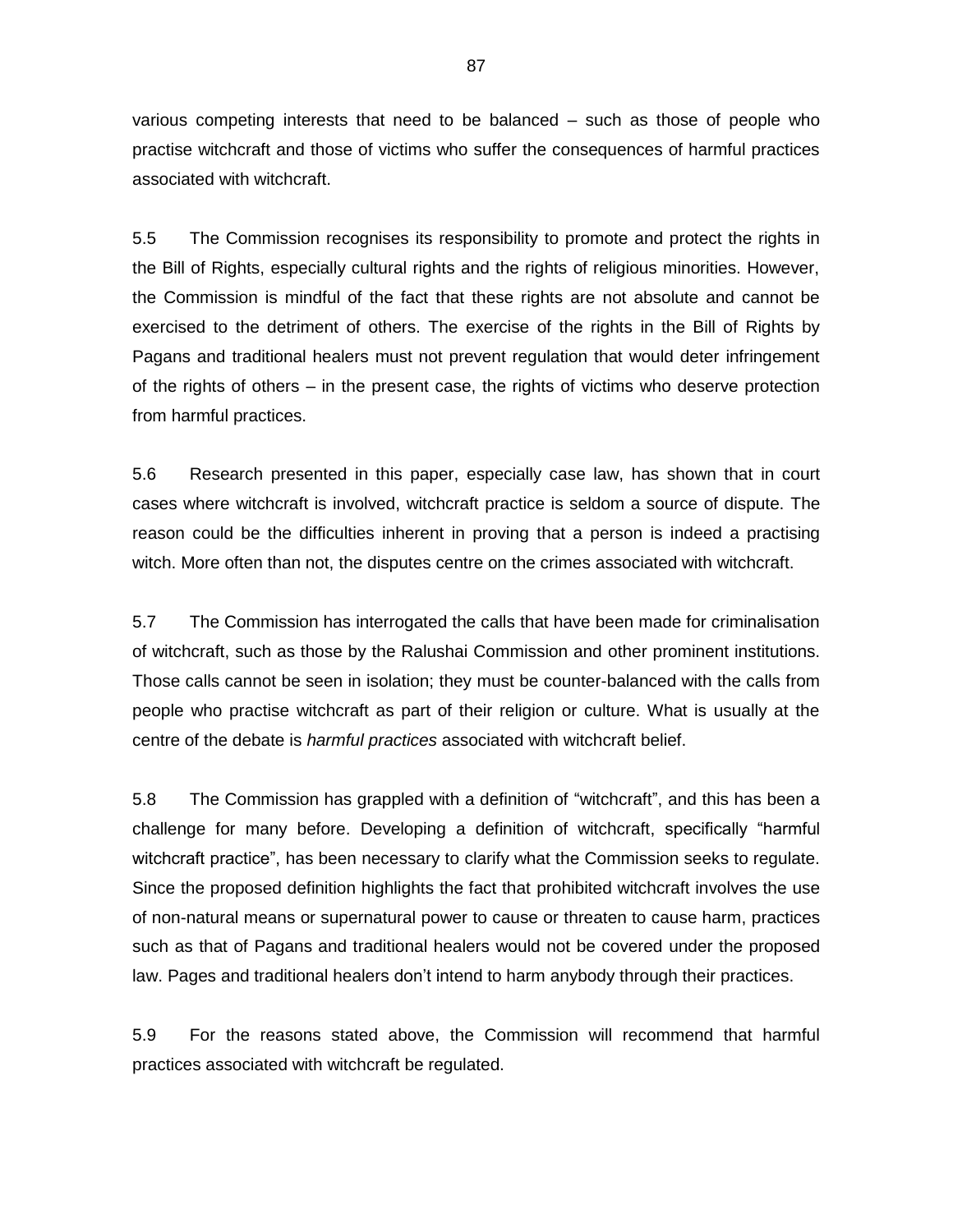# **C Prohibited harmful witchcraft practices**

5.10 This paper has discussed and highlighted harmful practices that are associated with witchcraft practices, and how these have dire consequences for many communities. Various laws exist to deal with the scourge of witchcraft violence, but to date no solution has been found. All the laws that deal with witchcraft provide for harsh sentences for people charged with crimes related to harmful witchcraft practices.

5.11 This paper, following a constitutional analysis of the current Act, has identified conduct that still needs to be prohibited to ensure that the fight against crimes related to witchcraft is strengthened. The Commission suggests that prohibitions against the following activities be provided for in the proposed law:

- witchcraft accusations;
- witch finding;
- crimes associated with harmful witchcraft; and
- muti killings.

5.12 Aspects of the prohibited conduct are briefly discussed below. Detail on the extent of the prohibitions is presented in the draft Bill that accompanies this discussion paper.

# **1 Witchcraft accusations**

5.13 The research conducted and the submissions received from interested parties show that the crime of accusing a person of being a witch is a serious one. In terms of the Act, it carries a sentence of imprisonment of not more than ten years. In instances where a person has been killed as a result of the witchcraft accusations, the sentence is increased to a period of imprisonment of not more than 20 years.

5.14 Reports of violent crimes directed at those accused of witchcraft cannot be ignored. The fact that the targeted group is mostly vulnerable people, especially women – and elderly women in particular, is noteworthy and alarming.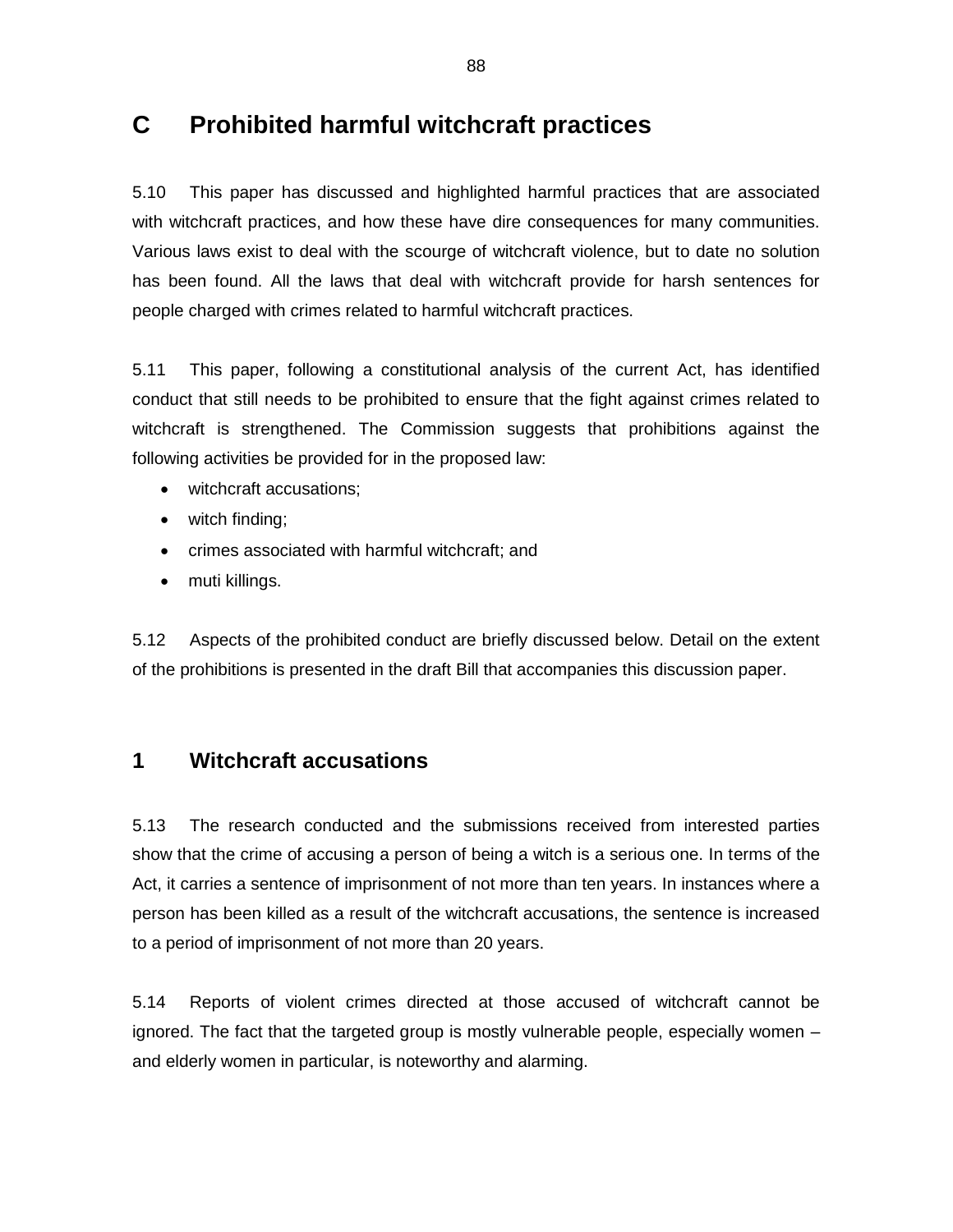5.15 The constitutional analysis of the limitation of rights of people who accuse others of witchcraft, such as freedom of expression and communal rights, has demonstrated that the limitation of rights can be argued to be a justifiable limitation. This is because the purpose of the prohibition is to stop stigmatisation and violence against those identified as witches. In line with the said analysis, the Commission therefore recommends that the prohibition on accusations be limited to those instances where the intention is to stigmatise or cause harm (physical or psychological).

# **2 Witch findings**

5.16 It has been indicated in the research in this paper that people in certain communities may approach witchdoctors to "smell out" witches. The Act currently prohibits the conduct of witch hunting. It must be understood that the witch hunts are done primarily to harm those identified as witches. The only difference between witchcraft accusations and witch hunts is that the latter are sometimes done with the assistance of a witchdoctor. This is very serious among some communities, and it results in harm to those identified. Surely this conduct is unbecoming and should be prohibited.

5.17 Case law review has shown how people who are identified as witches through witch hunts suffer at the hands of their persecutors. The only reasonable way to deal with these witch hunts is to prohibit the conduct and punish the perpetrators.

5.18 In this regard, the Commission recommends the prohibition of witch findings that have the intention of stigmatising and causing harm to people identified as witches.

# **3 Crimes associated with harmful witchcraft**

5.19 Various crimes are perpetrated because of a belief in witchcraft. It is true that many South African communities believe in witchcraft, and there is fear of bewitchment among many. The issues that require attention are the existence of people who profess or confess to harming others through the use of witchcraft, and those who fear bewitchment and therefore act out their fear by defending themselves against people accused of practising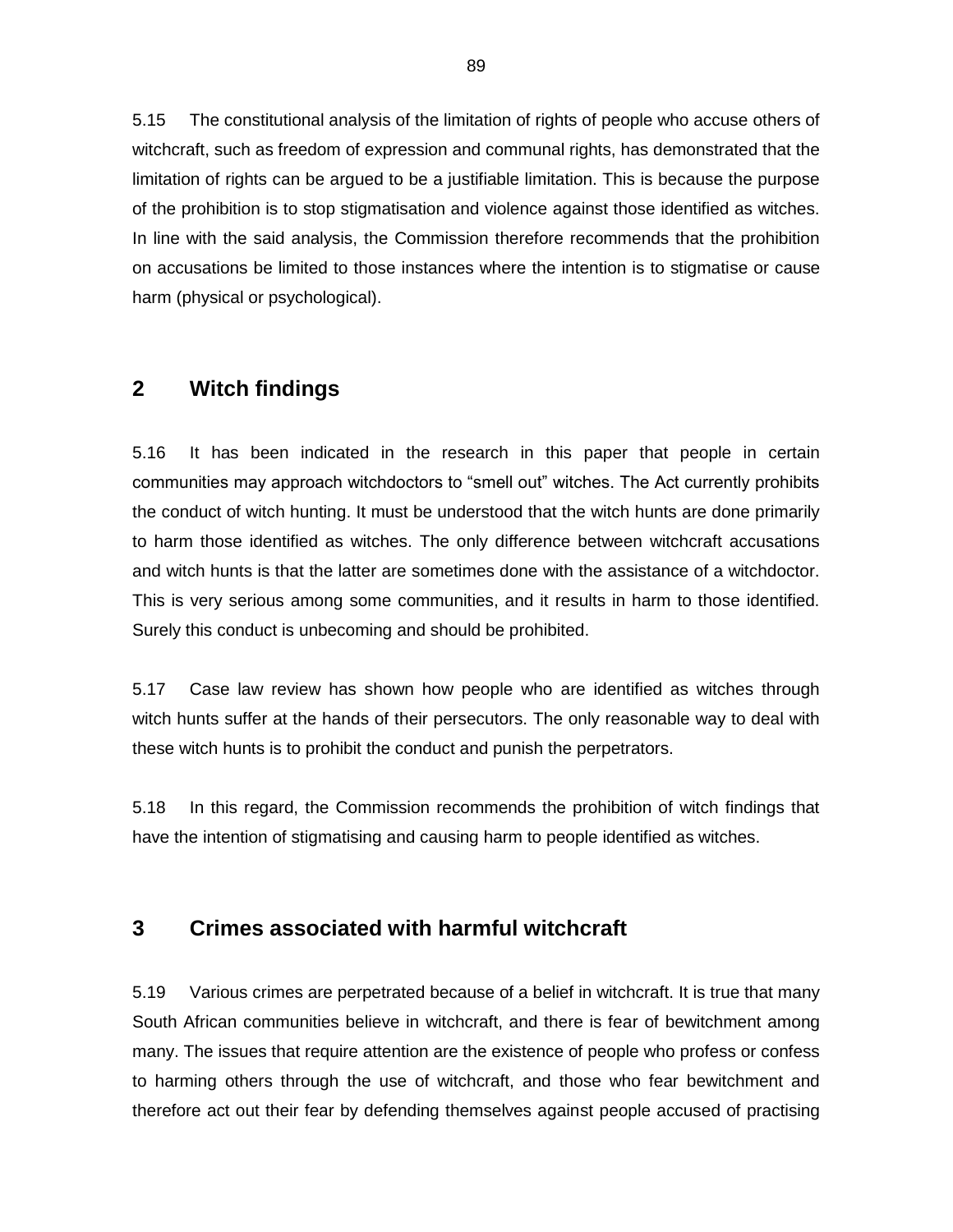witchcraft. The basis for creating an offence for the category of people who profess to use practices associated with witchcraft in order to instil psychological distress in others needs to be regulated.

5.20 Case law has revealed gruesome cases involving harm perpetrated against people who have been accused of practising witchcraft. None of the cases demonstrate that those accused were indeed practitioners of witchcraft. The current law prohibits the practise of witchcraft – for all practitioners including Wiccans. The proposed new law should penalise those who practise harmful witchcraft or instil fear in others that they will be bewitched, while not restricting harmless practices associated with Wicca or traditional healing.

# **4 Muti killings**

5.21 This paper has highlighted the context within which muti killings take place. In some cases, the killings are influenced by traditional healers, who advise their clients to get body parts for them to make muti. The people significantly affected by these killings are young children, who deserve protection in our constitutional democracy. Section 28 of the Constitution instructs us about the importance of protecting the rights of children in our society.

5.22 The Act under review does not deal with muti killings. This phenomenon is partially dealt with by the Sentencing Act, which prescribes harsh sentences for those who commit murder to remove body parts. The provision in the Sentencing Act is not linked to killings associated with witchcraft.

5.23 The Commission regards killings committed in order to remove body parts to make muti as a serious societal concern. The then Ministry of Women, Children and People with Disabilities requested that muti killings be looked at and legislative amendments effected in the current regulation of such crimes.

5.24 The Commission"s view on muti killings is that the focus should be at various levels, that is, on the perpetrators of the violence (those who do the actual killing of victims), traditional healers who contract others to commit murders to get body parts for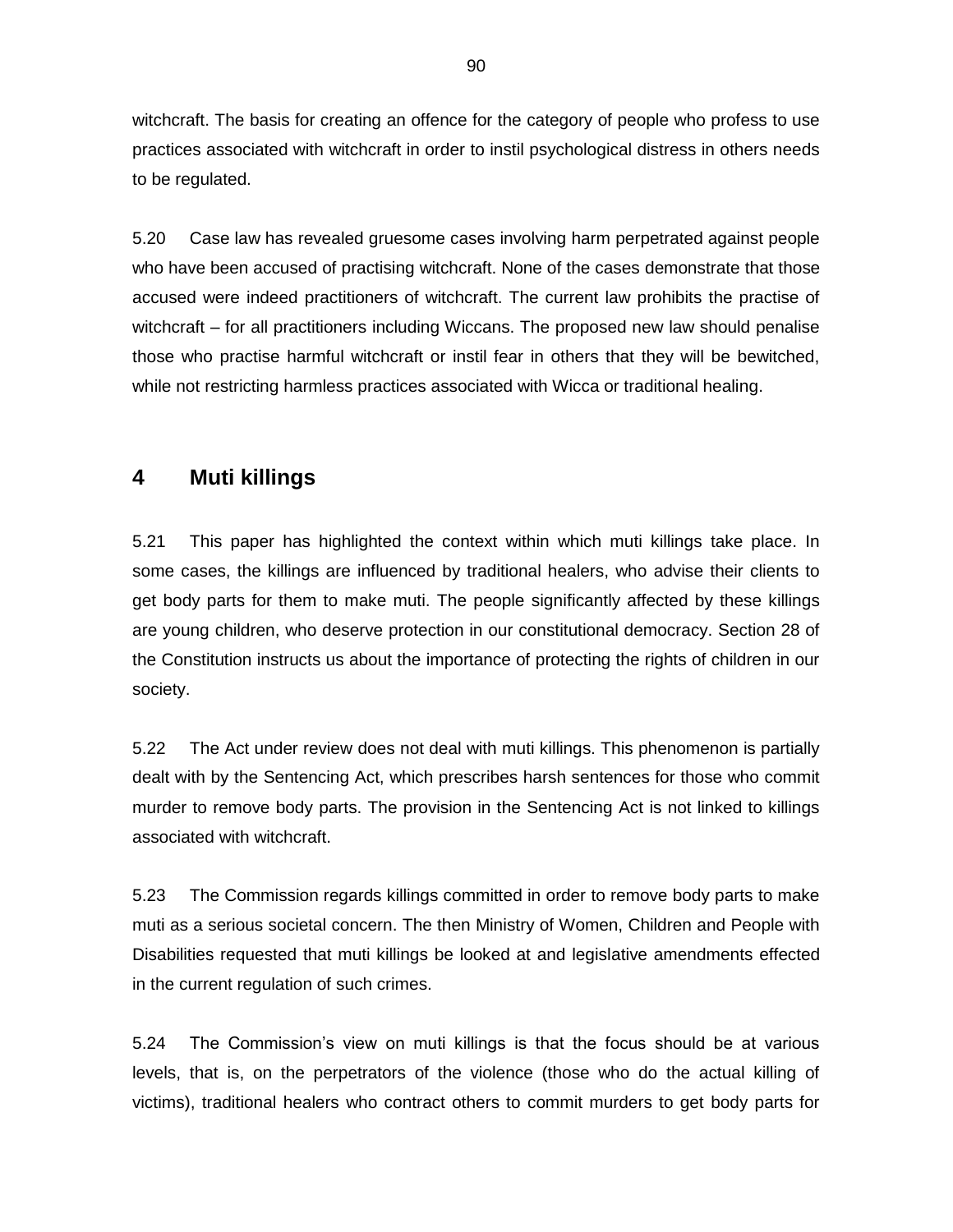them, and the end users of such muti. The Commission believes that the conduct of all players in the "value chain of production" of muti should be prohibited and punished, with the hope that this criminalisation would reduce such crimes.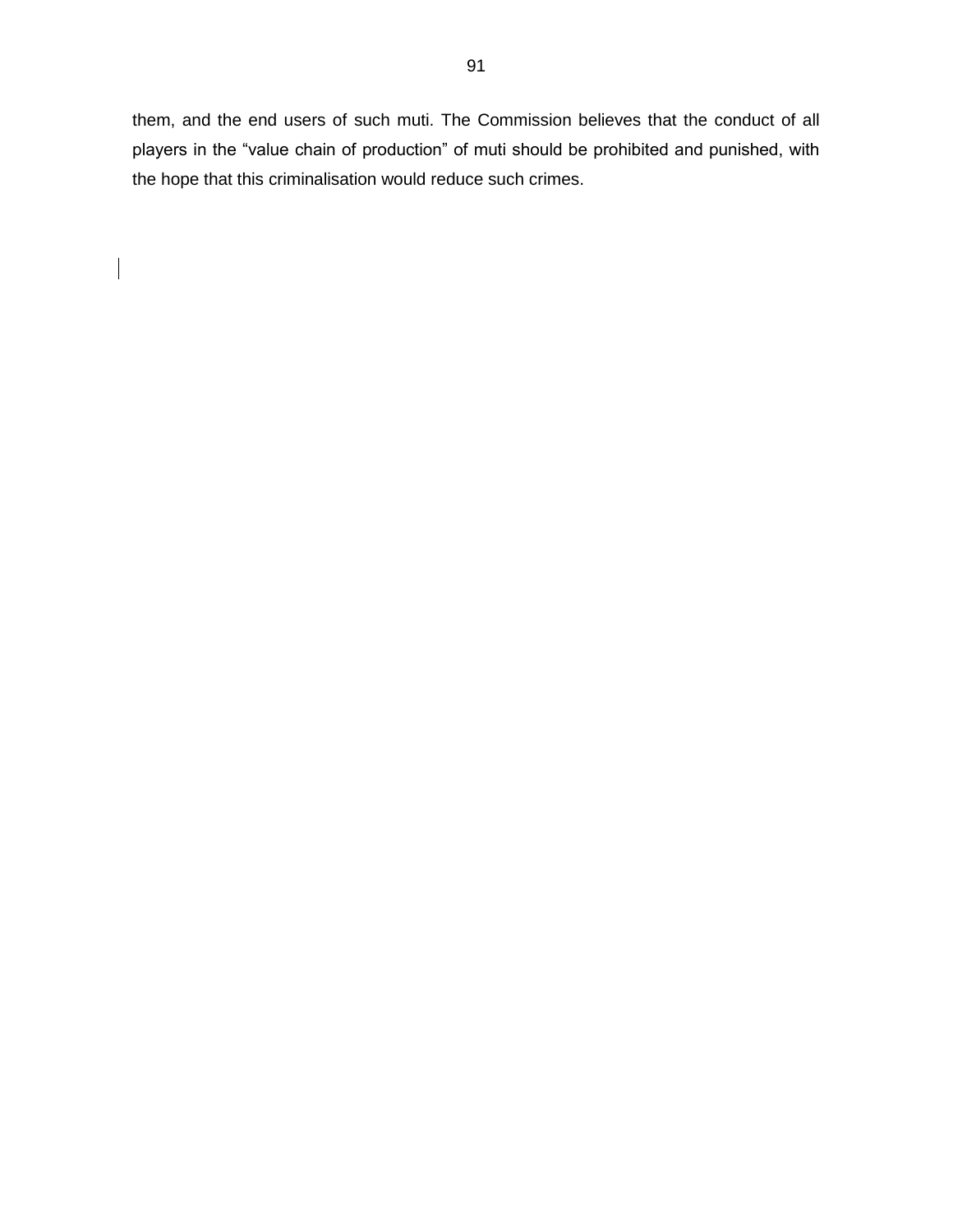REPUBLIC OF SOUTH AFRICA ---------------------

# **PROHIBITION OF HARMFUL PRACTICES ASSOCIATED WITH WITCHCRAFT BELIEFS BILL**

----------------------------------------------------------

(As introduced………………………..

----------------------------------------------------------

MINISTER OF JUSTICE AND CONSTITUTIONAL DEVELOPMENT

# **BILL**

To provide for the prohibition of harmful practices associated with the accusations that a person is a witch; to protect communities from violence often associated with claims about harmful witchcraft practices; to criminalise harmful practices associated with witchcraft beliefs; to provide for penalties for harmful practices identified; and to provide for matters connected therewith.

**\_\_\_\_\_\_\_\_\_\_\_\_\_\_\_\_\_\_**

**BE IT ENACTED by the Parliament of the Republic of South Africa, as follows:**

### **1 Definitions**

In this Act, unless the context indicates otherwise----

**"harmful witchcraft practice"** means the practice as understood in traditional African communities through the use of the words ukuthakatha, ukuloya, boloi ubugqwira, which thus involves the intentional or purported use of non-natural or supernatural means (whether that involves the use of physical elements or not) to threaten or to cause:

- (i) Death or injury to or disease or disability to any person; or
- (ii) Destruction or loss of or damage to property of any description; or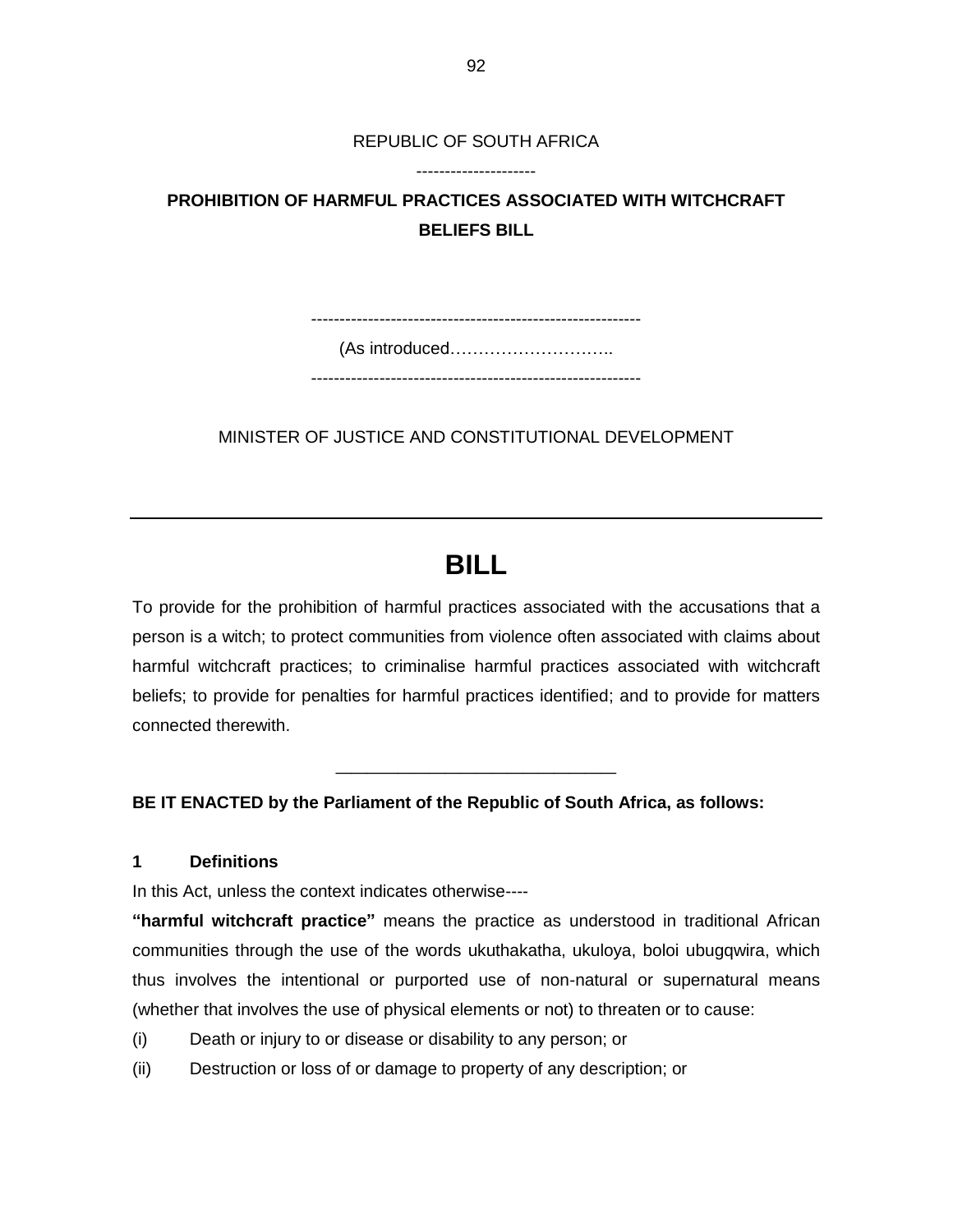(iii) Utilises belief and particular practices associated with harmful witchcraft to instil psychological distress or terror.

**"witch finding"** means any act performed with the intent to identify a person as practising harmful witchcraft;

**"muti"** means traditional medicine prepared by an expert in traditional medicine; and **"muti crimes"** means the unlawful commission of an act prohibited by law for purposes of harvesting any part of the body for the creation of muti;

### **2 Objects of the Act**

The objects of this Act are –

- (a) to identify practices associated with harmful witchcraft and the accusations that a person practises witchcraft that is harmful to society;
- (b) to prohibit the harmful practices associated with the practise of witchcraft and the accusations of witchcraft;
- (c) to provide for penalties for perpetrators of the harmful practices associated with witchcraft.

### **3 Witchcraft accusations**

(1) Any person who accuses any other person of practising harmful witchcraft or causing any disease, injury or damage to property through the practice of witchcraft, with the intention to:

(a) stigmatise; or

(b) cause physical or psychological harm;

shall be guilty of an offence and liable on conviction to imprisonment for a period not exceeding five years, or a fine.

(2) Where a person has been killed as a result of the offence committed in subsection (1), the person responsible for the harm shall be liable on conviction to a minimum sentence for murder for causing such death.

(3) Where a person accused of practising witchcraft admits to practising witchcraft, this will function as mitigating factor in sentencing.

### **4 Witch finding**

(1) Any person who solicits the assistance of a traditional healer or anyone else, with the purpose of identifying or revealing the identity of another person as a witch or to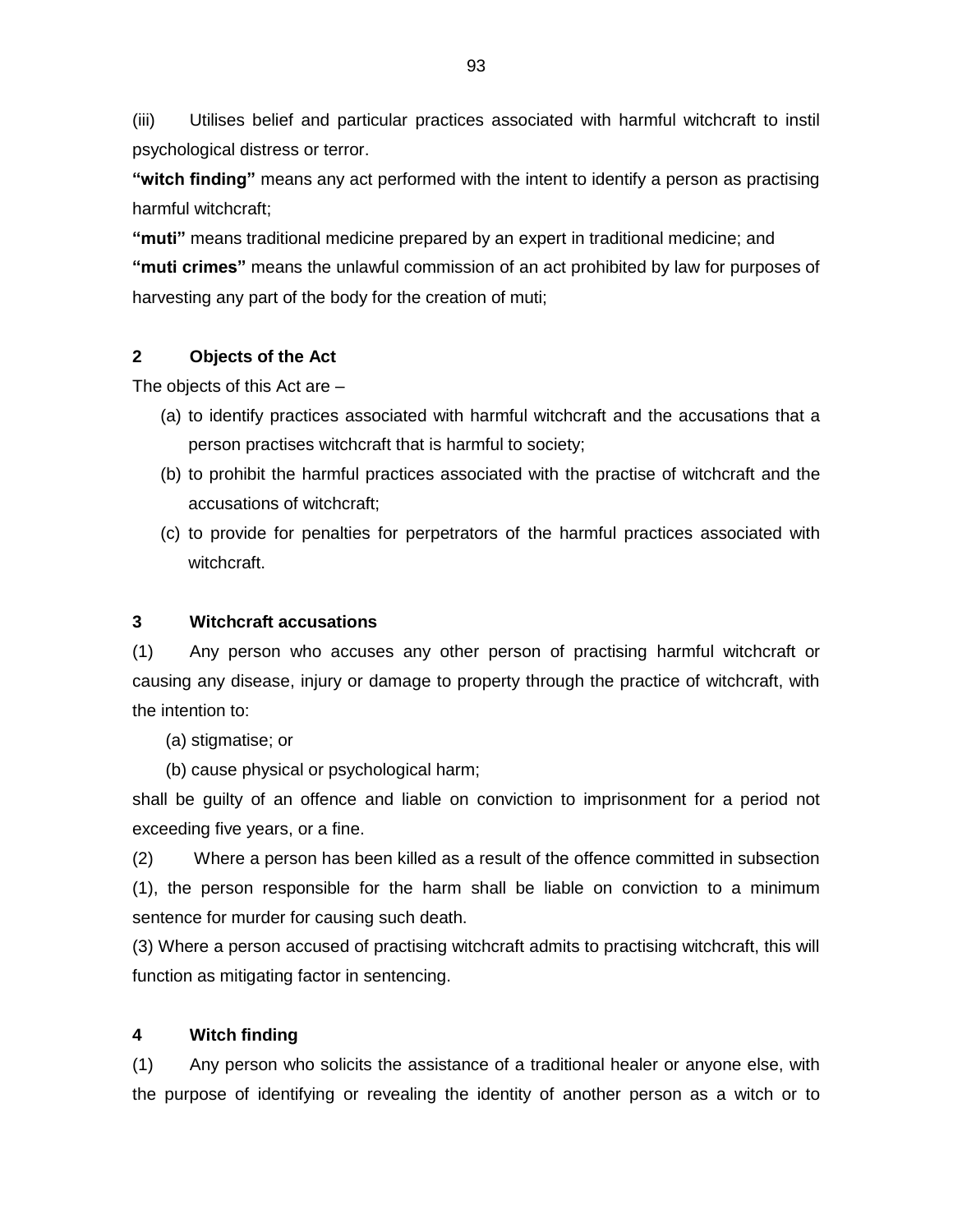impute that a person is practising harmful witchcraft and has caused disease, injury or damage to property through the practice of harmful witchcraft, shall be guilty of an offence and liable to a conviction, provided the intention of such identification is to:

(a) stigmatise; or

(b) cause physical or psychological harm.

(2) A traditional healer, or any person who purports to use supernatural means, is prohibited from providing assistance to any other person for purposes of identifying or revealing someone as a witch or to impute that any other person is practising witchcraft and has caused disease, injury to persons or damage to property through the practice of witchcraft.

(3) The conviction for the offences in subsections (1) and (2) will be for a term of imprisonment not exceeding five years; and if a person has been killed as a result of being so identified, the minimum sentence for murder must be imposed.

### **5 Crimes associated with harmful witchcraft**

(1) Anyone who holds themselves out to be a practitioner of harmful witchcraft shall be guilty of an offence.

(2) A conviction for an offence in terms of subsection (1) shall carry with it a penalty of not more than two years' imprisonment, or a fine.

### **6 Muti crimes**

(1) Any person who –

(a) participates in the unlawful and intentional killing of a person in order to unlawfully remove any body part from that person; or

(b) participates in any act which results in the unlawful removal of any body part of a person; or

(c) participates in any trade in human body parts for purposes of making muti; shall be guilty of an offence.

(2) Notwithstanding any other law, a person –

(a) convicted of an offence referred to in section 1(a) is liable to a sentence prescribed as a minimum sentence for murder;

(b) convicted of an offence referred to in section 1(b) is liable to a sentence of imprisonment for a period not exceeding ten years, or a fine; and